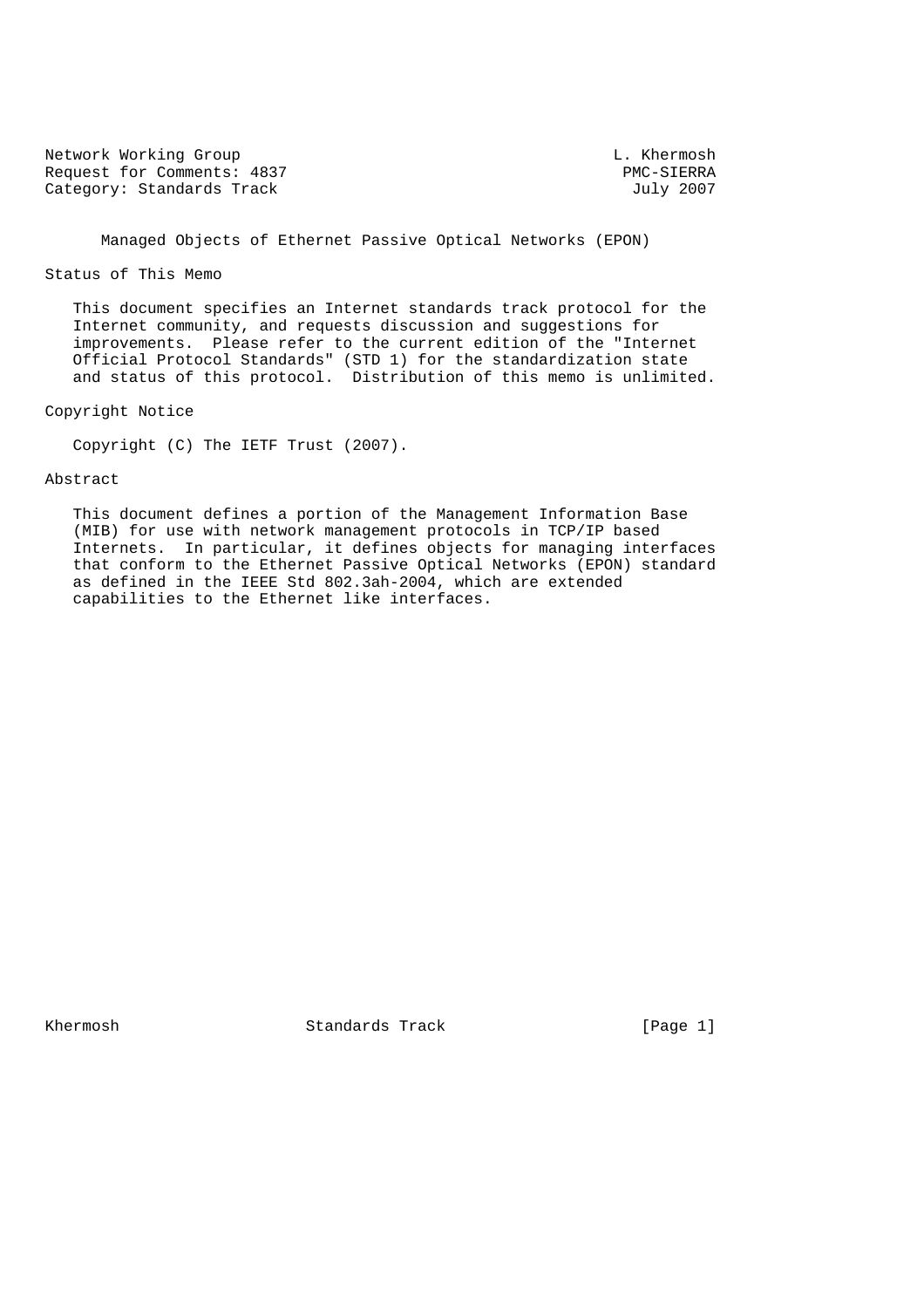# Table of Contents

| $1$ .          |      |             | The Internet-Standard Management Framework 3          |  |  |  |  |  |  |  |  |  |                |
|----------------|------|-------------|-------------------------------------------------------|--|--|--|--|--|--|--|--|--|----------------|
| 2.1            |      |             |                                                       |  |  |  |  |  |  |  |  |  |                |
|                | 2.1. |             | Terminology and Abbreviations                         |  |  |  |  |  |  |  |  |  | $\overline{3}$ |
|                |      |             | 2.2. EPON Architecture Highlights 5                   |  |  |  |  |  |  |  |  |  |                |
|                |      | 2.2.1.      |                                                       |  |  |  |  |  |  |  |  |  | 5              |
|                |      |             | 2.2.2. Principles of Operation                        |  |  |  |  |  |  |  |  |  | 6              |
|                |      | $2, 2, 3$ . | The Physical Media                                    |  |  |  |  |  |  |  |  |  | $\overline{7}$ |
|                |      |             | 2.2.4. PMD Specifications                             |  |  |  |  |  |  |  |  |  | 8              |
|                |      |             | 2.2.5. Point-to-Point Emulation                       |  |  |  |  |  |  |  |  |  | $\overline{8}$ |
|                |      |             | 2.2.6. Principles of the MPCP 10                      |  |  |  |  |  |  |  |  |  |                |
|                |      |             | 2.2.7. Forward Error Correction (FEC) 12              |  |  |  |  |  |  |  |  |  |                |
|                | 2.3. |             | Management Architecture 13                            |  |  |  |  |  |  |  |  |  |                |
| 3.             |      |             |                                                       |  |  |  |  |  |  |  |  |  |                |
| 4 <sub>1</sub> |      |             | Relation to Other MIB Modules 22                      |  |  |  |  |  |  |  |  |  |                |
|                |      |             | 4.1. Relation to the Interfaces MIB and Ethernet-like |  |  |  |  |  |  |  |  |  |                |
|                |      |             |                                                       |  |  |  |  |  |  |  |  |  |                |
|                |      |             | 4.2. Relation to the IEEE 802.3 MAU MIBs 29           |  |  |  |  |  |  |  |  |  |                |
|                |      |             | 4.3. Relation to the EFM OAM MIB 29                   |  |  |  |  |  |  |  |  |  |                |
|                |      |             | 4.4. Relation to the Bridge MIB 30                    |  |  |  |  |  |  |  |  |  |                |
| 5.             |      |             | Mapping of IEEE 802.3ah Managed Objects 31            |  |  |  |  |  |  |  |  |  |                |
| б.             |      |             | Definitions - The DOT3 EPON MIB Module 33             |  |  |  |  |  |  |  |  |  |                |
| 7 <sup>1</sup> |      |             |                                                       |  |  |  |  |  |  |  |  |  |                |
| 8 <sub>1</sub> |      |             |                                                       |  |  |  |  |  |  |  |  |  |                |
| 9.             |      |             | Security Considerations 86                            |  |  |  |  |  |  |  |  |  |                |
|                |      |             |                                                       |  |  |  |  |  |  |  |  |  |                |
|                |      |             | 10.1. Normative References 88                         |  |  |  |  |  |  |  |  |  |                |
|                |      |             |                                                       |  |  |  |  |  |  |  |  |  |                |
|                |      |             | 10.2. Informative References 90                       |  |  |  |  |  |  |  |  |  |                |

Khermosh Standards Track [Page 2]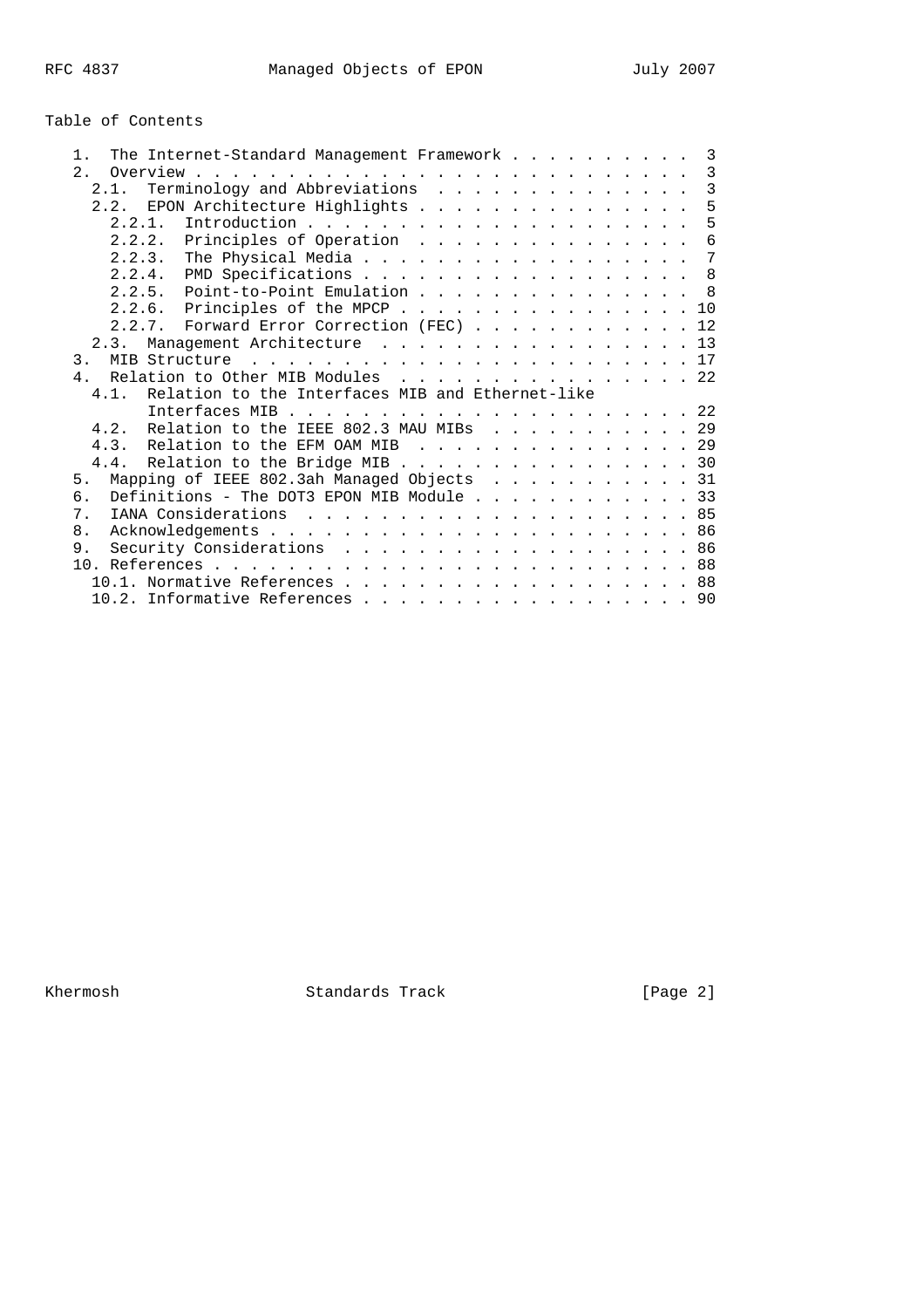1. The Internet-Standard Management Framework

 For a detailed overview of the documents that describe the current Internet-Standard Management Framework, please refer to Section 7 of RFC 3410 [RFC3410]. Managed objects are accessed via a virtual information store, termed the Management Information Base or MIB. MIB objects are generally accessed through the Simple Network Management Protocol (SNMP). Objects in the MIB are defined using the mechanisms defined in the Structure of Management Information (SMI). This memo specifies a MIB module that is compliant to the SMIv2, which is described in STD 58, RFC 2578 [RFC2578]; STD 58, RFC 2579 [RFC2579]; and STD 58, RFC 2580 [RFC2580].

2. Overview

 This document defines a portion of the Management Information Base (MIB) for use with network management protocols in TCP/IP based Internets. In particular, it defines objects for managing interfaces that conform to the Ethernet Passive Optical Networks (EPON) standard as defined in [802.3ah], which are extended capabilities to the Ethernet like interfaces. The document contains a list of management objects based on the attributes defined in the relevant parts of [802.3ah] Annex 30A, referring to EPON.

# 2.1. Terminology and Abbreviations

 The key words "MUST", "MUST NOT", "REQUIRED", "SHALL", "SHALL NOT", "SHOULD", "SHOULD NOT", "RECOMMENDED", "MAY", and "OPTIONAL" in this document are to be interpreted as described in [RFC2119].

- ACK Acknowledge
- BER Bit Error Rate
- BW Bandwidth
- CO Central Office
- CPE Customer Premises Equipment
- CRC Cyclic Redundancy Check
- EFM Ethernet First Mile
- EPON Ethernet Passive Optical Network
- FCS Frame Check Sequence

Khermosh Standards Track [Page 3]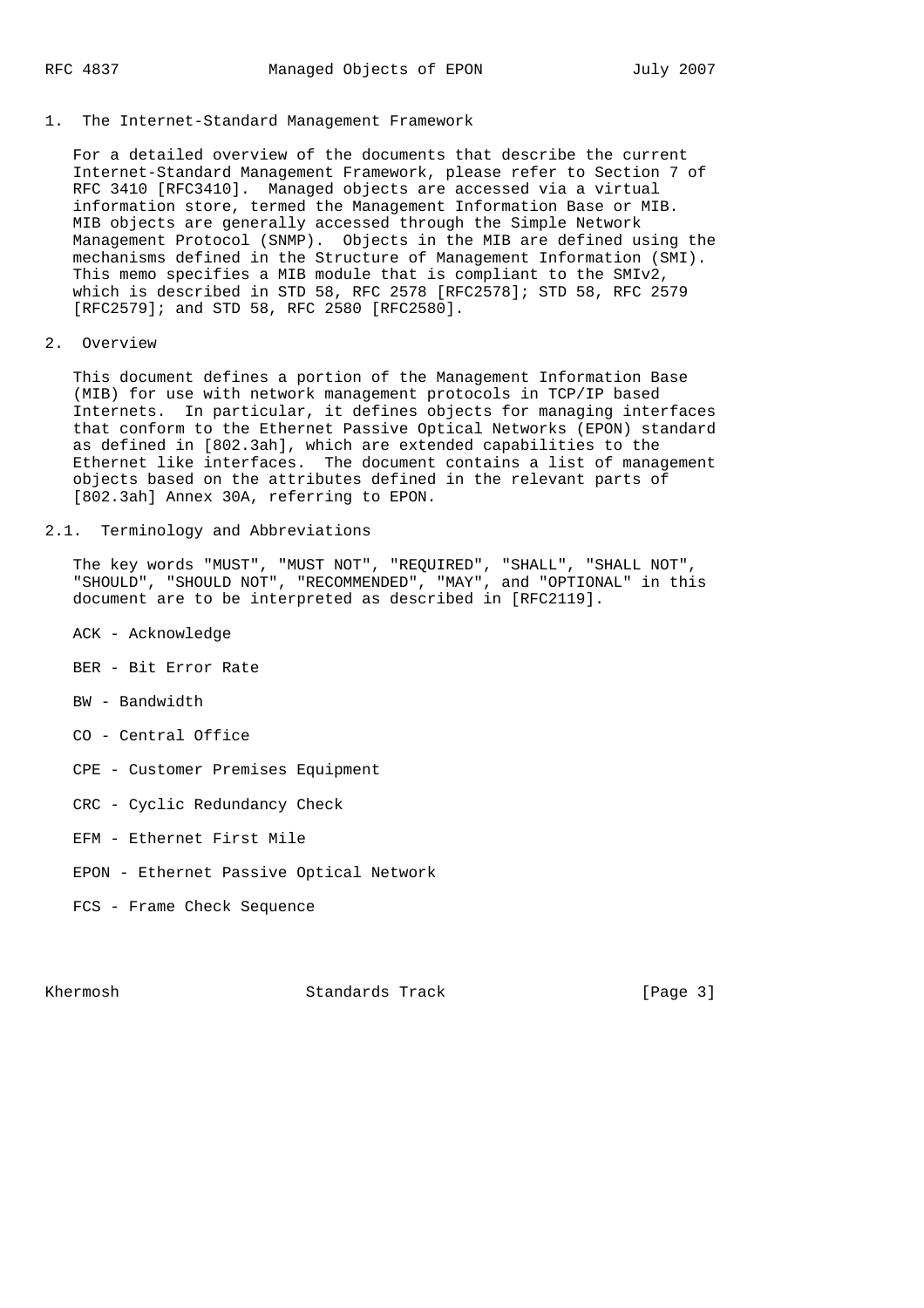- FEC Forward Error Correction
- GMII Gigabit Media Independent Interface
- LAN Local Area Network
- LLID Logical Link Identifier
- MAC Media Access Control
- Mbps Megabit per second
- MDI Medium Dependent Interface
- MDIO Management Data Input/Output
- MPCP Multi-Point Control Protocol
- MP2PE Multi-Point to Point Emulation
- OAM Operation Administration Maintenance
- OLT Optical Line Terminal (Server unit of the EPON)
- OMP Optical Multi-Point
- ONU Optical Network Unit (Client unit of the EPON)
- P2MP Point-to-Multipoint
- P2PE Point-to-Point Emulation
- PCS Physical Coding Sublayer
- PHY Physical Layer
- PMA Physical Medium Attachment
- PMD Physical Medium Dependent
- PON Passive Optical Network
- RS Reconciliation Sublayer
- RTT Round Trip Time
- SLA Service Level Agreement

Khermosh Standards Track [Page 4]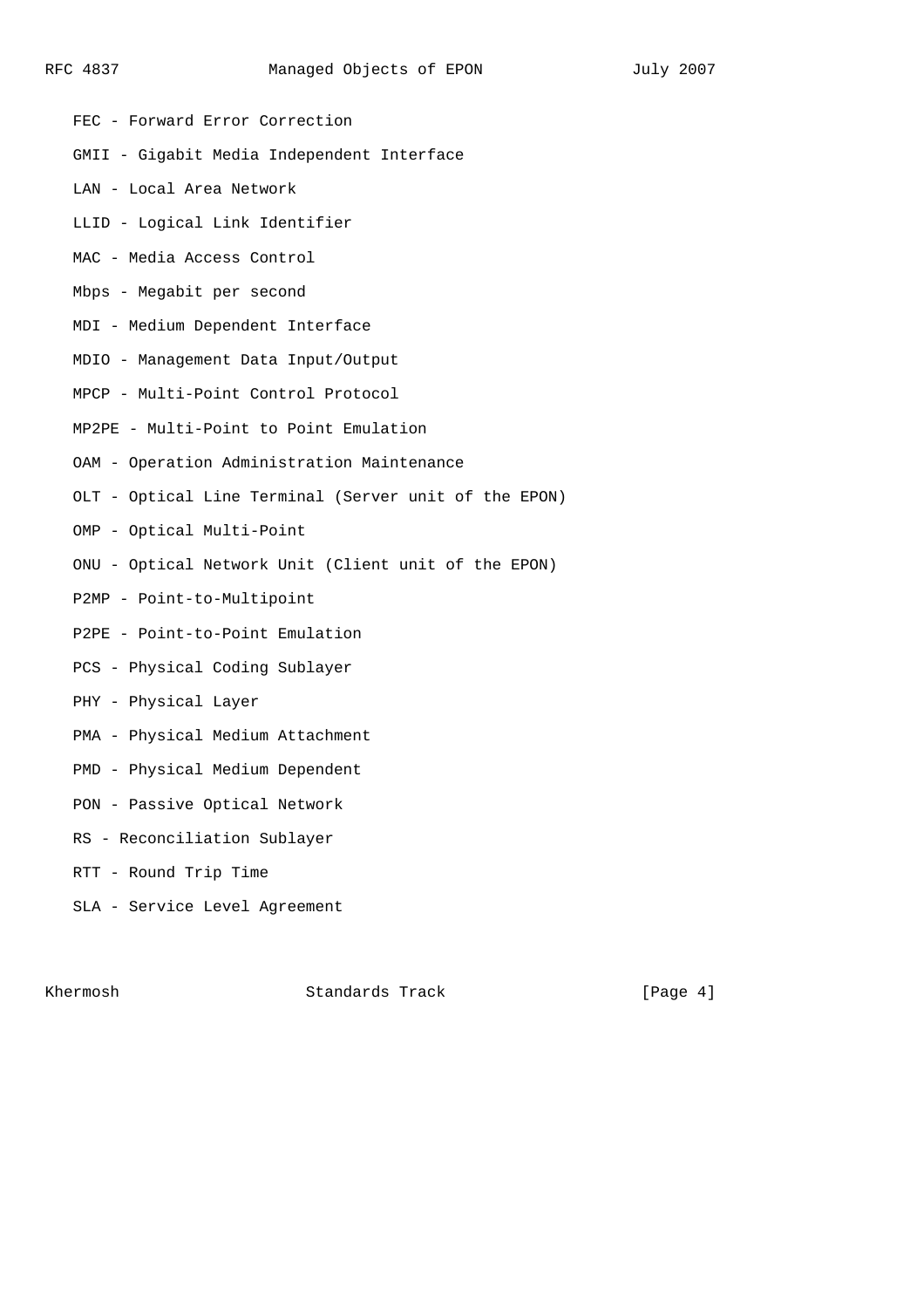SLD - Start of LLID Delimiter

TDM - Time Division Multiplexing

TQ - Time Quanta

2.2. EPON Architecture Highlights

2.2.1. Introduction

 The EPON standard, as defined in [802.3ah], defines the physical media (Layer 1) and media access (Layer 2) of the EPON interface. The EPON is a variant of the Gigabit Ethernet protocol for the Optical Access. The Optical Access topology is based on passive optical splitting topology. The link of a Passive Optical Network (PON) is based on a single, shared optical fiber with passive optical splitters dividing the single fiber into separate subscribers.

 The Optical Line Terminal (OLT) is the server unit of the network, located at the Central Office (CO).

 The Optical Network Unit (ONU) is the client unit of the network, located at the Customer Premises Equipment (CPE).

The following diagram describes the PON topology:



Khermosh Standards Track [Page 5]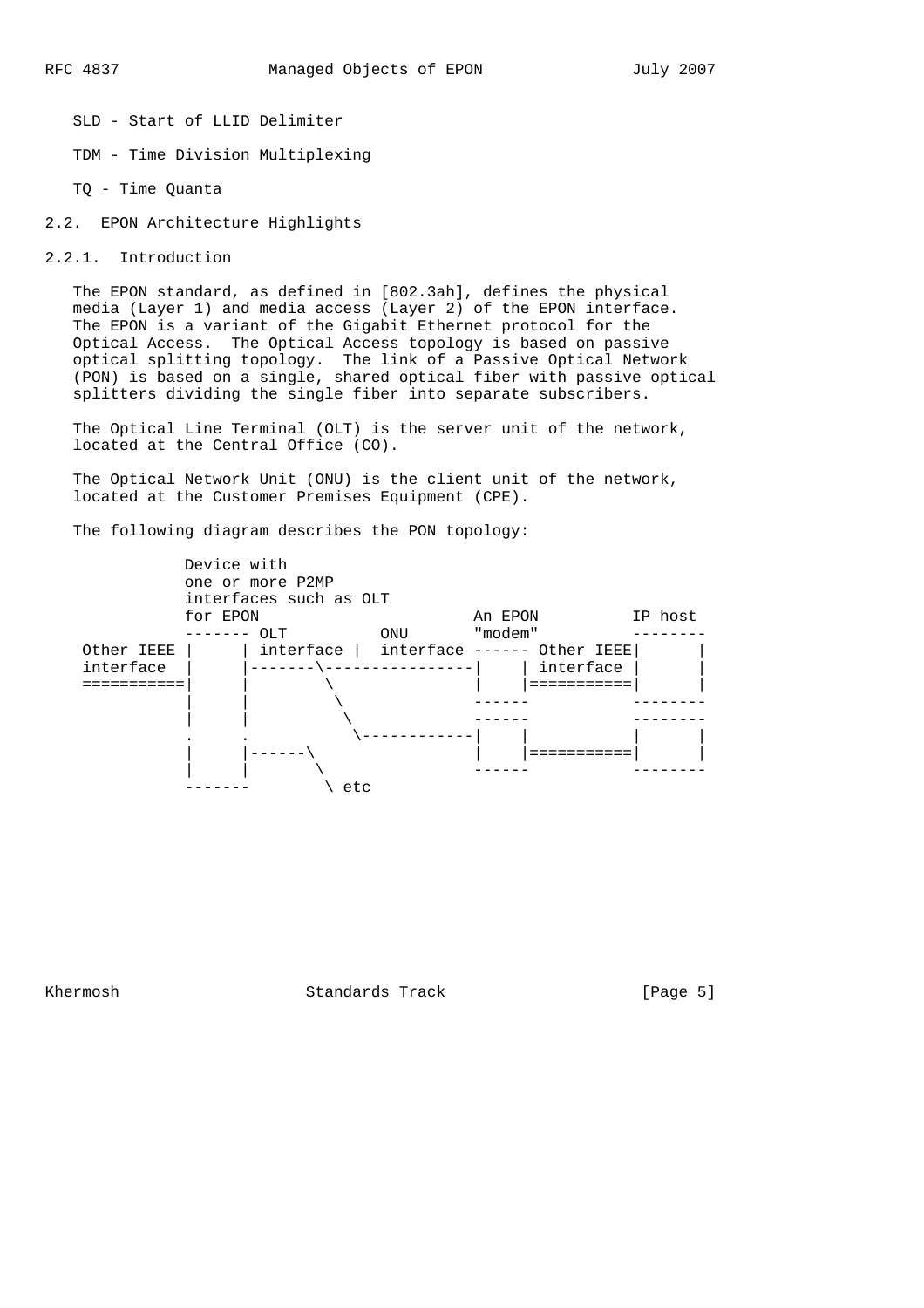The IEEE layering architecture of an EPON interface is defined in the diagram of Figure 56.2 [802.3ah]. The following clauses in the [802.3ah] define the corresponding layers of an EPON interface:

clause 30 - Management

clause 60 - PMD for EPON media (Burst PMD)

 clause 64 - MPCP (Multi-Point Control Protocol) - defines the Multi- Point architecture, and control protocol for the media access of EPON.

clause 65 -

a) Virtual links definition for the EPON

b) FEC

c) PMA for the EPON.

2.2.2. Principles of Operation

 The specification of the EPON interface is based on the specification of the gigabit Ethernet interface as described in [802.3], clauses 35 and 36. The Ethernet MAC is working in gigabit rate. The media interface to the MAC is through the GMII interface, as described in clause 35, and the PCS layer is based on the gigabit Ethernet PCS as described in clause 36. The special EPON layers are added to the Ethernet layering in the following places:

 The MPCP is placed in the MAC control layer, providing the EPON control protocol. The Emulation layer, located at the RS (Reconciliation Sublayer), creates virtual private path to each ONU. The FEC layer is located between the PCS and PMA layers, enhancing reach and split performance of the optical link.

Khermosh Standards Track [Page 6]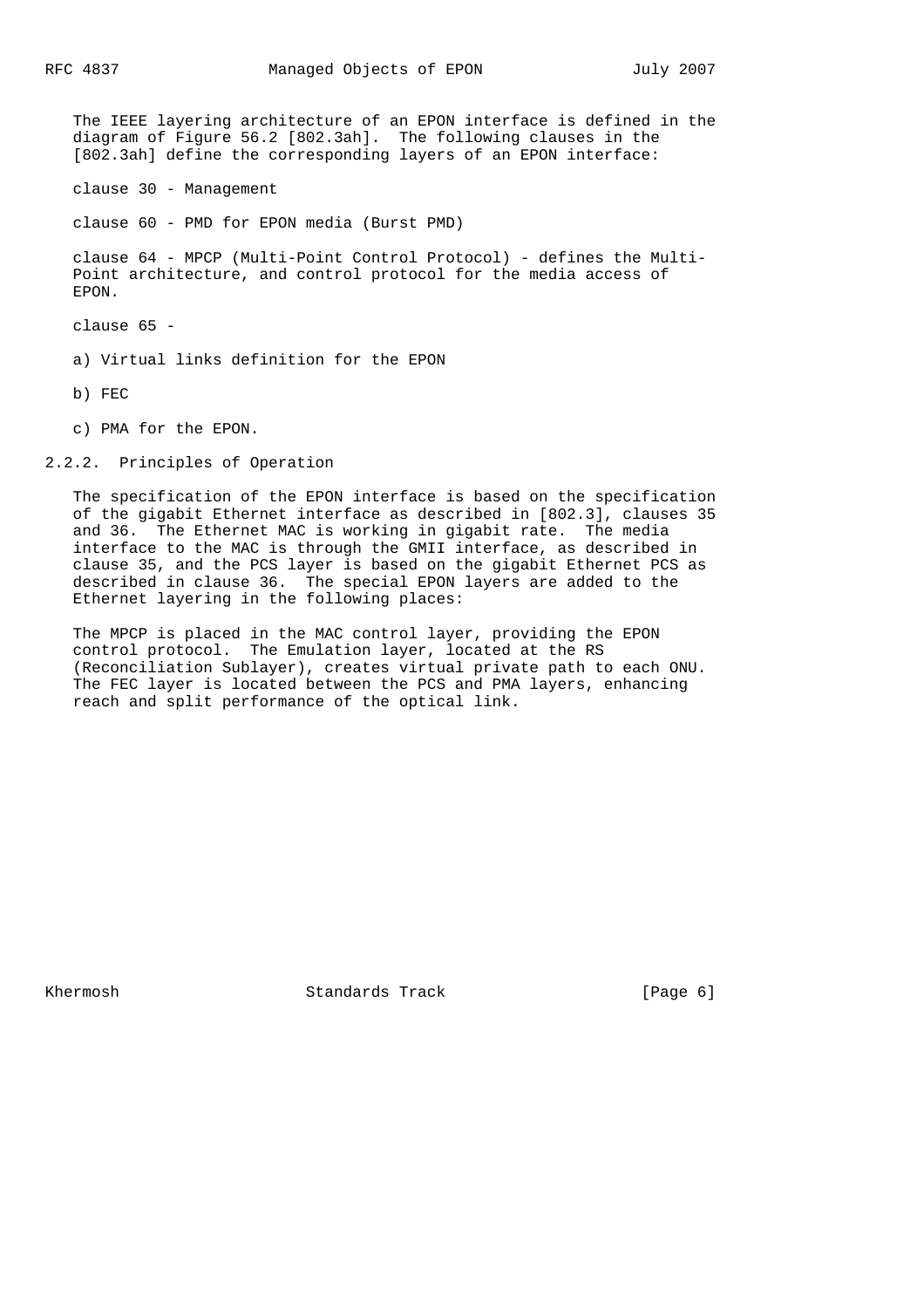

 +==========================================+ Higher layers +==========================================+ 802.1D Bridge +==========================================+ | MAC client| ... | MAC client| +==========================================+ MAC Control - (MPCP)  $|$  \*NEW\* +==========================================+ | MAC | ... | MAC | +==========================================+ P2P Emulation (P2PE) | \*NEW\* +==========================================+ | |  $GMLI$  | | +==========================================+ | PCS +==========================================+ FEC  $|$  \*NEW\* +==========================================+ PMA  $|$  \*Enhanced parameters +==========================================+ for EPON\* PMD  $|$  \*Enhanced parameters +==========================================+ for EPON\* | | | MDI | | | /===================/ / Media / /===================/

 The following diagram describes the layering model of an EPON interface:

2.2.3. The Physical Media

 The physical link is a fiber optical link. The OLT and ONUs are connected through passive optical splitters. Downlink denotes the transmission from the OLT to the ONUs. Uplink denotes the transmission from the ONUs to the OLT. Uplink and downlink are multiplexed using separated wavelengths on the same fiber. The downlink is a broadcast medium where the OLT transmits the data to all ONUs. The uplink is a shared transmission medium for all of the ONUs. The uplink access is based on time division multiplexing (TDM) and the management of the TDM media access is defined by the Multi-

Khermosh Standards Track [Page 7]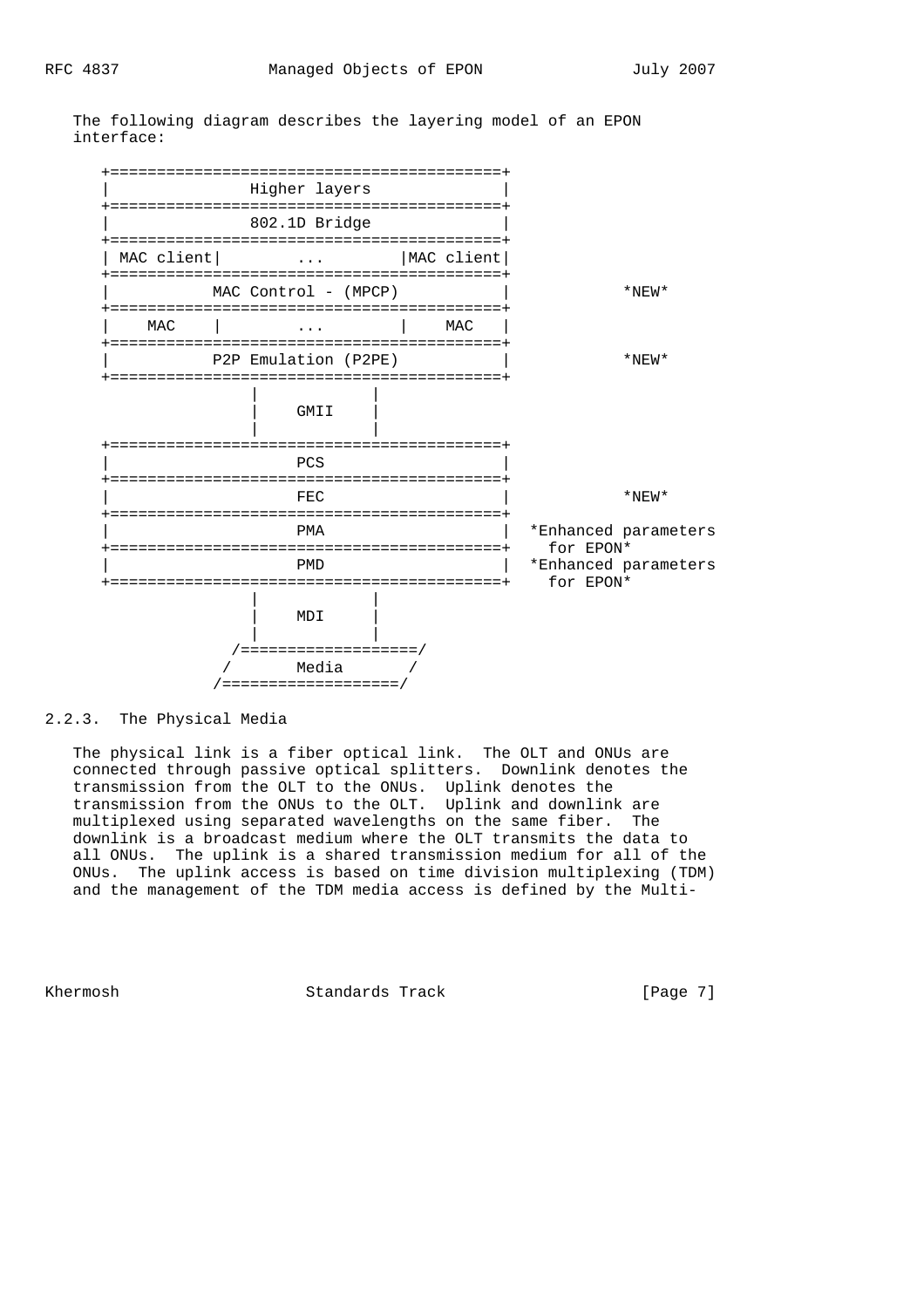Point Control Protocol (MPCP). The MPCP is a control protocol based on an inband packet messaging. The OLT sends control messages (GATE messages) allowing ONUs to transmit, defining when the transmission occurs and what is its duration. These messages define the transmission order and the amount of BW for each ONU. A scheduling algorithm at the OLT, which is not defined in the [802.3ah], is responsible for allocating the BW and controlling the delay of each ONU according to its SLA.

### 2.2.4. PMD Specifications

 PMD specifications select the same optical wavelength plan as the [ITU-T.G.983]. The transceivers are derivatives of existing Ethernet optical transceivers, with dual wavelength on a single fiber, and extended burst capabilities for the uplink. The uplink burst capability is the burst transmission functionality for the ONUs and burst reception functionality for the OLT. The [802.3ah] selected very relaxed burst parameters to reduce the device cost of EPON products.

### 2.2.5. Point-to-Point Emulation

 The downstream is a broadcast link, which means that the OLT transmission is shared for all ONUs. The sharing of the transmission of the OLT has some negative privacy aspects and should be limited to broadcast traffic in nature only. The traffic dedicated to each ONU should not be shared. The solution provided by [802.3ah] is to partition the EPON link, in a virtual manner, between the ONUs. Each ONU has a dedicated virtual link to the OLT. The [802.3ah] also defines an additional link for broadcast transmission. The medium becomes an aggregation of point-to-point tunnels. The OLT cannot preserve its EPON interface as a single interface connected to N devices (following the properties of the physical interface). The EPON interface of the OLT is partitioned into separate virtual interfaces; an interface for each virtual link. Hence, the OLT behaves like a device with N virtual ports (and an additional port for the broadcast transmission). The additional single-copy broadcast channel (tagged as all one LLID) is added to allow the broadcast transmission within a single copy to all ONUs, preserving the inherent advantage of BW efficiency of the PON shared media. The ONUs filter the downlink traffic that is not intended for their reception, according to the virtual link marking. An LLID tag is attached at the preamble of the Ethernet packet denoting the virtual link. The LLID marks the destination port in the downstream and source port in the upstream.

Khermosh Standards Track [Page 8]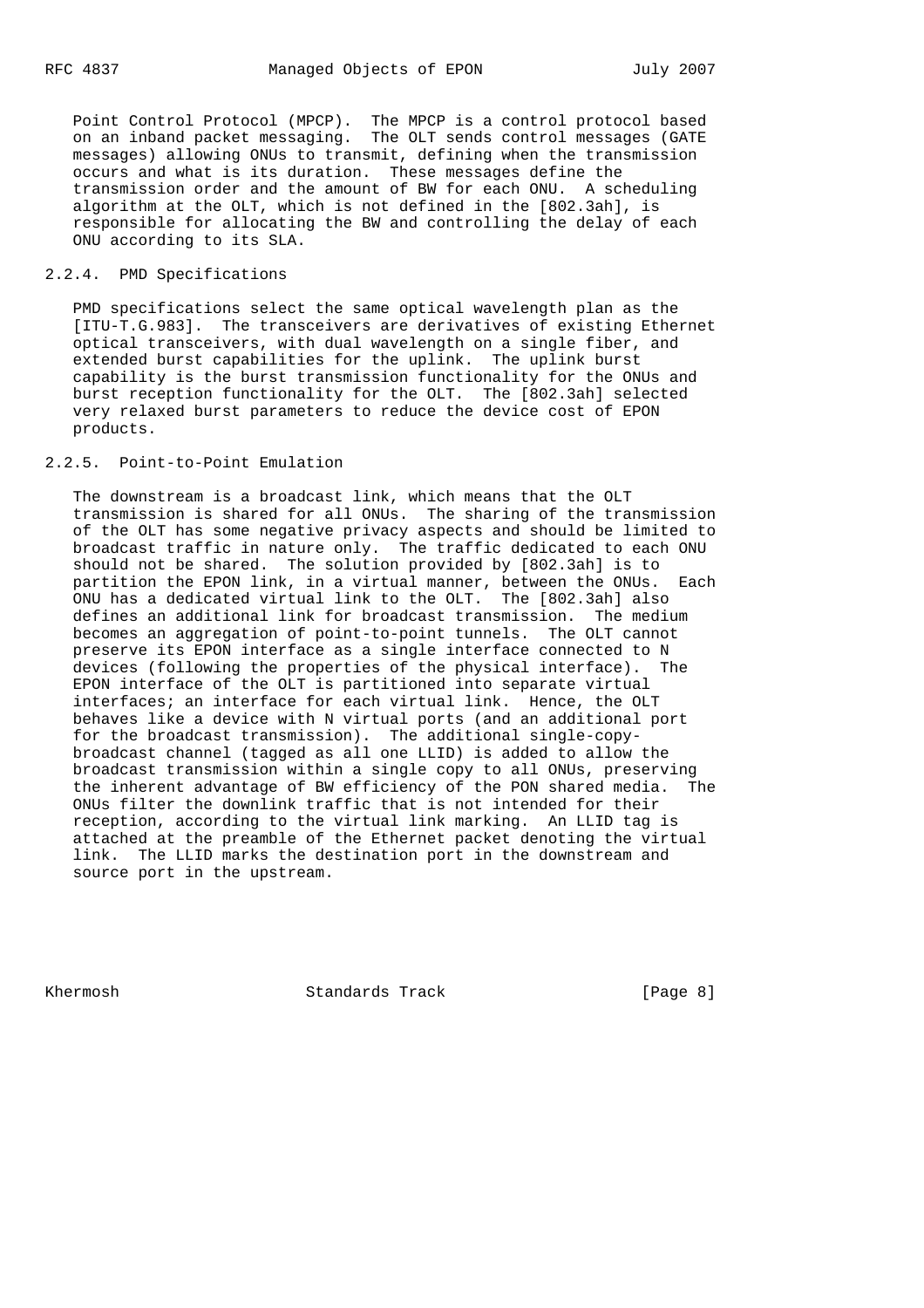The virtual links concept is also used to avoid a violation of the [802.1d] bridging rules for peer-to-peer traffic in the PON. Peer to-peer traffic is traffic between ONUs in the same PON. The OLT cannot preserve the EPON interface as a single interface, connected to N devices, and allow traffic between these devices without violating the bridging rules. The source address and destination address of the peer-to-peer traffic are behind the same port and therefore the traffic should be discarded. The separation of the ONUs into virtual links solves this issue. The OLT has N virtual ports for the single physical EPON port. A bridge sees a single MAC Client for every link pair.

 The private paths concept solves the networking problems and provides subscriber isolation.

 As the tunneling is only a virtual tunneling, there is a single physical interface and a single physical layer for the device so that some attributes are shared. For example, the interface has a single local MAC address.

 The virtual tunneling for an OLT with 3 ONUs is illustrated in the following diagram.

Khermosh Standards Track [Page 9]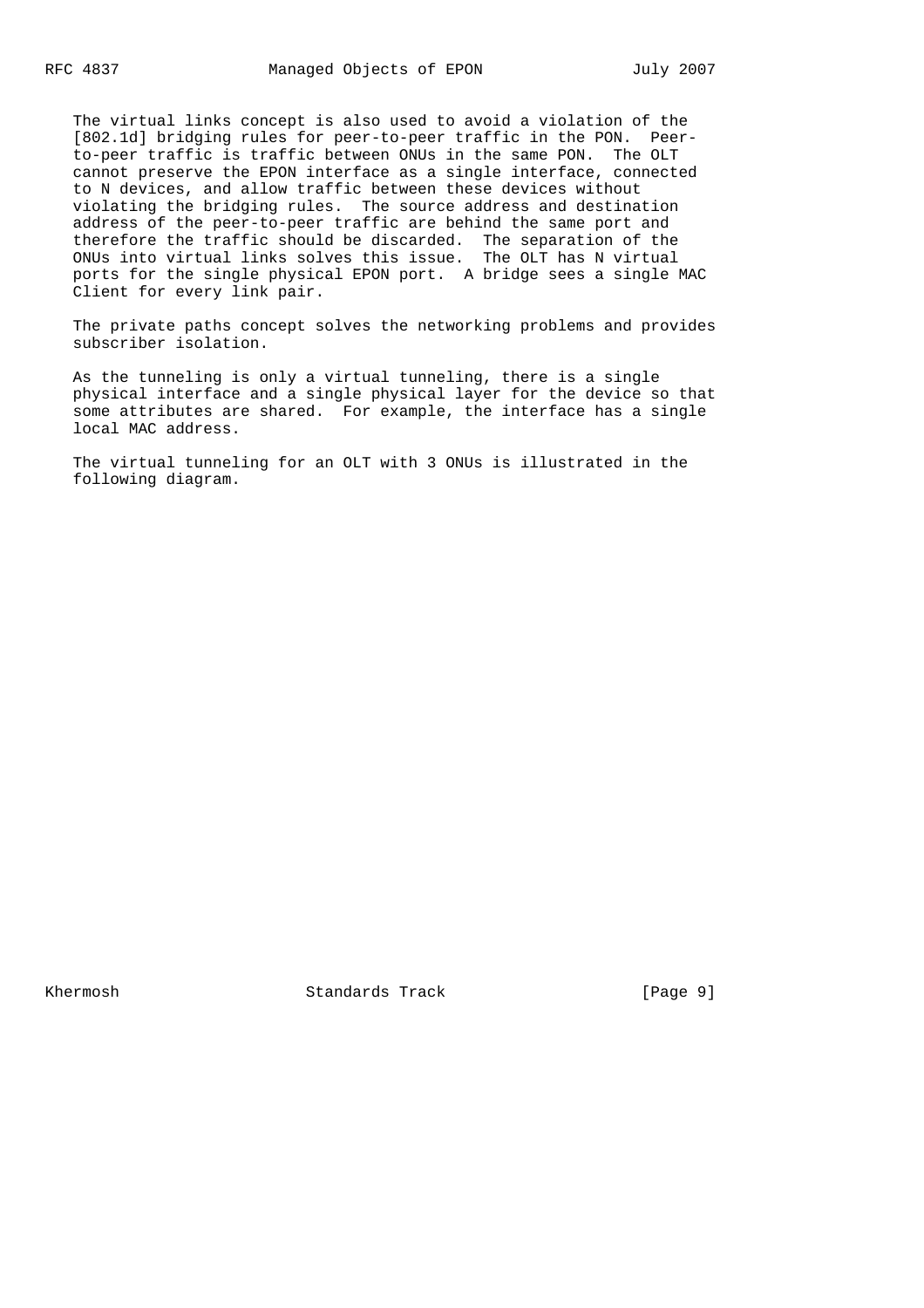

### 2.2.6. Principles of the MPCP

 The EPON standard defines a media access control of an optical Access network. The Access network has some substantial differences from the legacy LAN for which the Ethernet was designed. The differences lie mainly in the provisioning of the network. An Access network is an administrated environment, with an operator providing the service and subscribers consuming it. The operator is controlling the network and managing its traffic. For instance, BW is controlled and subscribers are billed for services. The MPCP protocol divides the Ethernet interfaces into two unequal types of network units. The first interface is an OLT interface, which is a server unit, controlling the network. The second interface is an ONU interface, which is a client unit, participating in the network.

Khermosh Standards Track [Page 10]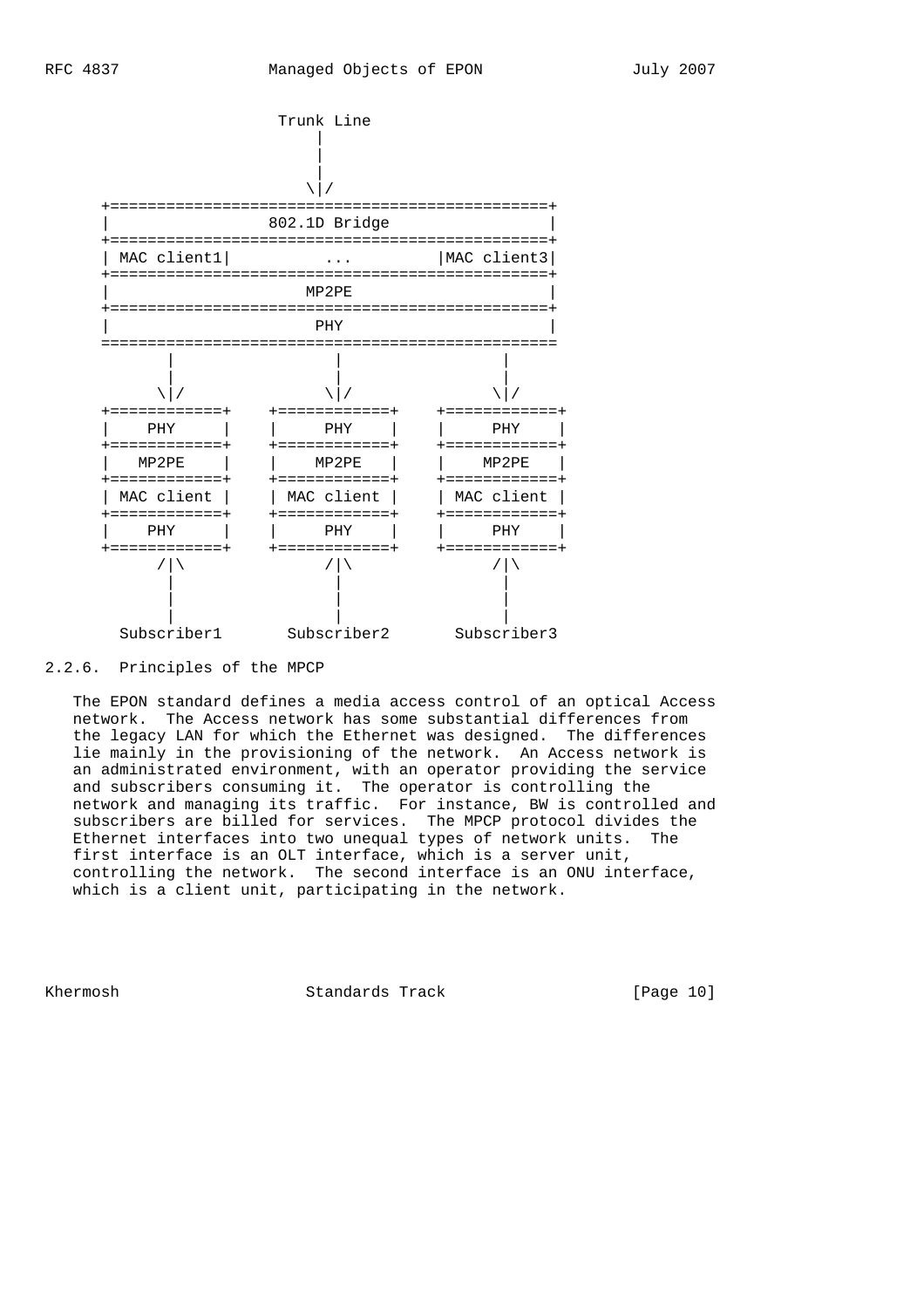The OLT, which is the server unit, manages the network. The MPCP controls the TDM transmission of the uplink. The MPCP is implemented at the MAC control layer and the MPCP messages are MAC control messages using the 0x8808 Ethertype. These messages are not forwarded out of the MAC.

 A concept of time must exist in the protocol in order to schedule the uplink transmission. A timestamp, which is set by the OLT and synchronized between the network units, is passed through the MPCP messages. The timestamp is also used to measure the RTT of each ONU. RTT is compensated by the OLT in the generation of the grants for the uplink transmission. The difference of incoming timestamp to local time allows the OLT to calculate the RTT. RTT compensation is needed as the RTT in an Access network can have a significant value. The standard allows the network to reach a 20 km distance, which is equivalent to a 200 usec RTT (25 Kbytes of data).

 The TDM control is done using GATE messages. These messages define, for each ONU, the time for transmission and the length of transmission. The RTT is reduced from the transmission time in the GATE message to shift the transmission time of the ONU in the opposite direction.

 A scheduling algorithm at the OLT, which is not defined in the [802.3ah], is responsible for dividing the BW and controlling the transmission delay of each ONU according to its SLA. The MPCP defines a closed loop operation in order for this algorithm to be efficient. The MPCP allows the ONUs to report on the amount of BW they require for transmission using a special REPORT message. This allows allocating BW to an ONU only when requested, relying on the statistical burst property of the traffic, and allowing different peak BW for different ONUs at different times; hence, allowing oversubscription of the BW. The REPORT message reports the amount of data waiting in the ONU queues.

 In addition, the MPCP defines a protocol of auto-discovery and registration of ONUs.

Khermosh Standards Track [Page 11]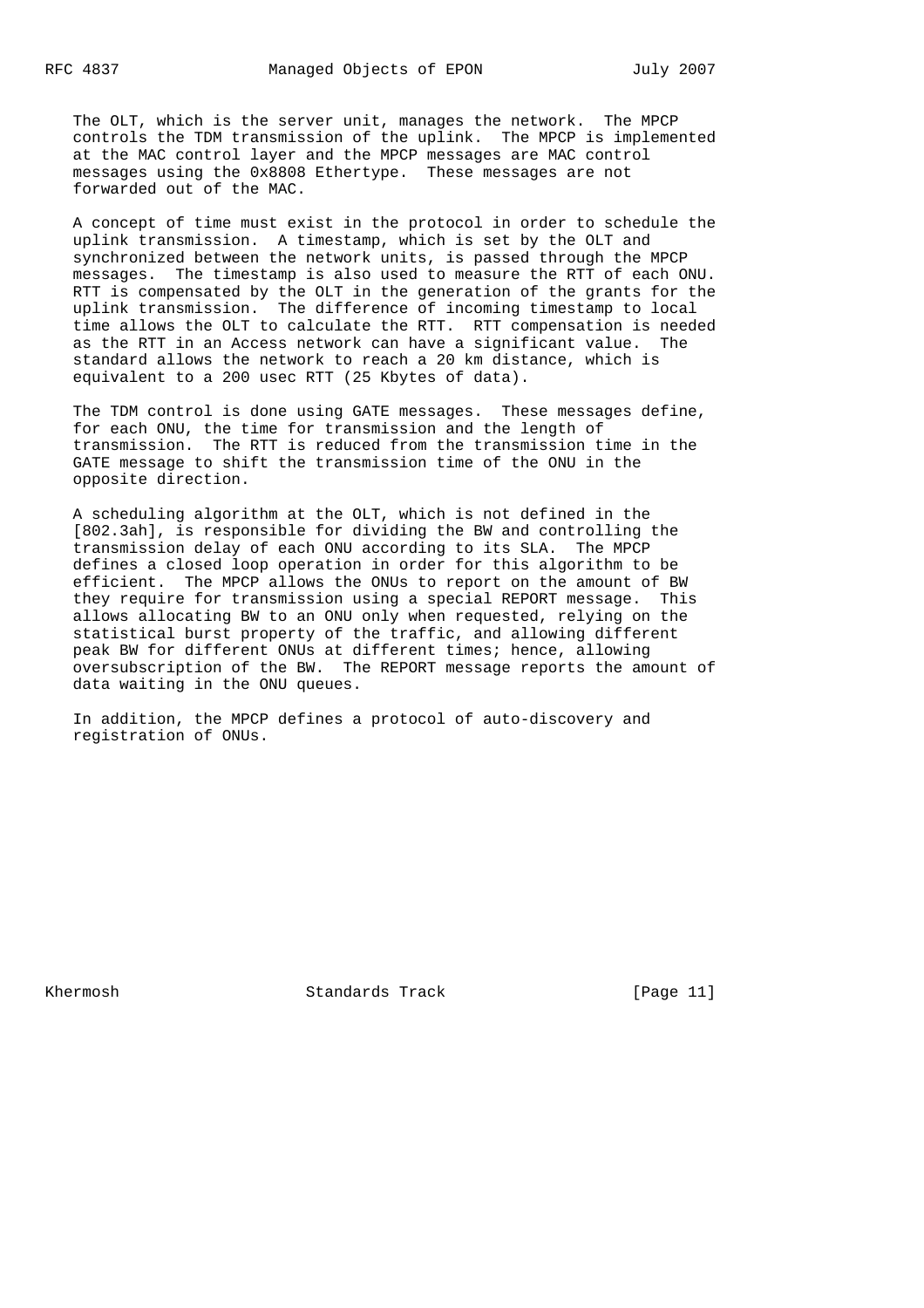The registration process is defined in the diagram below:



 A new ONU requests to register (sends a REG\_REQUEST message) in a special discovery grant, allocated for that by the OLT. During that time, more than one ONU might try to register. A collision in transmission might occur, as the RTT of the new ONUs is not yet known. A random backoff mechanism of the transmission is used to schedule the following registration requests to avoid these collisions. When the OLT receives a REG\_REQUEST message of an ONU and approves this ONU, then it sends a REGISTER message to this ONU defining its LLID. From that point, the ONU transmission is scheduled by its LLID, knowing the RTT, and no collision can occur. The ONU replies with a REGISTER\_ACK message and the registration process of the MPCP ends. Higher layer protocols may be needed to authenticate the ONU and allow it to participate in the network.

### 2.2.7. Forward Error Correction (FEC)

 The FEC is defined to enhance the link budget of the PON. As each splitter attenuates the optical signal, the number of the splits and the distance are limited by the link budget. Hence an FEC that

Khermosh Standards Track [Page 12]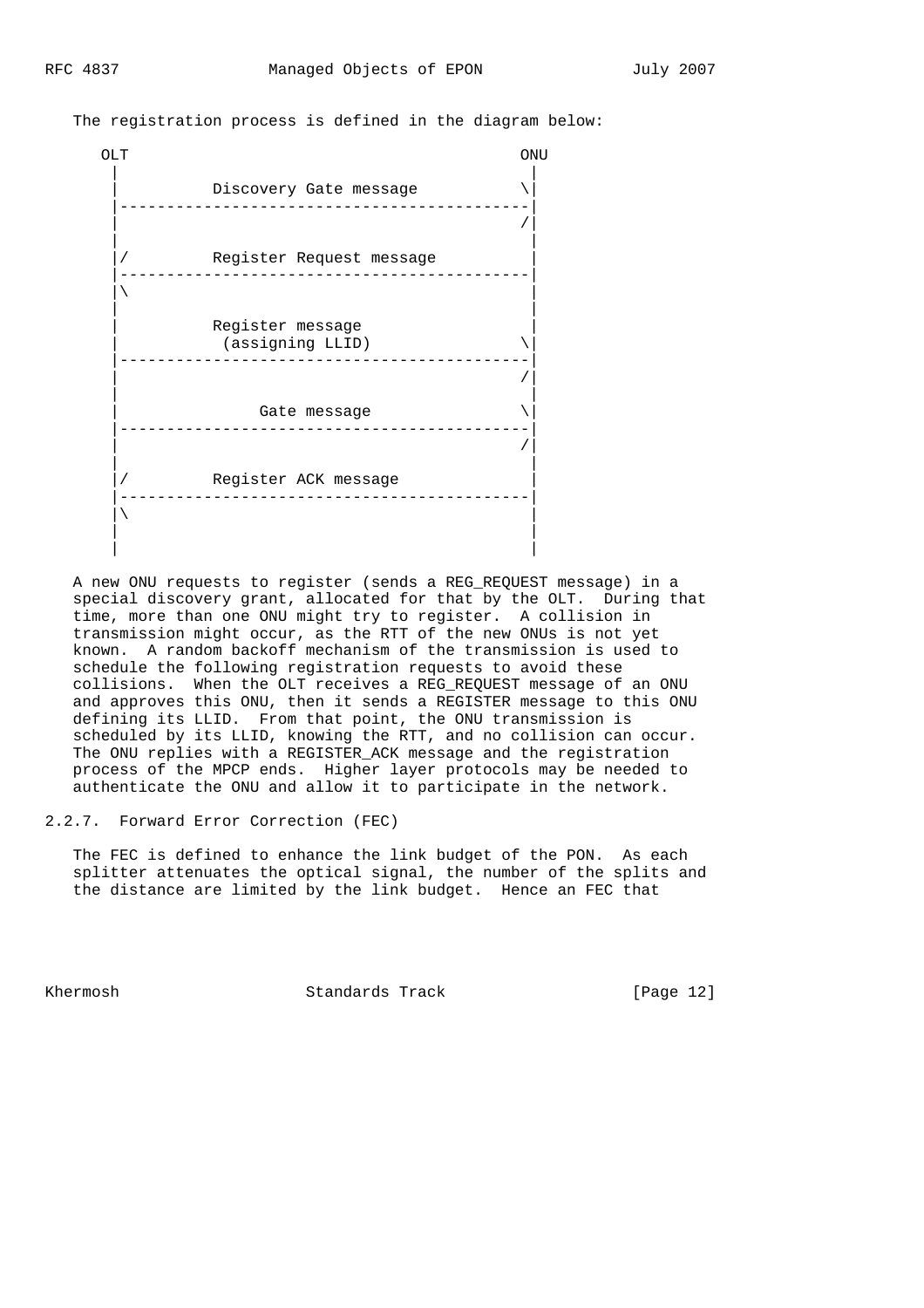improves the link budget has a benefit. The FEC code used is the RS(239,255,8), similar to the FEC code in [ITU-T.G.975], improving the BER from 1E-4 to 1E-12.

 The FEC parity encapsulation is based on the framing of the Ethernet packet. The Ethernet packets are spaced by MAC rate adaptation, and the parity bytes are inserted after the packet in the provided space.

 As the start and end of packet codewords also define the FEC boundaries, and they are outside the FEC protection, they are replaced by a series of symbols to reduce their vulnerability to errors.

The following diagram presents an FEC-protected frame:

| Preamble/SFD<br>FCS<br>Parity<br>S FEC<br>T FEC<br>Frame | T FF.( |
|----------------------------------------------------------|--------|
|----------------------------------------------------------|--------|

 The FEC is added in a separate layer between the PCS and PMA layers of the [802.3].

 The FEC layer introduces a fixed delay in receive path and transmit path.

The FEC layer is optional.

2.3. Management Architecture

 Each one of the EPON layers is accompanied by a management interface that is controlled through clause 30 of the [802.3ah]. As the [802.3ah] specification may be used for different applications, and some of the clauses may be used separately, the IEEE management clause allocates for each one of them a separate package. The MIB document follows this partition.

Khermosh Standards Track [Page 13]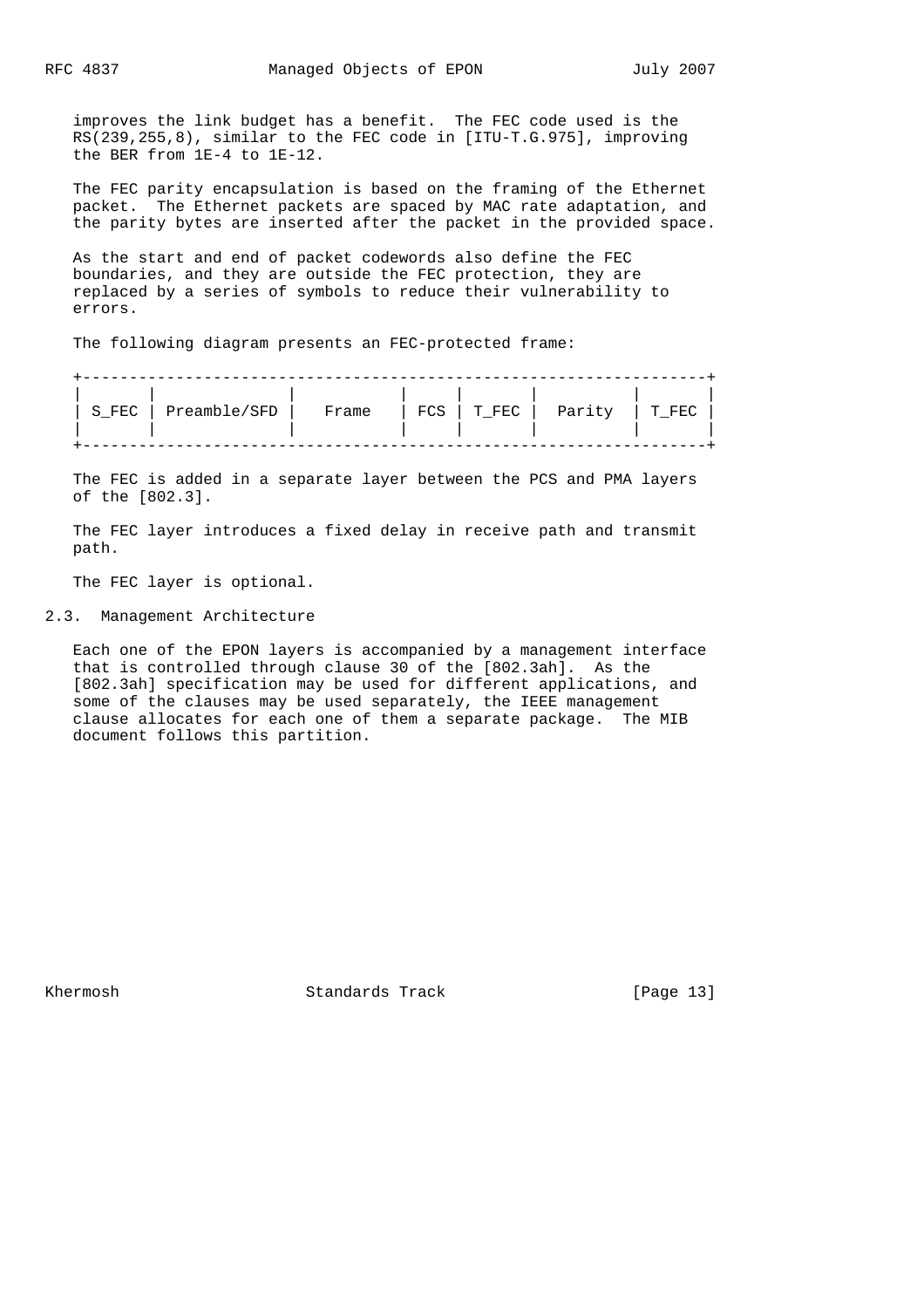The following diagram presents the relation of the MIB groups to the [802.3ah] layers:



 The association is straightforward for the ONU interface. There is one logical and one physical interface, and a single copy exists for each layer that can be remotely queried by the OLT.

 At the OLT there is a single physical interface and N virtual interfaces for the virtual links of the ONUs (and another virtual interface for the broadcast virtual link). As can be seen from the layering diagram above, the MAC layer is virtually duplicated. Therefore, in this document it was selected that the management of a virtual interface is like a physical interface, an interface index is allocated for each one of the virtual links, and an additional interface index is allocated for the OLT.

Khermosh Standards Track [Page 14]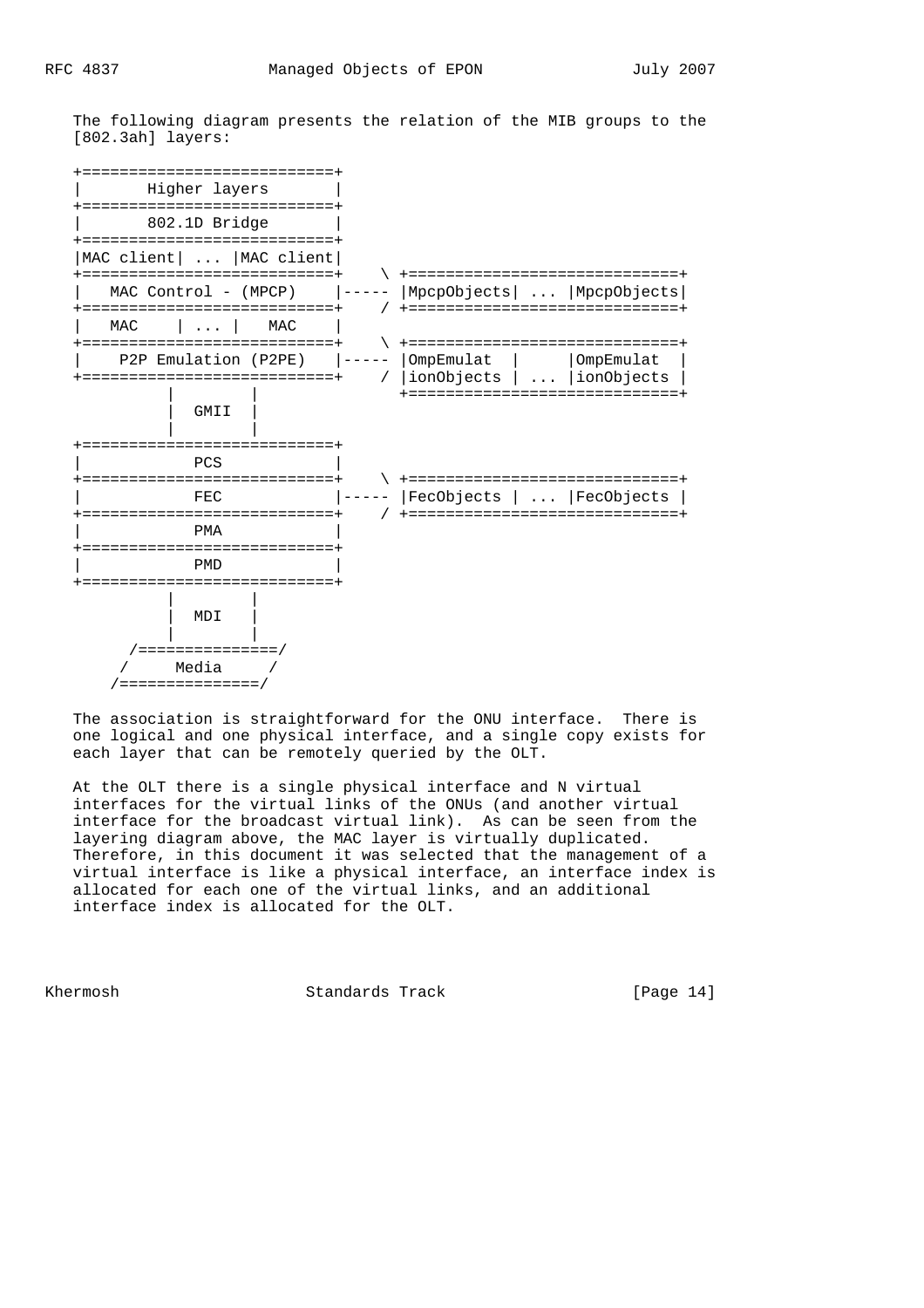To illustrate the interface modeling consider two devices; the first device has two physical interfaces, is typically located at a consumer's site, and is called an "ONU modem".

An "ONU modem" is shown in the figure below:

 -------- ONU interface | ONU | 10 megabit interface --------------| modem |----------------------------

 This device would have 3 entries in the IF table, and one IF stack entry; for example:

ifIndex=1 - interface for 10 megabit interface

ifIndex=2 - interface for the optical interface

ifIndex=200 - interface for the ONU interface

And then in the IF stack table:

 ifStackHigherLayer=200, ifStackLowerLayer=2 - map between the physical and the ONU

 The second device has three physical interfaces, is typically located at the provider's site, and may be called a "headend".

A "headend" is shown in the figure below:

|                   | end | 1st OLT interface   Head   gigE interface |
|-------------------|-----|-------------------------------------------|
| 2nd OLT interface |     |                                           |
|                   |     |                                           |

Khermosh Standards Track [Page 15]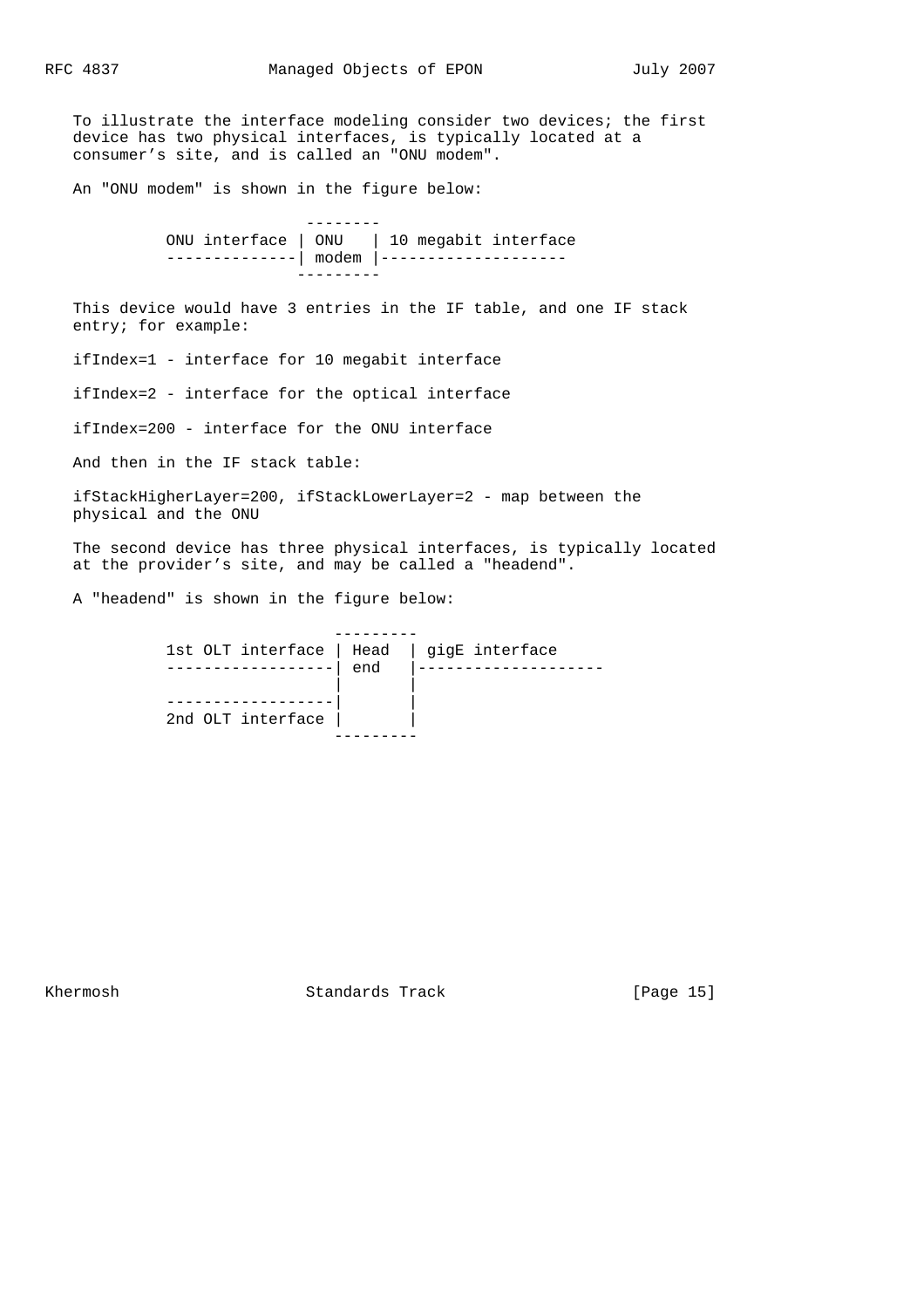This device would have 5 entries (when there are no attached ONUs) in the IF table, for example: ifIndex=1 - interface for gigE interface ifIndex=2 - interface for 1st optical interface ifIndex=3 - interface for 2nd optical interface ifIndex=265535 - interface for the 1st OLT broadcast interface ifIndex=365535 - interface for the 2nd OLT broadcast interface And then in the IF stack table: ifStackHigherLayer=265535, ifStackLowerLayer=2 - map between the 1st physical and its broadcast interface ifStackHigherLayer=365535, ifStackLowerLayer=3 - map between the 2nd physical and its broadcast interface If two ONUs connected to the first OLT interface, then for example, the following entries would be added to the IF table: ifIndex=200001 - interface for the 1st ONU of 1st OLT ifIndex=200002 - interface for the 2nd ONU of 1st OLT And in the IF stack table: ifStackHigherLayer=200001, ifStackLowerLayer=2 - map between the 1st physical and 1st ONU ifStackHigherLayer=200002, ifStackLowerLayer=2 - map between the 1st physical and 2nd ONU

 For each physical interface, there would be an entry (ifIndex) in the tables of the interface MIB module [RFC2863], MAU MIB module [RFC4836], and Etherlike MIB module [RFC3635]. Additionally, there would be entries (ifIndexes) for the virtual interfaces of the OLT interface. The justification for the additional allocation of indexes is that the virtual interfaces are quite well distinguished, as they connect different physical ONUs from the OLT side. For instance, there is a meaning for separate bad frames counter or bad octets counter for each virtual link, as the ONUs can be differently distanced. This is quite similar to a case of separate physical interfaces.

Khermosh Standards Track [Page 16]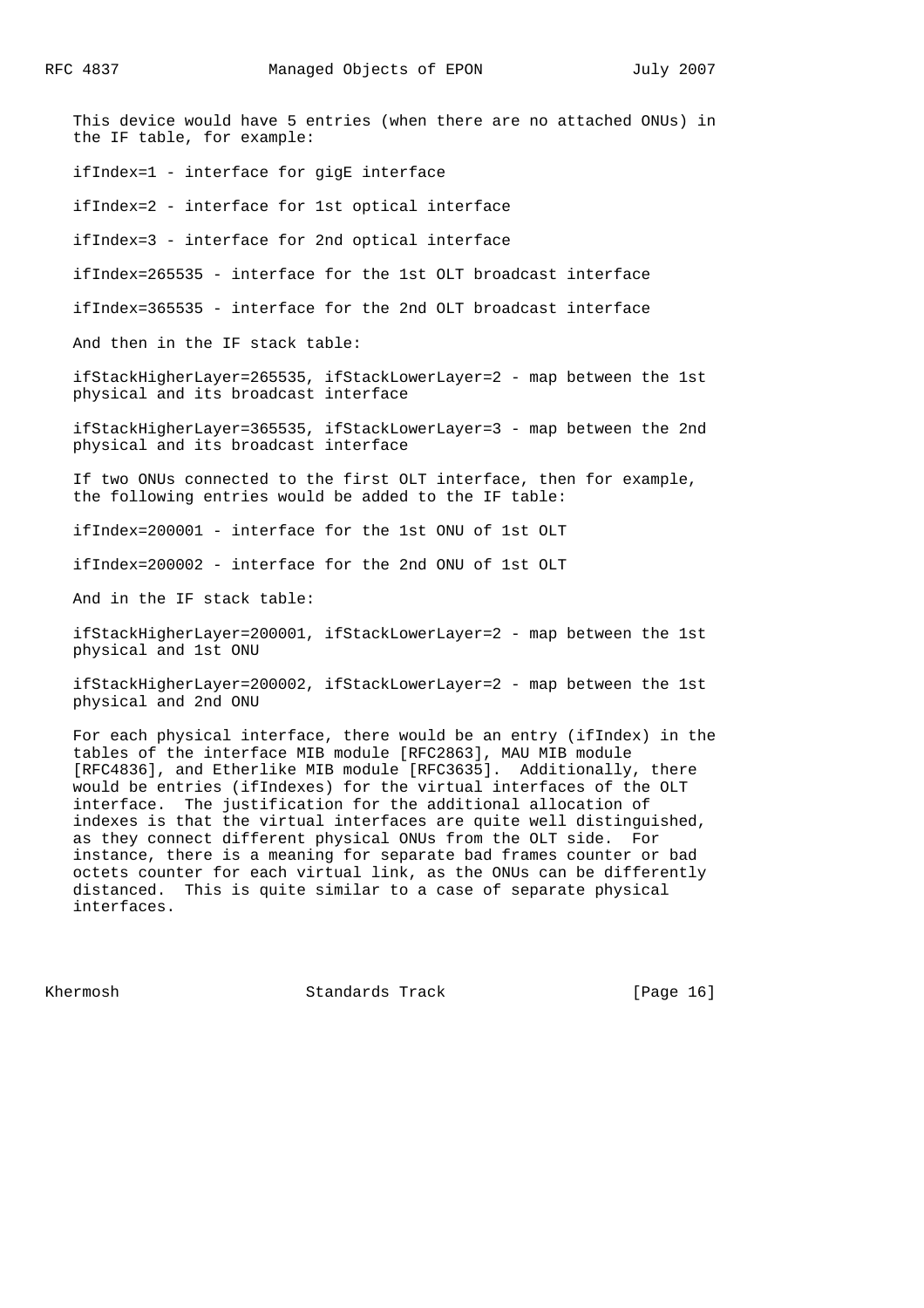The same partition concept exists for the MIB module of this document. Each row in the tables are indexed according to the ifIndex; specifically, there is a row for each virtual link. There are some control objects that are shared and are the same for the virtual interfaces (and they should have the same value for each ifIndex), but most of the objects have different values for N+1 logical interfaces at the OLT. This is done for each MIB group. It is a bit different from the [802.3ah] layering diagram, which presents the P2MP layer as a single layer, while duplicating the MAC and MAC client layers (please see the diagram above). However, from a management perspective, it is more convenient and neat to partition the management of the layers for the virtual links, as the atomic managed entity is the virtual link. It is also convenient to use the interface index of the virtual link for that purpose, as it is already used to index the rows of the virtual links at the Interface, MAU, and etherLike interfaces MIBs.

#### 3. MIB Structure

 This document defines the DOT3 EPON MIB module. The DOT3 EPON MIB module defines the objects used for management of the [802.3ah] Point-to-Multipoint (P2MP) interfaces. These MIB objects are included in four groups.

 i) The Multi-Point Control Protocol (MPCP) MIB objects - MIB objects related to [802.3ah], clause 64, Multi-Point Control Protocol attributes. The following tables are presented in this group:

 The dot3MpcpControlTable defines the objects used for the configuration and status indication, which are per logical link, of MPCP compliant interfaces.

 The dot3MpcpStatTable defines the statistics objects that are per logical link, of MPCP compliant interfaces.

 The operational mode of an OLT/ONU for the tables is defined by the dot3MpcpMode object in the dot3MpcpControlTable.

ii) The OMPEmulation MIB objects - MIB objects related to [802.3ah], clause 65, point-to-point emulation attributes. The following tables are presented in this group:

 The dot3OmpEmulationTable defines the objects used for the configuration and status indication, which are per logical links, of OMPEmulation compliant interfaces.

 The dot3OmpEmulationStatTable defines the statistics objects that are per logical link, of OMPEmulation compliant interfaces.

Khermosh Standards Track [Page 17]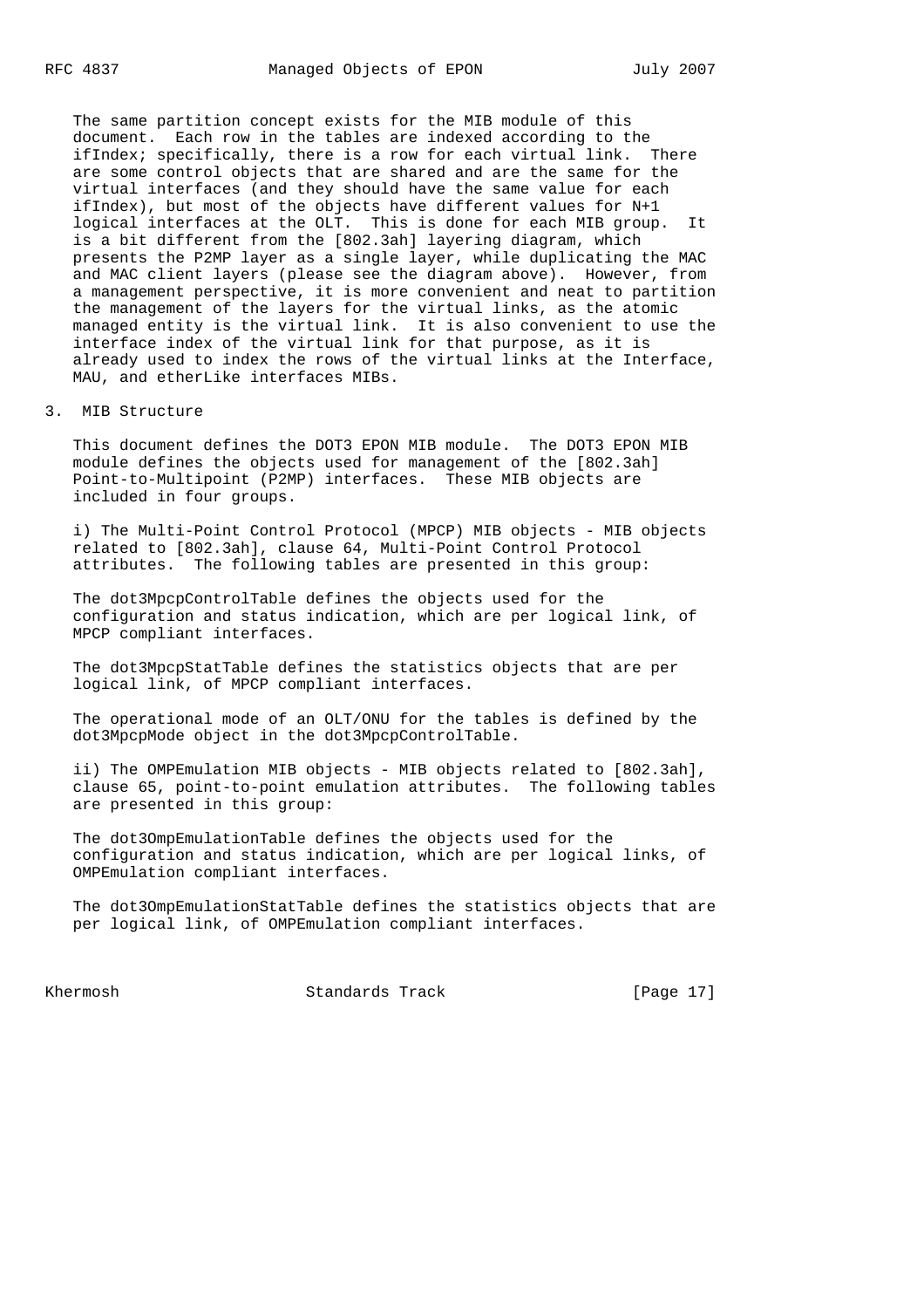The operational mode of an OLT/ONU for the tables is defined by the dot3OmpEmulationType object in the dot3OmpEmulationTable.

 iii) The FEC MIB objects - MIB objects related to [802.3ah], clause 60 and clause 65, EPON FEC attributes. The following table is presented in this group:

 The dot3EponFecTable defines the objects used for the configuration and status indication, which are per logical link, of FEC EPON compliant interfaces.

 iv) The EPON extended package MIB objects - MIB objects used for configuration and status indication with extended capabilities of the EPON interfaces. The following tables are presented in this group:

 The dot3ExtPkgControlTable defines the objects, which are per logical link, used for the configuration and status indication of EPON compliant interfaces.

 The dot3ExtPkgQueueTable defines the objects, which are per logical link, and per queue, used for the configuration and status indication of the ONU queues reported in the MPCP REPORT message, of EPON compliant interfaces.

 The dot3ExtPkgQueueSetsTable defines the objects, which are per logical link, per queue, and per queue\_set, used for the configuration and status indication of the ONU queue\_sets reported in the MPCP REPORT message, of EPON compliant interfaces.

 The dot3ExtPkgOptIfTable defines the objects, which are per logical link, used for the control and status indication of the optical interface of EPON compliant interfaces.

 As described in the architecture section, each row in the tables is indexed according to the ifIndex; specifically, there is a row for each virtual link. There are a few control objects that are shared and have the same value for the virtual interfaces (and they should have the same value for each ifIndex), but most of the objects have different values for N+1 logical interfaces at the OLT. This is done for each MIB group. It is a bit different from the [802.3ah] layering diagram, which presents the P2MP layer as a single layer while duplicating the MAC and MAC client layers. However, from a management perspective, it is more convenient and neat to partition the management of the layers for the virtual links, as the atomic managed entity is the virtual link. It is also convenient to use the interface index of the virtual link for that purpose, as it is already used to index the rows of the virtual links at the Interface, MAU, and etherLike interfaces MIBs.

Khermosh **Standards Track** [Page 18]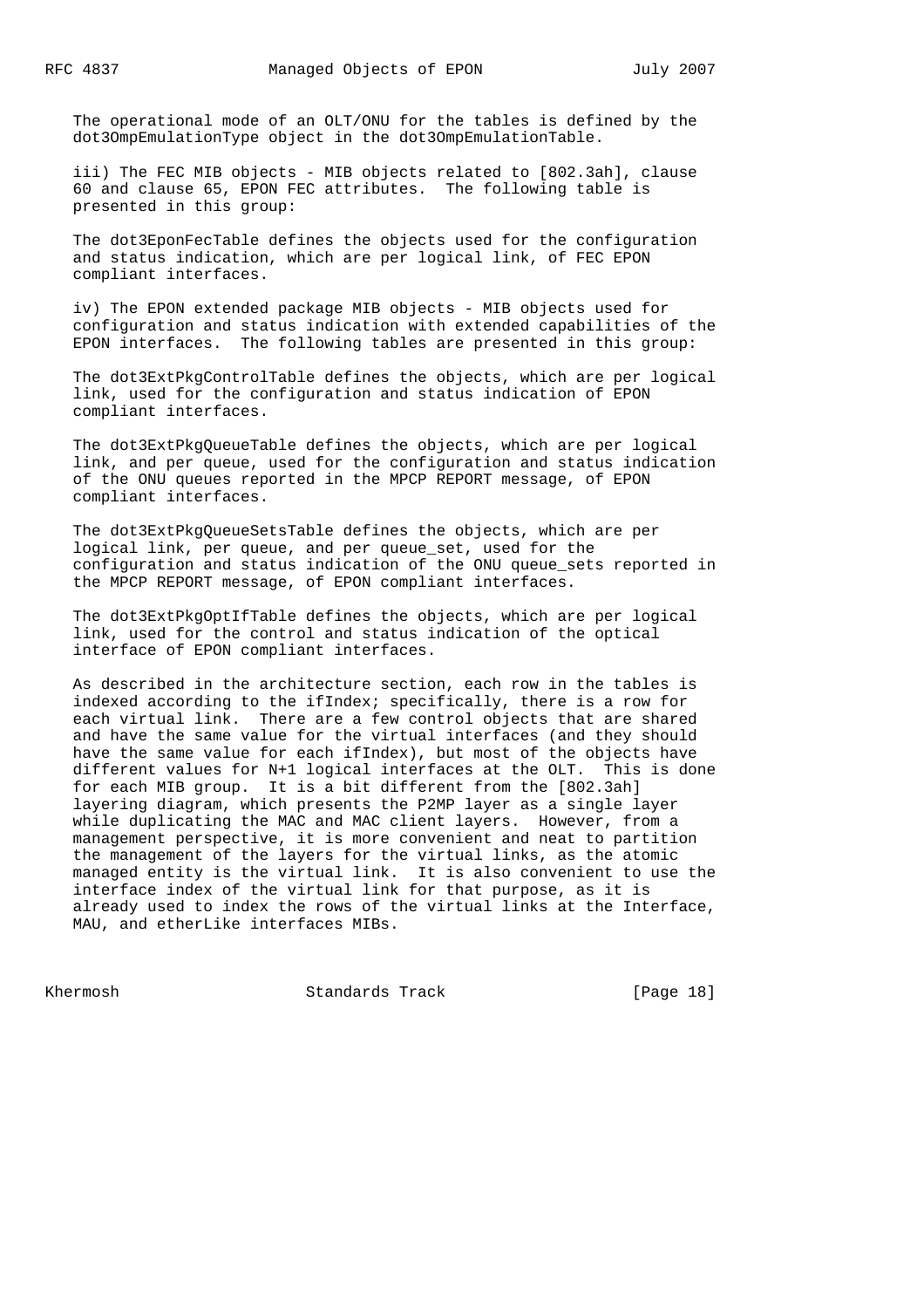For example, provided below are the values of the MPCP control table of an OLT with 3 registered ONUs:

 The table below presents the MPCP control table of ONU1 in working mode. A single row exists in the table.

| MPCP control MIB object                                                                                                                                                                                                                          | Value                                                                                 |
|--------------------------------------------------------------------------------------------------------------------------------------------------------------------------------------------------------------------------------------------------|---------------------------------------------------------------------------------------|
| ifIndex<br>dot3MpcpOperStatus<br>dot3MpcpAdminState<br>dot3MpcpMode<br>dot3MpcpSyncTime<br>dot3MpcpLinkID<br>dot3MpcpRemoteMACAddress<br>dot3MpcpReqistrationState<br>dot3MpcpTransmitElapsed<br>dot3MpcpReceiveElapsed<br>dot3MpcpRoundTripTime | 100<br>true<br>true<br>onu<br>25<br>OLT_MAC_Address<br>registered<br>1 O<br>10<br>100 |

## Table 1

OLT\_MAC\_Address is the MAC address of the OLT EPON interface.

 The creation of the rows of the ONU interface is done at initialization.

 For example, provided below are the values for the MPCP control table of the ONU, after initialization, before registration.

Khermosh Standards Track [Page 19]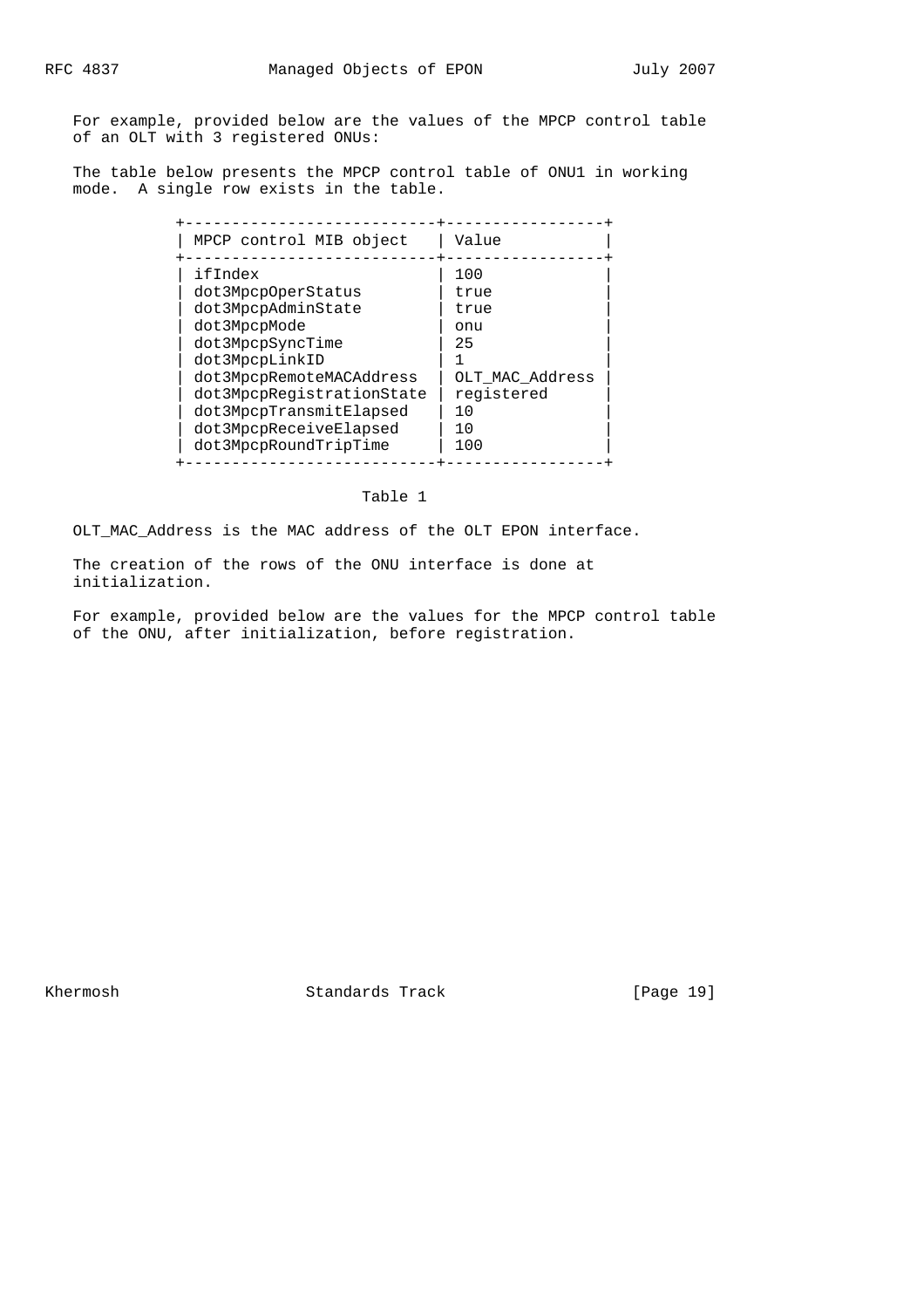The table below presents the MPCP control table of ONU1 after initialization. A single row exists in the table.

Table 2

Khermosh Standards Track [Page 20]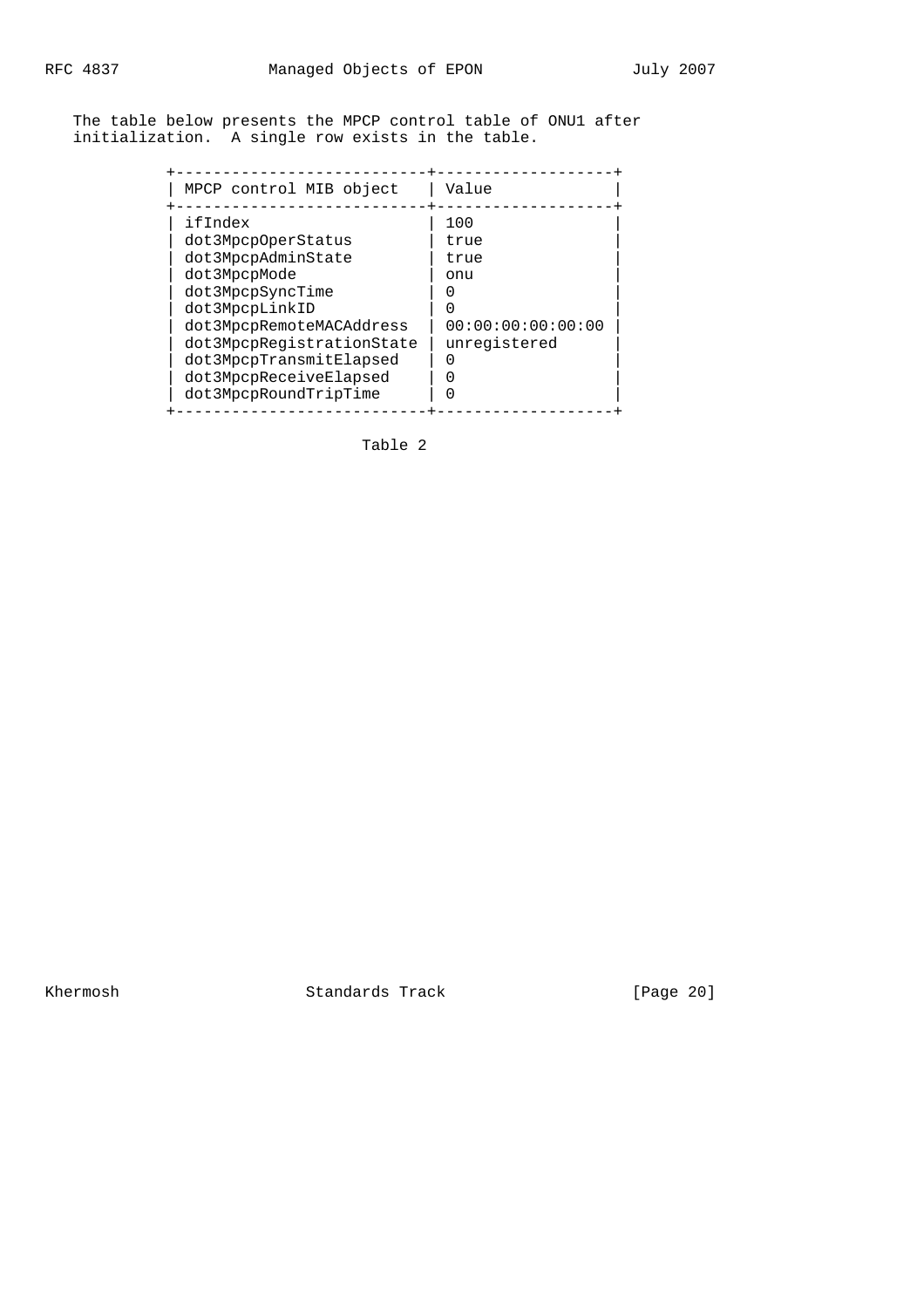The table below presents the MPCP control table of the OLT in working mode. Four rows exist in the table associated with the virtual links.

| MPCP control<br>MIB object  | Value     | Value          | Value          | Value      |
|-----------------------------|-----------|----------------|----------------|------------|
| ifIndex                     | 100001    | 100002         | 100003         | 165535     |
| dot3MpcpOperSt<br>atus      | true      | true           | true           | true       |
| dot3MpcpAdminS<br>tate      | true      | true           | true           | true       |
| dot3MpcpMode                | olt       | olt            | olt            | olt        |
| dot3MpcpSyncTi<br>me        | 25        | 25             | 25             | 25         |
| dot3MpcpLinkID              | 1         | $\mathfrak{D}$ | 3              | 65535      |
| dot3MpcpRemote              | ONU1 MAC  | ONU2 MAC A     | ONU3 MAC A     | BRCT MAC A |
| MACAddress                  | Address   | ddress         | ddress         | ddress     |
| dot3MpcpRegist              | registere | registered     | registered     | registered |
| rationState                 | d         |                |                |            |
| dot3MpcpTransm<br>itElapsed | 10        | 10             | 10             | 10         |
| dot3MpcpReceiv              | 10        | 10             | 1 <sub>0</sub> | 10         |
| eElapsed                    |           |                |                |            |
| dot3MpcpRoundT              | 100       | 60             | 20             | $\Omega$   |
| ripTime                     |           |                |                |            |

### Table 3

ONU1\_MAC\_Address is the MAC address of ONU1 EPON interface.

ONU2\_MAC\_Address is the MAC address of ONU2 EPON interface.

ONU3\_MAC\_Address is the MAC address of ONU3 EPON interface.

 BRCT\_MAC\_Address is the MAC address of the broadcast EPON interface, which is the OLT MAC address.

 The creation of the rows of the OLT interface and the broadcast virtual interface is done at initialization.

 The creation of rows of the virtual interfaces at the OLT is done when the link is established (ONU registers) and the deletion is done when the link is deleted (ONU deregisters).

Khermosh Standards Track [Page 21]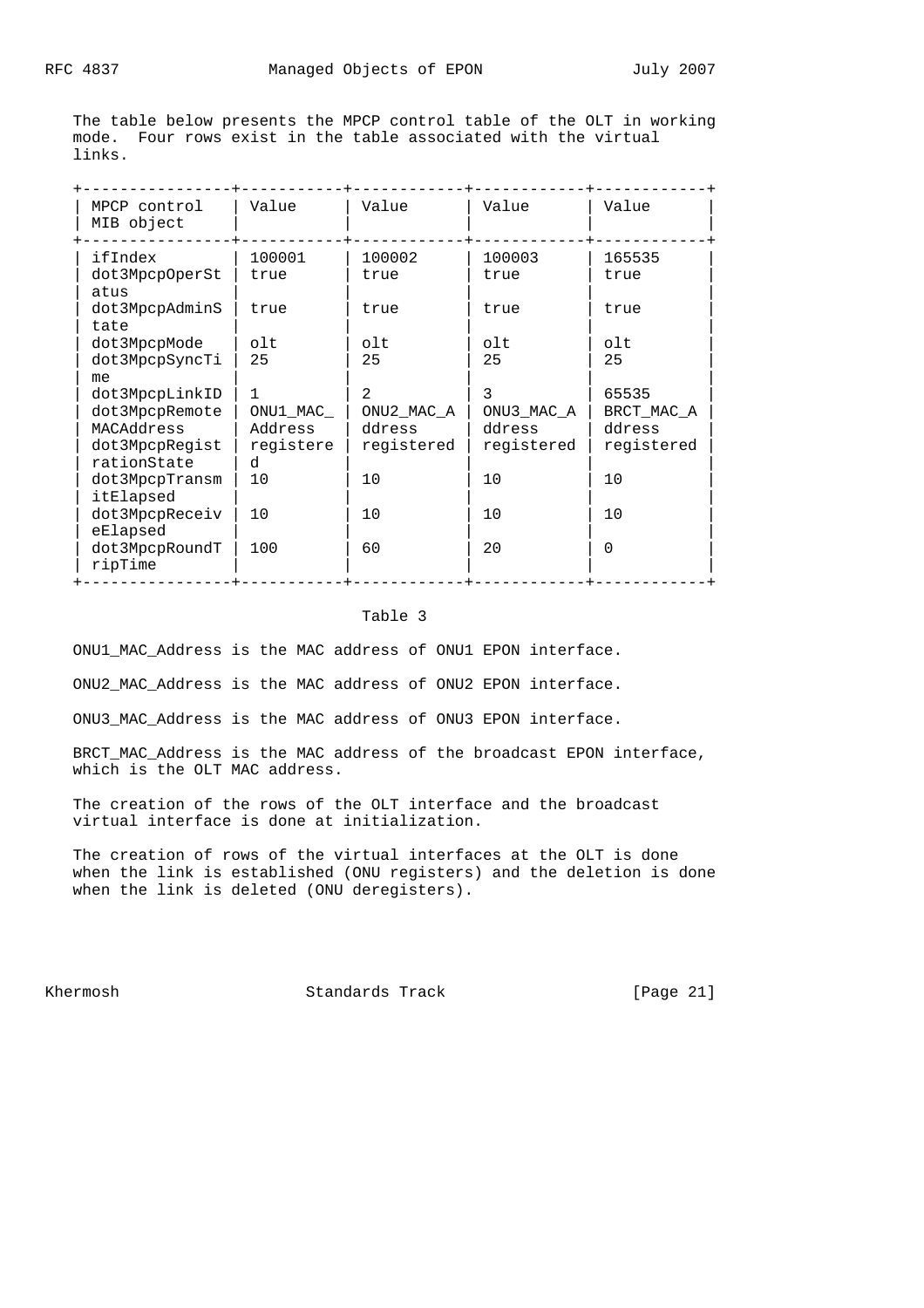For example, provided below are the values of the MPCP control table of the OLT after initialization, before the ONUs register.

 The table below presents the MPCP control table of the OLT after initialization. A single row exists in this table associated with the virtual broadcast link.

#### Table 4

 BRCT\_MAC\_Address is the MAC address of the broadcast EPON interface, which is the OLT MAC address.

4. Relation to Other MIB Modules

4.1. Relation to the Interfaces MIB and Ethernet-like Interfaces MIB

 EPON interface is a kind of Ether-like interface. This MIB module extends the objects of the Interface MIB and the Ether-like Interfaces MIB for an EPON type interface.

 Implementing this module therefore MUST require implementation of the Interfaces MIB module [RFC2863] and the Ethernet-like Interfaces MIB module [RFC3635].

 Thus, each managed EPON interface would have a corresponding entry in the mandatory tables of the Ether-like MIB module found in [RFC3635], and likewise in the tables of the Interface MIB module found in [RFC2863]. Also each managed virtual EPON interface would have a corresponding entry in the mandatory tables of the Ether-like MIB module found in [RFC3635], and likewise in the tables of the Interface MIB module found in [RFC2863] with a dedicated ifIndex for this interface.

Khermosh Standards Track [Page 22]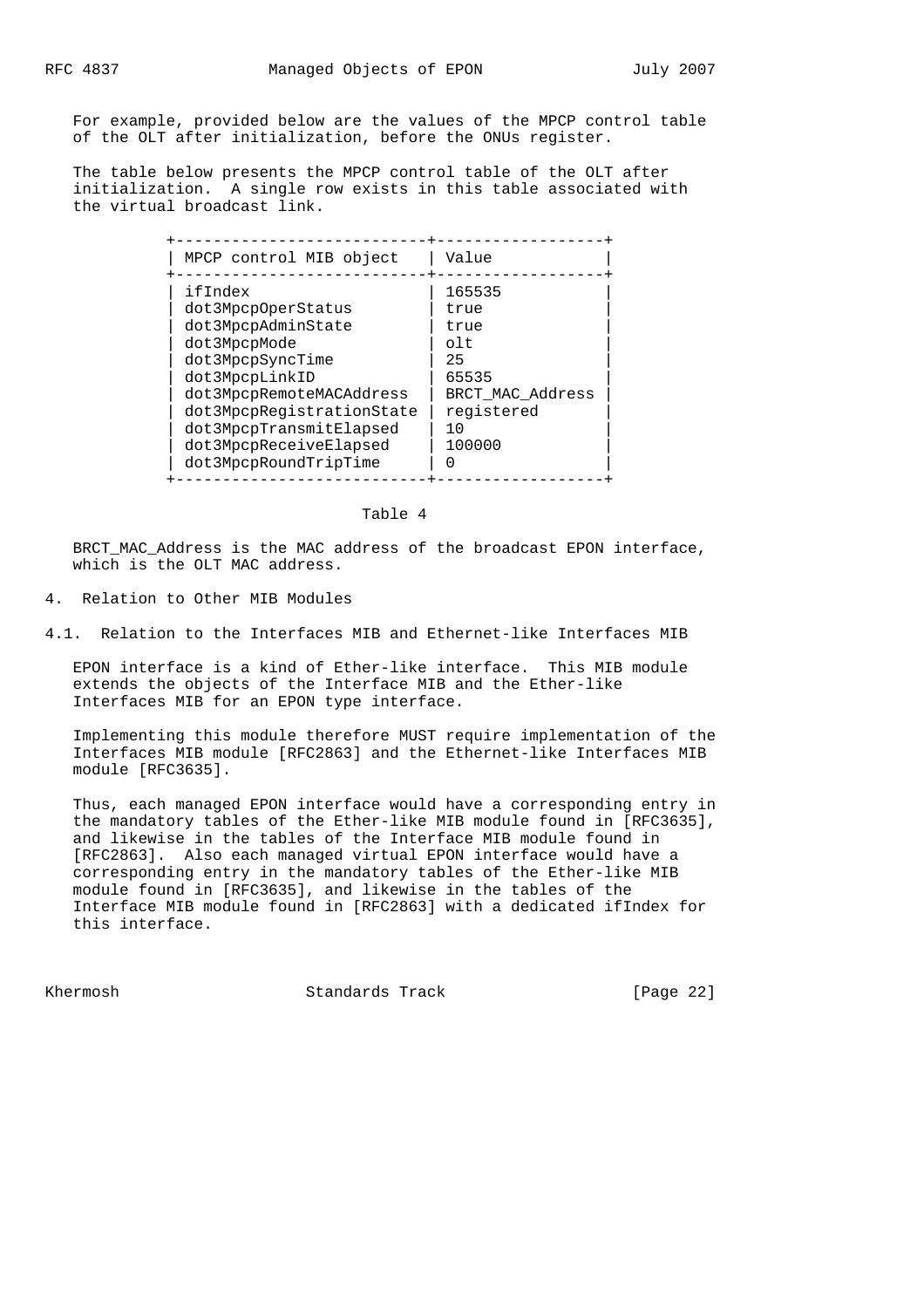In this document, there is no replication of the objects from these MIBs. Therefore, for instance, the document is defining dot3MpcpRemoteMACAddress only while assuming that the local MAC address object is already defined in [RFC3635].

 The interface MIB module [RFC2863] defines the interface index (ifIndex). Interface Index, as specified in [RFC2863], is used in this MIB Module as an index to the EPON MIB tables. The ifIndex is used to denote the physical interface and the virtual link interfaces at the OLT. The OLT interface and the virtual link interfaces are stacked using the ifStack table defined in [RFC2863], and the ifInvStack defined in [RFC2864]. The OLT interface is the lower layer of all other interfaces associated with the virtual links.

 This document defines the specific EPON objects of an ONU interface and an OLT interface. Information in the tables is per LLID. The rows in the EPON MIB tables referring to the LLIDs are denoted with the corresponding ifIndexes of the virtual link interfaces.

 Please note that each virtual interface does not have a different physical MAC address at the OLT, as the physical interface is the same. It is specified in the [802.3ah], Section 64.1.2. The corresponding object of the Ether-like interface MIB is duplicated for all the virtual interfaces.

 For example, the values of the Interface MIB objects are presented in the following tables, for an OLT with 3 registered ONUs:

Khermosh **Standards Track** [Page 23]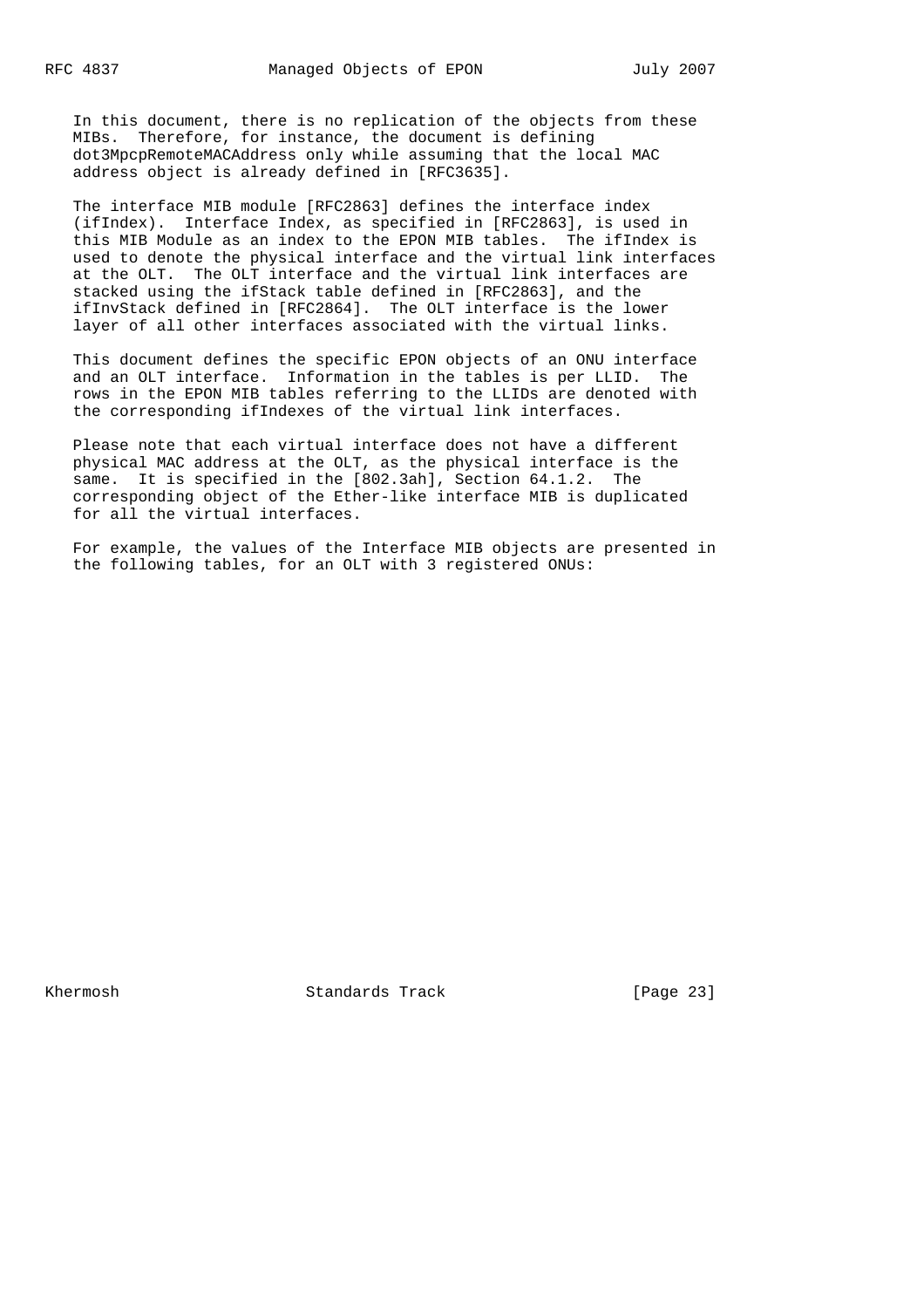The table below presents the objects of the Interface MIB of an ONU in working mode.

| Interface MIB object   Value |                                |
|------------------------------|--------------------------------|
| ifIndex                      |                                |
| ifDescr                      | "interface description"        |
| ifType                       | ethernetCsmacd (6) 1000base-Px |
| ifMtu                        | MTU size (1522)                |
| ifSpeed                      | 1000000000                     |
| ifPhysAddress                | ONU_MAC_Address                |
| ifAdminStatus                | up                             |
| ifOperStatus                 | Up                             |
| ifLastChange                 | ONUup time                     |
| ifInOctets                   | ONU_octets_number              |
| ifInUcastPkts                | ONU_unicast_frame_number       |
| ifInNUcastPkts               | ONU_non_unicast_frame_number   |
| ifInDiscards                 | ONU discard frame number       |
| ifInErrors                   | ONU error frame number         |
| ifInUnknownProtos            | ONU unknown frame number       |
| <i>ifOutOctets</i>           | ONU octets number              |
| ifOutUcastPkts               | ONU unicast frame number       |
| ifOutNUcastPkts              | ONU non unicast frame number   |
| ifOutDiscards                | ONU_discard_frame_number       |
| ifOutErrors                  | ONU_error_frame_number         |
| ifOutQLen                    | ONU_queue_frame_number         |

# Table 5

ONU\_MAC\_Address is the MAC address of the ONU EPON interface.

Khermosh Standards Track [Page 24]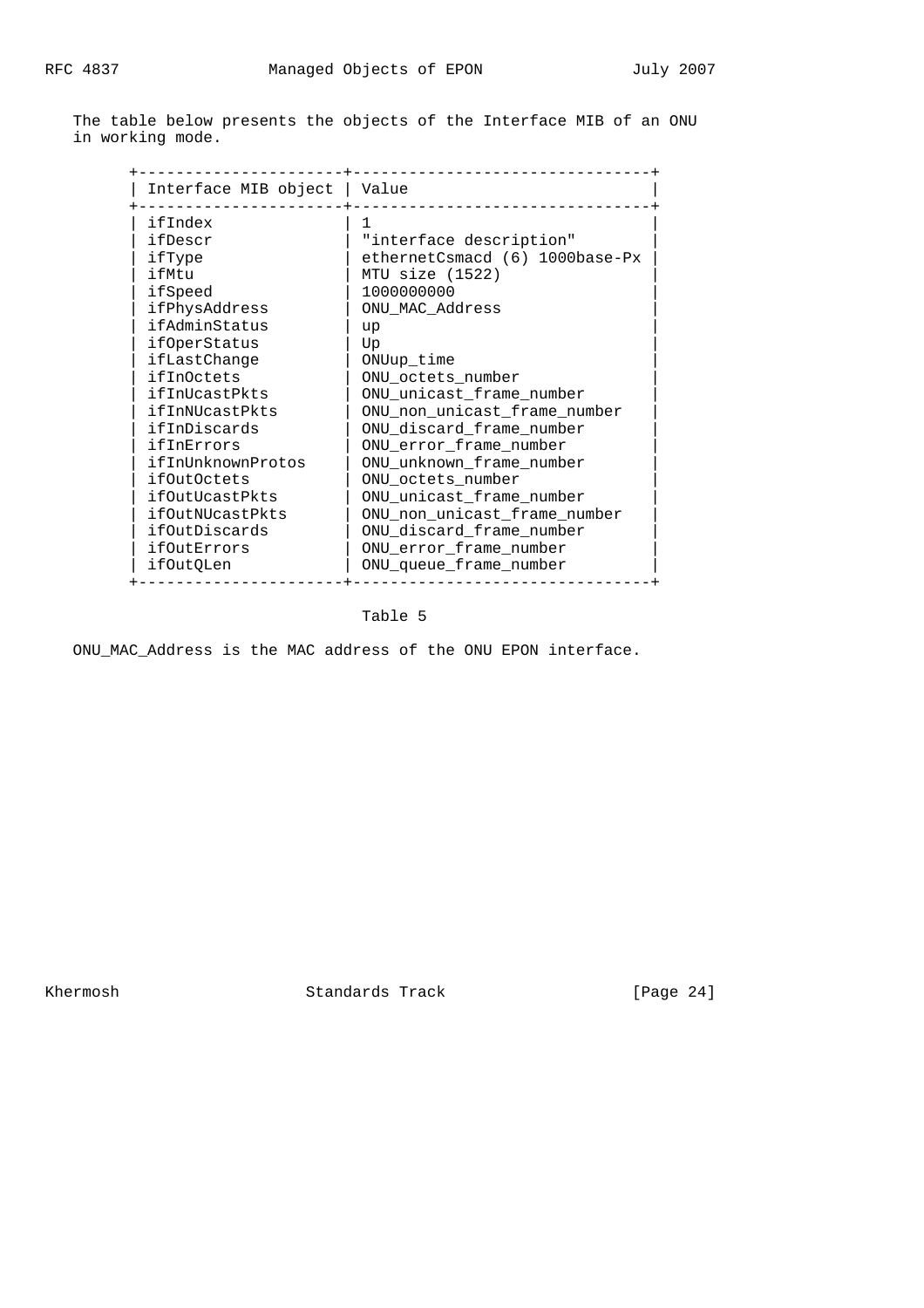| Interface MIB object | Value                          |
|----------------------|--------------------------------|
| ifIndex              | 100                            |
| ifDescr              | "interface description"        |
| ifType               | ethernetCsmacd (6) 1000base-Px |
| ifMtu                | MTU size (1522)                |
| ifSpeed              | 1000000000                     |
| ifPhysAddress        | ONU MAC Address                |
| ifAdminStatus        | up                             |
| ifOperStatus         | Up                             |
| ifLastChange         | up time                        |
| ifInOctets           | ONU1 octets number             |
| ifInUcastPkts        | ONU1 unicast frame number      |
| ifInNUcastPkts       | ONU1_non_unicast_frame_number  |
| ifInDiscards         | ONU1 discard frame number      |
| ifInErrors           | ONU1 error frame number        |
| ifInUnknownProtos    | ONU1 unknown frame number      |
| <i>ifOutOctets</i>   | ONU1 octets number             |
| ifOutUcastPkts       | ONU1 unicast frame number      |
| ifOutNUcastPkts      | ONU1_non_unicast_frame_number  |
| ifOutDiscards        | ONU1 discard frame number      |
| ifOutErrors          | ONU1_error_frame_number        |
| if0ut0Len            | ONU1 queue frame number        |

 The table below presents the objects of the Interface MIB of the ONU interface.

# Table 6

ONU\_MAC\_Address is the MAC address of the ONU EPON interface.

 The following values will be set in the ifStack and ifInvStack tables related to this example.

ifStackTable:

 ifStackHigherLayer=100, ifStackLowerLayer=1 - map between the physical interface and the ONU

ifInvStackTable:

 ifStackLowerLayer=1, ifStackHigherLayer=100,- map between the ONU and the physical interface

Khermosh Standards Track [Page 25]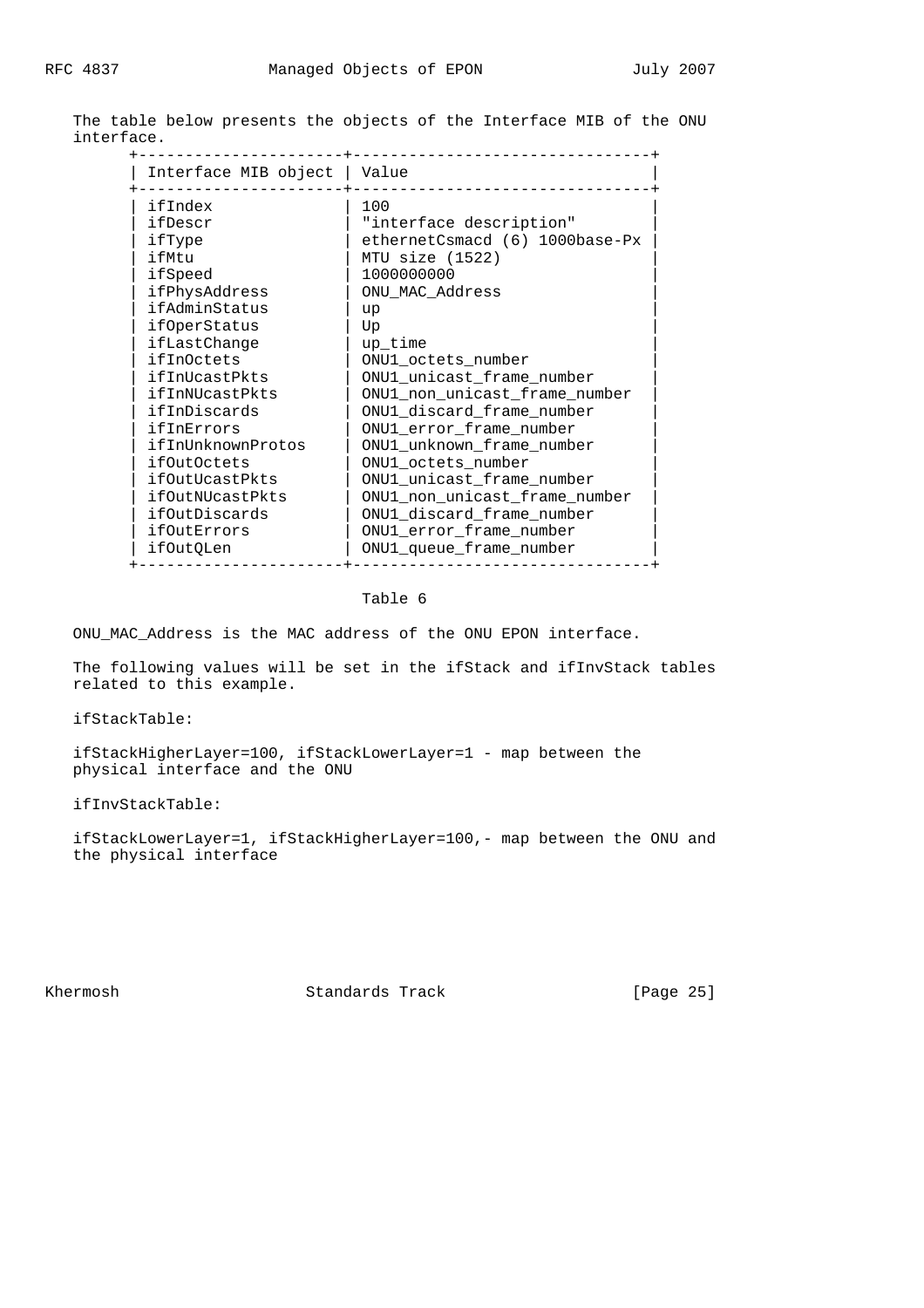| Interface MIB object   Value |                                |
|------------------------------|--------------------------------|
| ifIndex                      | 2                              |
| ifDescr                      | "interface description"        |
| ifType                       | ethernetCsmacd (6) 1000base-Px |
| ifMtu                        | MTU size (1522)                |
| ifSpeed                      | 1000000000                     |
| ifPhysAddress                | OLT MAC Address                |
| ifAdminStatus                | up                             |
| ifOperStatus                 | Up                             |
| ifLastChange                 | OLTup_time                     |
| ifInOctets                   | OLT_octets_number              |
| ifInUcastPkts                | OLT_unicast_frame_number       |
| ifInNUcastPkts               | OLT_non_unicast_frame_number   |
| ifInDiscards                 | OLT discard frame number       |
| ifInErrors                   | OLT error frame number         |
| ifInUnknownProtos            | OLT unknown frame number       |
| <i>ifOutOctets</i>           | OLT octets number              |
| ifOutUcastPkts               | OLT unicast frame number       |
| ifOutNUcastPkts              | OLT_non_unicast_frame_number   |
| ifOutDiscards                | OLT discard frame number       |
| ifOutErrors                  | OLT error frame number         |
| ifOutQLen                    | OLT queue frame number         |

 The table below presents the Interface MIB objects of an OLT interface.

Table 7

OLT\_MAC\_Address is the MAC address of the OLT EPON interface.

Khermosh Standards Track [Page 26]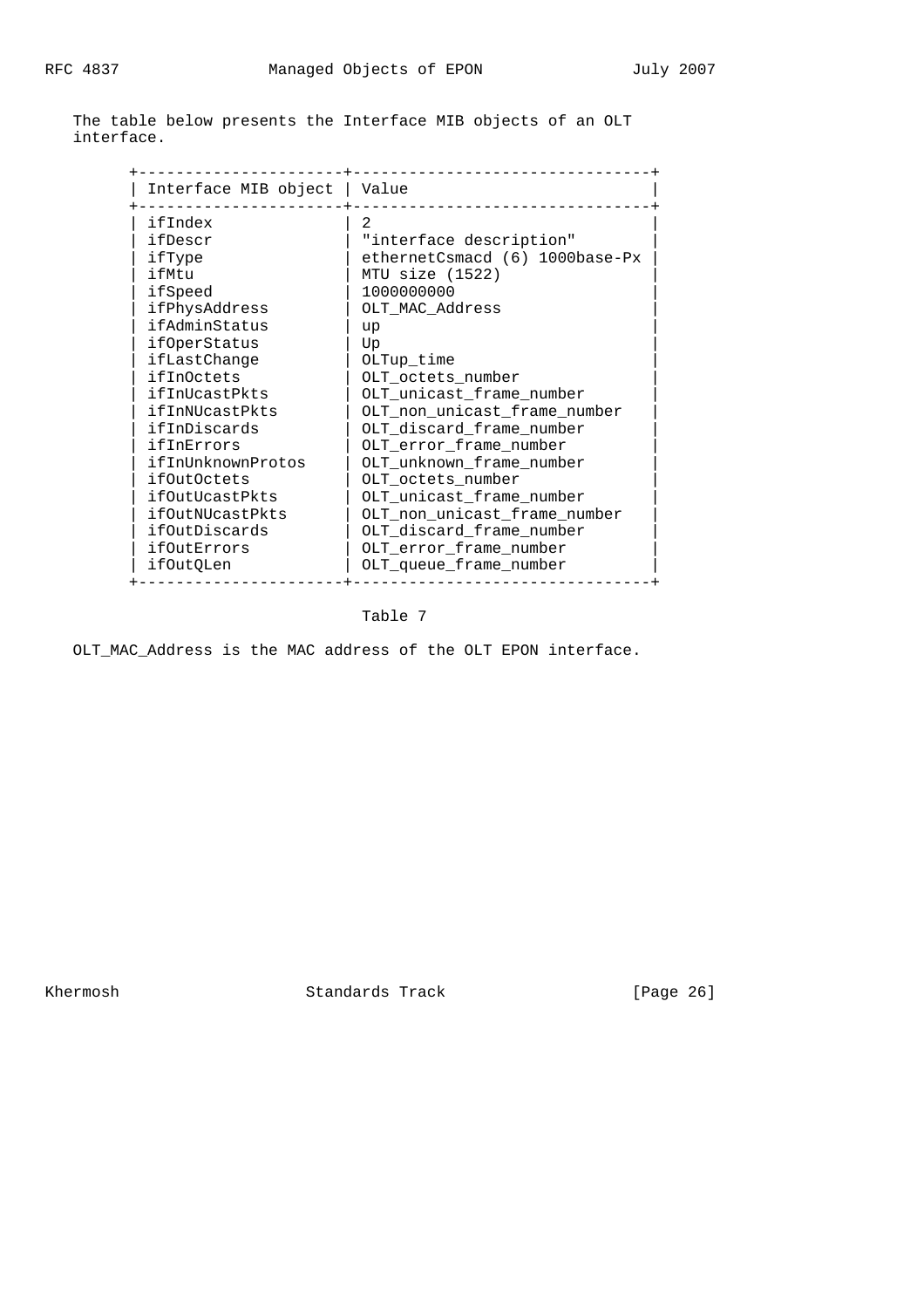The table below presents the Interface MIB objects of an OLT interface, associated with the virtual link interfaces.

| Interfac<br>eMIB<br>object  | Value                               | Value                               | Value                               | Value                                |
|-----------------------------|-------------------------------------|-------------------------------------|-------------------------------------|--------------------------------------|
| ifIndex<br>ifDescr          | 200001<br>"interface<br>description | 200002<br>"interface<br>description | 200003<br>"interface<br>description | 265535<br>"interface<br>description" |
| ifType                      | ethernetCsm                         | ethernetCsm                         | ethernetCsm                         | ethernetCsma                         |
|                             | acd(6)                              | acd(6)                              | acd(6)                              | cd(6)                                |
| ifMtu                       | MTUsize(152                         | MTUsize(152                         | MTUsize(152                         | MTUsize(1522                         |
|                             | 2)                                  | 2)                                  | 2)                                  | $\lambda$                            |
| ifSpeed                     | 1000000000                          | 1000000000                          | 1000000000                          | 1000000000                           |
| ifPhysAd                    | OLT_MAC_Add                         | OLT_MAC_Add                         | OLT_MAC_Add                         | OLT_MAC_Addr                         |
| dress                       | ress                                | ress                                | ress                                | ess                                  |
| ifAdminS<br>tatus           | up                                  | up                                  | up                                  | up                                   |
| <i>ifOperSt</i><br>atus     | Up                                  | Up                                  | Up                                  | Up                                   |
| ifLastCh                    | ONU1_up_tim                         | ONU2_up_tim                         | ONU3_up_tim                         | up_time                              |
| ange                        | е                                   | e                                   | e                                   |                                      |
| <i>ifInOcte</i>             | ONU1 octets                         | ONU2_octets                         | ONU3 octets                         | BRCT_octets_                         |
| ts                          | _number                             | number                              | number                              | number                               |
| ifInUcas                    | ONU1_unic_f                         | ONU2_unic_f                         | ONU3_unic_f                         | BRCT_unic_fr                         |
| tPkts                       | rame num                            | rame num                            | rame num                            | ame num                              |
| ifInNUca<br>stPkts          | ONU1_non_un<br>ic_frame_nu<br>m     | ONU2_non_un<br>ic_frame_nu<br>m     | ONU3_non_un<br>ic_frame_nu<br>m     | BRCT_non_uni<br>c_frame_num          |
| ifInDisc                    | ONU1_disc_f                         | ONU2_disc_f                         | ONU3_disc_f                         | BRCT_disc_fr                         |
| ards                        | rame num                            | rame num                            | rame num                            | ame_numr                             |
| ifInErro                    | ONU1_err_fr                         | ONU2_err_fr                         | ONU3_err_fr                         | BRCT_err_fra                         |
| rs                          | ame_num                             | ame_num                             | ame_num                             | me num                               |
| ifInUnkn                    | ONU1_unknw_                         | ONU2_unknw_                         | ONU3_unknw_                         | BRCT_unknw_f                         |
| ownProto                    | frame_num                           | frame_num                           | frame_num                           | rame num                             |
| S<br><i>ifOutOct</i><br>ets | ONU1_octets<br>number               | ONU2_octets<br>number               | ONU3_octets<br>number               | BRCT_octets_<br>number               |
| ifOutUca                    | ONU1_unic_f                         | ONU2_unic_f                         | ONU3_unic_f                         | BRCT_unic_fr                         |
| stPkts                      | rame_num                            | rame_num                            | rame_num                            | ame_num                              |
| ifOutNUc                    | ONU1_non_un                         | ONU2_non_un                         | ONU3_non_un                         | BRCT_non_uni                         |
| astPkts                     | ic_frame_nu                         | ic_frame_nu                         | ic_frame_nu                         | c_frame_num                          |
|                             | m                                   | m                                   | m                                   |                                      |

Khermosh Standards Track [Page 27]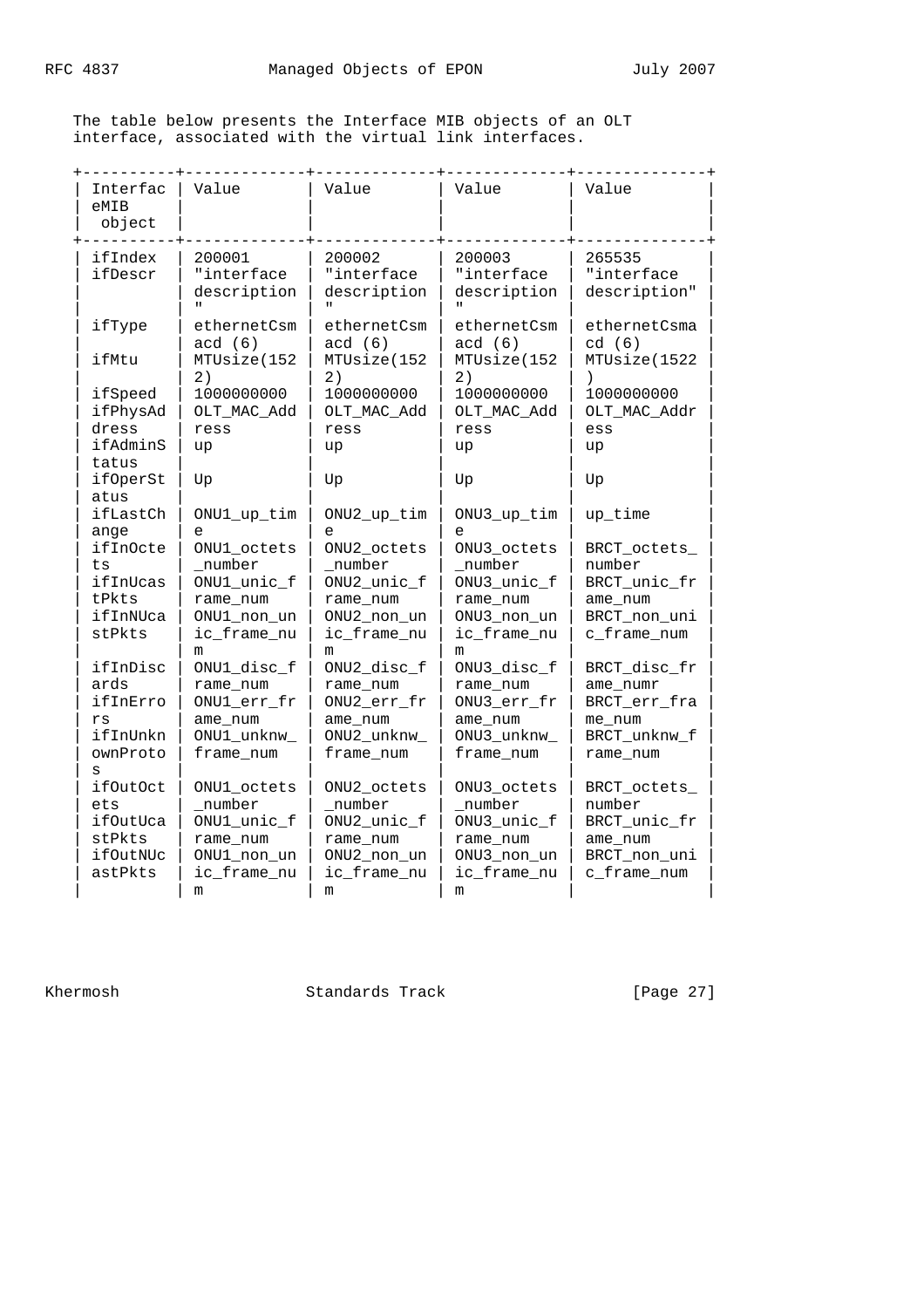| Interfac<br>eMIB<br>object | Value       | Value       | Value       | Value        |
|----------------------------|-------------|-------------|-------------|--------------|
| ifOutDis                   | ONU1 disc f | ONU2_disc_f | ONU3 disc f | BRCT disc fr |
| cards                      | rame num    | rame num    | rame num    | ame num      |

 | n | frame\_num | frame\_num | frame\_num | rame\_num | +----------+-------------+-------------+-------------+--------------+

#### Table 8

 | ifOutErr | ONU1\_err\_fr | ONU2\_err\_fr | ONU3\_err\_fr | BRCT\_err\_fra | | ors | ame\_num | ame\_num | ame\_num | me\_num | | ifOutQLe | ONU1\_queue\_ | ONU2\_queue\_ | ONU3\_queue\_ | BRCt\_queue\_f |

OLT\_MAC\_Address is the MAC address of the OLT EPON interface.

The following values will be set in the ifStack and ifInvStack tables related to this example:

ifStackTable:

 ifStackHigherLayer=265535, ifStackLowerLayer=2 - map between the OLT physical interface and its broadcast virtual interface

 ifStackHigherLayer=200001, ifStackLowerLayer=2 - map between the OLT physical interface and its virtual interface of the 1st ONU

 ifStackHigherLayer=200002, ifStackLowerLayer=2 - map between the OLT physical interface and its virtual interface of the 2nd ONU

 ifStackHigherLayer=200003, ifStackLowerLayer=2 - map between the OLT physical interface and its virtual interface of the 3rd ONU

ifInvStackTable:

 ifStackLowerLayer=2, ifStackHigherLayer=265535, - map between the broadcast interface of the OLT and the OLT physical interface

 ifStackLowerLayer=2, ifStackHigherLayer=200001 - map between the OLT virtual interface of the 1st ONU and the OLT physical interface

 ifStackLowerLayer=2, ifStackHigherLayer=200002 - map between the OLT virtual interface of the 2nd ONU and the OLT physical interface

 ifStackLowerLayer=2, ifStackHigherLayer=200003 - map between the OLT virtual interface of the 3rd ONU and the OLT physical interface

Khermosh **Standards Track** [Page 28]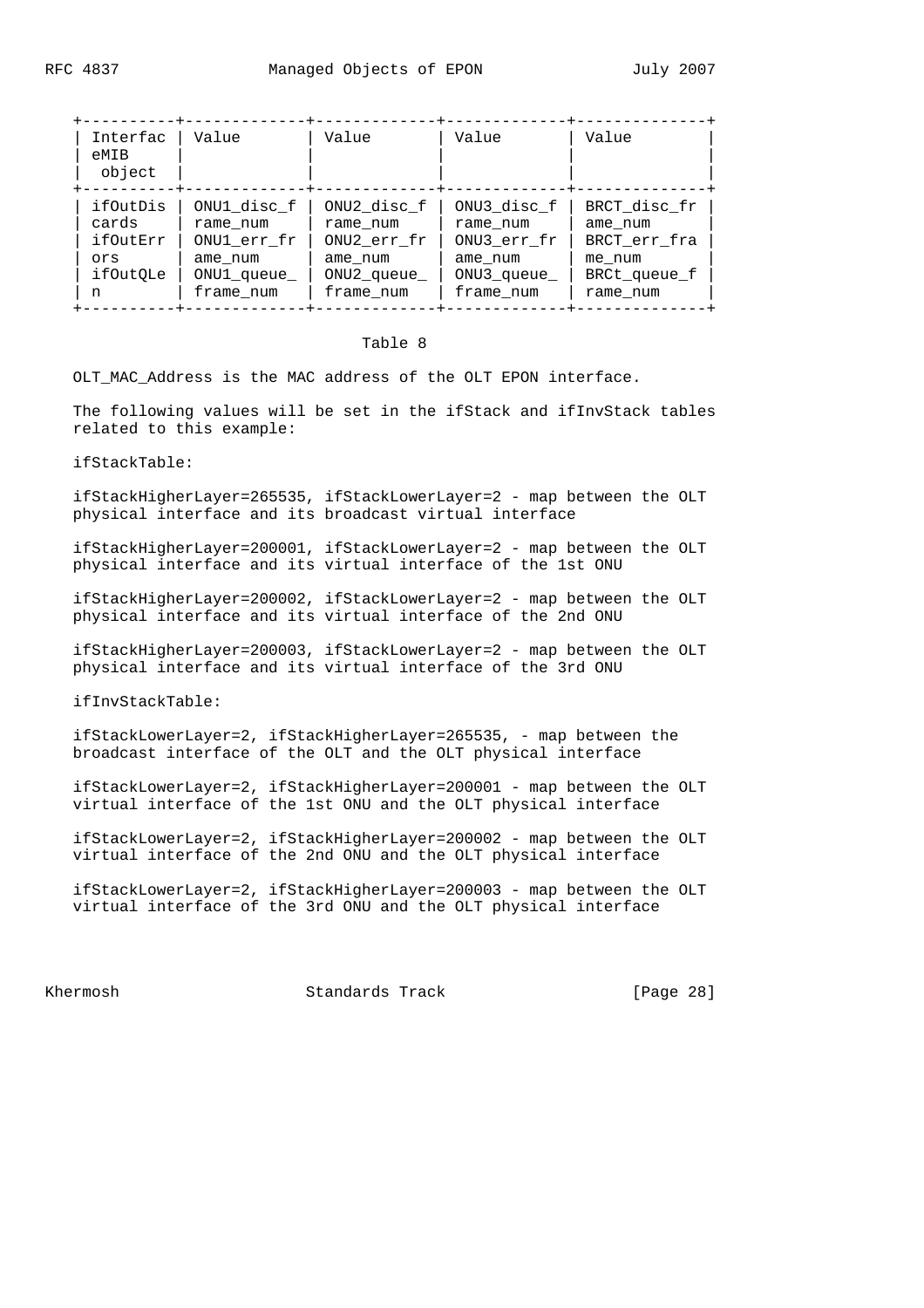The rows for the ONU interface, the OLT interface, and the OLT broadcast interface are created in initialization.

 The creation of a row for a virtual link is done when the virtual link is established (ONU registers), and deletion is done when the virtual link is deleted (ONU deregisters).

 The EPON MIB module also extends the Interface MIB module with a set of counters, which are specific for the EPON interface. The EPON MIB module implements the same handling of the counters when the operation of the interface starts or stops. The interface MIB document describes the possible behavior of counters when an interface is re-initialized using the ifCounterDiscontinuityTime indicator, indicating the discontinuity of the counters. Please see [RFC2863], Section 3.1.5, page 11 for more information. The counters of the EPON MIB should be handled in a similar manner.

4.2. Relation to the IEEE 802.3 MAU MIBs

 The MAU types of the EPON Interface are defined in the amended MAU MIB document. This document assumes the implementation of the MAU MIB for this purpose and does not repeat the EPON MAU types. Therefore, implementing this module MUST require implementation of the MAU-MIB module [RFC4836].

 The handling of the ifMAU tables for the EPON case is similar to the handling described in the former section for the Interface and Ether like interface MIBs. A single row exists for the ONU in the ifMauTable. A row for each virtual link (N+1 rows) exists at the OLT, with a separate value of ifMauIfIndex for each virtual link.

 As specified above, the rows for the ONU interface, the OLT interface, and the OLT broadcast interface are created in initialization.

 The creation of a row for a virtual link is done when the virtual link is established (ONU registers), and deletion is done when the virtual link is deleted (ONU deregisters).

# 4.3. Relation to the EFM OAM MIB

 The EPON interfaces are aimed to the optical access networks and most probably will be accompanied with the implementation of the OAM section of the [802.3ah]. Therefore, the EFM OAM MIB module [RFC4878] MAY be implemented when this MIB module is implemented defining managed objects for the OAM layer that are complementary to the EFM EPON MIB module. As the OAM is defined for a point-to-point link it is implemented in this case using the virtual links that are

Khermosh Standards Track [Page 29]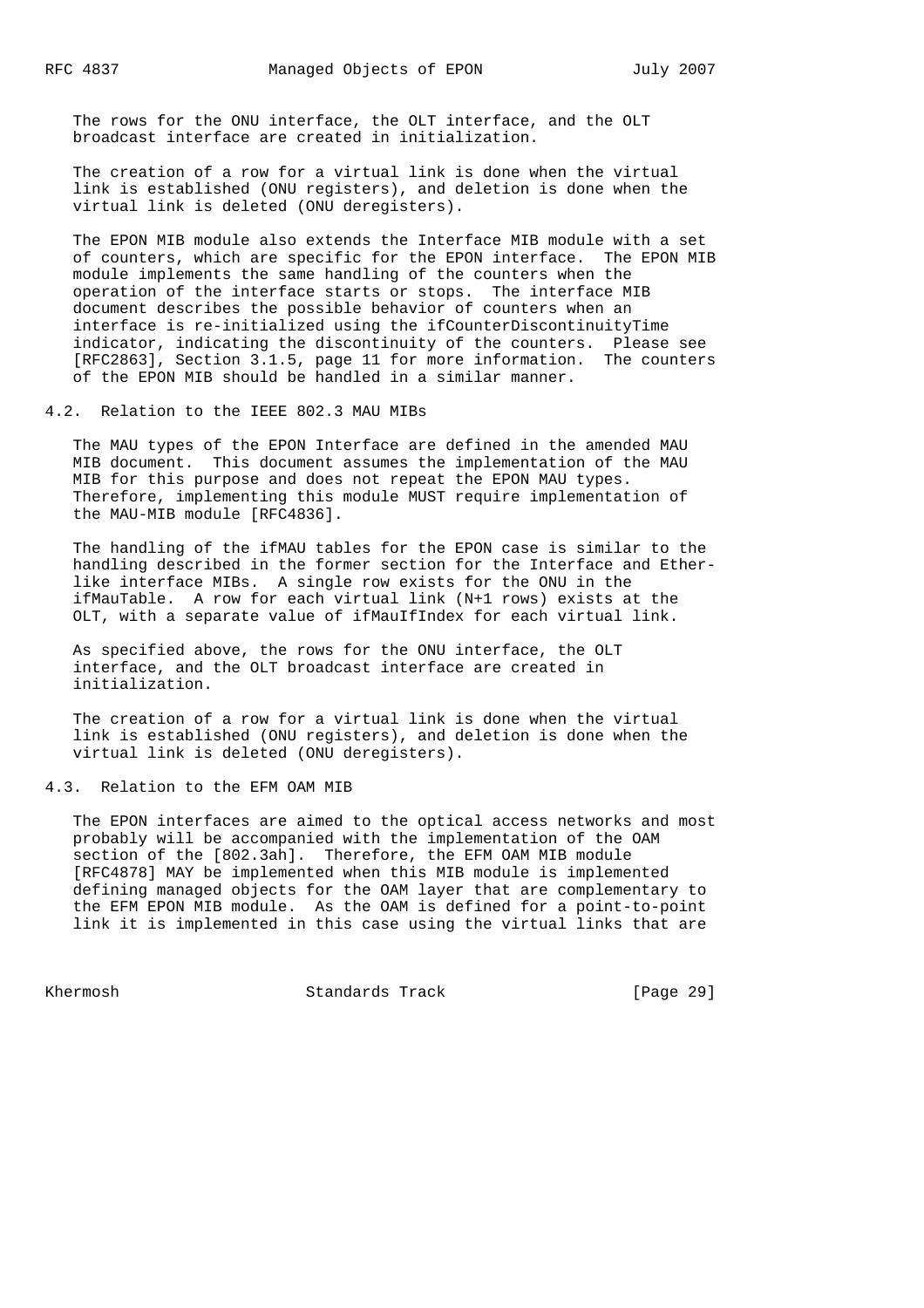defined for the P2MP network, so that an instance is held for each Logical Link Identifier (LLID) of the EPON. The corresponding ifIndex of the virtual link is used as the ifIndex of the tables of the OAM MIB module for this purpose.

4.4. Relation to the Bridge MIB

 It is very probable that an EPON OLT will implement a bridging functionality above the EPON interface layer, bridging between the EPON users and the network. Bridge functionality is specified at [802.1d]. In this scenario, the virtual ports of the EPON are corresponding to the virtual bridge ports. There is a direct mapping between the bridge ports and the LLIDs, which are virtual EPON channels.

 Therefore, the bridge MIB modules ([RFC4188] and [RFC1525]) MAY be implemented when the EFM EPON MIB module is implemented for an EPON OLT, defining managed objects for the bridge layer.

 The values of dot1dBasePortIfIndex would correspond to the ifIndex of the virtual port (1 for LLID1, 2 for LLID2, etc.).

 The broadcast virtual EPON interface of the OLT has no direct mapping to a virtual bridge port as it is not port specific but used for broadcast traffic.

Khermosh Standards Track [Page 30]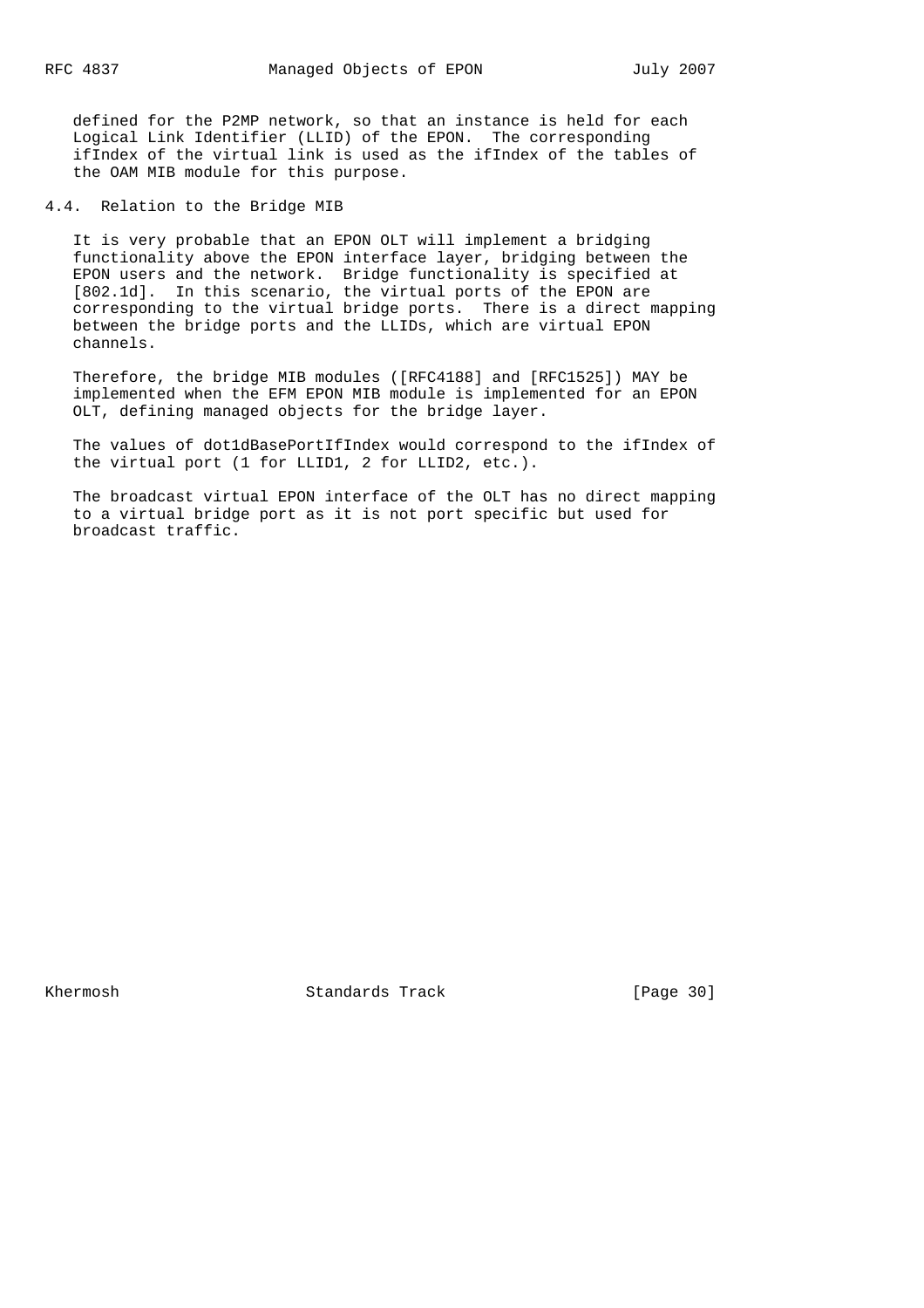5. Mapping of IEEE 802.3ah Managed Objects

 This section contains the mapping between the managed objects defined in this document and the attributes defined in [802.3ah], clause 30. The tables are divided into relevant groups.

oMPCP managed object class (30.3.5)

| dot3EPON MIB module object | IEEE802.3ah attribute   | Reference        |
|----------------------------|-------------------------|------------------|
| ifIndex                    | aMPCPID                 | 30.3.5.1.1       |
| dot3MpcpOperStatus         | aMPCPAdminState         | 30.3.5.1.2       |
| dot3MpcpMode               | aMPCPMode               | 30.3.5.1.3       |
| dot3MpcpLinkID             | aMPCPLinkID             | 30.3.5.1.4       |
| dot3MpcpRemoteMACAddress   | aMPCPRemoteMACAddress   | 30.3.5.1.5       |
| dot3MpcpRegistrationState  | aMPCPRegistrationState  | 30.3.5.1.6       |
| dot3MpcpMACCtrlFramesTrans | aMPCPMACCtrlFramesTrans | 30.3.5.1.7       |
| mitted                     | mitted                  |                  |
| dot3MpcpMACCtrlFramesRecei | aMPCPMACCtrlFramesRecei | 30.3.5.1.8       |
| ved                        | ved                     |                  |
| dot3MpcpTxGate             | aMPCPTxGate             | 30.3.5.1.9       |
| dot3MpcpTxRegAck           | aMPCPTxRegAck           | 30.3.5.1.1       |
|                            |                         | O                |
| dot3MpcpTxRegister         | aMPCPTxRegister         | 30.3.5.1.1       |
|                            |                         |                  |
| dot3MpcpTxRegRequest       | aMPCPTxRegRequest       | 30.3.5.1.1       |
|                            |                         | 2.               |
| dot3MpcpTxReport           | aMPCPTxReport           | 30.3.5.1.1       |
|                            |                         | 3                |
| dot3MpcpRxGate             | aMPCPRxGate             | 30.3.5.1.1       |
|                            |                         |                  |
| dot3MpcpRxReqAck           | aMPCPRxRegAck           | 30.3.5.1.1       |
|                            |                         | 5                |
| dot3MpcpRxRegister         | aMPCPRxRegister         | 30.3.5.1.1       |
|                            |                         |                  |
| dot3MpcpRxRegRequest       | aMPCPRxRegRequest       | 30.3.5.1.1       |
|                            |                         |                  |
| dot3MpcpRxReport           | aMPCPRxReport           | 30.3.5.1.1       |
|                            |                         | 8                |
| dot3MpcpTransmitElapsed    | aMPCPTransmitElapsed    | 30.3.5.1.1       |
|                            |                         | 9                |
| dot3MpcpReceiveElapsed     | aMPCPReceiveElapsed     | 30.3.5.1.2       |
|                            |                         | $\left( \right)$ |
| dot3MpcpRoundTripTime      | aMPCPRoundTripTime      | 30.3.5.1.2       |
|                            |                         |                  |
| dot3MpcpDiscoveryWindowsSe | aMPCPDiscoveryWindowsSe | 30.3.5.1.2       |
| nt                         | nt                      | $\overline{2}$   |
|                            |                         |                  |

Khermosh Standards Track [Page 31]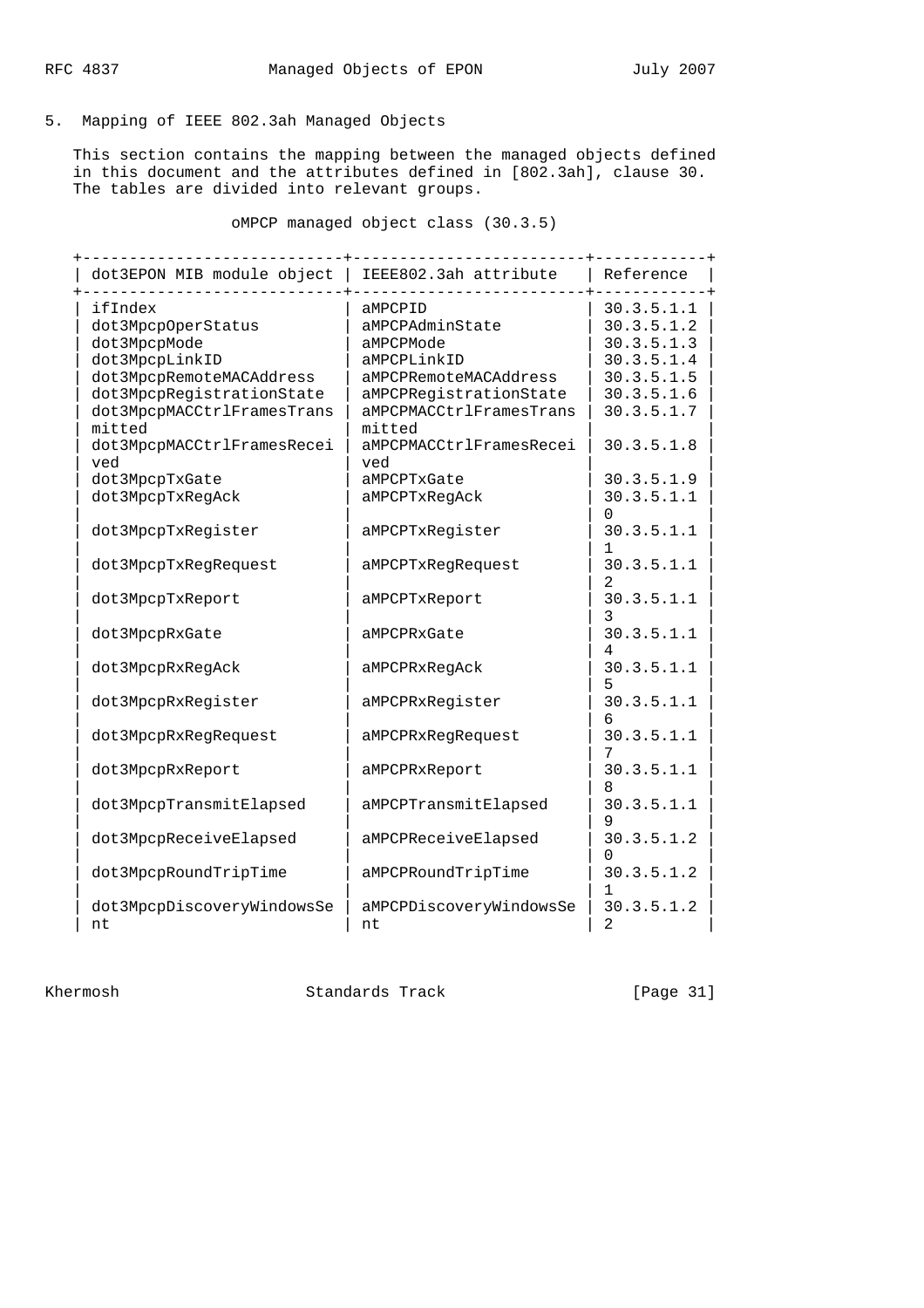| dot3EPON MIB module object                                                 | IEEE802.3ah attribute                                          | Reference                            |
|----------------------------------------------------------------------------|----------------------------------------------------------------|--------------------------------------|
| dot3MpcpDiscoveryTimeout                                                   | aMPCPDiscoveryTimeout                                          | 30.3.5.1.2                           |
| dot3MpcpMaximumPendingGran<br>ts<br>dot3MpcpAdminState<br>dot3MpcpSyncTime | aMPCPMaximumPendingGran<br>ts<br>aMPCPAdminControl<br>SyncTime | 30.3.5.1.2<br>30.3.5.2.1<br>64.3.3.2 |

Table 9

oOMPEmulation managed object class (30.3.7)

| dot3EPON MIB module object                                                          | IEEE802.3ah<br>attribute | Reference         |
|-------------------------------------------------------------------------------------|--------------------------|-------------------|
| . Le le le le le le le le le le le<br>ifIndex                                       | aOMPEmulationID          | 30.3.7.1.         |
| dot30mpEmulationType                                                                | aOMPEmulationTy<br>pe    | 30.3.7.1.         |
| dot30mpEmulationSLDErrors                                                           | aSLDErrors               | 30.3.7.1.         |
| dot30mpEmulationCRC8Errors                                                          | aCRC8Errors              | 30.3.7.1.         |
| dot30mpEmulationGoodLLID                                                            | aGoodLLID                | 30.3.7.1.         |
| dot30mpEmulation0nuPonCastLLID                                                      | aONUPONcastLLID          | 30.3.7.1.<br>6    |
| dot30mpEmulation0ltPonCastLLID                                                      | aOLTPONcastLLID          | $30.3.7.1$ .      |
| dot30mpEmulationBadLLID                                                             | aBadLLID                 | $30.3.7.1$ .<br>8 |
| dot30mpEmulationBroadcastBitNotOnuL<br>hiJ                                          |                          |                   |
| dot30mpEmulation0nuLLIDNotBroadcast<br>dot30mpEmulationBroadcastBitPlusOnu<br>bi LI |                          |                   |
| dot30mpEmulationNotBroadcastBitNotO<br>nuLlid                                       |                          |                   |

Table 10

Khermosh Standards Track [Page 32]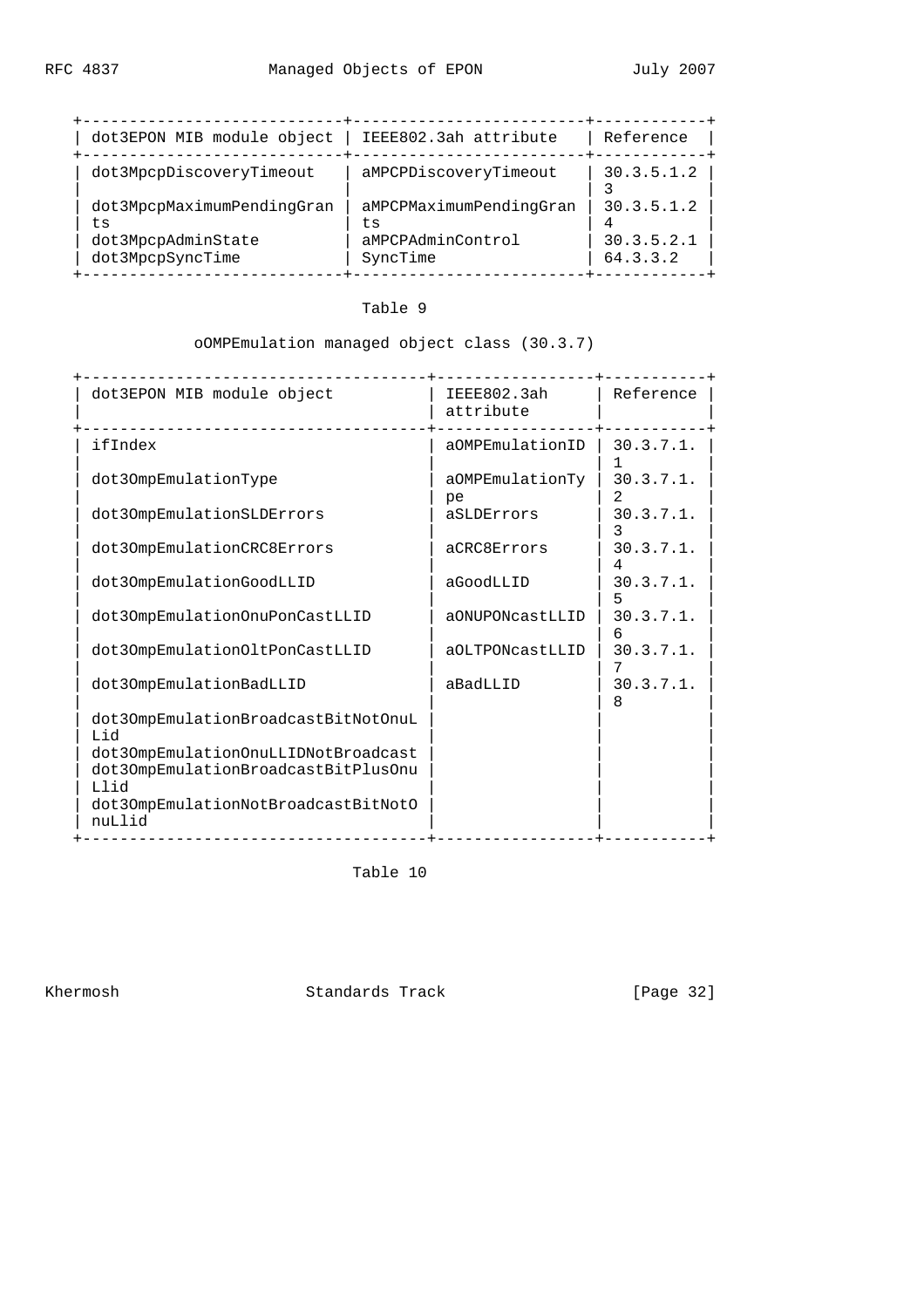### oMAU managed object class (30.5.1)

| dot3EPON MIB module object               | IEEE802.3ah<br>attribute    | Reference       |
|------------------------------------------|-----------------------------|-----------------|
| dot3EponFecPCSCodingViolation            | aPCSCodingViolation         | 30.5.1.1.1      |
| dot3EponFecAbility                       | aFECAbility                 | 30.5.1.1.1      |
| dot3EponFecMode                          | aFECmode                    | 30.5.1.1.1      |
| dot3EponFecCorrectedBlocks               | aFECCorrectedBlocks         | 30.5.1.1.1      |
| dot3EponFecUncorrectableBlocks           | aFECUncorrectableBl<br>ocks | 30.5.1.1.1<br>6 |
| dot3EponFecBufferHeadCodingVio<br>lation |                             |                 |

#### Table 11

#### 6. Definitions - The DOT3 EPON MIB Module

DOT3-EPON-MIB DEFINITIONS ::= BEGIN

#### IMPORTS

```
 MODULE-IDENTITY, mib-2, OBJECT-TYPE, Counter32,
          Integer32, Unsigned32, Counter64
              FROM SNMPv2-SMI
          TruthValue, MacAddress
              FROM SNMPv2-TC
          ifIndex
             FROM IF-MIB
          MODULE-COMPLIANCE, OBJECT-GROUP
             FROM SNMPv2-CONF
          ;
dot3EponMIB MODULE-IDENTITY
     LAST-UPDATED "200703290000Z" -- March 29, 2007
     ORGANIZATION "IETF Ethernet Interfaces and Hub MIB Working
                  Group"
     CONTACT-INFO
                  "WG charter:
```

```
 http://www.ietf.org/html.charters/hubmib-charter.html
     Mailing Lists:
       General Discussion: hubmib@ietf.org
       To Subscribe: hubmib-request@ietf.org
```
Khermosh Standards Track [Page 33]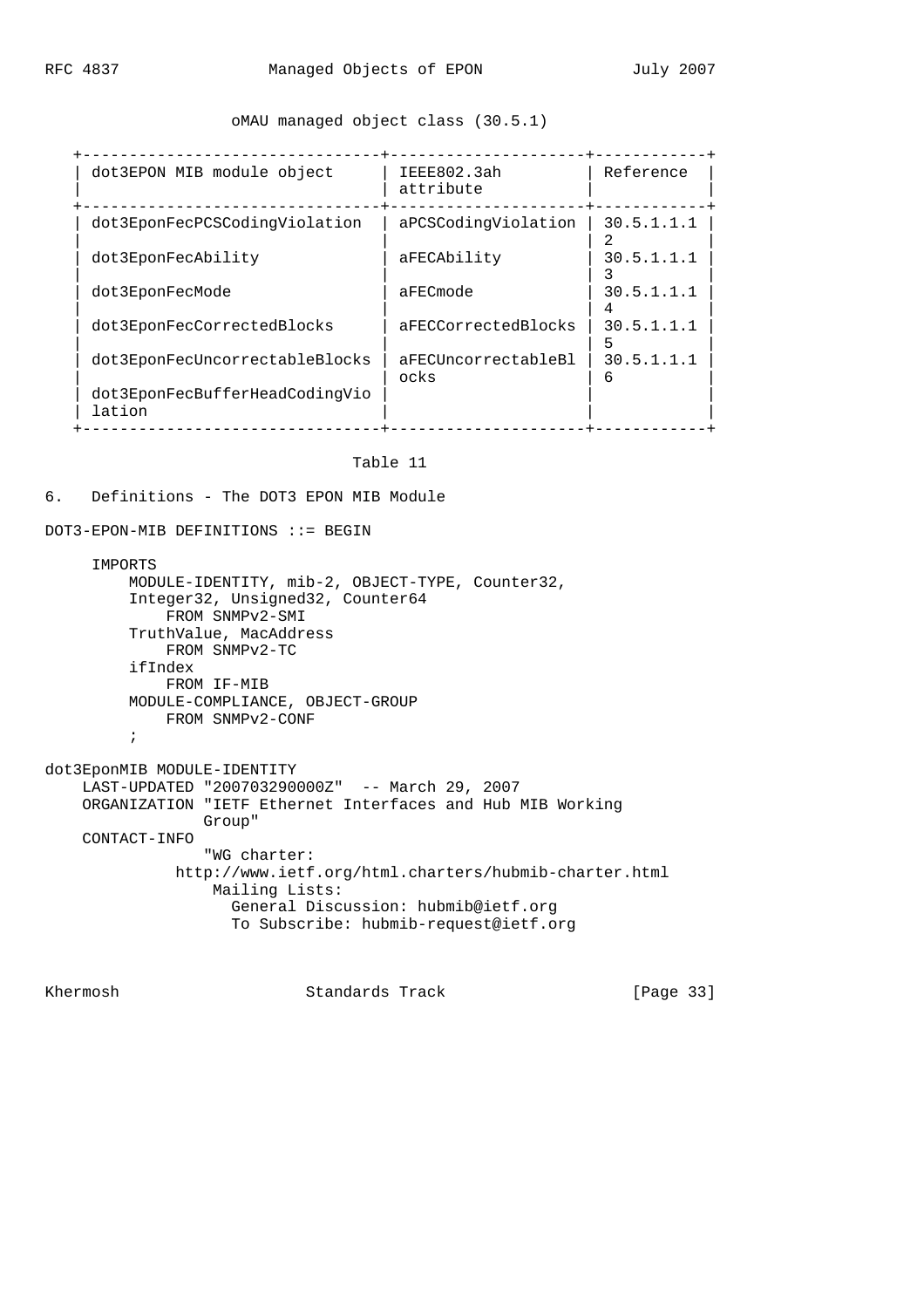In Body: subscribe your\_email\_address Chair: Bert Wijnen Postal: Lucent Technologies Schagen 33 3461 GL Linschoten Netherlands Tel: +31-348-407-775 E-mail: bwijnen@lucent.com Editor: Lior Khermosh Postal: PMC-SIERRA Kohav Hertzelia bldg, 4 Hasadnaot St. Hertzliya Pituach 46120, ISRAEL P.O.Box 2089 Hertzliya Pituach 46120 Israel Tel: +972-9-9628000 Ext: 302 E-mail: lior\_khermosh@pmc-sierra.com" DESCRIPTION "The objects in this MIB module are used to manage the Ethernet in the First Mile (EFM) Ethernet Passive Optical Network (EPON) Interfaces as defined in IEEE P802.3ah clauses 60, 64, and 65. The following reference is used throughout this MIB module: [802.3ah] refers to: Information technology - Telecommunications and information exchange between systems - Local and metropolitan area networks - Specific requirements - Part 3: Carrier sense multiple access with collision detection (CSMA/CD) access method and physical layer specifications - Media Access Control Parameters, Physical Layers and Management Parameters for subscriber access networks. IEEE Std 802.3ah-2004, October 2004. Of particular interest are clause 64 (Multi-Point Control Protocol - MPCP), clause 65 (Point-to-Multipoint Reconciliation Sublayer - P2MP RS), clause 60 (Ethernet Passive Optical Network Physical Medium Dependent - EPON PMDs), clause 30, 'Management', and clause 45, 'Management Data Input/Output (MDIO) Interface'. Copyright (C) The IETF Trust (2007). This version of this MIB module is part of 4837; see the RFC itself for full legal notices. Key abbreviations: BER - Bit Error Rate BW - bandwidth

Khermosh **Standards Track** [Page 34]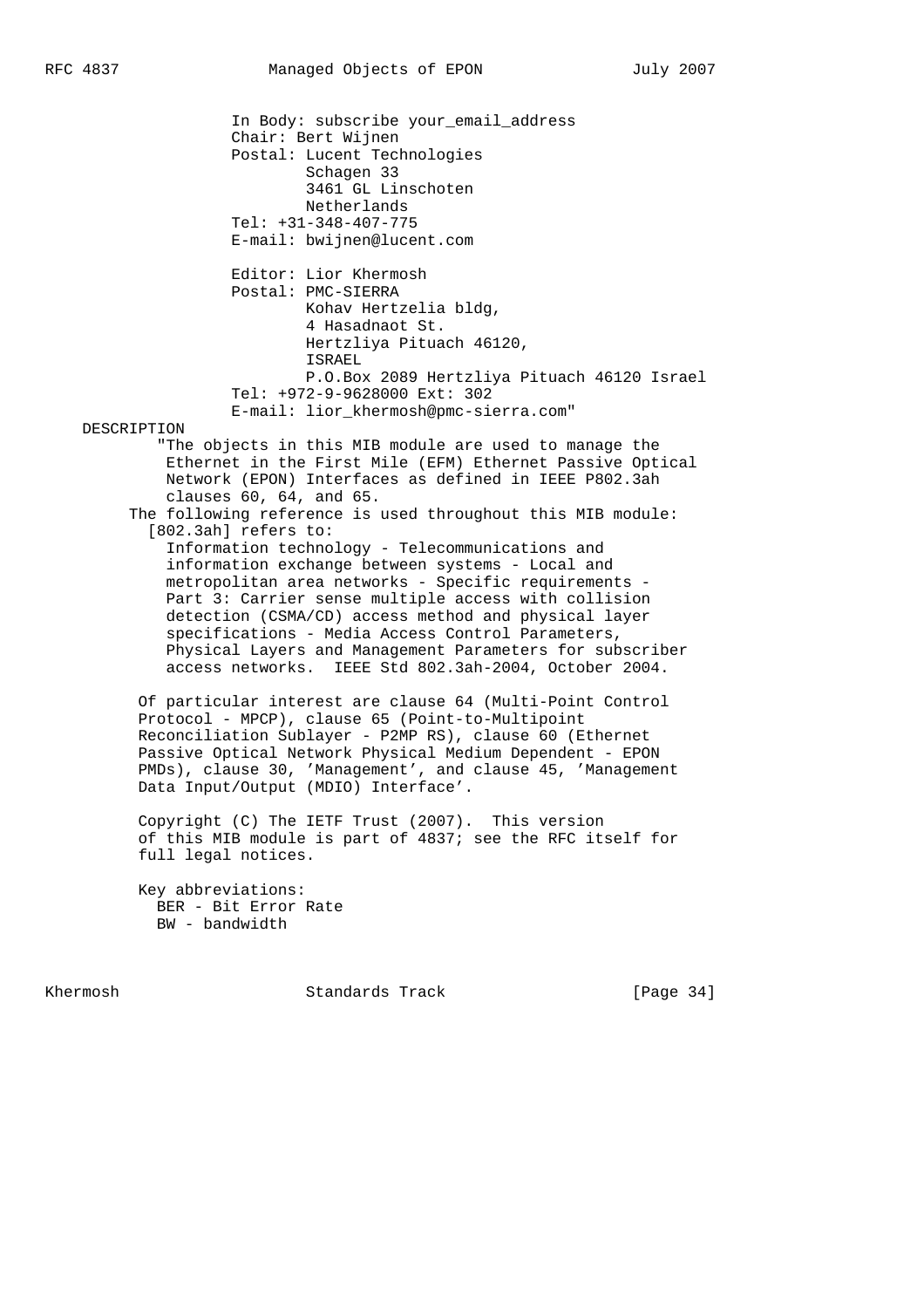CRC - Cyclic Redundancy Check EFM - Ethernet First Mile EPON - Ethernet Passive Optical Network FEC - Forward Error Correction LLID - Logical Link Identifier MAC - Media Access Control Mbps - Megabit per second MDIO - Management Data Input/Output MPCP - Multi-Point Control Protocol OLT - Optical Line Terminal (Server unit of the EPON) OMP - Optical Multi-Point ONU - Optical Network Unit (Client unit of the EPON) P2MP - Point-to-Multipoint PHY - Physical Layer PMD - Physical Medium Dependent PON - Passive Optical Network RTT - Round Trip Time SLD - Start of LLID Delimiter TQ - Time Quanta " "The Contract of the Contract of the Contract of the Contract of the Contract of the Contract of the Contract of the Contract of the Contract of the Contract of the Contract of the Contract of the Contract of the Contrac REVISION "200703290000Z" -- March 29, 2007 DESCRIPTION "Initial version, published as RFC 4837." ::= { mib-2 155 } dot3EponObjects OBJECT IDENTIFIER  $::=$  { dot3EponMIB 1} dot3EponConformance OBJECT IDENTIFIER ::= { dot3EponMIB 2} -- MPCP MIB modules definitions ([802.3ah], clause 30.3.5) dot3EponMpcpObjects OBJECT IDENTIFIER ::= { dot3EponObjects 1 } dot3MpcpControlTable OBJECT-TYPE SYNTAX SEQUENCE OF Dot3MpcpControlEntry MAX-ACCESS not-accessible STATUS current DESCRIPTION "A Table of dot3 Multi-Point Control Protocol (MPCP) MIB objects. The entries in the table are control and status objects of the MPCP. Each object has a row for every virtual link denoted by the corresponding ifIndex. The LLID field, as defined in the [802.3ah], is a 2-byte register (15-bit field and a broadcast bit) limiting the number of virtual links to 32768. Typically the number

Khermosh Standards Track [Page 35]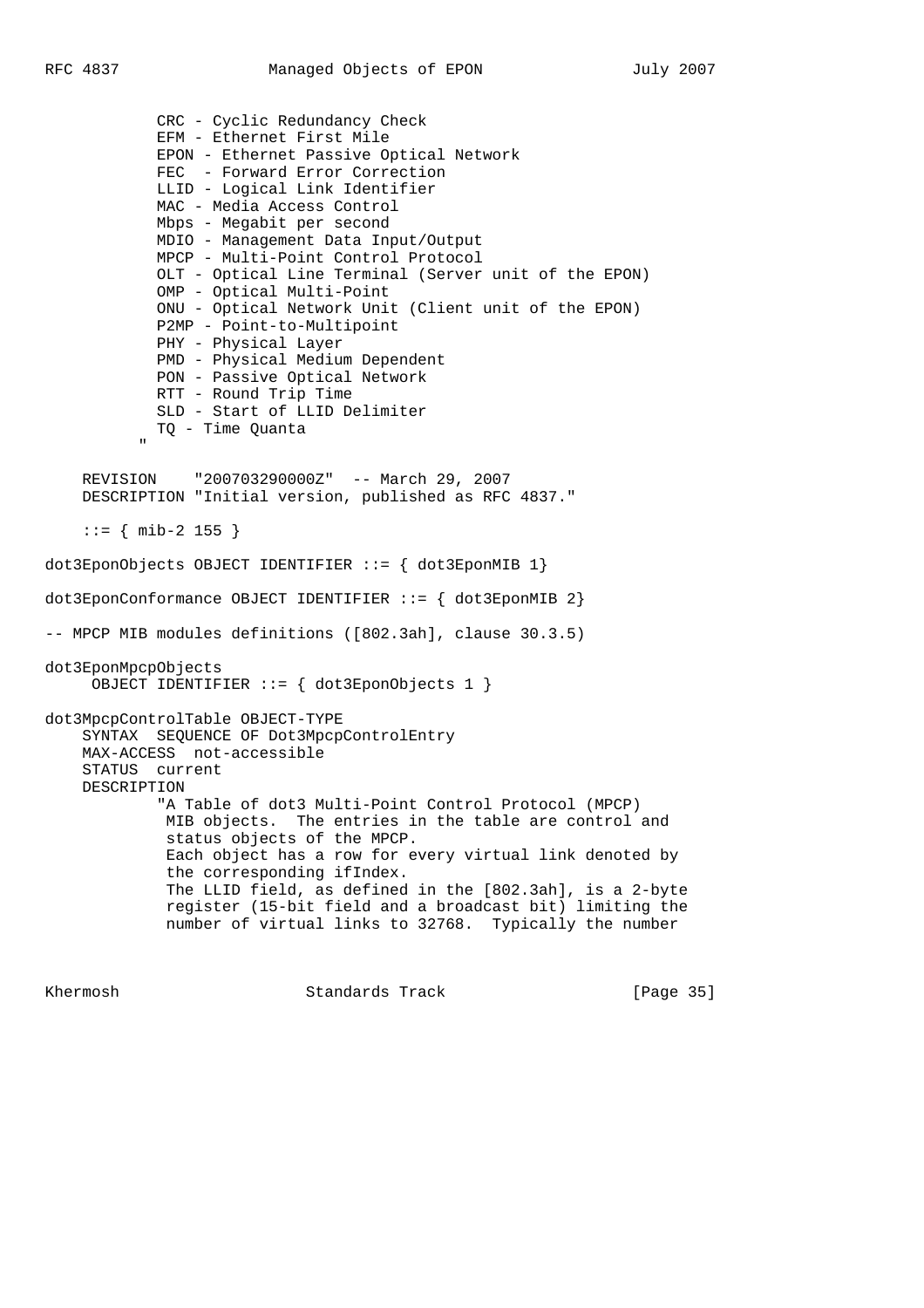of expected virtual links in a PON is like the number of ONUs, which is 32-64, plus an additional entry for broadcast LLID (with a value of 0xffff)." ::= { dot3EponMpcpObjects 1 } dot3MpcpControlEntry OBJECT-TYPE SYNTAX Dot3MpcpControlEntry MAX-ACCESS not-accessible STATUS current DESCRIPTION "An entry in the dot3 MPCP Control table. Rows exist for an OLT interface and an ONU interface. A row in the table is denoted by the ifIndex of the link and it is created when the ifIndex is created. The rows in the table for an ONU interface are created at system initialization. The row in the table corresponding to the OLT ifIndex and the row corresponding to the broadcast virtual link are created at system initialization. A row in the table corresponding to the ifIndex of a virtual links is created when a virtual link is established (ONU registers) and deleted when the virtual link is deleted (ONU deregisters)." INDEX { ifIndex } ::= { dot3MpcpControlTable 1} Dot3MpcpControlEntry ::= SEQUENCE { dot3MpcpOperStatus TruthValue, dot3MpcpAdminState TruthValue, dot3MpcpMode INTEGER, dot3MpcpSyncTime Unsigned32, dot3MpcpLinkID Unsigned32, dot3MpcpRemoteMACAddress MacAddress, dot3MpcpRegistrationState INTEGER, dot3MpcpRegistrationState INTEGER,<br>dot3MpcpTransmitElapsed Unsigned32, dot3MpcpReceiveElapsed Unsigned32, dot3MpcpRoundTripTime Unsigned32, dot3MpcpMaximumPendingGrants Unsigned32 } dot3MpcpOperStatus OBJECT-TYPE SYNTAX TruthValue MAX-ACCESS read-only STATUS current DESCRIPTION "This object reflects the operational state of the Multi-Point MAC Control sublayer as defined in

Khermosh Standards Track [Page 36]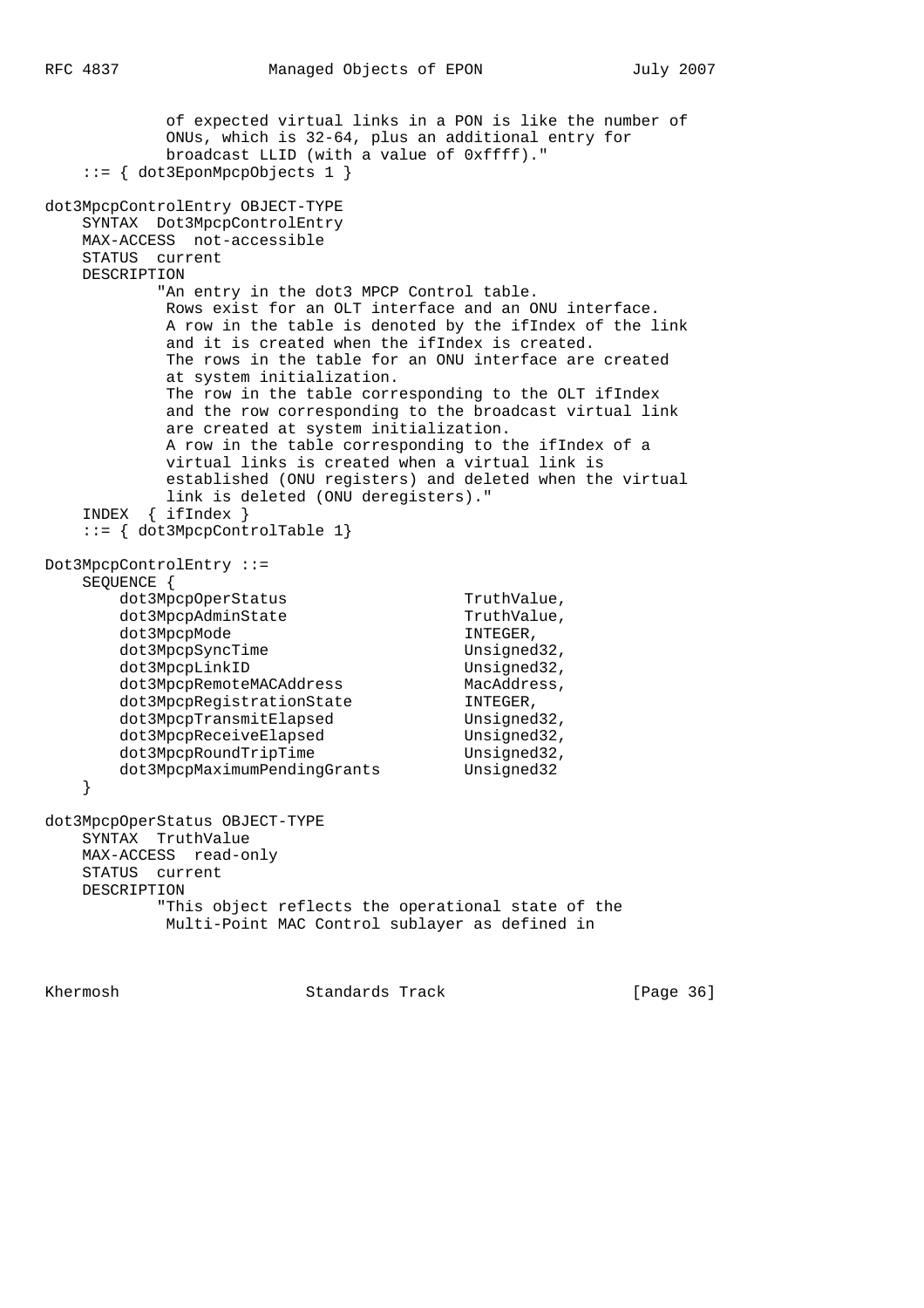```
 [802.3ah], clause 64. When the value is true(1), the
              interface will act as if the Multi-Point Control Protocol
              is enabled. When the value is false(2), the interface
              will act as if the Multi-Point Control Protocol is
              disabled. The operational state can be changed using the
              dot3MpcpAdminState object.
              This object is applicable for an OLT, with the same
              value for all virtual interfaces, and for an ONU."
    REFERENCE "[802.3ah], 30.3.5.1.2."
     ::= { dot3MpcpControlEntry 1 }
dot3MpcpAdminState OBJECT-TYPE
    SYNTAX TruthValue
    MAX-ACCESS read-write
    STATUS current
    DESCRIPTION
             "This object is used to define the admin state of the
             Multi-Point MAC Control sublayer, as defined in
              [802.3ah], clause 64, and to reflect its state.
              When selecting the value as true(1), the Multi-Point
              Control Protocol of the interface is enabled.
              When selecting the value as false(2), the Multi-Point
              Control Protocol of the interface is disabled.
              This object reflects the administrative state of the
              Multi-Point Control Protocol of the interface.
              The write operation is not restricted in this document
              and can be done at any time. Changing
              dot3MpcpAdminState state can lead to disabling the
              Multi-Point Control Protocol on the respective interface,
              leading to the interruption of service for the users
              connected to the respective EPON interface.
              This object is applicable for an OLT, with the same
             value for all virtual interfaces, and for an ONU."
    REFERENCE "[802.3ah], 30.3.5.2.1."
    DEFVAL { false }
     ::= { dot3MpcpControlEntry 2 }
dot3MpcpMode OBJECT-TYPE
    SYNTAX INTEGER {
           olt(1),
             onu(2)
 }
    MAX-ACCESS read-only
    STATUS current
    DESCRIPTION
             "This object is used to identify the operational
              state of the Multi-Point MAC Control sublayer as
              defined in [802.3ah], clause 64. Reading olt(1) for an
```
Khermosh Standards Track [Page 37]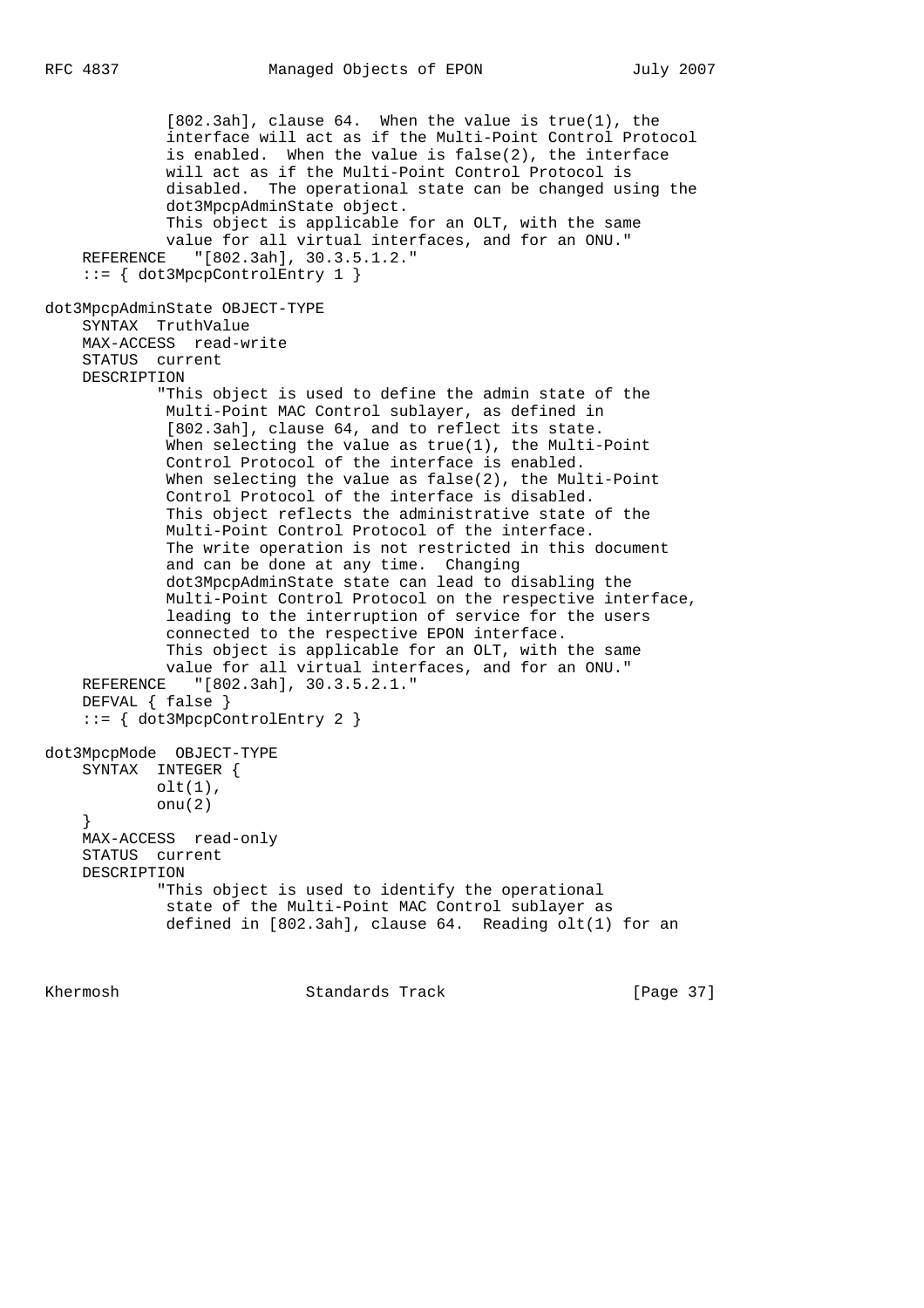```
 OLT (server) mode and onu(2) for an ONU (client) mode.
              This object is used to identify the operational mode
              for the MPCP tables.
              This object is applicable for an OLT, with the same
              value for all virtual interfaces, and for an ONU."
     REFERENCE "[802.3ah], 30.3.5.1.3."
     DEFVAL { olt }
     ::= { dot3MpcpControlEntry 3 }
dot3MpcpSyncTime OBJECT-TYPE
     SYNTAX Unsigned32
    UNITS "TQ (16nsec)"
     MAX-ACCESS read-only
     STATUS current
     DESCRIPTION
             "An object that reports the 'sync lock time' of the
              OLT receiver in increments of Time Quanta (TQ)-16ns
              as defined in [802.3ah], clauses 60, 64, and 65. The
              value returned shall be (sync lock time ns)/16. If
             this value exceeds (2^32-1), the value (2^32-1) shall
              be returned. This object is applicable for an OLT,
              with the same value for all virtual interfaces, and
             for an ONU."
     REFERENCE "[802.3ah], 64.3.3.2."
    ::= { dot3MpcpControlEntry 4 }
dot3MpcpLinkID OBJECT-TYPE
     SYNTAX Unsigned32
     MAX-ACCESS read-only
     STATUS current
     DESCRIPTION
             "An object that identifies the Logical Link
              Identifier (LLID) associated with the MAC of the virtual
              link as specified in [802.3ah], clause 65.1.3.2.2.
              This object is applicable for an OLT and an ONU. At the
              OLT, it has a distinct value for each virtual interface.
              The ONU and the corresponding virtual MAC of the OLT,
              for the same virtual link, have the same value.
              Value is assigned when the ONU registers.
              Value is freed when the ONU deregisters."
     REFERENCE "[802.3ah], 30.3.5.1.4."
     ::= { dot3MpcpControlEntry 5 }
dot3MpcpRemoteMACAddress OBJECT-TYPE
     SYNTAX MacAddress
     MAX-ACCESS read-only
     STATUS current
     DESCRIPTION
```
Khermosh **Standards Track** [Page 38]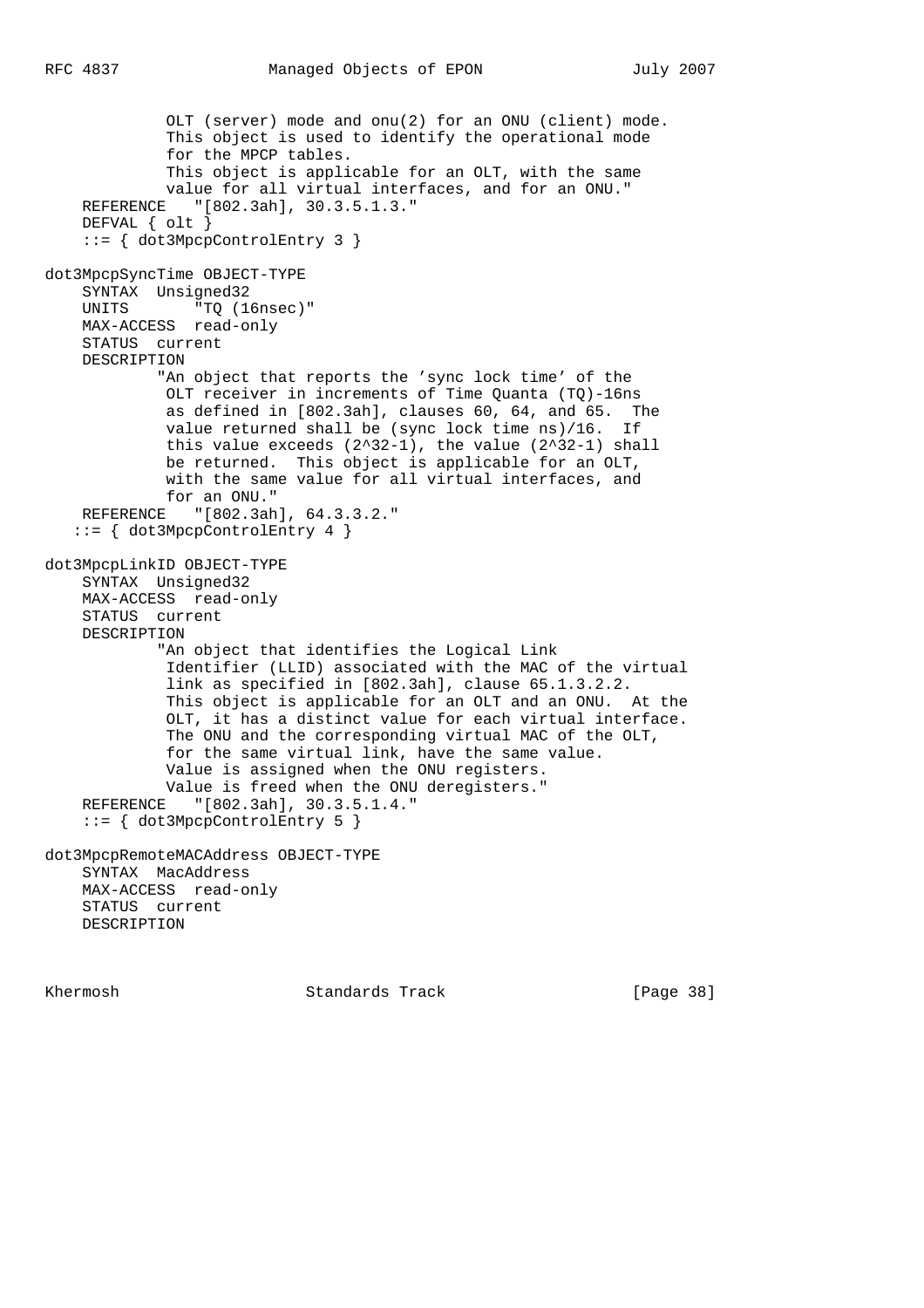"An object that identifies the source\_address parameter of the last MPCPDUs passed to the MAC Control. This value is updated on reception of a valid frame with 1) a destination Field equal to the reserved multicast address for MAC Control as specified in [802.3], Annex 31A; 2) the lengthOrType field value equal to the reserved Type for MAC Control as specified in [802.3], Annex 31A; 3) an MPCP subtype value equal to the subtype reserved for MPCP as specified in [802.3ah], Annex 31A. This object is applicable for an OLT and an ONU. At the OLT, it has a distinct value for each virtual interface. The value reflects the MAC address of the remote entity and therefore the OLT holds a value for each LLID, which is the MAC address of the ONU; the ONU has a single value that is the OLT MAC address." REFERENCE "[802.3ah], 30.3.5.1.5." ::= { dot3MpcpControlEntry 6 } dot3MpcpRegistrationState OBJECT-TYPE SYNTAX INTEGER { unregistered(1), registering(2), registered(3) } MAX-ACCESS read-only STATUS current DESCRIPTION "An object that identifies the registration state of the Multi-Point MAC Control sublayer as defined in [802.3ah], clause 64. When this object has the enumeration unregistered(1), the interface is unregistered and may be used for registering a link partner. When this object has the enumeration registering(2), the interface is in the process of registering a link-partner. When this object has the enumeration registered(3), the interface has an established link-partner. This object is applicable for an OLT and an ONU. At the OLT, it has a distinct value for each virtual interface." REFERENCE "[802.3ah], 30.3.5.1.6." ::= { dot3MpcpControlEntry 7 } dot3MpcpTransmitElapsed OBJECT-TYPE SYNTAX Unsigned32 UNITS "TQ (16nsec)" MAX-ACCESS read-only STATUS current DESCRIPTION

Khermosh Standards Track [Page 39]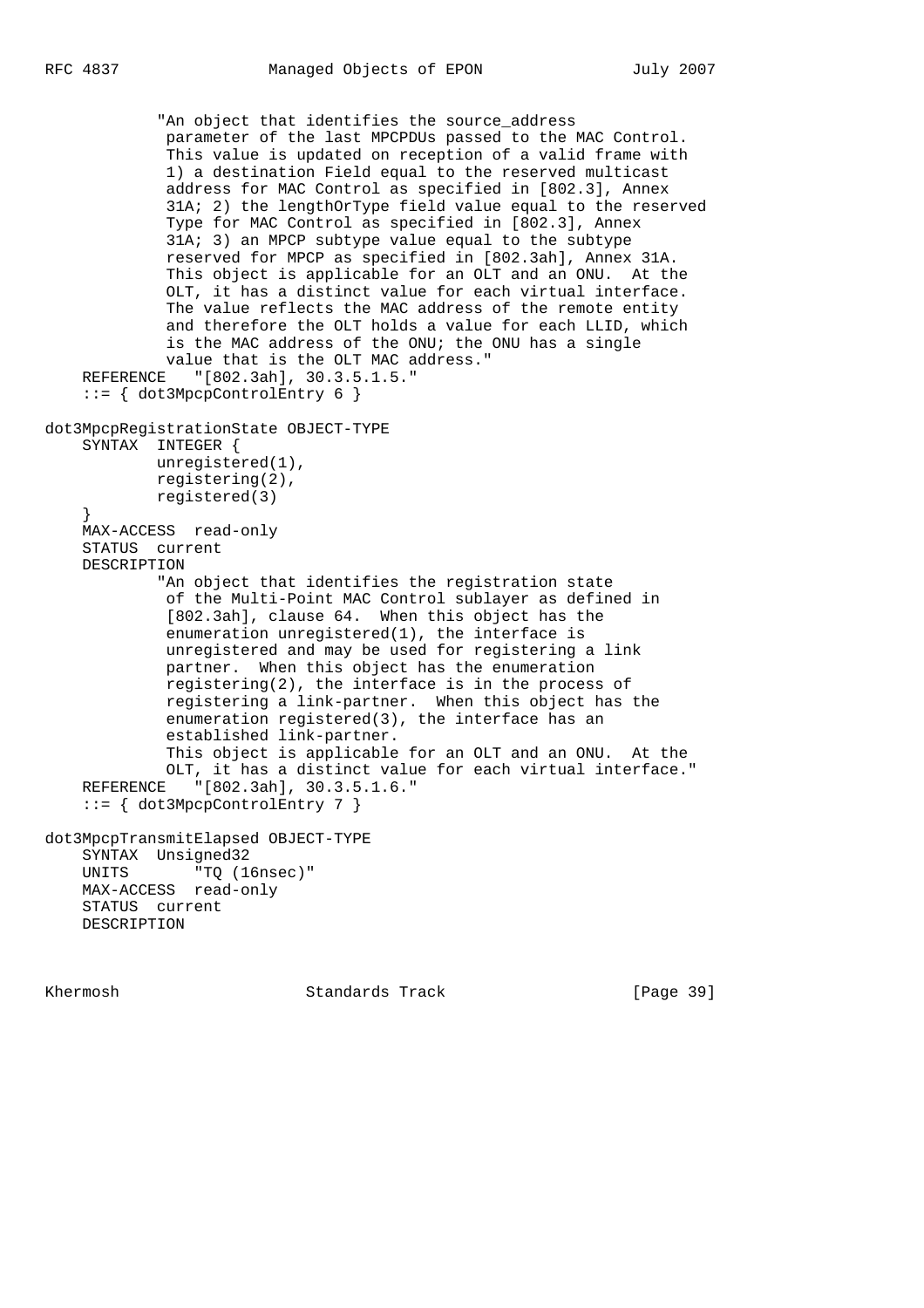```
 "An object that reports the interval from the last
             MPCP frame transmission in increments of Time Quanta
              (TQ)-16ns. The value returned shall be (interval from
             last MPCP frame transmission in ns)/16. If this value
             exceeds (2^32-1), the value (2^32-1) shall be returned.
             This object is applicable for an OLT and an ONU. At the
             OLT, it has a distinct value for each virtual interface."
    REFERENCE "[802.3ah], 30.3.5.1.19."
     ::= { dot3MpcpControlEntry 8 }
dot3MpcpReceiveElapsed OBJECT-TYPE
    SYNTAX Unsigned32
   UNITS "TQ (16nsec)"
    MAX-ACCESS read-only
    STATUS current
    DESCRIPTION
             "An object that reports the interval from last MPCP frame
             reception in increments of Time Quanta (TQ)-16ns. The
             value returned shall be (interval from last MPCP frame
 reception in ns)/16. If this value exceeds (2^32-1), the
 value (2^32-1) shall be returned.
             This object is applicable for an OLT and an ONU. At the
 OLT, it has a distinct value for each virtual interface."
 REFERENCE "[802.3ah], 30.3.5.1.20."
     ::= { dot3MpcpControlEntry 9 }
dot3MpcpRoundTripTime OBJECT-TYPE
    SYNTAX Unsigned32 (0..'ffff'h)
   UNITS "TQ (16nsec)"
    MAX-ACCESS read-only
    STATUS current
    DESCRIPTION
             "An object that reports the MPCP round trip time in
             increments of Time Quanta (TQ)-16ns. The value returned
             shall be (round trip time in ns)/16. If this value
             exceeds (2^16-1), the value (2^16-1) shall be returned.
             This object is applicable for an OLT and an ONU. At the
             OLT, it has a distinct value for each virtual interface."
    REFERENCE "[802.3ah], 30.3.5.1.21."
     ::= { dot3MpcpControlEntry 10 }
dot3MpcpMaximumPendingGrants OBJECT-TYPE
    SYNTAX Unsigned32 (0..255)
    MAX-ACCESS read-only
    STATUS current
    DESCRIPTION
             "An object that reports the maximum number of grants
             that an ONU can store for handling. The maximum number
```
Khermosh Standards Track [Page 40]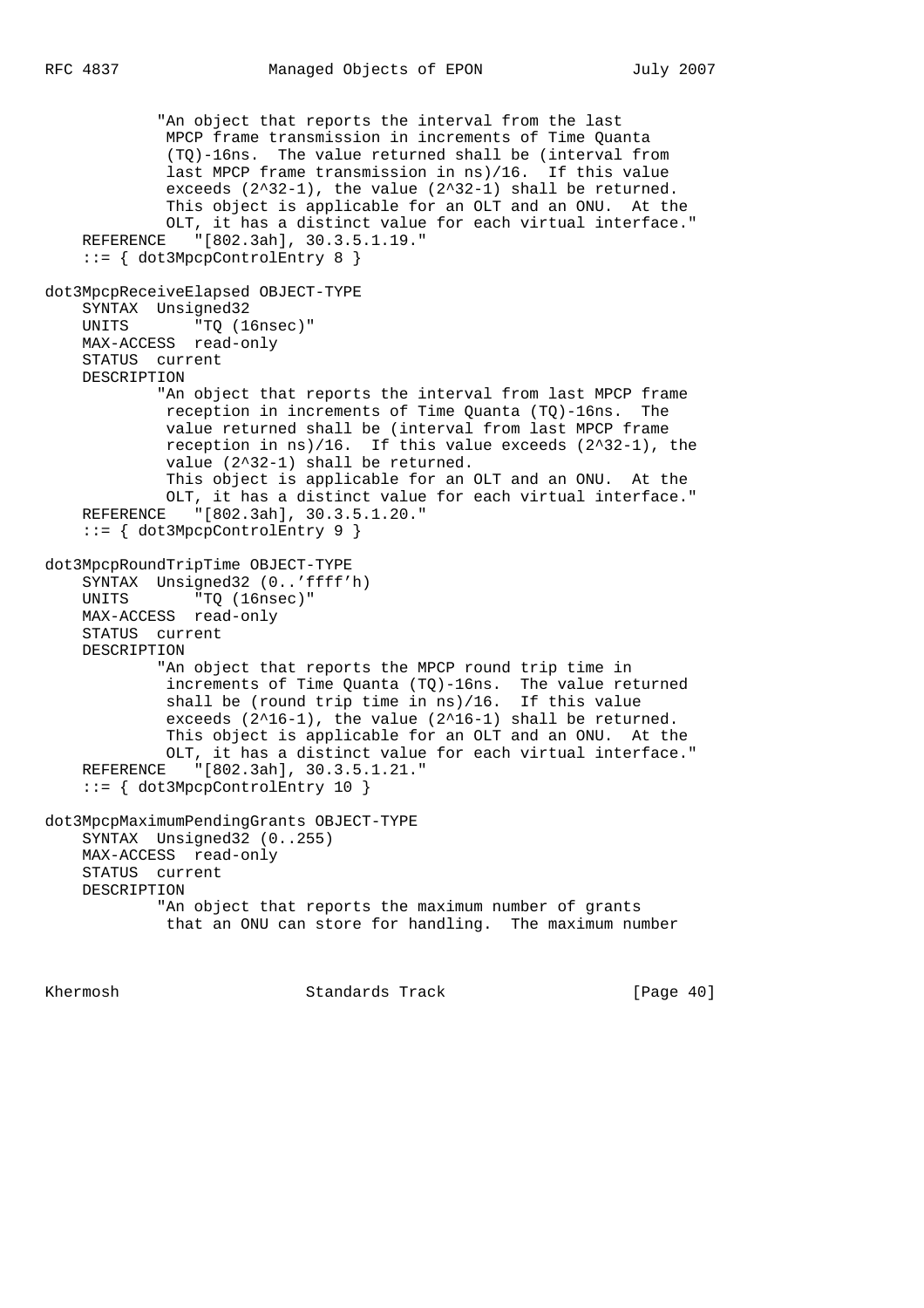of grants that an ONU can store for handling has a range of 0 to 255. This object is applicable for an OLT and an ONU. At the OLT, it has a distinct value for each virtual interface. At the OLT, the value should be zero." REFERENCE "[802.3ah], 30.3.5.1.24." ::= { dot3MpcpControlEntry 11 } dot3MpcpStatTable OBJECT-TYPE SYNTAX SEQUENCE OF Dot3MpcpStatEntry MAX-ACCESS not-accessible STATUS current DESCRIPTION "This table defines the list of statistics counters of an interface implementing the [802.3ah], clause 64 MPCP. Each object has a row for every virtual link denoted by the corresponding ifIndex. The LLID field, as defined in the [802.3ah], is a 2-byte register (15-bit field and a broadcast bit) limiting the number of virtual links to 32768. Typically the number of expected virtual links in a PON is like the number of ONUs, which is 32-64, plus an additional entry for broadcast LLID (with a value of 0xffff)." ::= { dot3EponMpcpObjects 2 } dot3MpcpStatEntry OBJECT-TYPE SYNTAX Dot3MpcpStatEntry MAX-ACCESS not-accessible STATUS current DESCRIPTION "An entry in the table of statistics counters of the [802.3ah], clause 64, MPCP interface. Rows exist for an OLT interface and an ONU interface. A row in the table is denoted by the ifIndex of the link and it is created when the ifIndex is created. The rows in the table for an ONU interface are created at system initialization. The row in the table corresponding to the OLT ifIndex and the row corresponding to the broadcast virtual link are created at system initialization. A row in the table corresponding to the ifIndex of a virtual link is created when a virtual link is established (ONU registers) and deleted when the virtual link is deleted (ONU deregisters)." INDEX { ifIndex} ::= { dot3MpcpStatTable 1 }

```
Dot3MpcpStatEntry ::=
```
Khermosh **Standards Track** [Page 41]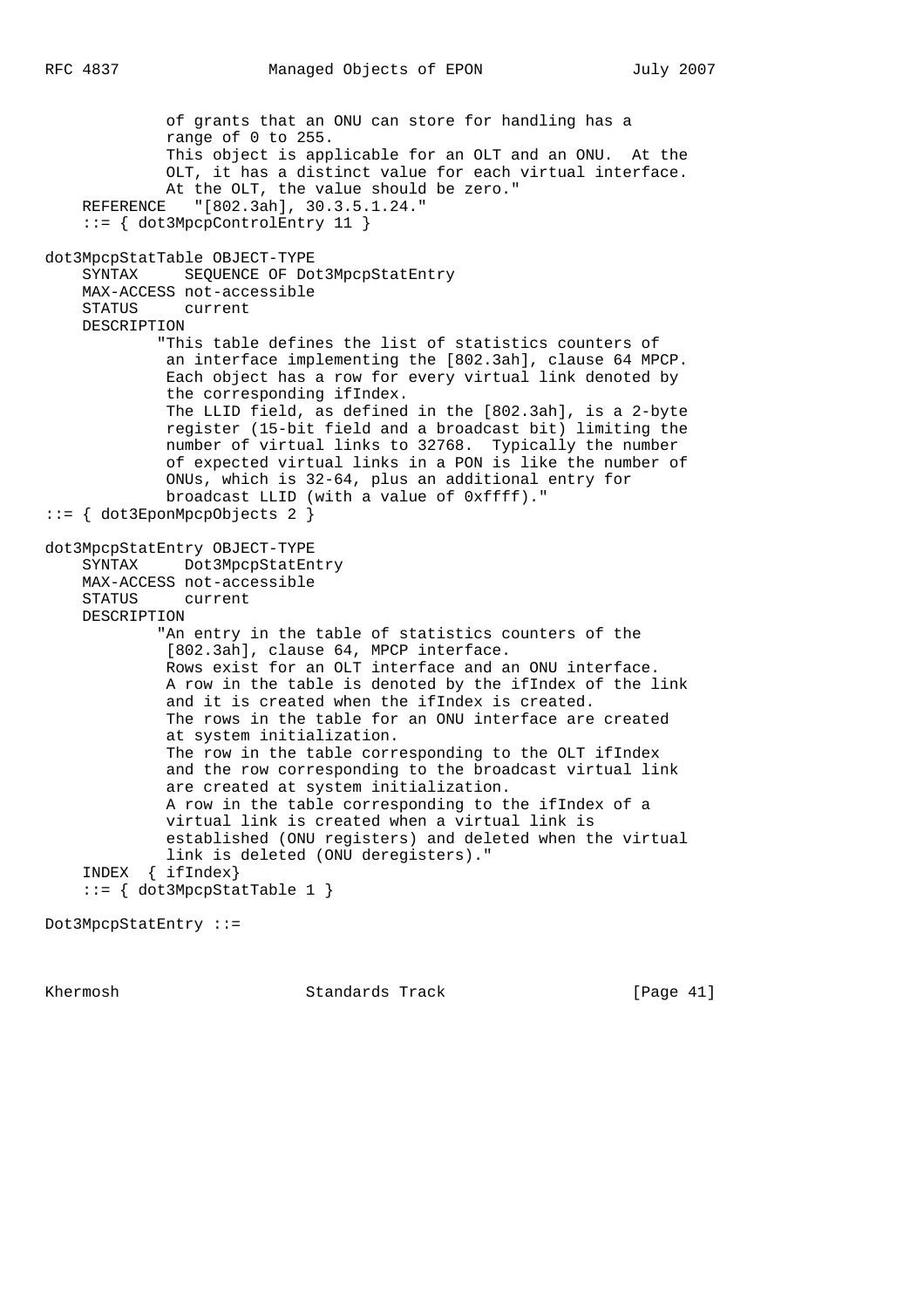SEQUENCE { dot3MpcpMACCtrlFramesTransmitted Counter64, dot3MpcpMACCtrlFramesReceived Counter64, dot3Mpcprincett111dmenteer.com<br>dot3MpcpDiscoveryWindowsSent Counter32,<br>dot3MpcpDiscoveryTimeout Counter32, dot3MpcpDiscoveryTimeout dot3MpcpTxReqRequest Counter64, dot3MpcpRxReqRequest Counter64, dot3MpcpTxReqAck Counter64, dot3MpcpRxRegAck Counter64, dot3MpcpTxReport Counter64, dot3MpcpRxReport Counter64, dot3MpcpTxGate Counter64, dot3MpcpRxGate Counter64, dot3MpcpTxRegister Counter64, dot3MpcpRxReqister Counter64 } dot3MpcpMACCtrlFramesTransmitted OBJECT-TYPE SYNTAX Counter64 UNITS "frames" MAX-ACCESS read-only STATUS current DESCRIPTION "A count of MPCP frames passed to the MAC sublayer for transmission. This counter is incremented when a MA\_CONTROL.request service primitive is generated within the MAC control sublayer with an opcode indicating an MPCP frame. This object is applicable for an OLT and an ONU. At the OLT it has a distinct value for each virtual interface. Discontinuities of this counter can occur at re-initialization of the management system, and at other times as indicated by the value of the ifCounterDiscontinuityTime object of the Interface MIB module." REFERENCE "[802.3ah], 30.3.5.1.7."  $::= \{ dot3MpcpStatEntry 1 \}$ dot3MpcpMACCtrlFramesReceived OBJECT-TYPE SYNTAX Counter64 UNITS "frames" MAX-ACCESS read-only STATUS current DESCRIPTION "A count of MPCP frames passed by the MAC sublayer to the MAC Control sublayer. This counter is incremented when a ReceiveFrame function call returns a valid frame with 1) a lengthOrType field value equal to the reserved

Khermosh Standards Track [Page 42]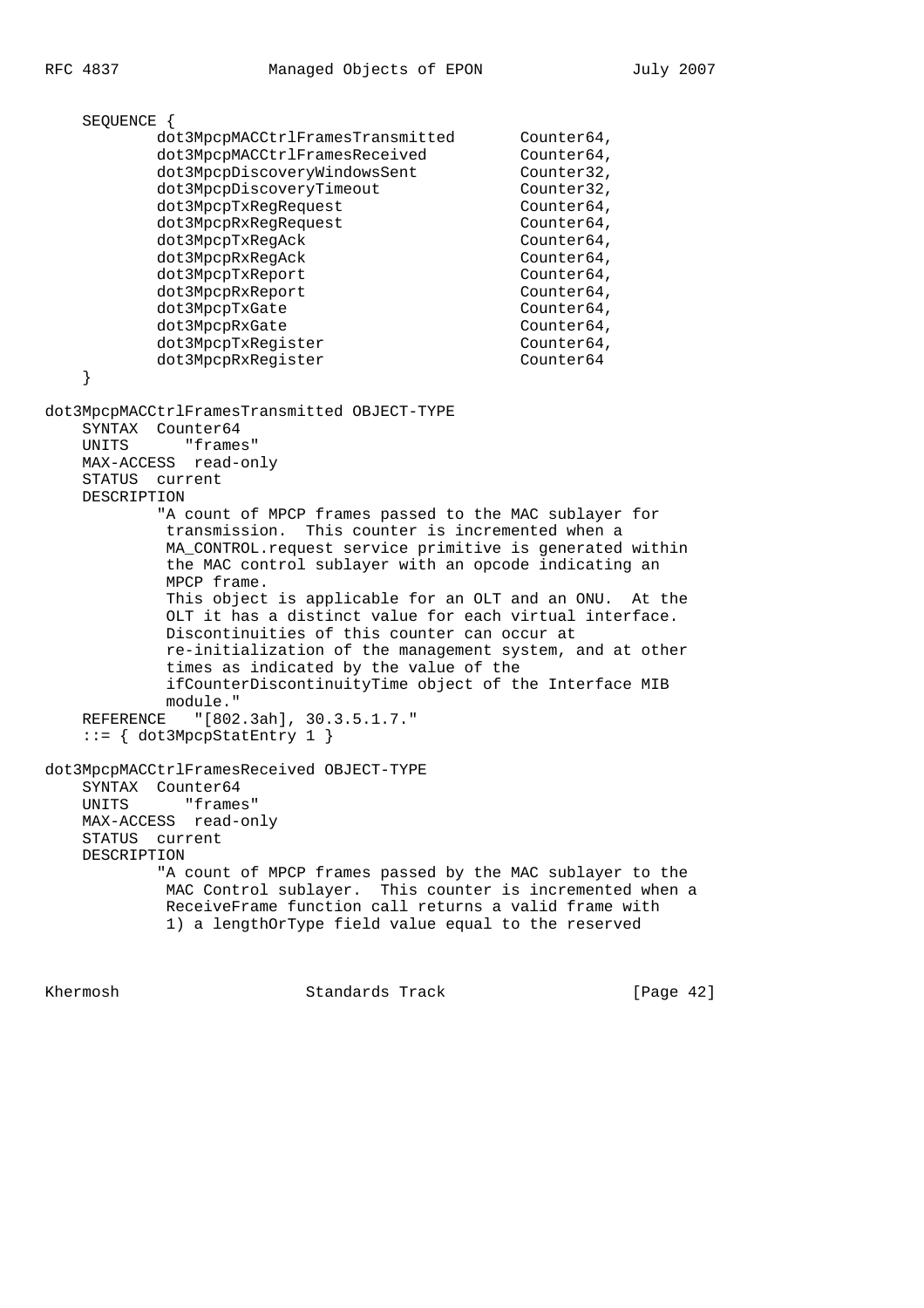```
 Type for 802.3_MAC_Control as specified in clause 31.4.1.3,
              and
              2) an opcode indicating an MPCP frame.
              This object is applicable for an OLT and an ONU. At the
              OLT, it has a distinct value for each virtual interface.
              Discontinuities of this counter can occur at
              re-initialization of the management system and at other
              times, as indicated by the value of the
              ifCounterDiscontinuityTime object of the Interface MIB
              module."
   REFERENCE "[802.3ah], 30.3.5.1.8."
    ::= { dot3MpcpStatEntry 2}
dot3MpcpDiscoveryWindowsSent OBJECT-TYPE
     SYNTAX Counter32
    MAX-ACCESS read-only
    STATUS current
    DESCRIPTION
             "A count of discovery windows generated. The counter is
              incremented by one for each generated discovery window.
              This object is applicable for an OLT and an ONU. At the
              OLT, it has a distinct value for each virtual interface.
              At the ONU, the value should be zero.
              Discontinuities of this counter can occur at
              re-initialization of the management system and at other
              times, as indicated by the value of the
              ifCounterDiscontinuityTime object of the Interface MIB
              module."
   REFERENCE "[802.3ah], 30.3.5.1.22."
     ::= { dot3MpcpStatEntry 3}
dot3MpcpDiscoveryTimeout OBJECT-TYPE
    SYNTAX Counter32
    MAX-ACCESS read-only
    STATUS current
    DESCRIPTION
             "A count of the number of times a discovery timeout
             occurs. Increment the counter by one for each discovery
              processing state-machine reset resulting from timeout
              waiting for message arrival.
              This object is applicable for an OLT and an ONU. At the
              OLT, it has a distinct value for each virtual interface.
              Discontinuities of this counter can occur at
              re-initialization of the management system and at other
              times, as indicated by the value of the
              ifCounterDiscontinuityTime object of the Interface MIB
             module."
   REFERENCE "[802.3ah], 30.3.5.1.23."
```
Khermosh Standards Track [Page 43]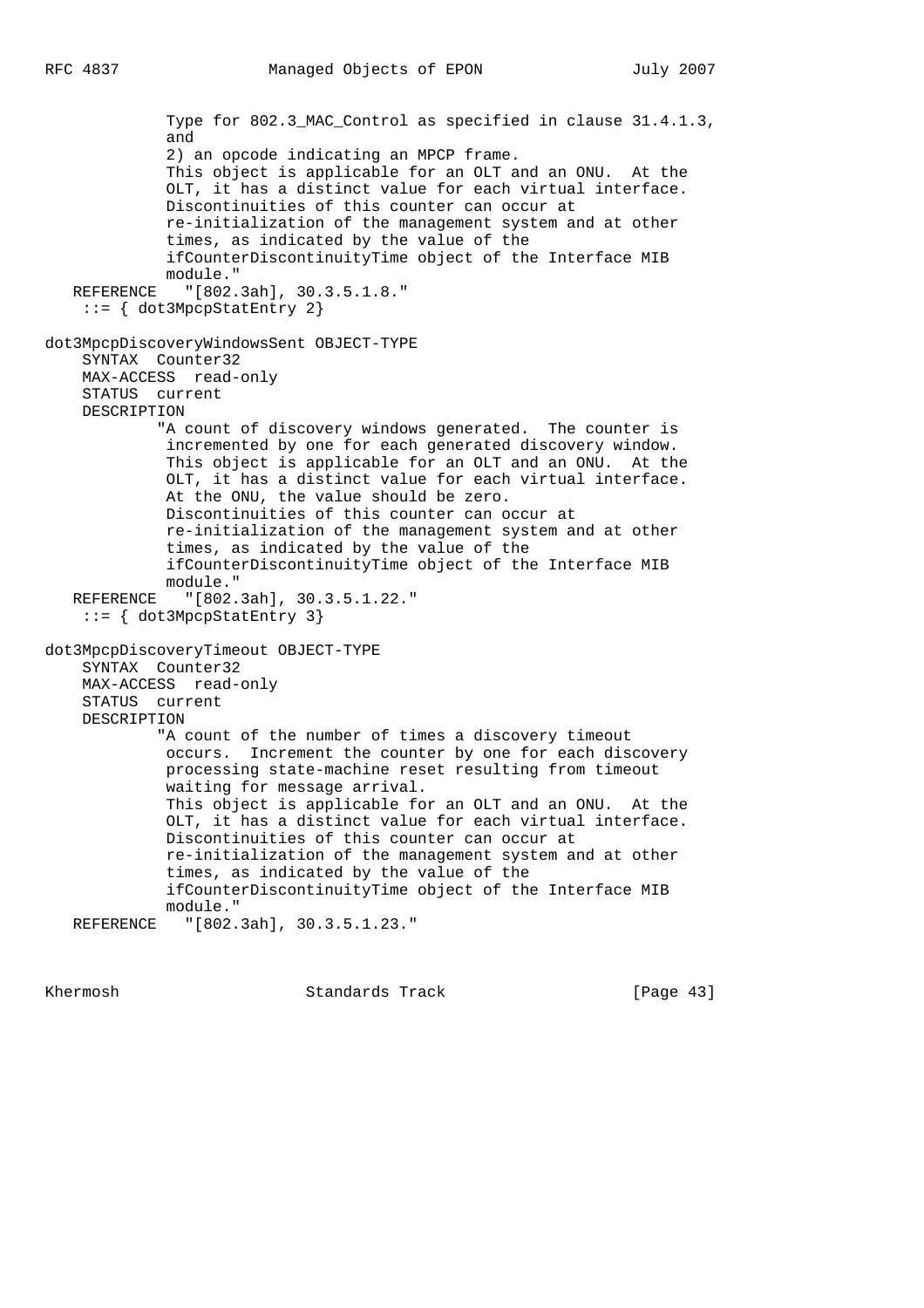```
 ::= { dot3MpcpStatEntry 4}
dot3MpcpTxRegRequest OBJECT-TYPE
     SYNTAX Counter64
     UNITS "frames"
     MAX-ACCESS read-only
     STATUS current
     DESCRIPTION
            "A count of the number of times a REGISTER REO MPCP
             frame transmission occurs. Increment the counter by one
              for each REGISTER_REQ MPCP frame transmitted as defined
              in [802.3ah], clause 64.
              This object is applicable for an OLT and an ONU. At the
              OLT, it has a distinct value for each virtual interface.
              At the OLT, the value should be zero.
              Discontinuities of this counter can occur at
              re-initialization of the management system and at other
              times, as indicated by the value of the
              ifCounterDiscontinuityTime object of the Interface MIB
             module."
     REFERENCE "[802.3ah], 30.3.5.1.12."
     ::= { dot3MpcpStatEntry 5}
dot3MpcpRxRegRequest OBJECT-TYPE
     SYNTAX Counter64
     UNITS "frames"
     MAX-ACCESS read-only
     STATUS current
     DESCRIPTION
            "A count of the number of times a REGISTER REQ MPCP
             frame reception occurs.
             Increment the counter by one for each REGISTER_REQ MPCP
             frame received as defined in [802.3ah], clause 64.
              This object is applicable for an OLT and an ONU. At the
              OLT, it has a distinct value for each virtual interface.
              At the ONU, the value should be zero.
             Discontinuities of this counter can occur at
              re-initialization of the management system and at other
              times, as indicated by the value of the
              ifCounterDiscontinuityTime object of the Interface MIB
             module."
   REFERENCE "[802.3ah], 30.3.5.1.17."
     ::= { dot3MpcpStatEntry 6}
dot3MpcpTxRegAck OBJECT-TYPE
     SYNTAX Counter64
    UNITS "frames"
     MAX-ACCESS read-only
```
Khermosh **Standards Track** [Page 44]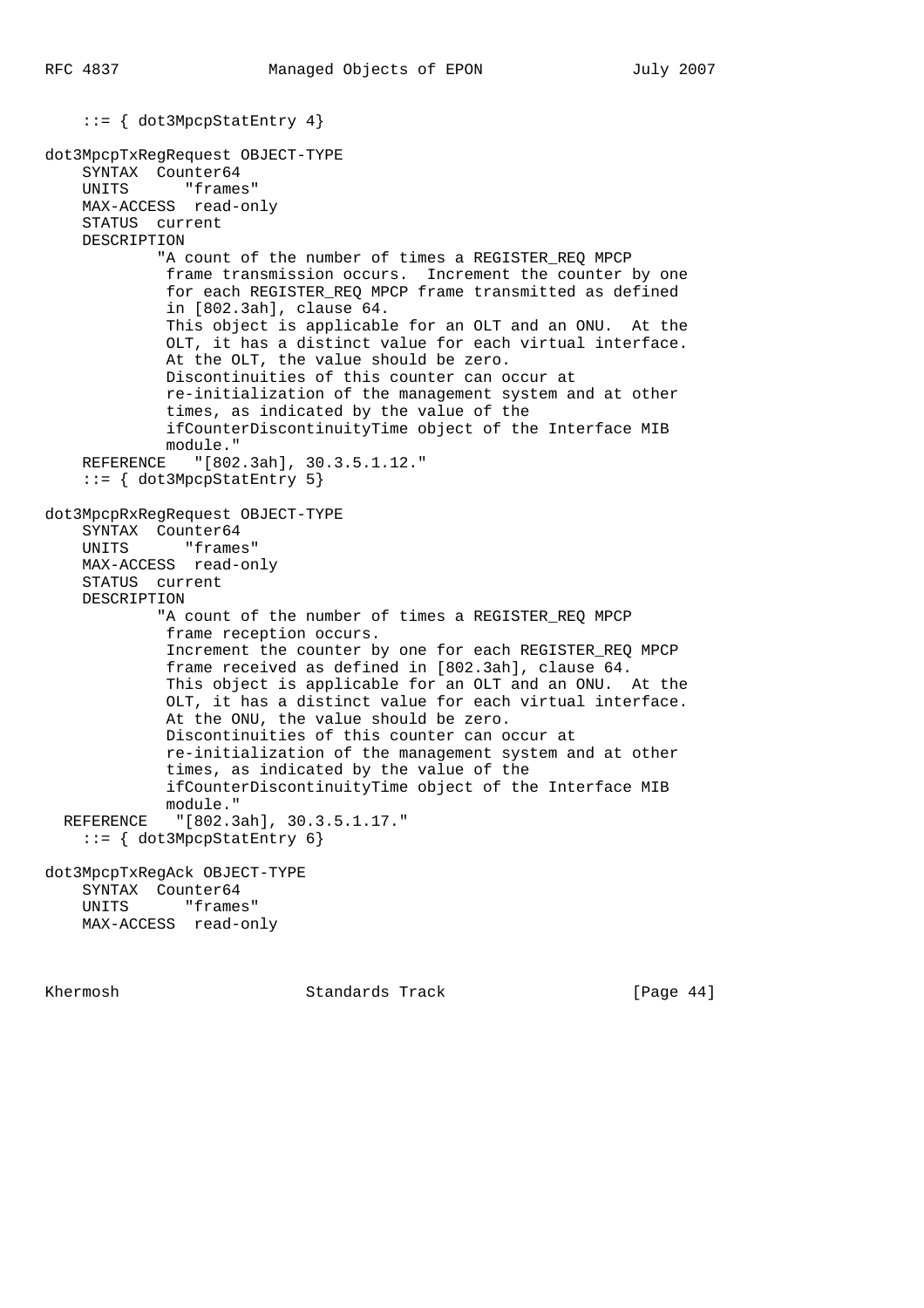```
 STATUS current
     DESCRIPTION
            "A count of the number of times a REGISTER ACK MPCP
             frame transmission occurs. Increment the counter by one
              for each REGISTER_ACK MPCP frame transmitted as defined
              in [802.3ah], clause 64.
              This object is applicable for an OLT and an ONU. At the
              OLT, it has a distinct value for each virtual interface.
              At the OLT, the value should be zero.
              Discontinuities of this counter can occur at
              re-initialization of the management system and at other
              times, as indicated by the value of the
              ifCounterDiscontinuityTime object of the Interface MIB
              module."
  REFERENCE "[802.3ah], 30.3.5.1.10."
     ::= { dot3MpcpStatEntry 7}
dot3MpcpRxRegAck OBJECT-TYPE
     SYNTAX Counter64
     UNITS "frames"
     MAX-ACCESS read-only
     STATUS current
     DESCRIPTION
            "A count of the number of times a REGISTER ACK MPCP
              frame reception occurs.
              Increment the counter by one for each REGISTER_ACK MPCP
              frame received as defined in [802.3ah], clause 64.
              This object is applicable for an OLT and an ONU. At the
              OLT, it has a distinct value for each virtual interface.
              At the ONU, the value should be zero.
             Discontinuities of this counter can occur at
              re-initialization of the management system and at other
              times, as indicated by the value of the
             ifCounterDiscontinuityTime object of the Interface MIB
             module."
     REFERENCE "[802.3ah], 30.3.5.1.15."
    ::= \{ dot3MpcpStatEntry 8\}dot3MpcpTxReport OBJECT-TYPE
     SYNTAX Counter64
    UNITS "frames"
     MAX-ACCESS read-only
     STATUS current
     DESCRIPTION
             "A count of the number of times a REPORT MPCP frame
              transmission occurs. Increment the counter by one for
              each REPORT MPCP frame transmitted as defined in
              [802.3ah], clause 64.
```
Khermosh Standards Track [Page 45]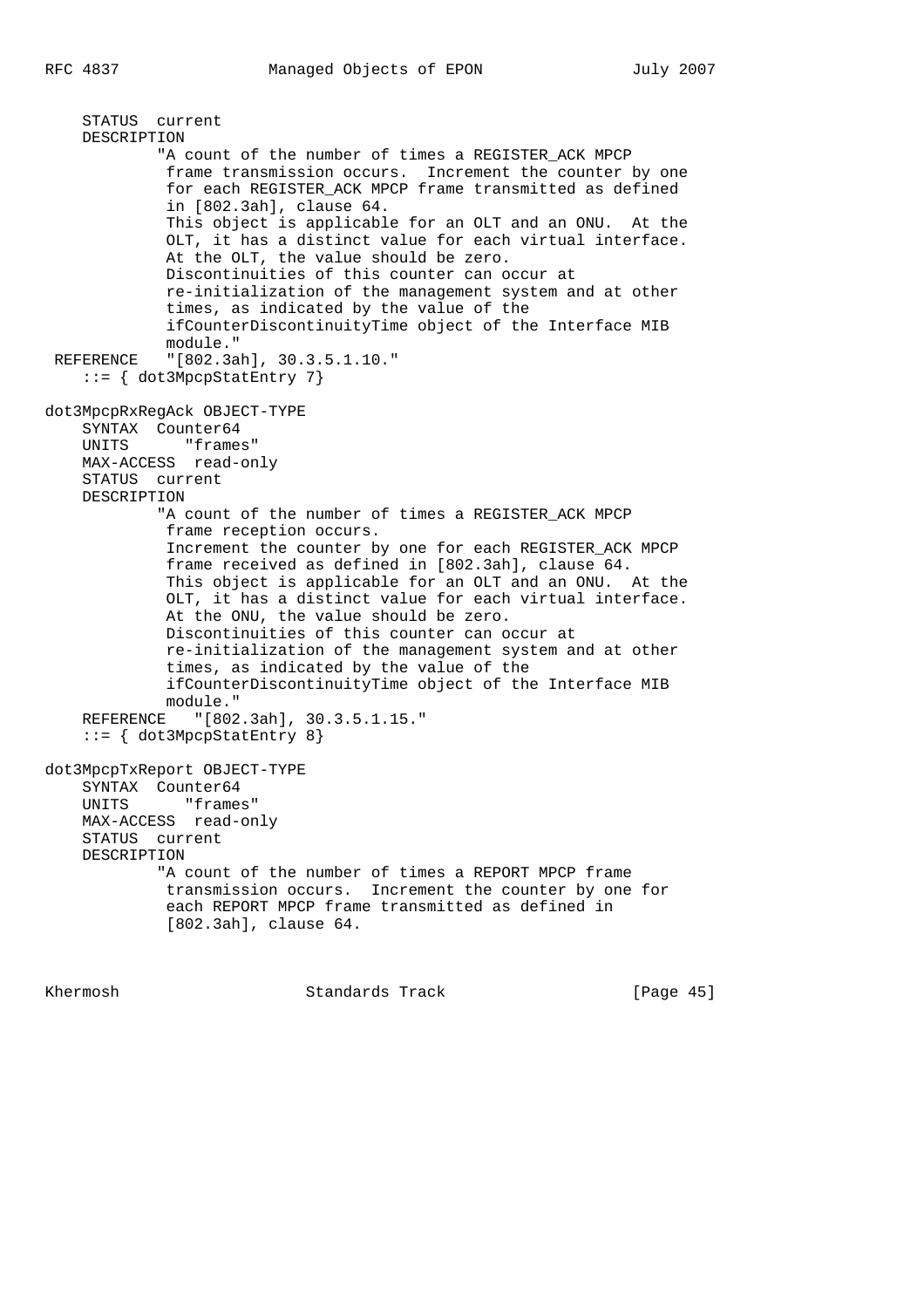This object is applicable for an OLT and an ONU. At the OLT, it has a distinct value for each virtual interface. At the OLT, the value should be zero. Discontinuities of this counter can occur at re-initialization of the management system and at other times, as indicated by the value of the ifCounterDiscontinuityTime object of the Interface MIB module." REFERENCE "[802.3ah], 30.3.5.1.13." ::= { dot3MpcpStatEntry 9} dot3MpcpRxReport OBJECT-TYPE SYNTAX Counter64 UNITS "frames" MAX-ACCESS read-only STATUS current DESCRIPTION "A count of the number of times a REPORT MPCP frame reception occurs. Increment the counter by one for each REPORT MPCP frame received as defined in [802.3ah], clause 64. This object is applicable for an OLT and an ONU. At the OLT, it has a distinct value for each virtual interface. At the ONU, the value should be zero. Discontinuities of this counter can occur at re-initialization of the management system and at other times, as indicated by the value of the ifCounterDiscontinuityTime object of the Interface MIB module." REFERENCE "[802.3ah], 30.3.5.1.18." ::= { dot3MpcpStatEntry 10} dot3MpcpTxGate OBJECT-TYPE SYNTAX Counter64 UNITS "frames" MAX-ACCESS read-only STATUS current DESCRIPTION "A count of the number of times a GATE MPCP frame transmission occurs. Increment the counter by one for each GATE MPCP frame transmitted as defined in [802.3ah], clause 64. This object is applicable for an OLT and an ONU. At the OLT, it has a distinct value for each virtual interface. At the ONU, the value should be zero. Discontinuities of this counter can occur at re-initialization of the management system and at other times, as indicated by the value of the

Khermosh **Standards Track** [Page 46]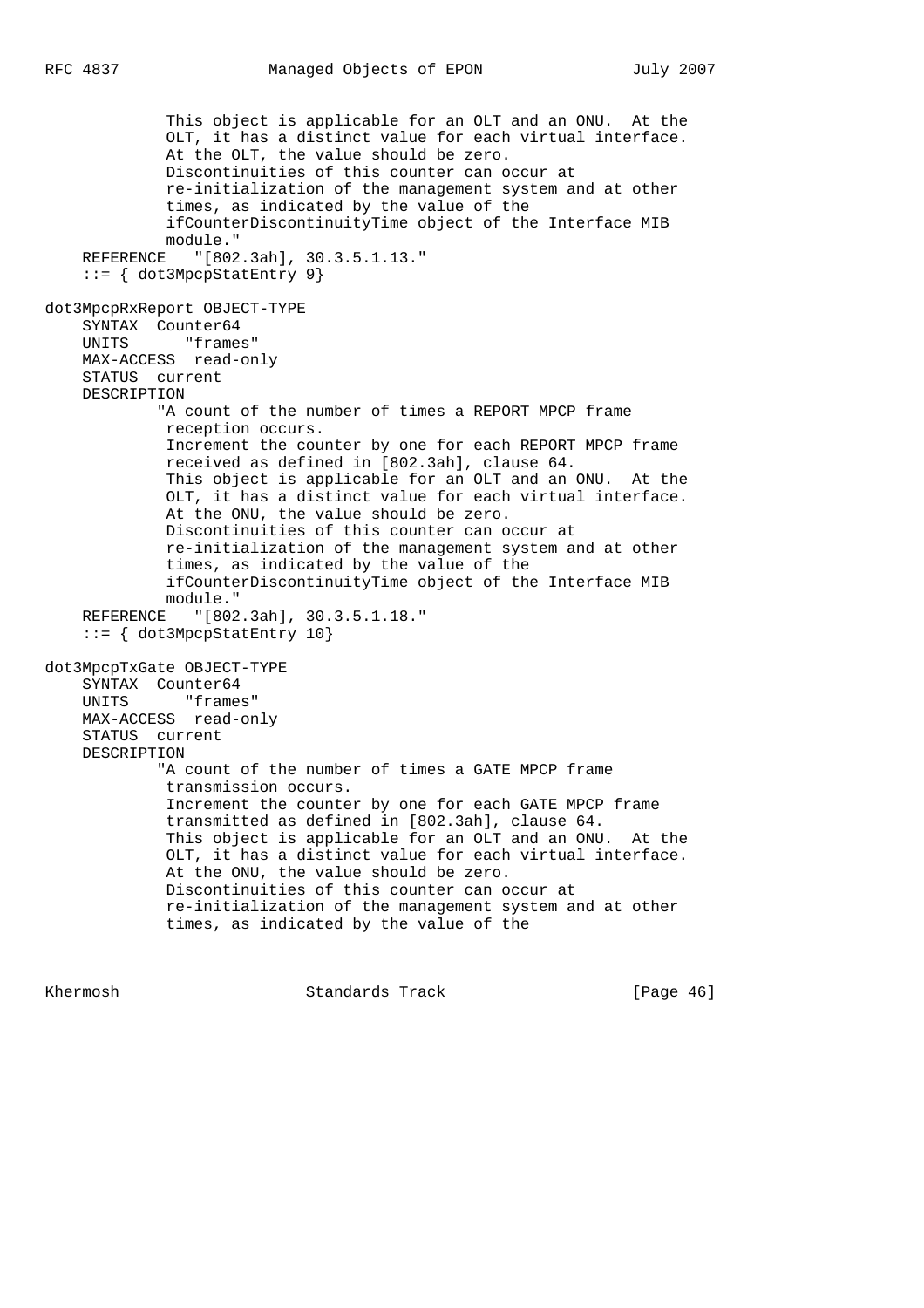```
 ifCounterDiscontinuityTime object of the Interface MIB
              module."
     REFERENCE "[802.3ah], 30.3.5.1.9."
     ::= { dot3MpcpStatEntry 11}
dot3MpcpRxGate OBJECT-TYPE
     SYNTAX Counter64
     UNITS "frames"
     MAX-ACCESS read-only
     STATUS current
     DESCRIPTION
             "A count of the number of times a GATE MPCP frame
             reception occurs.
              Increment the counter by one for each GATE MPCP frame
              received as defined in [802.3ah], clause 64.
              This object is applicable for an OLT and an ONU. At the
              OLT, it has a distinct value for each virtual interface.
              At the OLT, the value should be zero.
              Discontinuities of this counter can occur at
              re-initialization of the management system and at other
              times, as indicated by the value of the
              ifCounterDiscontinuityTime object of the Interface MIB
             module."
     REFERENCE "[802.3ah], 30.3.5.1.14."
     ::= { dot3MpcpStatEntry 12}
dot3MpcpTxRegister OBJECT-TYPE
     SYNTAX Counter64
     UNITS "frames"
     MAX-ACCESS read-only
     STATUS current
     DESCRIPTION
             "A count of the number of times a REGISTER MPCP frame
              transmission occurs.
              Increment the counter by one for each REGISTER MPCP
              frame transmitted as defined in [802.3ah], clause 64.
              This object is applicable for an OLT and an ONU. At the
              OLT, it has a distinct value for each virtual interface.
              At the ONU, the value should be zero.
              Discontinuities of this counter can occur at
              re-initialization of the management system and at other
              times, as indicated by the value of the
              ifCounterDiscontinuityTime object of the Interface MIB
              module."
    REFERENCE "[802.3ah], 30.3.5.1.11."
     ::= { dot3MpcpStatEntry 13}
```
dot3MpcpRxRegister OBJECT-TYPE

Khermosh Standards Track [Page 47]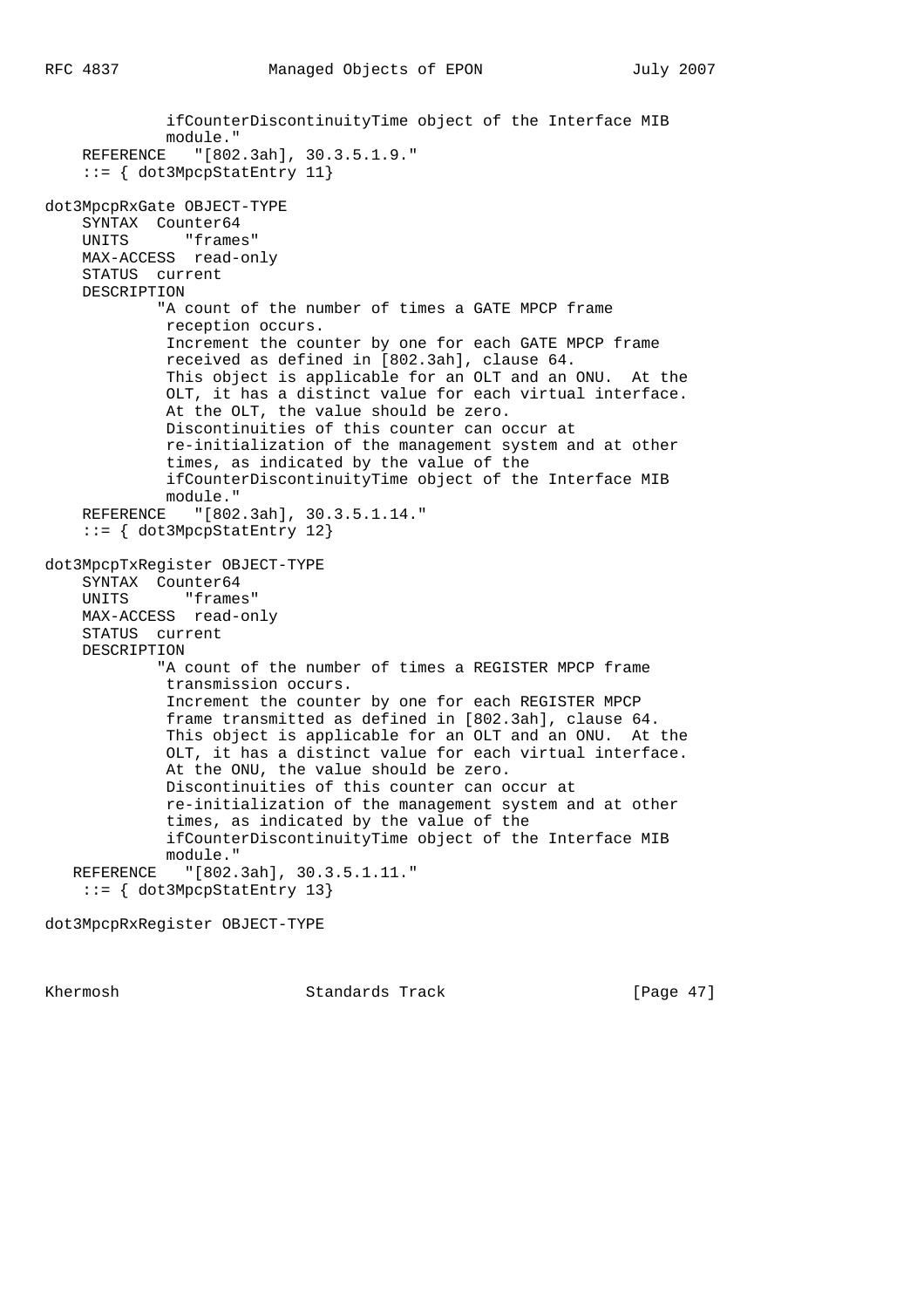SYNTAX Counter64 UNITS "frames" MAX-ACCESS read-only STATUS current DESCRIPTION "A count of the number of times a REGISTER MPCP frame reception occurs. Increment the counter by one for each REGISTER MPCP frame received as defined in [802.3ah], clause 64. This object is applicable for an OLT and an ONU. At the OLT, it has a distinct value for each virtual interface. At the OLT, the value should be zero. Discontinuities of this counter can occur at re-initialization of the management system and at other times, as indicated by the value of the ifCounterDiscontinuityTime object of the Interface MIB module." REFERENCE "[802.3ah], 30.3.5.1.16." ::= { dot3MpcpStatEntry 14} -- Optical Multi Point Emulation (OMPEmulation) -- managed object definitions dot3OmpEmulationObjects OBJECT IDENTIFIER ::={dot3EponObjects 2} dot3OmpEmulationTable OBJECT-TYPE SYNTAX SEQUENCE OF Dot3OmpEmulationEntry MAX-ACCESS not-accessible STATUS current DESCRIPTION "A table of dot3 OmpEmulation MIB objects. The table contain objects for the management of the OMPEmulation sublayer. Each object has a row for every virtual link denoted by the corresponding ifIndex. The LLID field, as defined in the [802.3ah], is a 2-byte register (15-bit field and a broadcast bit) limiting the number of virtual links to 32768. Typically the number of expected virtual links in a PON is like the number of ONUs, which is 32-64, plus an additional entry for broadcast LLID (with a value of 0xffff)." ::= { dot3OmpEmulationObjects 1 } dot3OmpEmulationEntry OBJECT-TYPE SYNTAX Dot3OmpEmulationEntry MAX-ACCESS not-accessible STATUS current DESCRIPTION

Khermosh **Standards Track** [Page 48]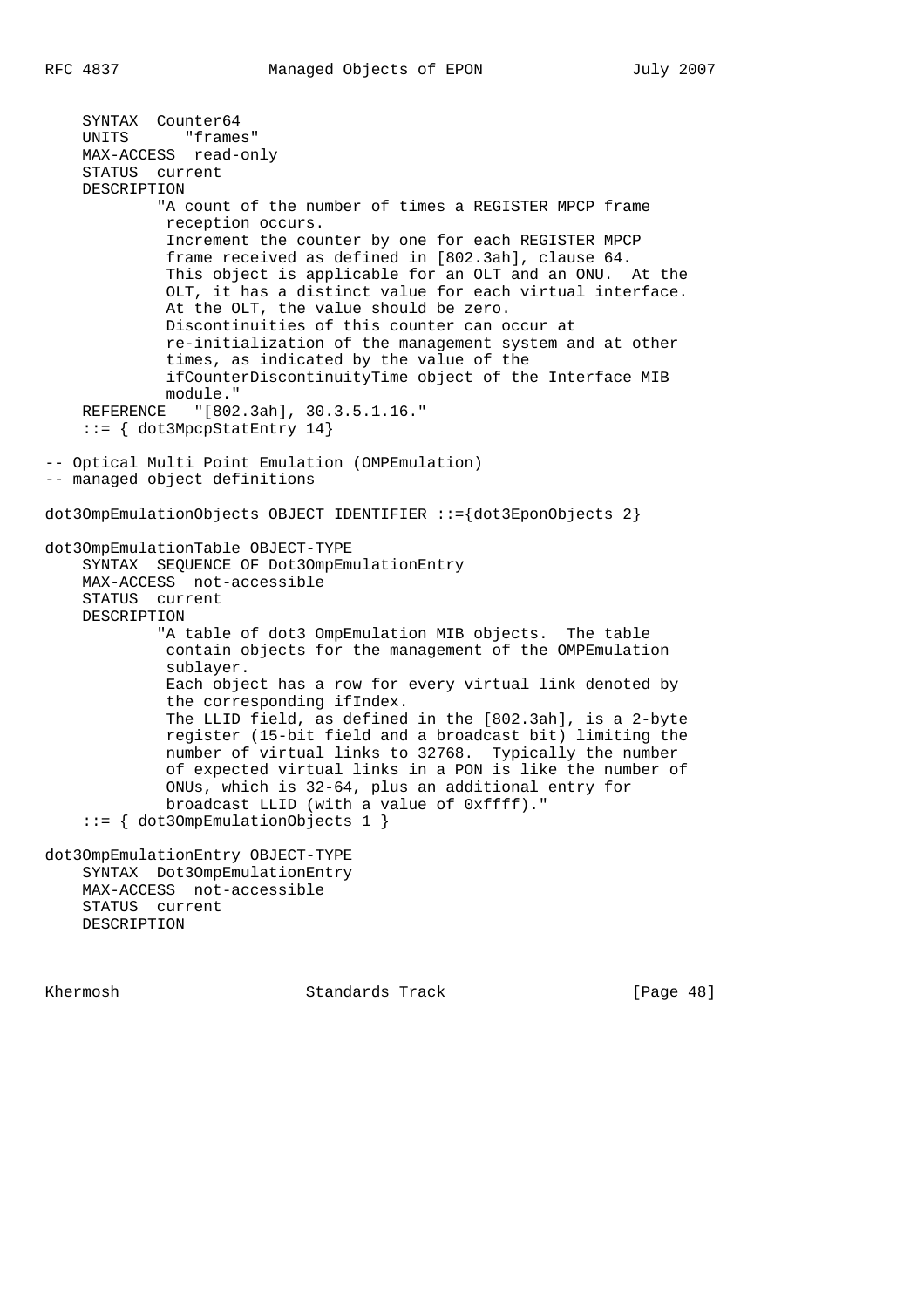"An entry in the dot3 OmpEmulation table. Rows exist for an OLT interface and an ONU interface. A row in the table is denoted by the ifIndex of the link and it is created when the ifIndex is created. The rows in the table for an ONU interface are created at system initialization. The row in the table corresponding to the OLT ifIndex and the row corresponding to the broadcast virtual link are created at system initialization. A row in the table corresponding to the ifIndex of a virtual links is created when a virtual link is established (ONU registers) and deleted when the virtual link is deleted (ONU deregisters)." INDEX { ifIndex } ::= { dot3OmpEmulationTable 1 } Dot3OmpEmulationEntry ::= SEQUENCE { dot3OmpEmulationType INTEGER } dot3OmpEmulationType OBJECT-TYPE SYNTAX INTEGER { unknown(1), olt(2), onu(3) } MAX-ACCESS read-only STATUS current DESCRIPTION "An object that indicates the mode of operation of the Reconciliation Sublayer for Point-to-Point Emulation (see [802.3ah], clause 65.1). unknown(1) value is assigned in initialization; true state or type is not yet known. olt(2) value is assigned when the sublayer is operating in OLT mode. onu(3) value is assigned when the sublayer is operating in ONU mode. This object is applicable for an OLT, with the same value for all virtual interfaces, and for an ONU." REFERENCE "[802.3ah], 30.3.7.1.2." ::= { dot3OmpEmulationEntry 1} dot3OmpEmulationStatTable OBJECT-TYPE SYNTAX SEQUENCE OF Dot3OmpEmulationStatEntry MAX-ACCESS not-accessible STATUS current DESCRIPTION "This table defines the list of statistics counters of

Khermosh Standards Track [Page 49]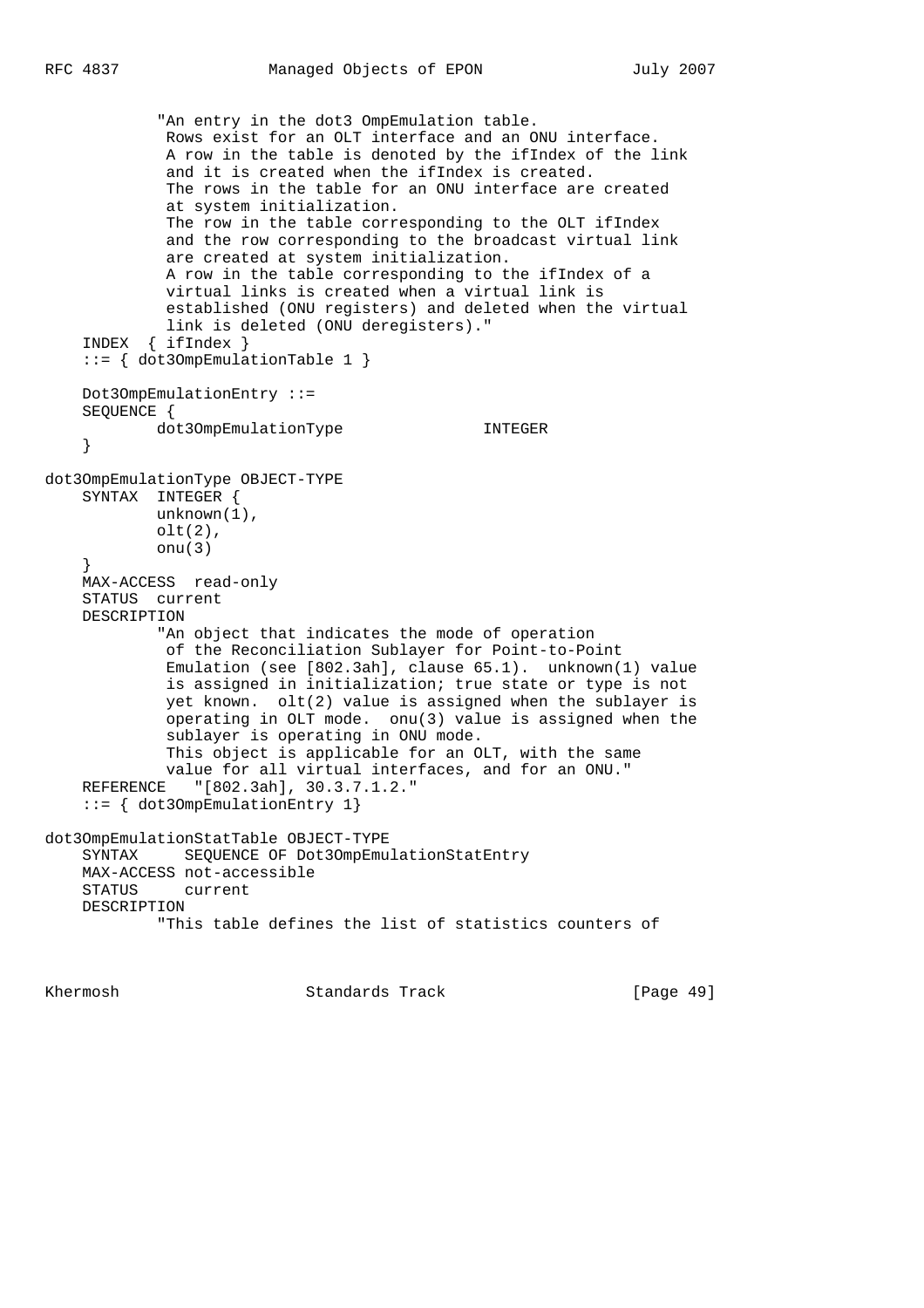[802.3ah], clause 65, OMPEmulation sublayer. Each object has a row for every virtual link denoted by the corresponding ifIndex. The LLID field, as defined in the [802.3ah], is a 2-byte register (15-bit field and a broadcast bit) limiting the number of virtual links to 32768. Typically the number of expected virtual links in a PON is like the number of ONUs, which is 32-64, plus an additional entry for broadcast LLID (with a value of 0xffff)." ::= { dot3OmpEmulationObjects 2} dot3OmpEmulationStatEntry OBJECT-TYPE SYNTAX Dot3OmpEmulationStatEntry MAX-ACCESS not-accessible STATUS current DESCRIPTION "An entry in the table of statistics counters of [802.3ah], clause 65, OMPEmulation sublayer. Rows exist for an OLT interface and an ONU interface. A row in the table is denoted by the ifIndex of the link and it is created when the ifIndex is created. The rows in the table for an ONU interface are created at system initialization. The row in the table corresponding to the OLT ifIndex and the row corresponding to the broadcast virtual link are created at system initialization. A row in the table corresponding to the ifIndex of a virtual links is created when a virtual link is established (ONU registers) and deleted when the virtual link is deleted (ONU deregisters)." INDEX { ifIndex} ::= { dot3OmpEmulationStatTable 1 } Dot3OmpEmulationStatEntry::= SEQUENCE { dot30mpEmulationSLDErrors Counter64, dot3OmpEmulationCRC8Errors Counter64, dot30mpEmulationBadLLID Counter64, dot30mpEmulationGoodLLID counter64, dot3OmpEmulationOnuPonCastLLID Counter64, dot3OmpEmulationOltPonCastLLID Counter64, dot3OmpEmulationBroadcastBitNotOnuLlid Counter64,<br>dot3OmpEmulationOnuLLIDNotBroadcast Counter64, dot3OmpEmulationOnuLLIDNotBroadcast dot3OmpEmulationBroadcastBitPlusOnuLlid Counter64, dot3OmpEmulationNotBroadcastBitNotOnuLlid Counter64 }

dot3OmpEmulationSLDErrors OBJECT-TYPE

Khermosh Standards Track [Page 50]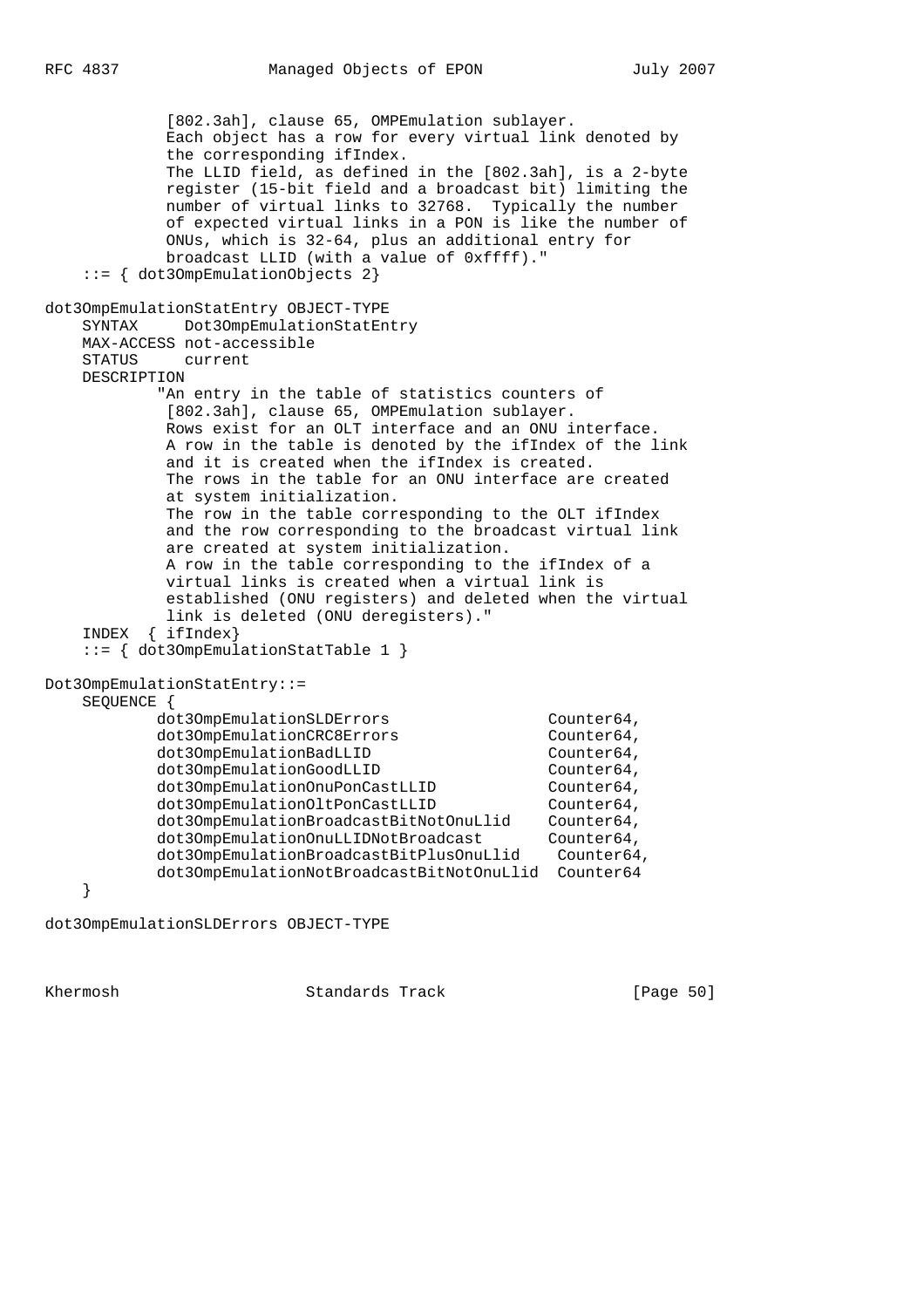SYNTAX Counter64 UNITS "frames" MAX-ACCESS read-only STATUS current DESCRIPTION "A count of frames received that do not contain a valid SLD field as defined in [802.3ah], clause 65.1.3.3.1. This object is applicable for an OLT and an ONU. At the OLT, it has a distinct value for each virtual interface. Discontinuities of this counter can occur at re-initialization of the management system and at other times, as indicated by the value of the ifCounterDiscontinuityTime object of the Interface MIB module." REFERENCE "[802.3ah], 30.3.7.1.3." ::= { dot3OmpEmulationStatEntry 1} dot3OmpEmulationCRC8Errors OBJECT-TYPE SYNTAX Counter64 UNITS "frames" MAX-ACCESS read-only STATUS current DESCRIPTION "A count of frames received that contain a valid SLD field, as defined in [802.3ah], clause 65.1.3.3.1, but do not pass the CRC-8 check as defined in [802.3ah], clause 65.1.3.3.3. This object is applicable for an OLT and an ONU. At the OLT, it has a distinct value for each virtual interface. Discontinuities of this counter can occur at re-initialization of the management system and at other times, as indicated by the value of the ifCounterDiscontinuityTime object of the Interface MIB module." REFERENCE "[802.3ah], 30.3.7.1.4." ::= { dot3OmpEmulationStatEntry 2} dot3OmpEmulationBadLLID OBJECT-TYPE SYNTAX Counter64 UNITS "frames" MAX-ACCESS read-only STATUS current DESCRIPTION "A count of frames received that contain a valid SLD field, as defined in [802.3ah], clause 65.1.3.3.1, and pass the CRC-8 check, as defined in [802.3ah], clause 65.1.3.3.3, but are discarded due to the LLID check as defined in [802.3ah], clause 65.1.3.3.2.

Khermosh Standards Track [Page 51]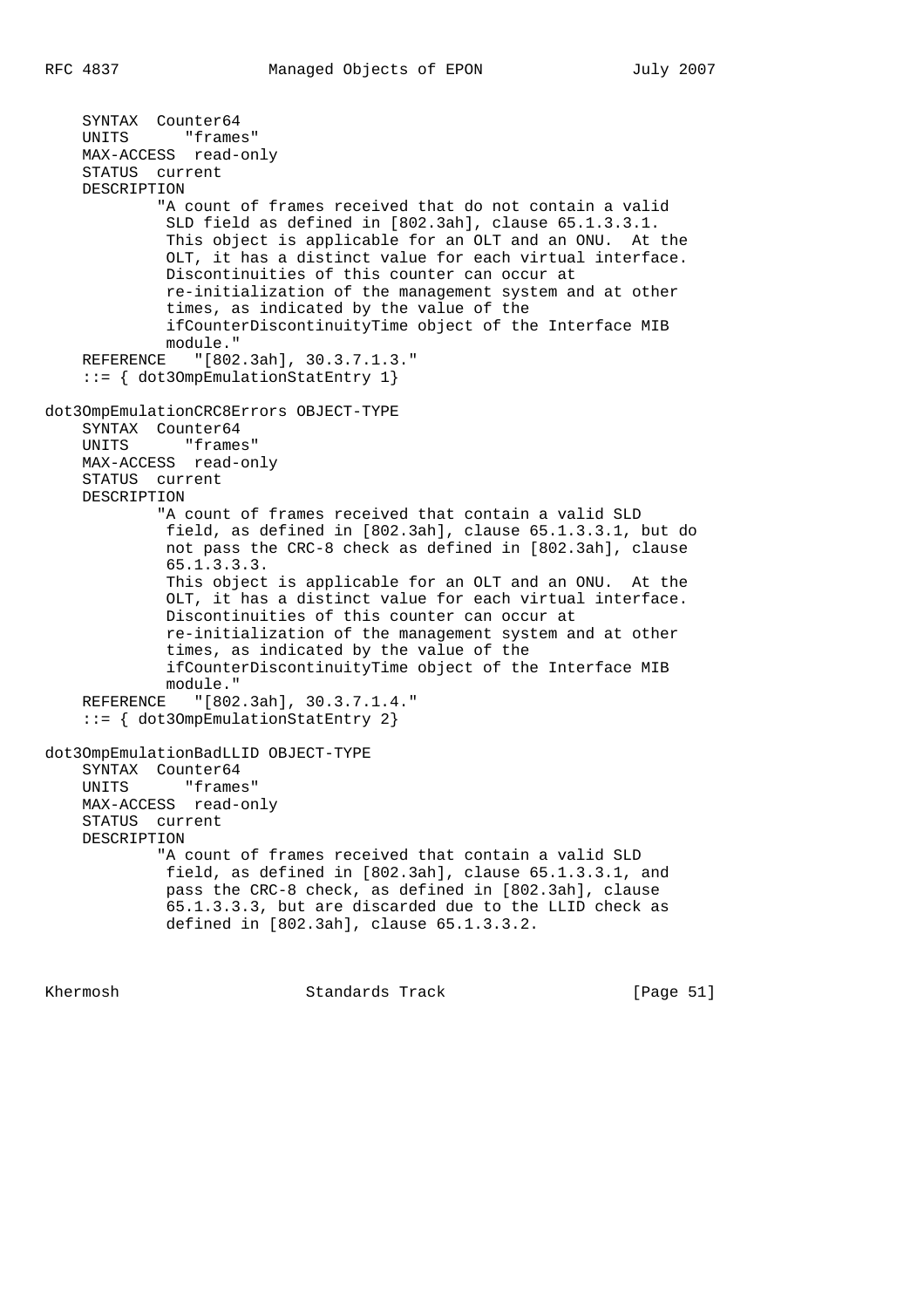```
 This object is applicable for an OLT and an ONU. At the
              OLT, it has a distinct value for each virtual interface.
              Discontinuities of this counter can occur at
              re-initialization of the management system and at other
              times, as indicated by the value of the
              ifCounterDiscontinuityTime object of the Interface MIB
              module."
    REFERENCE "[802.3ah], 30.3.7.1.8."
     ::= { dot3OmpEmulationStatEntry 3}
dot3OmpEmulationGoodLLID OBJECT-TYPE
     SYNTAX Counter64
    UNITS "frames"
    MAX-ACCESS read-only
    STATUS current
    DESCRIPTION
             "A count of frames received that contain a valid SLD
             field, as defined in [802.3ah], clause 65.1.3.3.1, and
              pass the CRC-8 check as defined in [802.3ah], clause
              65.1.3.3.3.
              This object is applicable for an OLT and an ONU. At the
              OLT, it has a distinct value for each virtual interface.
              Discontinuities of this counter can occur at
              re-initialization of the management system and at other
              times, as indicated by the value of the
              ifCounterDiscontinuityTime object of the Interface MIB
             module."
    REFERENCE "[802.3ah], 30.3.7.1.5."
     ::= { dot3OmpEmulationStatEntry 4}
dot3OmpEmulationOnuPonCastLLID OBJECT-TYPE
    SYNTAX Counter64
    UNITS "frames"
    MAX-ACCESS read-only
    STATUS current
    DESCRIPTION
             "A count of frames received that contain a valid SLD
             field, as defined in [802.3ah], clause 65.1.3.3.1,
              pass the CRC-8 check, as defined in [802.3ah], clause
              65.1.3.3.3, and meet the rules of acceptance for an
              ONU defined in [802.3ah], clause 65.1.3.3.2.
              This object is applicable for an OLT and an ONU. At the
              OLT, it has a distinct value for each virtual interface.
              At the OLT, the value should be zero.
              Discontinuities of this counter can occur at
              re-initialization of the management system and at other
              times, as indicated by the value of the
              ifCounterDiscontinuityTime object of the Interface MIB
```
Khermosh Standards Track [Page 52]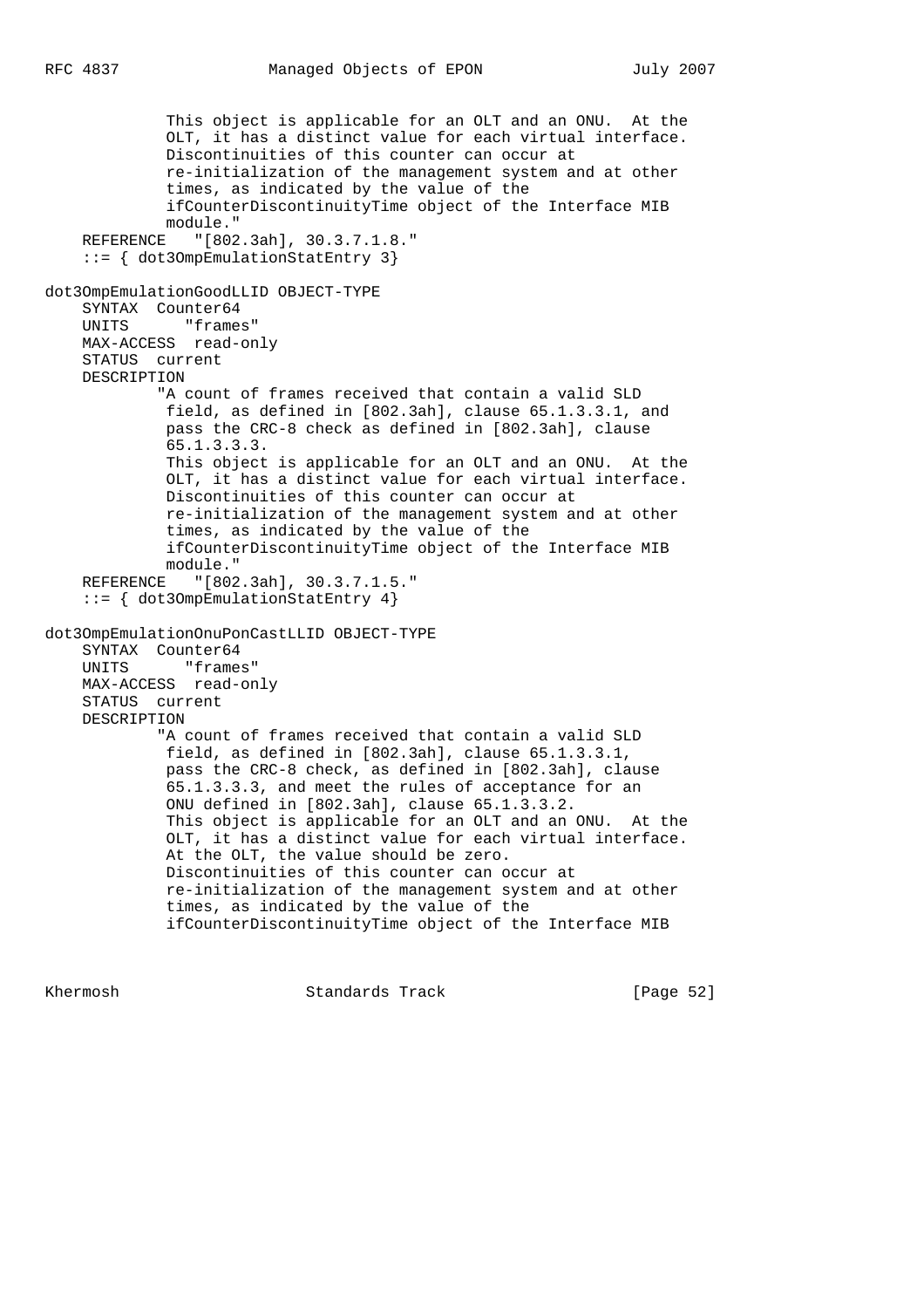module." REFERENCE "[802.3ah], 30.3.7.1.6." ::= { dot3OmpEmulationStatEntry 5} dot3OmpEmulationOltPonCastLLID OBJECT-TYPE SYNTAX Counter64 UNITS "frames" MAX-ACCESS read-only STATUS current DESCRIPTION "A count of frames received that contain a valid SLD field, as defined in [802.3ah], clause 65.1.3.3.1, pass the CRC-8 check, as defined in [802.3ah], clause 65.1.3.3.3, and meet the rules of acceptance for an OLT defined in [802.3ah], 65.1.3.3.2. This object is applicable for an OLT and an ONU. At the OLT, it has a distinct value for each virtual interface. At the ONU, the value should be zero. Discontinuities of this counter can occur at re-initialization of the management system and at other times, as indicated by the value of the ifCounterDiscontinuityTime object of the Interface MIB module." REFERENCE "[802.3ah], 30.3.7.1.7." ::= { dot3OmpEmulationStatEntry 6} dot3OmpEmulationBroadcastBitNotOnuLlid OBJECT-TYPE SYNTAX Counter64 UNITS "frames" MAX-ACCESS read-only STATUS current DESCRIPTION "A count of frames received that contain a valid SLD field, as defined in [802.3ah], clause 65.1.3.3.1, pass the CRC-8 check, as defined in [802.3ah], clause 65.1.3.3.3, and contain the broadcast bit in the LLID and not the ONU's LLID (frame accepted) as defined in [802.3ah], clause 65. This object is applicable for an OLT and an ONU. At the OLT, it has a distinct value for each virtual interface. At the OLT, the value should be zero. Discontinuities of this counter can occur at re-initialization of the management system and at other times, as indicated by the value of the ifCounterDiscontinuityTime object of the Interface MIB module."

```
 ::= { dot3OmpEmulationStatEntry 7}
```
Khermosh **Standards Track** [Page 53]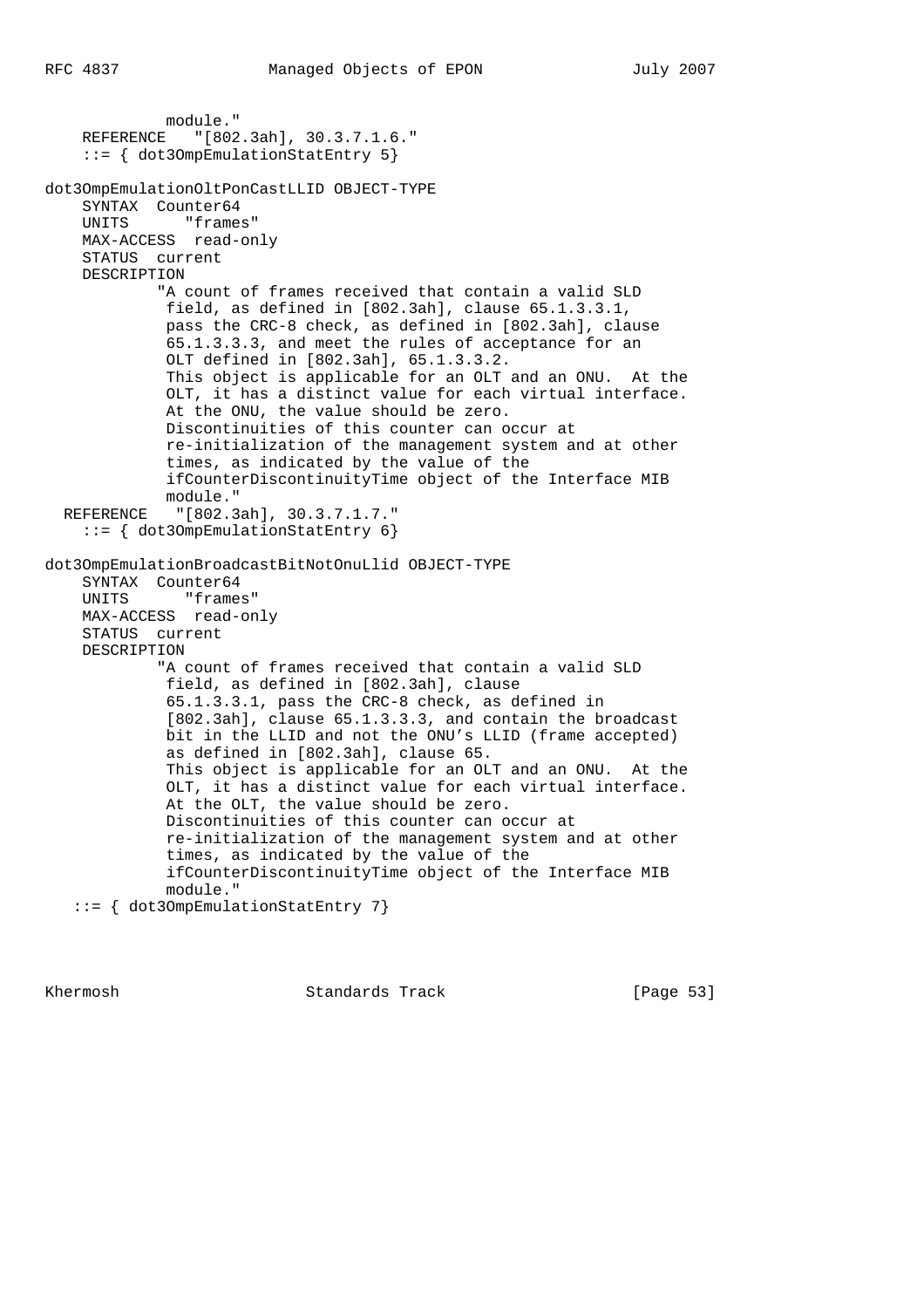dot3OmpEmulationOnuLLIDNotBroadcast OBJECT-TYPE SYNTAX Counter64 UNITS "frames" MAX-ACCESS read-only STATUS current DESCRIPTION "A count of frames received that contain a valid SLD field, as defined in [802.3ah], clause 65.1.3.3.1, pass the CRC-8 check, as defined in [802.3ah], clause 65.1.3.3.3, and contain the ONU's LLID as defined in [802.3ah], clause 65. This object is applicable for an OLT and an ONU. At the OLT, it has a distinct value for each virtual interface. At the OLT, the value should be zero. Discontinuities of this counter can occur at re-initialization of the management system and at other times, as indicated by the value of the ifCounterDiscontinuityTime object of the Interface MIB module." ::= { dot3OmpEmulationStatEntry 8} dot3OmpEmulationBroadcastBitPlusOnuLlid OBJECT-TYPE SYNTAX Counter64 UNITS "frames" MAX-ACCESS read-only STATUS current DESCRIPTION "A count of frames received that contain a valid SLD field, as defined in [802.3ah], clause 65.1.3.3.1, pass the CRC-8 check, as defined in [802.3ah], clause 65.1.3.3.3, and contain the broadcast bit in the LLID and match the ONU's LLID (frame reflected) as defined in [802.3ah], clause 65. This object is applicable for an OLT and an ONU. At the OLT, it has a distinct value for each virtual interface. At the OLT, the value should be zero. Discontinuities of this counter can occur at re-initialization of the management system and at other times, as indicated by the value of the ifCounterDiscontinuityTime object of the Interface MIB module." ::= { dot3OmpEmulationStatEntry 9} dot3OmpEmulationNotBroadcastBitNotOnuLlid OBJECT-TYPE SYNTAX Counter64 UNITS "frames" MAX-ACCESS read-only STATUS current

Khermosh Standards Track [Page 54]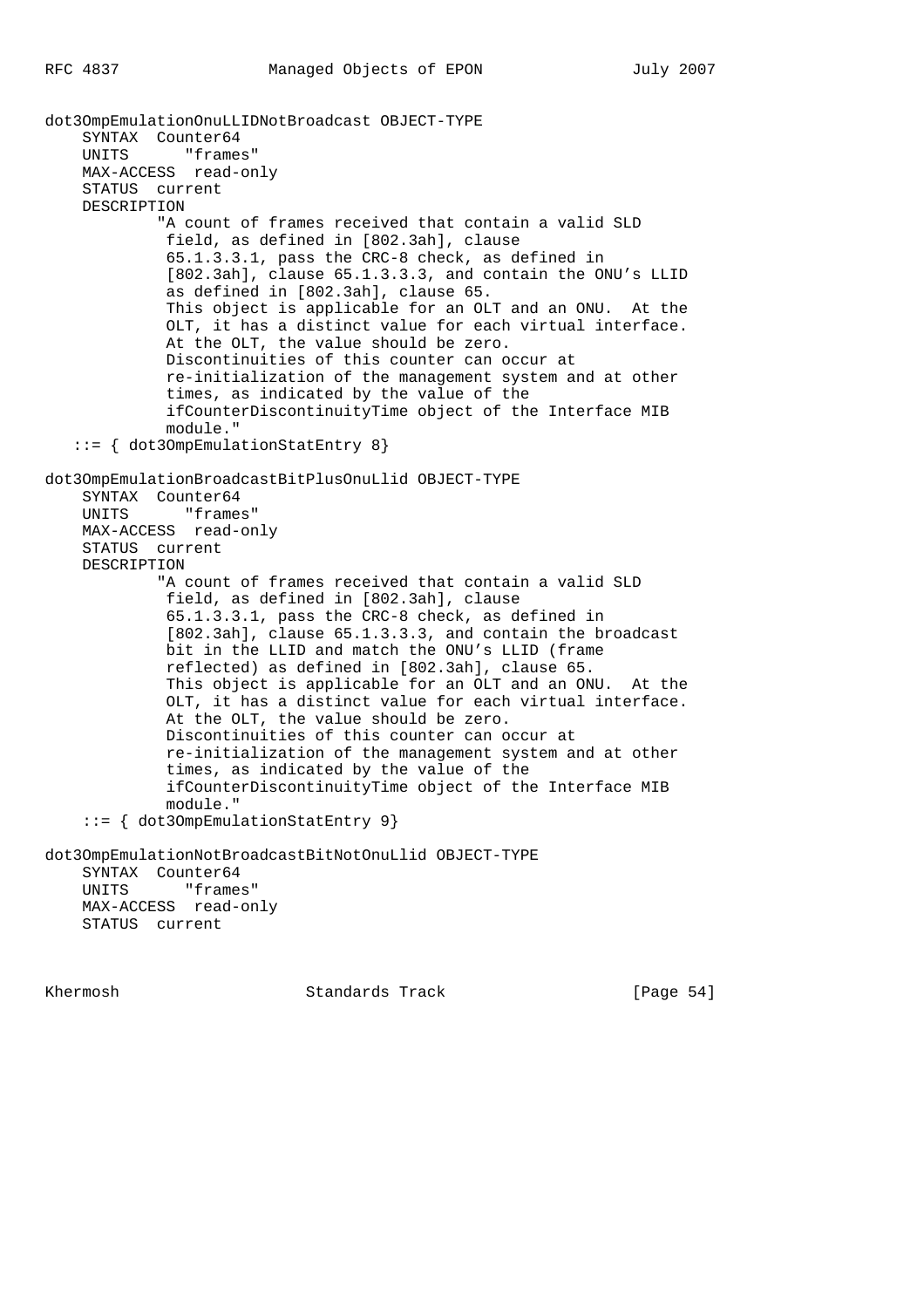DESCRIPTION "A count of frames received that contain a valid SLD field, as defined in [802.3ah], clause 65.1.3.3.1, pass the CRC-8 check, as defined in [802.3ah], clause 65.1.3.3.3, and do not contain the ONU's LLID as defined in [802.3ah], clause 65. This object is applicable for an OLT and an ONU. At the OLT, it has a distinct value for each virtual interface. At the OLT, the value should be zero. Discontinuities of this counter can occur at re-initialization of the management system and at other times, as indicated by the value of the ifCounterDiscontinuityTime object of the Interface MIB module." ::= { dot3OmpEmulationStatEntry 10} -- FEC managed object definitions (30.5.1) dot3EponFecObjects OBJECT IDENTIFIER ::={dot3EponObjects 3} dot3EponFecTable OBJECT-TYPE SYNTAX SEQUENCE OF Dot3EponFecEntry MAX-ACCESS not-accessible STATUS current DESCRIPTION "A table of dot3 EPON FEC management objects. The entries in the table are control and status objects and statistic counters for the FEC layer. Each object has a row for every virtual link denoted by the corresponding ifIndex. The LLID field, as defined in the [802.3ah], is a 2-byte register (15-bit field and a broadcast bit) limiting the number of virtual links to 32768. Typically the number of expected virtual links in a PON is like the number of ONUs, which is 32-64, plus an additional entry for broadcast LLID (with a value of 0xffff)." ::= { dot3EponFecObjects 1 } dot3EponFecEntry OBJECT-TYPE SYNTAX Dot3EponFecEntry MAX-ACCESS not-accessible STATUS current DESCRIPTION "An entry in the dot3 EPON FEC table. Rows exist for an OLT interface and an ONU interface. A row in the table is denoted by the ifIndex of the link and it is created when the ifIndex is created. The rows in the table for an ONU interface are created

Khermosh Standards Track [Page 55]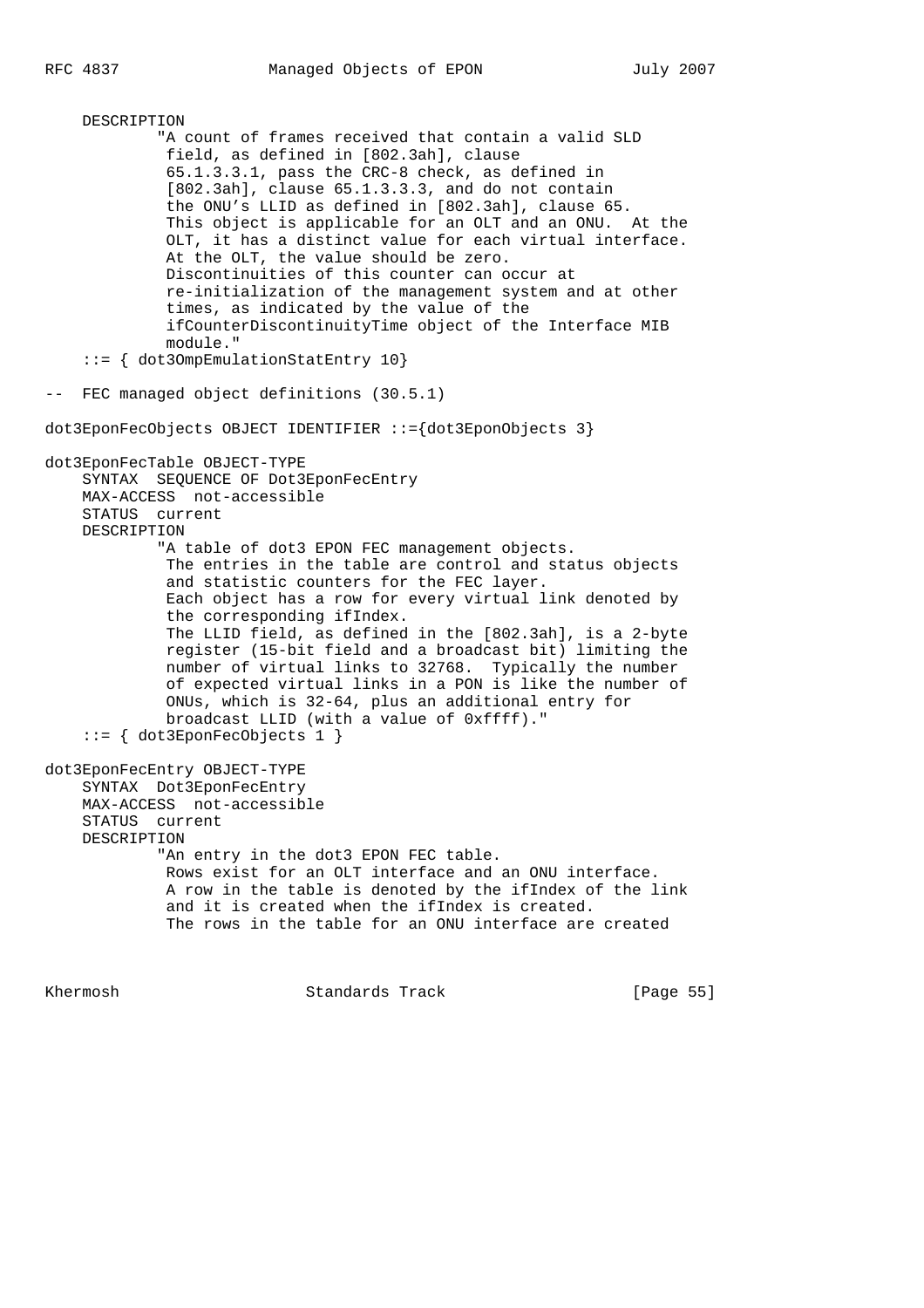at system initialization. The row in the table corresponding to the OLT ifIndex and the row corresponding to the broadcast virtual link are created at system initialization. A row in the table corresponding to the ifIndex of a virtual links is created when a virtual link is established (ONU registers) and deleted when the virtual link is deleted (ONU deregisters)." INDEX { ifIndex} ::= { dot3EponFecTable 1 } Dot3EponFecEntry ::= SEQUENCE { dot3EponFecPCSCodingViolation Counter64, dot3EponFecAbility INTEGER, dot3EponFecMode INTEGER, dot3EponFecCorrectedBlocks Counter64,<br>dot3EponFecUncorrectableBlocks Counter64, dot3EponFecUncorrectableBlocks dot3EponFecBufferHeadCodingViolation Counter64 } dot3EponFecPCSCodingViolation OBJECT-TYPE SYNTAX Counter64 UNITS "octets" MAX-ACCESS read-only STATUS current DESCRIPTION "For a 100 Mbps operation, it is a count of the number of times an invalid code-group is received, other than the /H/ code-group. For a 1000 Mbps operation, it is a count of the number of times an invalid codegroup is received, other than the /V/ code-group. /H/ denotes a special 4b5b codeword of [802.3] 100 Mbps PCS layer (clause 24), and /V/ denotes a special 8b10b codeword of the [802.3] 1000 Mbps PCS layer (clause 36). This object is applicable for an OLT and an ONU. At the OLT, it has a distinct value for each virtual interface. Discontinuities of this counter can occur at re-initialization of the management system and at other times, as indicated by the value of the ifCounterDiscontinuityTime object of the Interface MIB module." REFERENCE "[802.3ah], 30.5.1.1.12." ::= { dot3EponFecEntry 1} dot3EponFecAbility OBJECT-TYPE SYNTAX INTEGER { unknown(1),

Khermosh **Standards Track** [Page 56]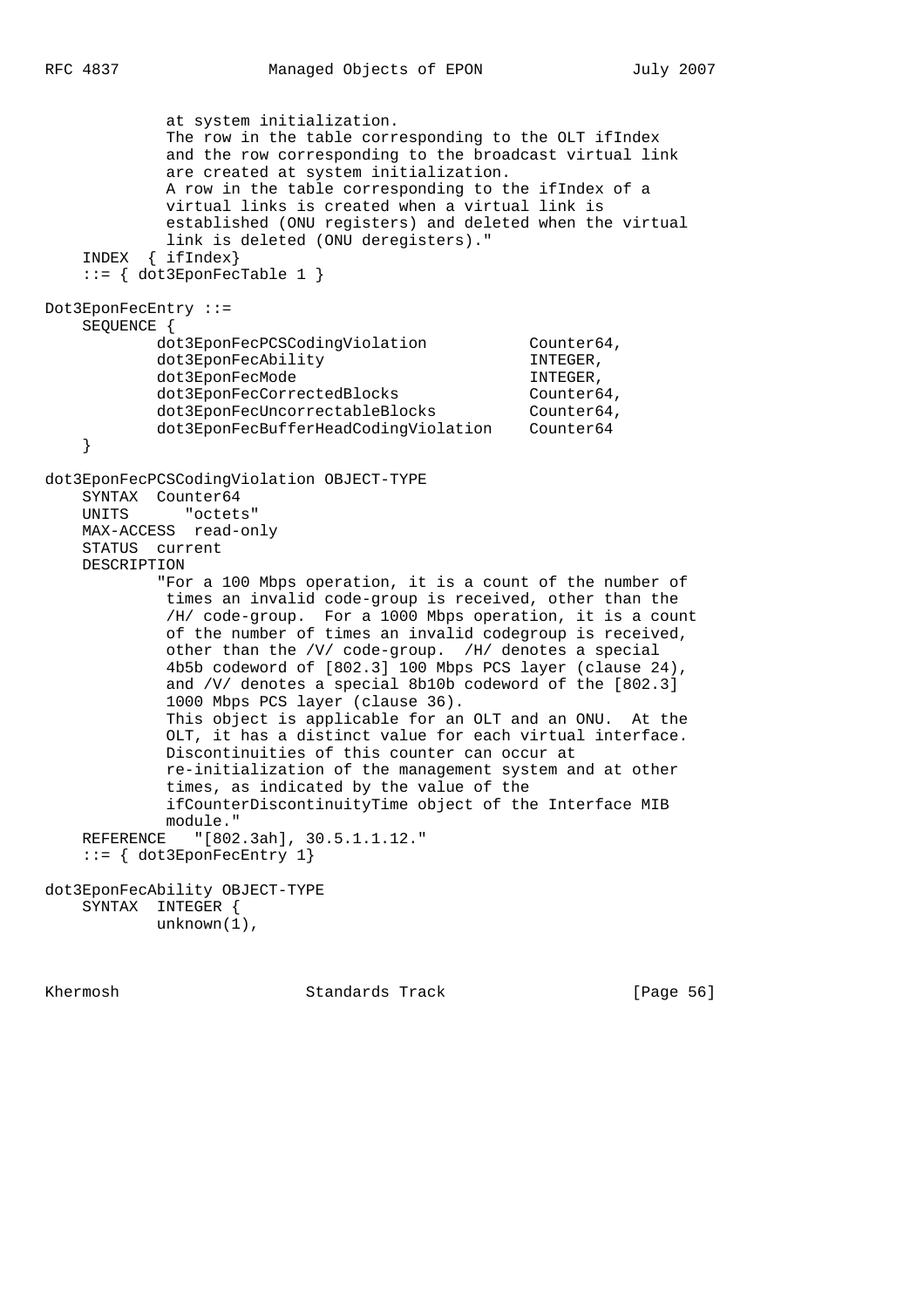```
 supported(2),
             unsupported(3)
     }
     MAX-ACCESS read-only
     STATUS current
     DESCRIPTION
             "An object that indicates the support of operation of the
              optional FEC sublayer of the 1000BASE-PX PHY specified
              in [802.3ah], clause 65.2.
              unknown(1) value is assigned in the initialization, for non
             FEC support state or type not yet known. unsupported(3)
              value is assigned when the sublayer is not supported.
              supported(2) value is assigned when the sublayer is
              supported.
              This object is applicable for an OLT, with the same
              value for all virtual interfaces, and for an ONU.
              The FEC counters will have a zero value when the
              interface is not supporting FEC.
              The counters:
               dot3EponFecPCSCodingViolation - not affected by FEC
               ability.
              dot3EponFecCorrectedBlocks - has a zero value when
                dot3EponFecAbility is unknown(1) and unsupported(3).
               dot3EponFecUncorrectableBlocks - has a zero value when
                dot3EponFecAbility is unknown(1) and unsupported(3).
               dot3EponFecBufferHeadCodingViolation - has a zero value
               when dot3EponFecAbility is unknown(1) and
                unsupported(3)."
     REFERENCE "[802.3ah], 30.5.1.1.13."
     ::= { dot3EponFecEntry 2}
dot3EponFecMode OBJECT-TYPE
     SYNTAX INTEGER {
             unknown(1),
             disabled(2),
             enabled(3)
     }
     MAX-ACCESS read-write
     STATUS current
     DESCRIPTION
             "An object that defines the mode of operation of the
              optional FEC sublayer of the 1000BASE-PX PHY, specified
              in [802.3ah], clause 65.2, and reflects its state.
              A GET operation returns the current mode of operation
              of the PHY. A SET operation changes the mode of
              operation of the PHY to the indicated value.
              unknown(1) value is assigned in the initialization for non
                FEC support state or type not yet known.
```
Khermosh Standards Track [Page 57]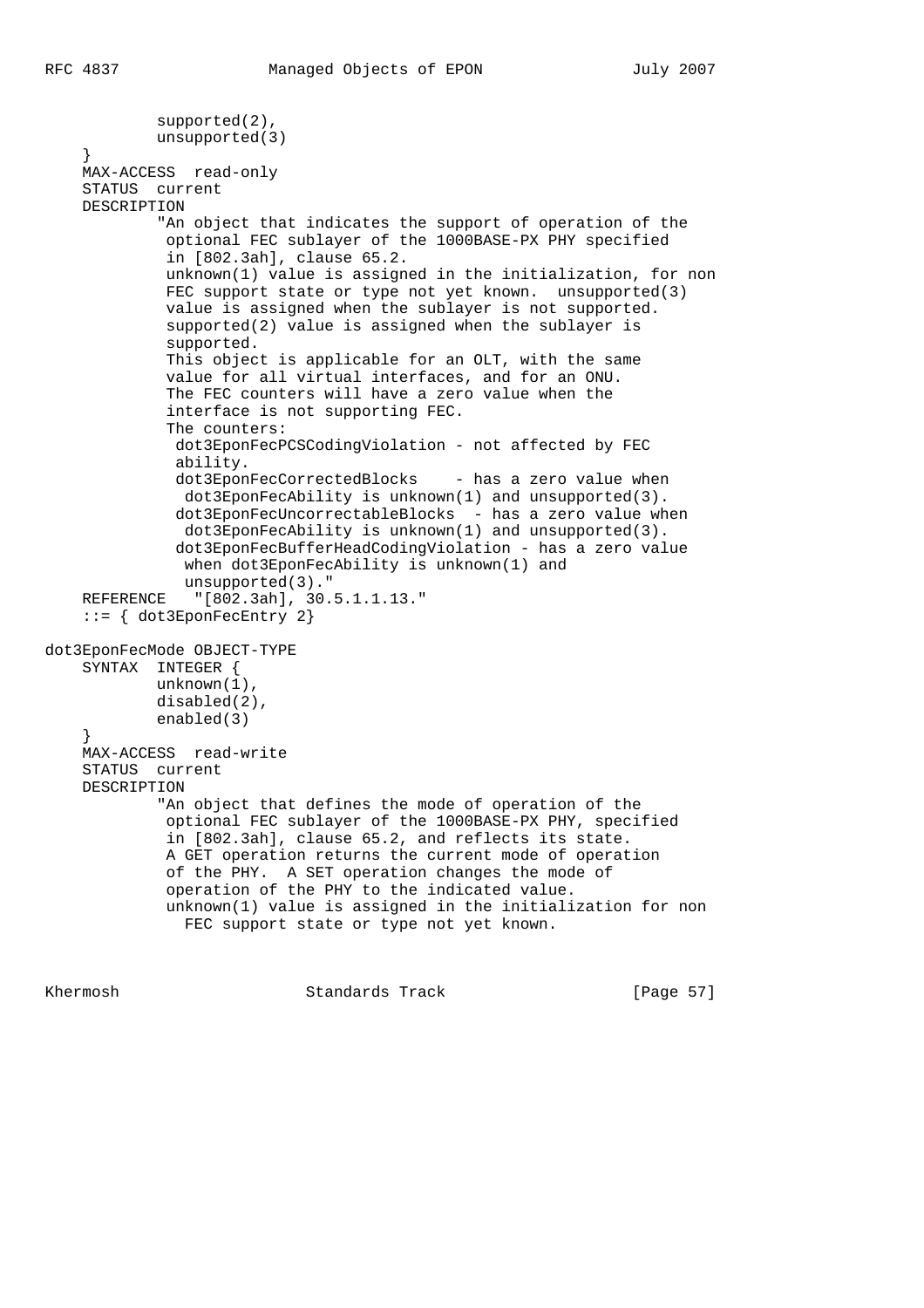disabled(2) value is assigned when the FEC sublayer is operating in disabled mode. enabled(3) value is assigned when the FEC sublayer is operating in FEC mode. The write operation is not restricted in this document and can be done at any time. Changing dot3EponFecMode state can lead to disabling the Forward Error Correction on the respective interface, which can lead to a degradation of the optical link, and therefore may lead to an interruption of service for the users connected to the respective EPON interface. This object is applicable for an OLT and an ONU. At the OLT, it has a distinct value for each virtual interface. The counting of the FEC counters will stop when the FEC of the interface is disabled. The counters: dot3EponFecPCSCodingViolation - not affected by FEC mode. dot3EponFecCorrectedBlocks - stops counting when Rx\_FEC is not enabled. (unknown(1) and disabled(2)). dot3EponFecUncorrectableBlocks - stops counting when  $Rx$  FEC is not enabled (unknown(1) and disabled(2)). dot3EponFecBufferHeadCodingViolation - stops counting when Rx\_FEC is not enabled (unknown(1) and disabled(2)). The object: dot3EponFecAbility - indicates the FEC ability and is not affected by the dot3EponFecMode object." REFERENCE "[802.3ah], 30.5.1.1.14." DEFVAL { unknown } ::= { dot3EponFecEntry 3} dot3EponFecCorrectedBlocks OBJECT-TYPE SYNTAX Counter64 MAX-ACCESS read-only STATUS current DESCRIPTION "For 10PASS-TS, 2BASE-TL, and 1000BASE-PX PHYs, it is a count of corrected FEC blocks. This counter will not increment for other PHY Types. Increment the counter by one for each received block that is corrected by the FEC function in the PHY. This object is applicable for an OLT and an ONU. At the OLT, it has a distinct value for each virtual interface. Discontinuities of this counter can occur at re-initialization of the management system and at other times, as indicated by the value of the

Khermosh **Standards Track** [Page 58]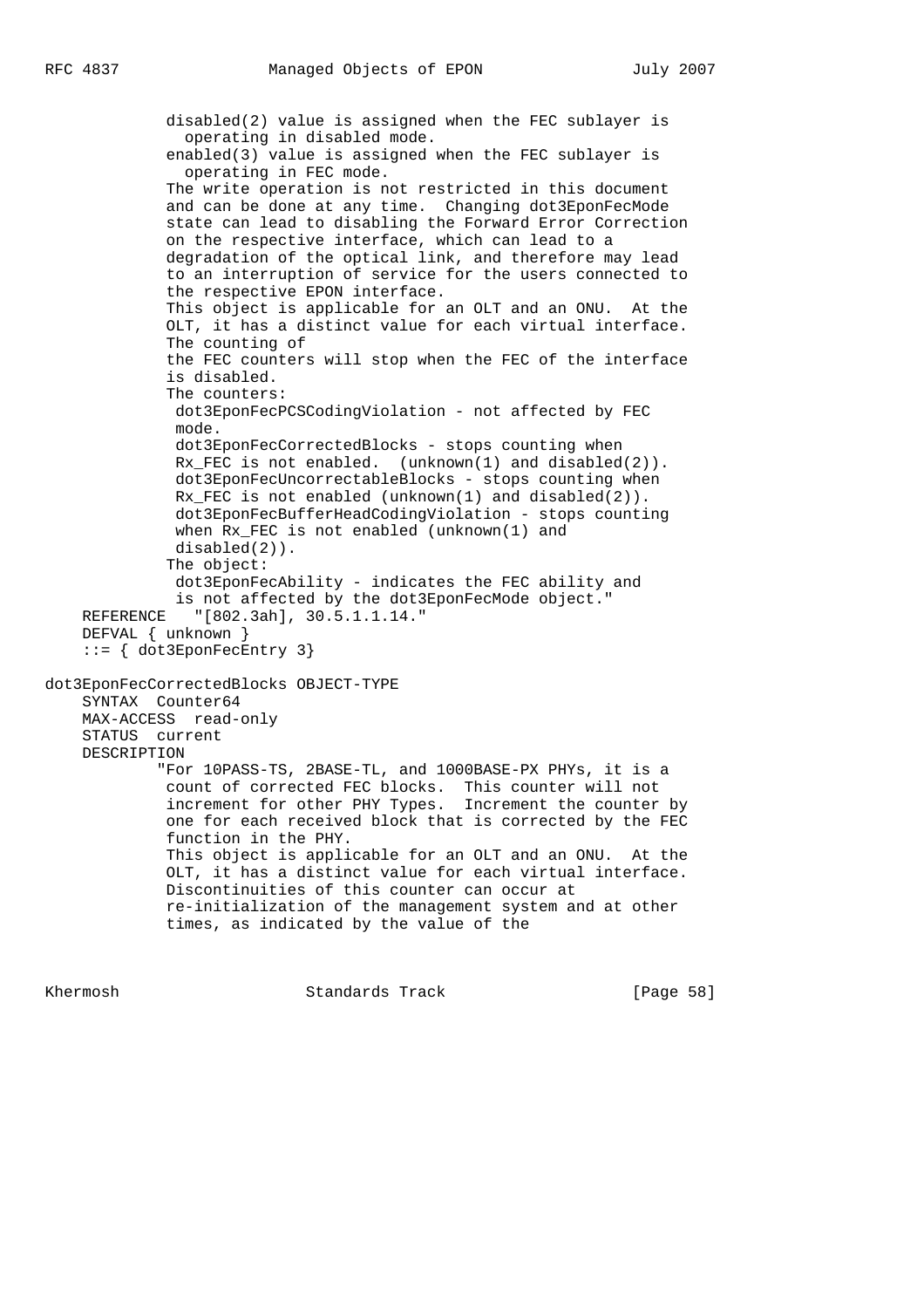ifCounterDiscontinuityTime object of the Interface MIB module." REFERENCE "[802.3ah], 30.5.1.1.15." ::= { dot3EponFecEntry 4} dot3EponFecUncorrectableBlocks OBJECT-TYPE SYNTAX Counter64 MAX-ACCESS read-only STATUS current DESCRIPTION "For 10PASS-TS, 2BASE-TL, and 1000BASE-PX PHYs, it is a count of uncorrectable FEC blocks. This counter will not increment for other PHY Types. Increment the counter by one for each FEC block that is determined to be uncorrectable by the FEC function in the PHY. This object is applicable for an OLT and an ONU. At the OLT, it has a distinct value for each virtual interface. Discontinuities of this counter can occur at re-initialization of the management system and at other times, as indicated by the value of the ifCounterDiscontinuityTime object of the Interface MIB module." REFERENCE "[802.3ah], 30.5.1.1.16." ::= { dot3EponFecEntry 5} dot3EponFecBufferHeadCodingViolation OBJECT-TYPE SYNTAX Counter64 UNITS "octets" MAX-ACCESS read-only STATUS current DESCRIPTION "For a 1000 Mbps operation, it is a count of the number of invalid code-group received directly from the link. The value has a meaning only in 1000 Mbps mode and it is zero otherwise. This object is applicable for an OLT and an ONU. At the OLT, it has a distinct value for each virtual interface. Discontinuities of this counter can occur at re-initialization of the management system and at other times, as indicated by the value of the ifCounterDiscontinuityTime object of the Interface MIB module." ::= { dot3EponFecEntry 6} -- ExtendedPackage managed object definitions

dot3ExtPkgObjects OBJECT IDENTIFIER ::={dot3EponObjects 4}

Khermosh Standards Track [Page 59]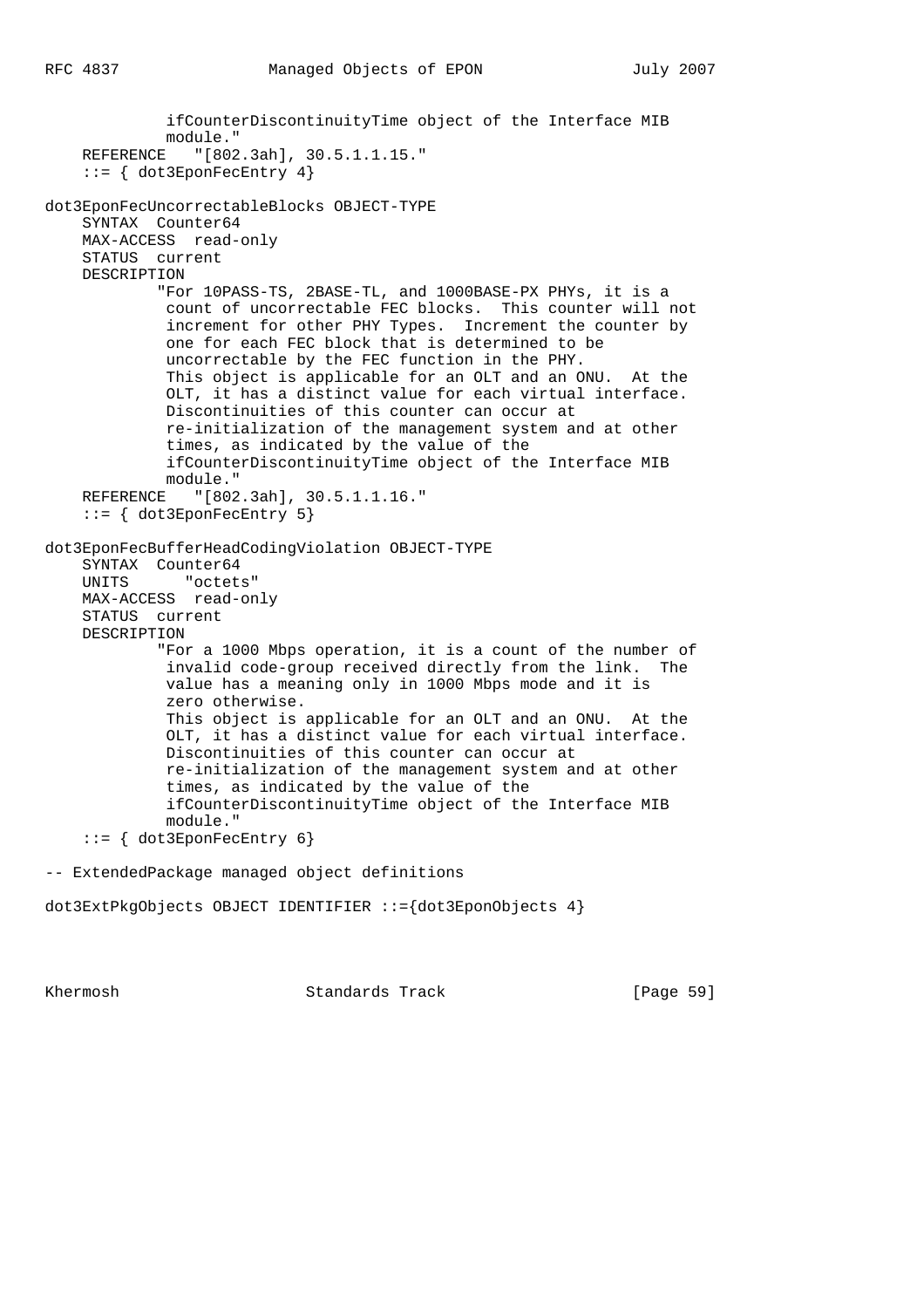dot3ExtPkgControlObjects OBJECT IDENTIFIER ::= { dot3ExtPkgObjects 1} dot3ExtPkgControlTable OBJECT-TYPE SYNTAX SEQUENCE OF Dot3ExtPkgControlEntry MAX-ACCESS not-accessible STATUS current DESCRIPTION "A table of Extended package Control management objects. Entries in the table are control and status indication objects of an EPON interface, which are gathered in an extended package as an addition to the objects based on the [802.3ah], clause 30, attributes. Each object has a row for every virtual link denoted by the corresponding ifIndex. The LLID field, as defined in the [802.3ah], is a 2-byte register (15-bit field and a broadcast bit) limiting the number of virtual links to 32768. Typically the number of expected virtual links in a PON is like the number of ONUs, which is 32-64, plus an additional entry for broadcast LLID (with a value of 0xffff)." ::= { dot3ExtPkgControlObjects 1 } dot3ExtPkgControlEntry OBJECT-TYPE SYNTAX Dot3ExtPkgControlEntry MAX-ACCESS not-accessible STATUS current DESCRIPTION "An entry in the Extended package Control table. Rows exist for an OLT interface and an ONU interface. A row in the table is denoted by the ifIndex of the link and it is created when the ifIndex is created. The rows in the table for an ONU interface are created at system initialization. The row in the table corresponding to the OLT ifIndex and the row corresponding to the broadcast virtual link are created at system initialization. A row in the table corresponding to the ifIndex of a virtual links is created when a virtual link is established (ONU registers) and deleted when the virtual link is deleted (ONU deregisters)." INDEX { ifIndex} ::= { dot3ExtPkgControlTable 1 } Dot3ExtPkgControlEntry ::= SEQUENCE { dot3ExtPkgObjectReset INTEGER, dot3ExtPkgObjectPowerDown TruthValue, dot3ExtPkgObjectNumberOfLLIDs Unsigned32,

Khermosh **Standards Track** [Page 60]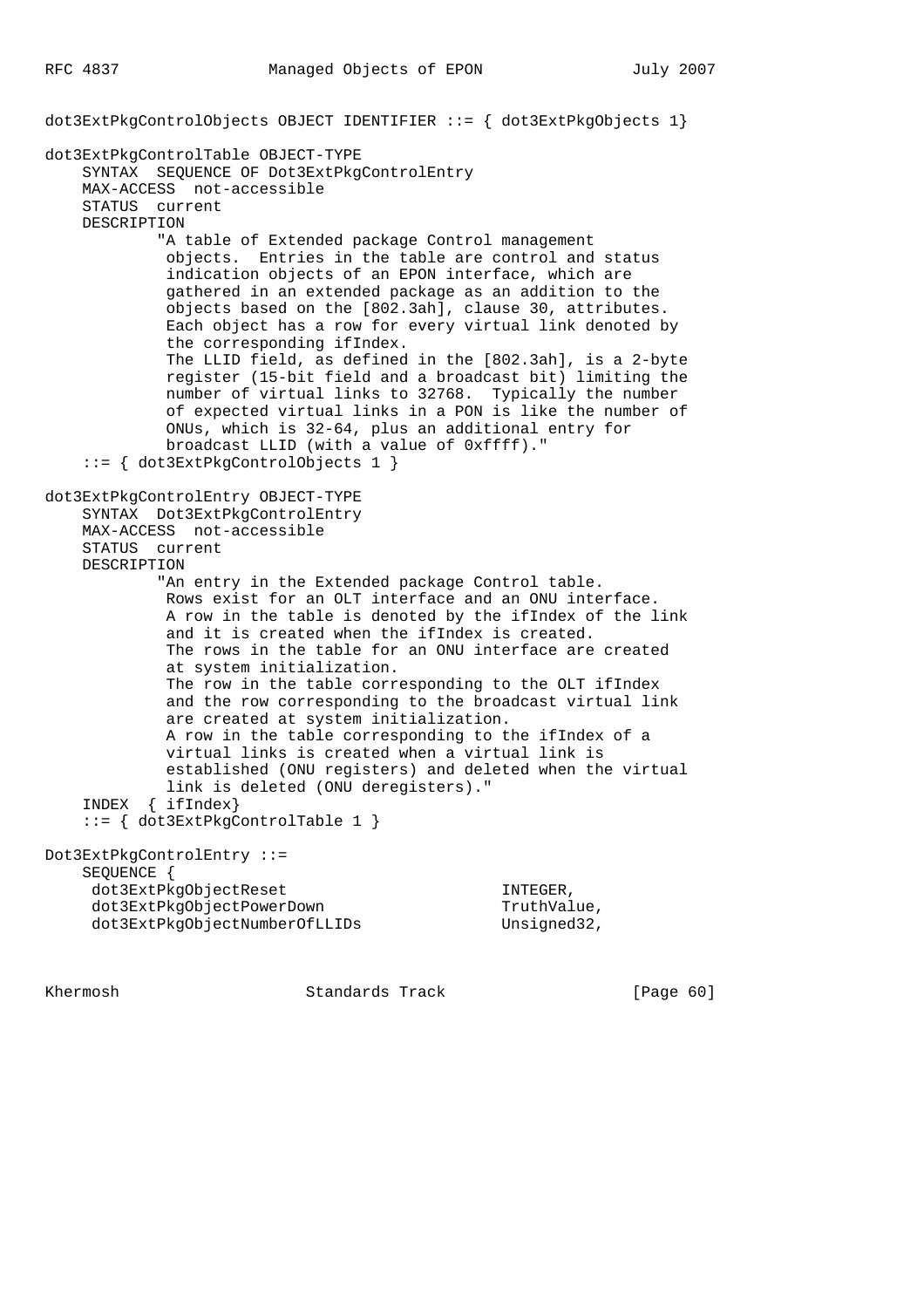dot3ExtPkgObjectFecEnabled INTEGER, dot3ExtPkgObjectReportMaximumNumQueues Unsigned32, dot3ExtPkgObjectRegisterAction INTEGER } dot3ExtPkgObjectReset OBJECT-TYPE SYNTAX INTEGER { running(1), reset(2) } MAX-ACCESS read-write STATUS current DESCRIPTION "This object is used to reset the EPON interface. The interface may be unavailable while the reset occurs and data may be lost. Setting this object to running(1) will cause the interface to enter into running mode. Setting this object to reset(2) will cause the interface to go into reset mode. When getting running(1), the interface is in running mode. When getting reset(2), the interface is in reset mode. The write operation is not restricted in this document and can be done at any time. Changing dot3ExtPkgObjectReset state can lead to a reset of the respective interface, leading to an interruption of service for the users connected to the respective EPON interface. This object is applicable for an OLT and an ONU. At the OLT, it has a distinct value for each virtual interface. A reset for a specific virtual interface resets only this virtual interface and not the physical interface. Thus, a virtual link that is malfunctioning can be reset without affecting the operation of other virtual interfaces. The reset can cause Discontinuities in the values of the counters of the interface, similar to re-initialization of the management system. Discontinuity should be indicated by the ifCounterDiscontinuityTime object of the Interface MIB module." DEFVAL { running } ::= { dot3ExtPkgControlEntry 1 } dot3ExtPkgObjectPowerDown OBJECT-TYPE SYNTAX TruthValue MAX-ACCESS read-write STATUS current DESCRIPTION

Khermosh **Standards Track** [Page 61]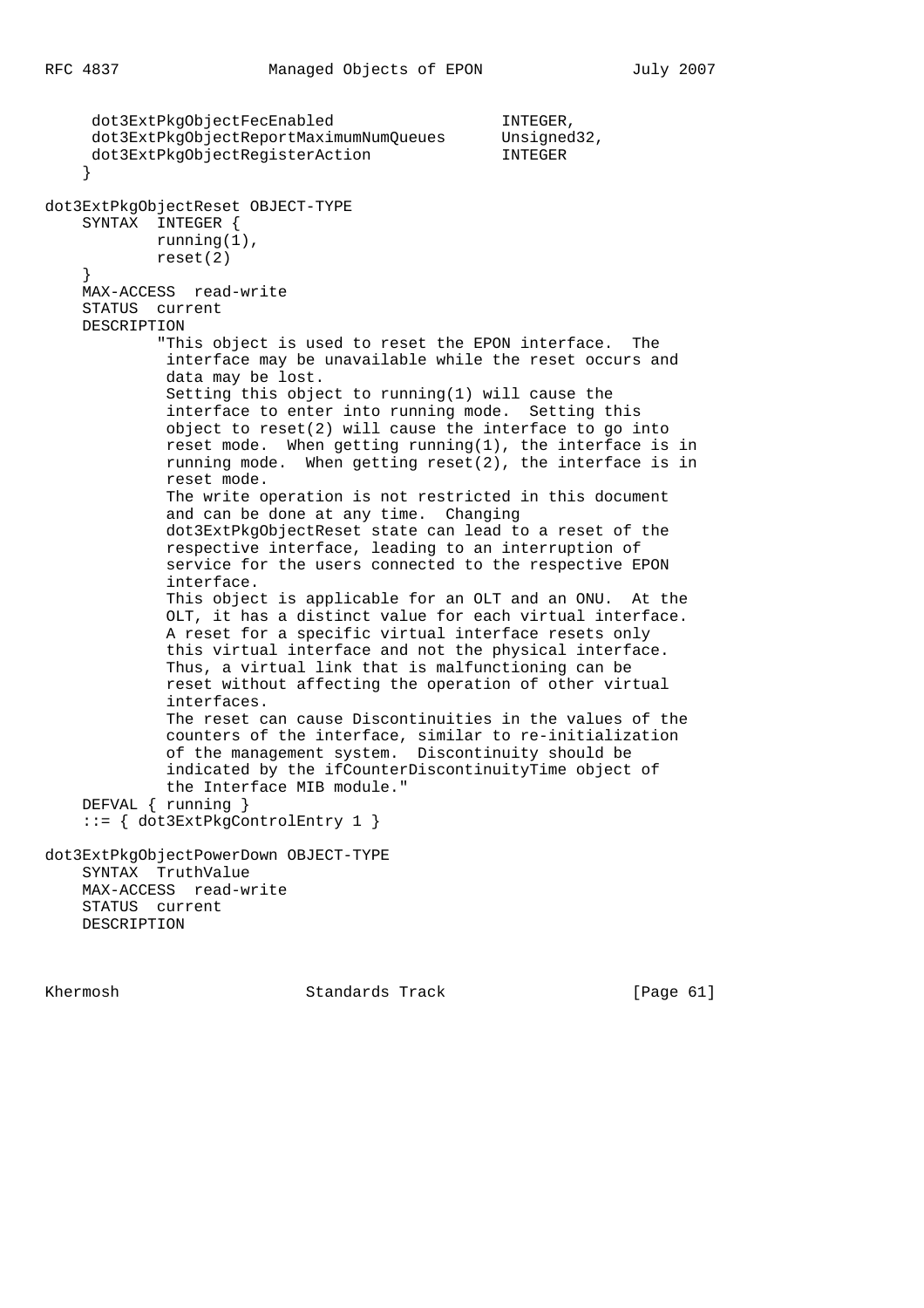"This object is used to power down the EPON interface. The interface may be unavailable while the power down occurs and data may be lost. Setting this object to true(1) will cause the interface to enter into power down mode. Setting this object to false(2) will cause the interface to go out of power down mode. When getting true(1), the interface is in power down mode. When getting false(2), the interface is not in power down mode. The write operation is not restricted in this document and can be done at any time. Changing dot3ExtPkgObjectPowerDown state can lead to a power down of the respective interface, leading to an interruption of service of the users connected to the respective EPON interface. This object is applicable for an OLT and an ONU. At the OLT, it has a distinct value for each virtual interface. A power down/up of a specific virtual interface affects only the virtual interface and not the physical interface. Hence a virtual link, which needs a certain handling, can be powered down and then powered up without disrupting the operation of other virtual interfaces. The object is relevant when the admin state of the interface is active as set by the dot3MpcpAdminState." DEFVAL { false } ::= { dot3ExtPkgControlEntry 2 } dot3ExtPkgObjectNumberOfLLIDs OBJECT-TYPE SYNTAX Unsigned32 MAX-ACCESS read-only STATUS current DESCRIPTION "A read only object that indicates the number of registered LLIDs. The initialization value is 0. This object is applicable for an OLT with the same value for all virtual interfaces and for an ONU. The LLID field, as defined in the [802.3ah], is a 2-byte register (15-bit field and a broadcast bit) limiting the number of virtual links to 32768. Typically the number of expected virtual links in a PON is like the number of ONUs, which is 32-64, plus an additional entry for broadcast LLID (with a value of 0xffff). At the ONU the number of LLIDs for an interface is one." ::= { dot3ExtPkgControlEntry 3 } dot3ExtPkgObjectFecEnabled OBJECT-TYPE

```
 SYNTAX INTEGER {
         noFecEnabled(1),
```
Khermosh Standards Track [Page 62]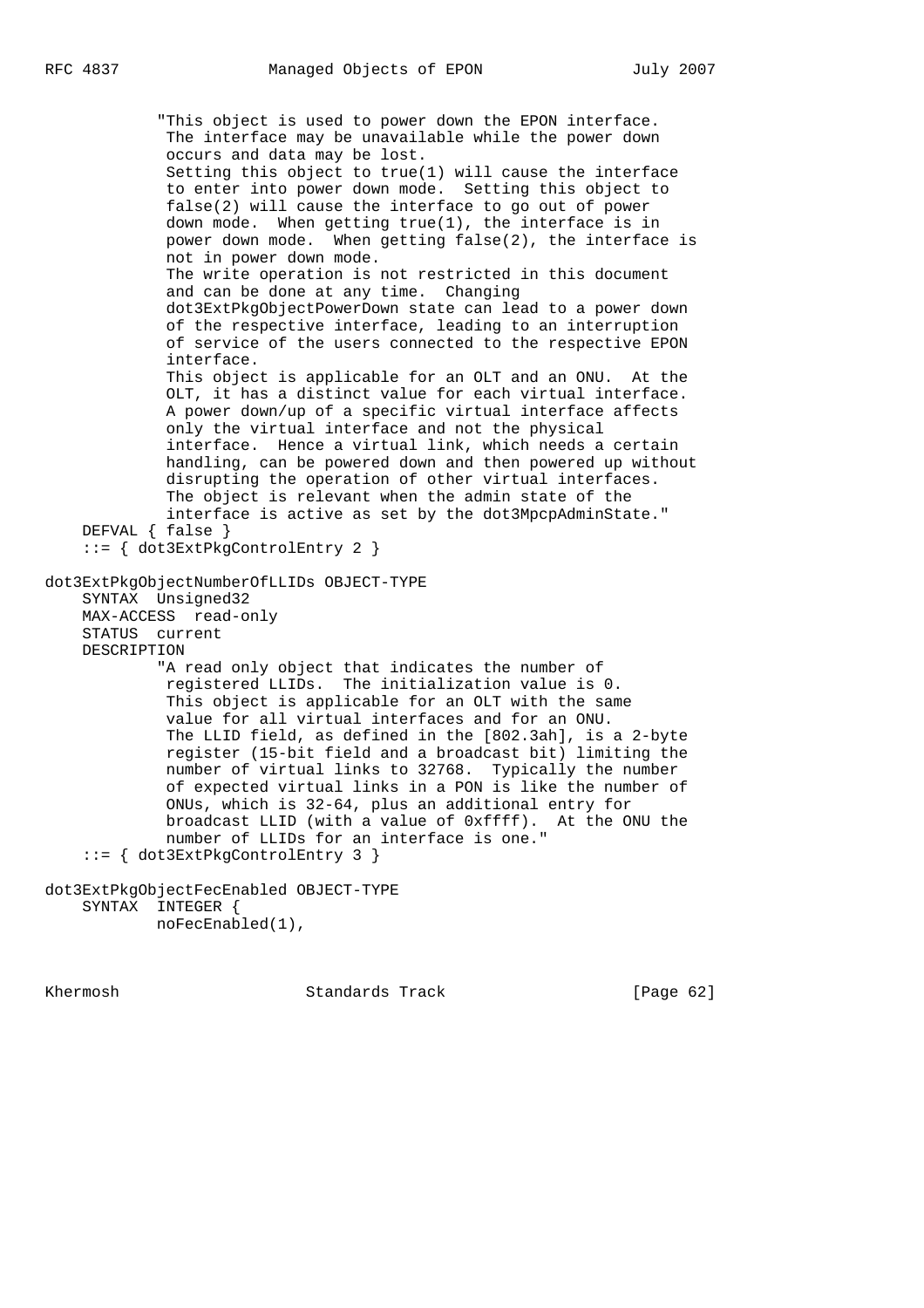}

 fecTxEnabled(2), fecRxEnabled(3), fecTxRxEnabled(4) MAX-ACCESS read-write STATUS current DESCRIPTION "An object defining the FEC mode of operation of the interface, and indicating its state. The modes defined in this object are extensions to the FEC modes defined in the dot3EponFecMode object. When  $noFECEnabeled(1)$ , the interface does not enable FEC mode. When fecTxEnabled(2), the interface enables the FEC transmit mode. When fecRxEnabled(3), the interface enables the FEC receive mode. When fecTxRxEnabled(4), the interface enables the FEC transmit and receive mode. This object is applicable for an OLT and an ONU. At the OLT, it has a distinct value for each virtual interface. The FEC counters are referring to the receive path. The FEC counters will stop when the FEC receive mode of the interface is disabled, as defined by fecRxEnabled(3) and fecTxRxEnabled(4) values. The counters: dot3EponFecPCSCodingViolation - not affected by FEC mode. dot3EponFecCorrectedBlocks - stops counting when Rx FEC is not enabled (noFecEnabled(1) and fecTxEnabled(2)). dot3EponFecUncorrectableBlocks - stops counting when Rx\_FEC is not enabled (noFecEnabled(1) and fecTxEnabled(2)). dot3EponFecBufferHeadCodingViolation - stops counting when Rx FEC is not enabled (noFecEnabled(1) and fecTxEnabled(2)). The objects: dot3EponFecAbility - indicates the FEC ability and is not affected by the FEC mode. dot3EponFecMode - indicates the FEC mode for combined RX and TX. The write operation is not restricted in this document and can be done at any time. Changing dot3ExtPkgObjectFecEnabled state can lead to disabling the Forward Error Correction on the respective interface, which can lead to a degradation of the optical link, and therefore may lead to an interruption of service for the

Khermosh Standards Track [Page 63]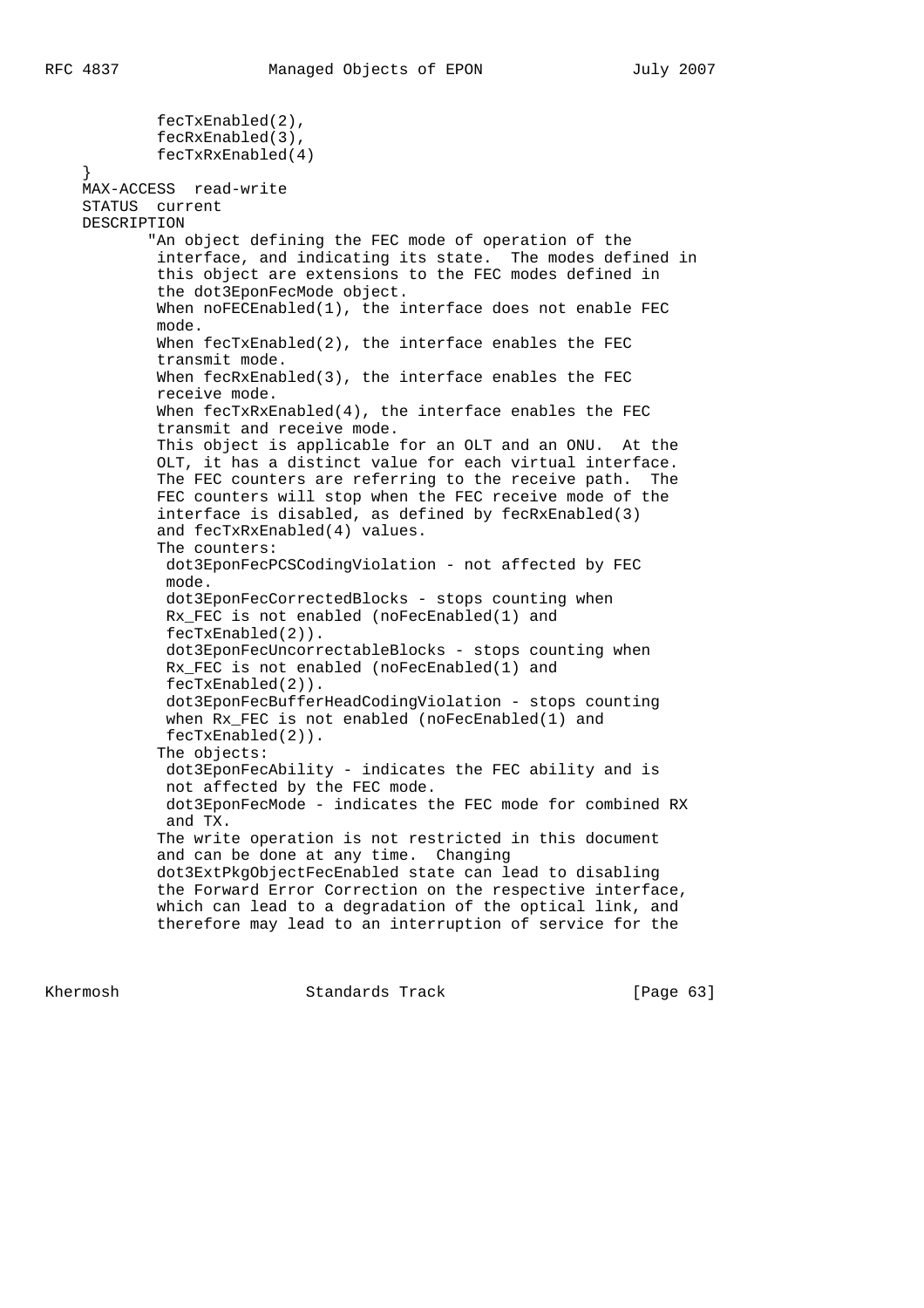```
 users connected to the respective EPON interface."
    DEFVAL { noFecEnabled }
     ::= { dot3ExtPkgControlEntry 4 }
dot3ExtPkgObjectReportMaximumNumQueues OBJECT-TYPE
     SYNTAX Unsigned32 (0..7)
     MAX-ACCESS read-only
     STATUS current
     DESCRIPTION
             "An object, that defines the maximal number of queues in
              the REPORT message as defined in [802.3ah], clause 64. For
              further information please see the description of the
              queue table.
              This object is applicable for an OLT and an ONU. At the
              OLT, it has a distinct value for each virtual interface."
     DEFVAL { 0 }
     ::= { dot3ExtPkgControlEntry 5 }
dot3ExtPkgObjectRegisterAction OBJECT-TYPE
     SYNTAX INTEGER {
            none(1),
             register(2),
             deregister(3),
             reregister(4)
 }
     MAX-ACCESS read-write
     STATUS current
     DESCRIPTION
            "An object configuring the registration state of an
            interface, and indicating its registration state.
             Write operation changes the registration state to its new
             value.
             Read operation returns the value of the state.
             The registration state is reflected in this object and in
             the dot3MpcpRegistrationState object.
             none(1) indicates an unknown state,
             register(2) indicates a registered LLID,
             deregister(3) indicates a deregistered LLID,
             reregister(4) indicates an LLID that is reregistering.
             The following list describes the operation of the
             interface, as specified in the [802.3ah], when a write
             operation is setting a value.
              none(1) - not doing any action.
              register(2) - registering an LLID that has been requested
              for registration (The LLID is in registering mode.
                dot3MpcpRegistrationState - registering(2) ).
                deregister(3) - deregisters an LLID that is registered
                  (dot3MpcpRegistrationState - registered(3) ).
```
Khermosh **Standards Track** [Page 64]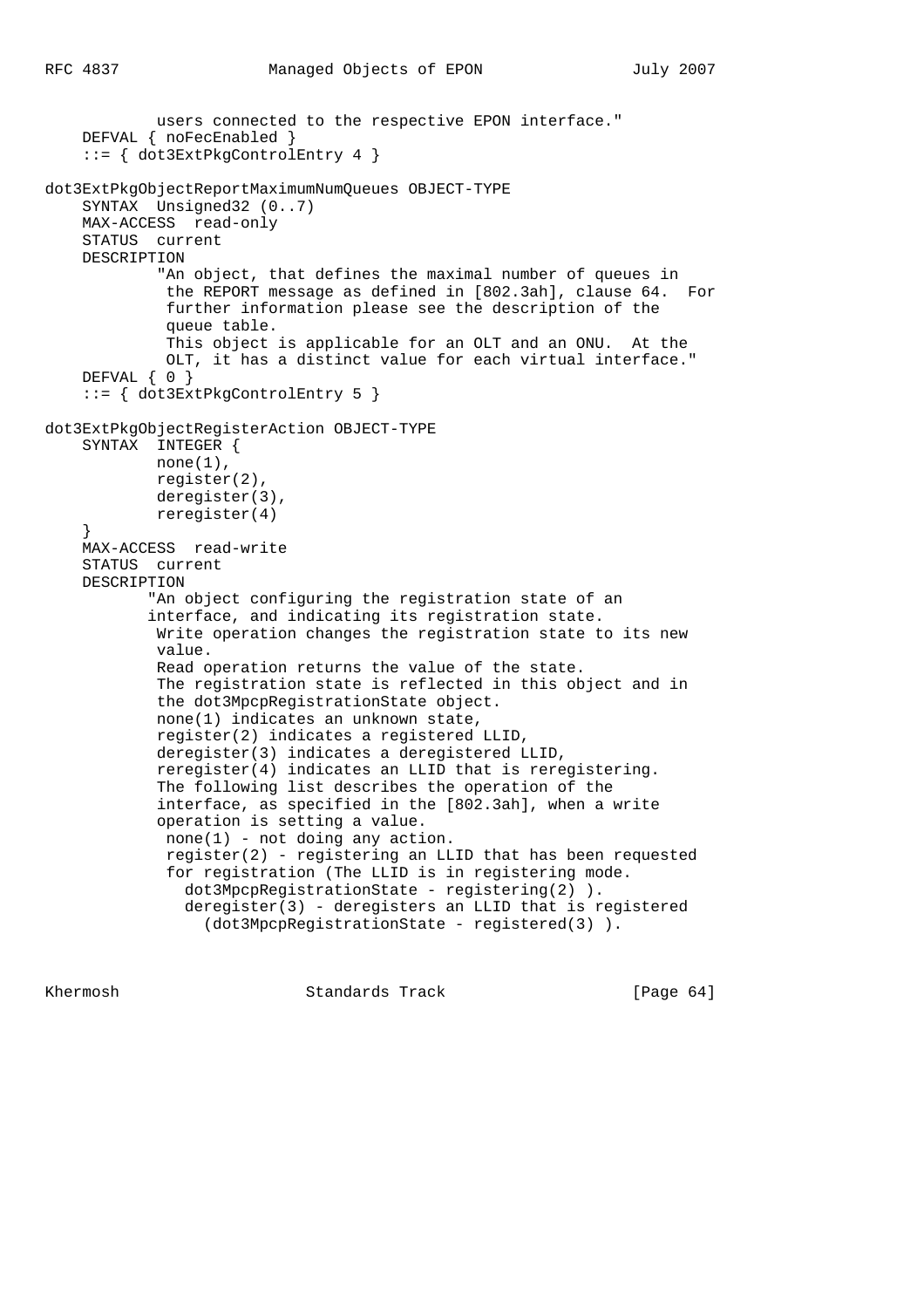reregister(4) - reregister an LLID that is registered (dot3MpcpRegistrationState - registered(3) ). The behavior of an ONU and OLT interfaces, at each one of the detailed operation at each state, is described in the registration state machine of figure 64-22, [802.3ah]. This object is applicable for an OLT and an ONU. At the OLT, it has a distinct value for each virtual interface. The write operation is not restricted in this document and can be done at any time. Changing dot3ExtPkgObjectRegisterAction state can lead to a change in the registration state of the respective interface leading to a deregistration and an interruption of service of the users connected to the respective EPON interface." DEFVAL { none } ::= { dot3ExtPkgControlEntry 6 } dot3ExtPkgQueueTable OBJECT-TYPE SYNTAX SEQUENCE OF Dot3ExtPkgQueueEntry MAX-ACCESS not-accessible STATUS current DESCRIPTION "A table of the extended package objects for queue management. The [802.3ah] MPCP defines a report message of the occupancy of the transmit queues for the feedback BW request from the ONUs. These queues serve the uplink transmission of the ONU and data is gathered there until the ONU is granted for transmission. The management table of the queues is added here mainly to control the reporting and to gather some statistics of their operation. This table is not duplicating existing management objects of bridging queues, specified in [802.1d], since the existence of a dedicated transmit queuing mechanism is implied in the [802.3ah], and the ONU may be a device that is not a bridge with embedded bridging queues. The format of the REPORT message, as specified in [802.3], is presented below: +-----------------------------------+ Destination Address +-----------------------------------+ Source Address +-----------------------------------+ Length/Type +-----------------------------------+ | OpCode |

Khermosh **Standards Track** [Page 65]

+-----------------------------------+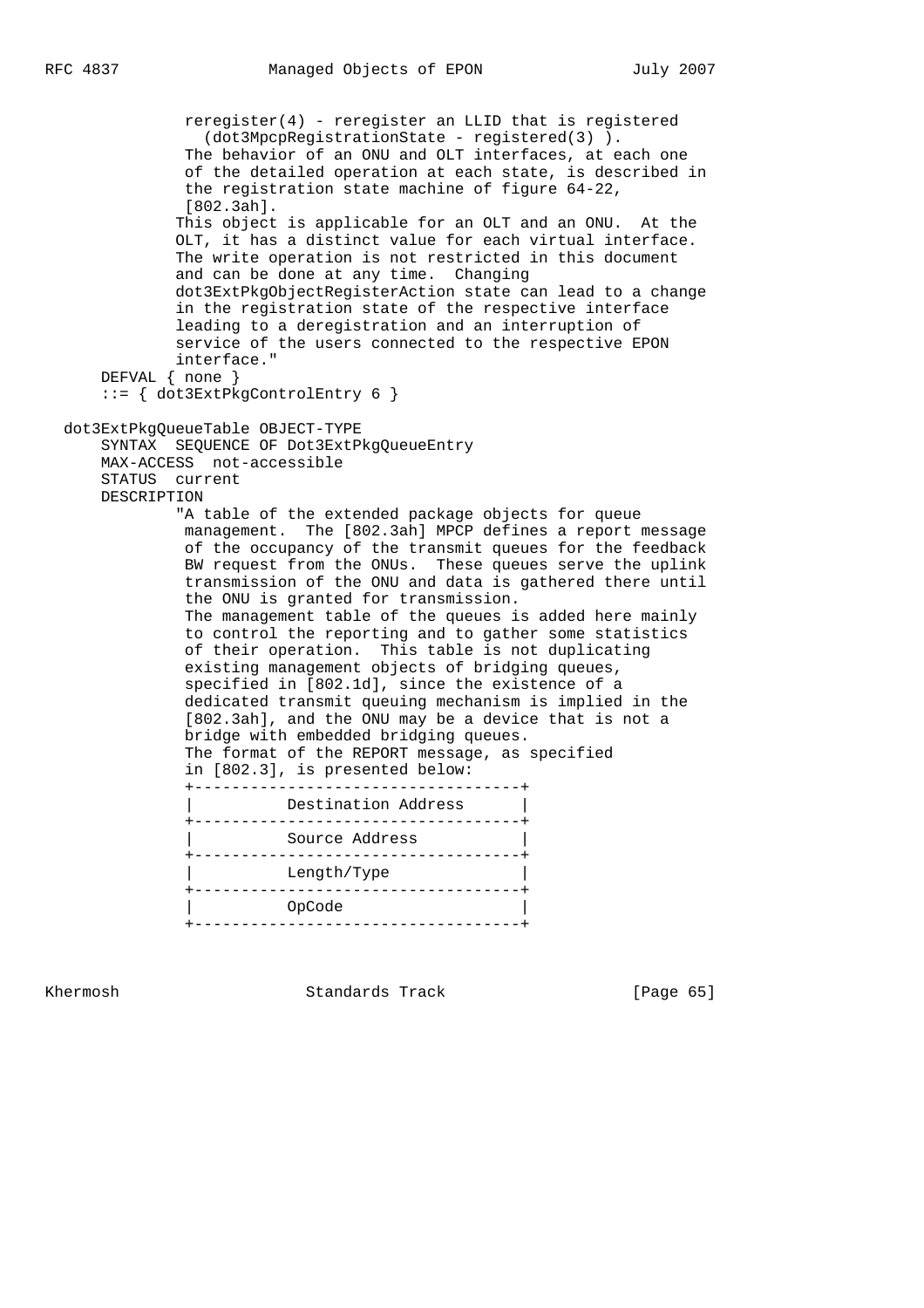| TimeStamp            |              |
|----------------------|--------------|
| Number of queue Sets |              |
| Report bitmap        |              |
| Queue 0 report       | repeated for |
| Queue 1 report       | every        |
| Queue 2 report       | queue_set    |
| Queue 3 report       |              |
| Queue 4 report       |              |
| Queue 5 report       |              |
| Queue 6 report       |              |
| Queue 7 report       |              |
| Pad/reserved         |              |
| FCS                  |              |
|                      |              |

 The 'Queue report' field reports the occupancy of each uplink transmission queue.

 The number of queue sets defines the number of the reported sets, as would be explained in the description of the dot3ExtPkgQueueSetsTable table. For each set the report bitmap defines which queue is present in the report, meaning that although the MPCP REPORT message can report up to 8 queues in a REPORT message, the actual number is flexible. The Queue table has a variable size that is limited by the dot3ExtPkgObjectReportMaximumNumQueues object, as an ONU can have fewer queues to report. The entries in the table are control and status indication objects for managing the queues of an EPON interface that are gathered in an extended package as an addition to the objects that are based on the [802.3ah] attributes. Each object has a row for every virtual link and for every queue in the report. The LLID field, as defined in the [802.3ah], is a 2-byte register (15-bit field and a broadcast bit) limiting the

Khermosh Standards Track [Page 66]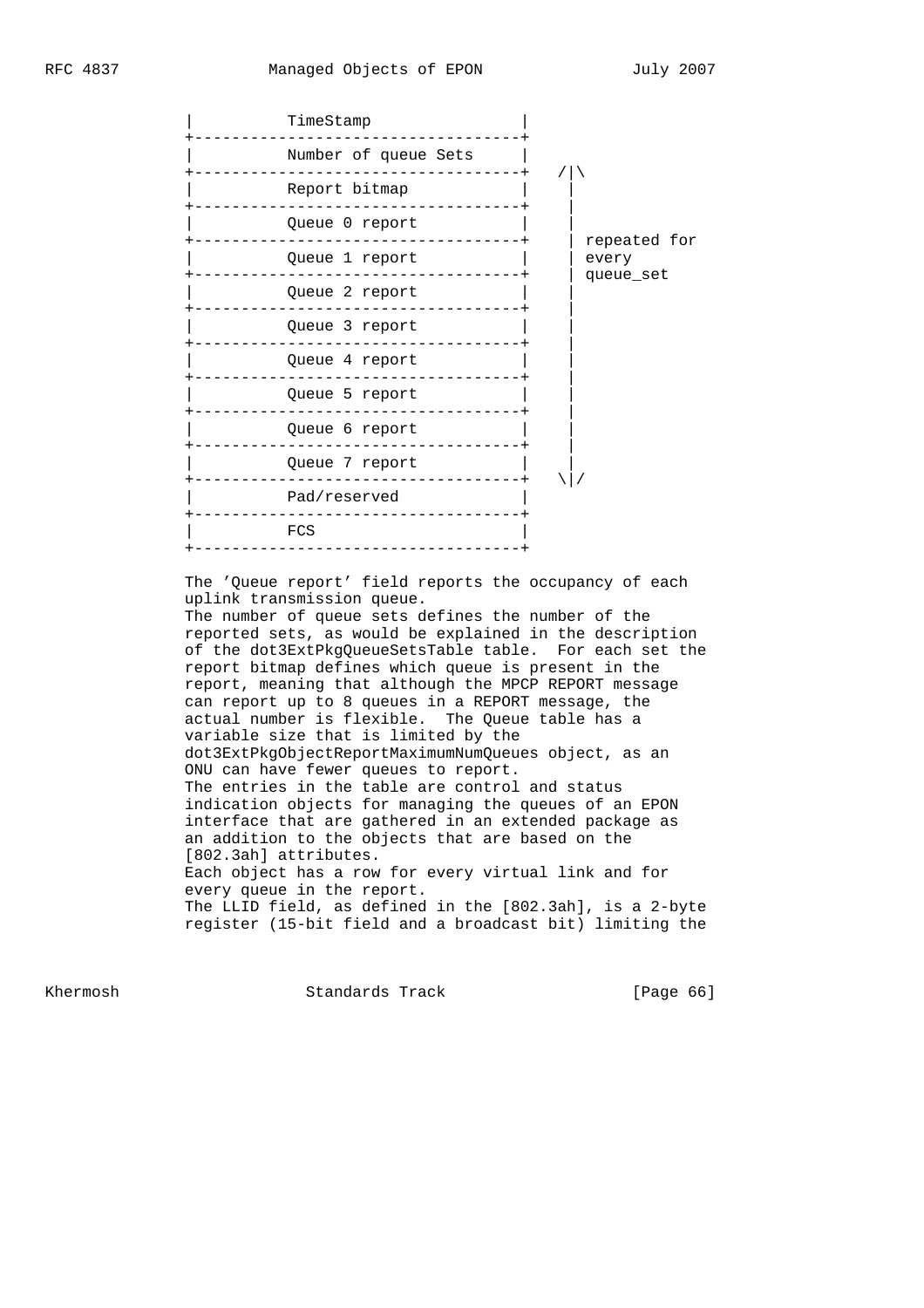number of virtual links to 32768. Typically the number of expected virtual links in a PON is like the number of ONUs, which is 32-64, plus an additional entry for broadcast LLID (with a value of 0xffff). The number of queues is between 0 and 7 and limited by dot3ExtPkgObjectReportMaximumNumQueues." ::= { dot3ExtPkgControlObjects 2 } dot3ExtPkgQueueEntry OBJECT-TYPE SYNTAX Dot3ExtPkgQueueEntry MAX-ACCESS not-accessible STATUS current DESCRIPTION "An entry in the Extended package Queue table. At the OLT, the rows exist for each ifIndex and dot3QueueIndex. At the ONU, rows exist for the single ifIndex for each dot3QueueIndex. Rows in the table are created when the ifIndex of the link is created. A set of rows per queue are added for each ifIndex, denoted by the dot3QueueIndex. A set of rows per queue in the table, for an ONU interface, are created at the system initialization. A set of rows per queue in the table, corresponding to the OLT ifIndex and a set of rows per queue corresponding to the broadcast virtual link, are created at the system initialization. A set of rows per queue in the table, corresponding to the ifIndex of a virtual link, are created when the virtual link is established (ONU registers), and deleted when the virtual link is deleted (ONU deregisters)." INDEX { ifIndex, dot3QueueIndex } ::= { dot3ExtPkgQueueTable 1 } Dot3ExtPkgQueueEntry ::= SEQUENCE { dot3QueueIndex Unsigned32, dot3ExtPkgObjectReportNumThreshold Unsigned32, dot3ExtPkgObjectReportMaximumNumThreshold Unsigned32, dot3ExtPkgStatTxFramesQueue Counter64, dot3ExtPkgStatRxFramesQueue Counter64, dot3ExtPkgStatDroppedFramesQueue Counter64 } dot3QueueIndex OBJECT-TYPE SYNTAX Unsigned32 (0..7) MAX-ACCESS not-accessible STATUS current DESCRIPTION

Khermosh Standards Track [Page 67]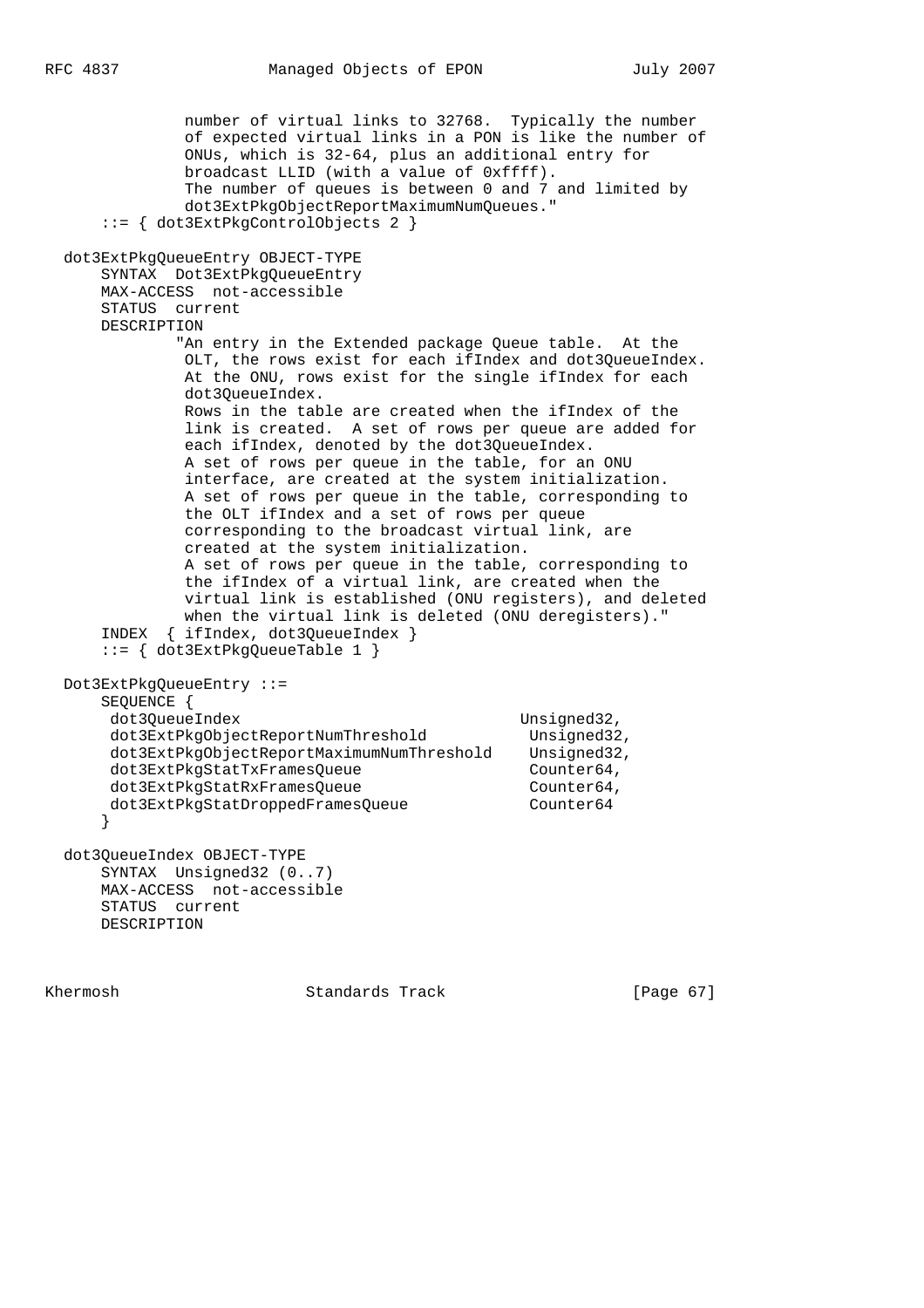"An object that identifies an index for the queue table reflecting the queue index of the queues that are reported in the MPCP REPORT message as defined in [802.3ah], clause 64. The number of queues is between 0 and 7, and limited by dot3ExtPkgObjectReportMaximumNumQueues." ::= { dot3ExtPkgQueueEntry 1 } dot3ExtPkgObjectReportNumThreshold OBJECT-TYPE SYNTAX Unsigned32 (0..7) MAX-ACCESS read-write STATUS current DESCRIPTION "An object that defines the number of thresholds for each queue in the REPORT message as defined in [802.3ah], clause 64. Each queue\_set reporting will provide information on the queue occupancy of frames below the matching Threshold. Read operation reflects the number of thresholds. Write operation sets the number of thresholds for each queue. The write operation is not restricted in this document and can be done at any time. Value cannot exceed the maximal value defined by the dot3ExtPkgObjectReportMaximumNumThreshold object. Changing dot3ExtPkgObjectReportNumThreshold can lead to a change in the reporting of the ONU interface and therefore to a change in the bandwidth allocation of the respective interface. This change may lead a degradation or an interruption of service of the users connected to the respective EPON interface. This object is applicable for an OLT and an ONU. At the OLT, it has a distinct value for each virtual interface and for each queue. At the ONU, it has a distinct value for each queue." DEFVAL { 0 } ::= { dot3ExtPkgQueueEntry 2 } dot3ExtPkgObjectReportMaximumNumThreshold OBJECT-TYPE SYNTAX Unsigned32 (0..7) MAX-ACCESS read-only STATUS current DESCRIPTION "An object, that defines the maximal number of thresholds for each queue in the REPORT message as defined in [802.3ah], clause 64. Each queue\_set reporting will provide information on the queue occupancy of frames below the matching Threshold.

Khermosh Standards Track [Page 68]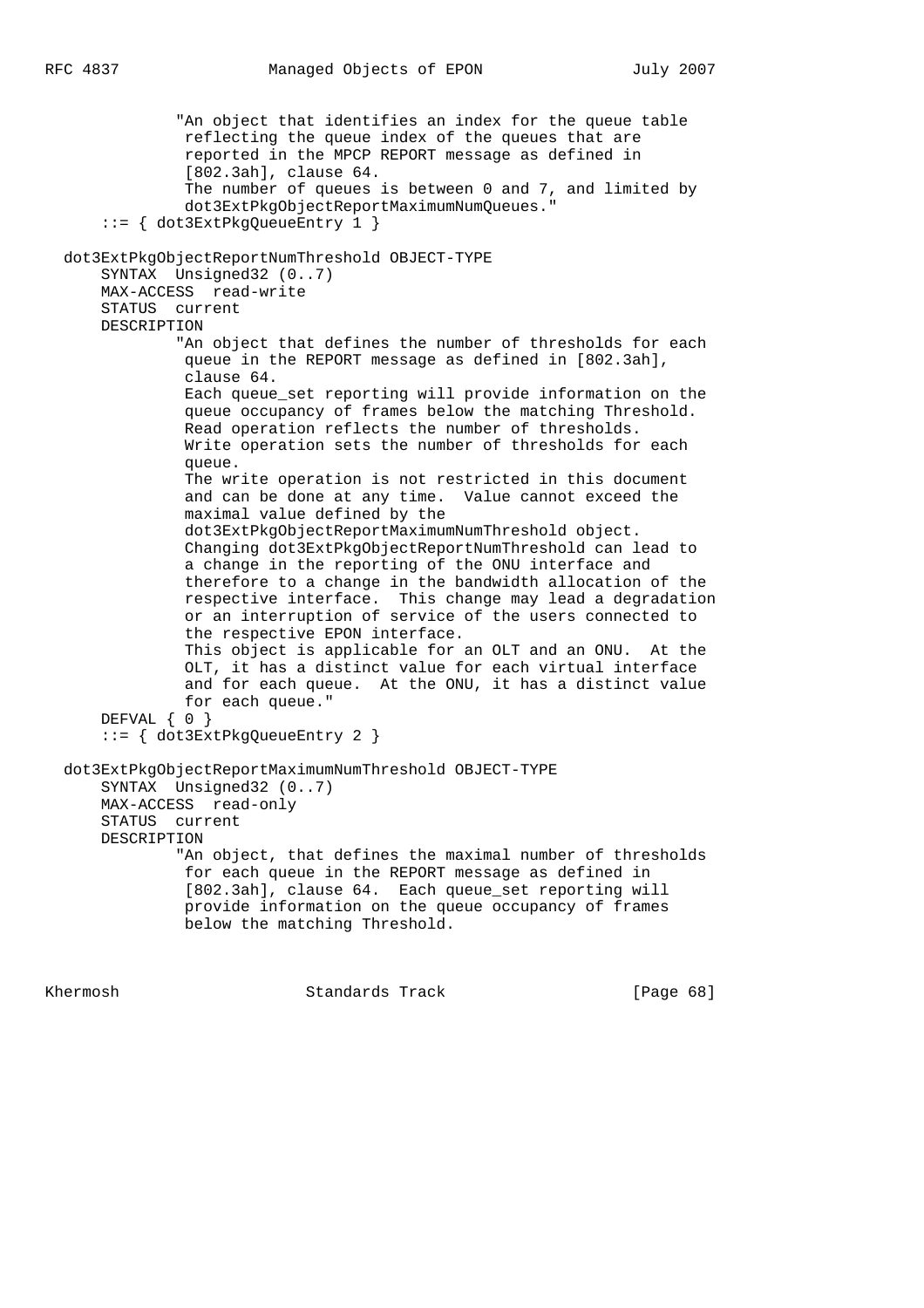```
 This object is applicable for an OLT and an ONU. At the
              OLT, it has a distinct value for each virtual interface
              and for each queue. At the ONU, it has a distinct value
              for each queue."
    DEFVAL { 0 }
     ::= { dot3ExtPkgQueueEntry 3 }
  dot3ExtPkgStatTxFramesQueue OBJECT-TYPE
     SYNTAX Counter64
     UNITS "frames"
     MAX-ACCESS read-only
     STATUS current
     DESCRIPTION
             "A count of the number of times a frame transmission
             occurs from the corresponding 'Queue'.
              Increment the counter by one for each frame transmitted,
              which is an output of the 'Queue'.
              The 'Queue' marking matches the REPORT MPCP message
              Queue field as defined in [802.3ah], clause 64.
              This object is applicable for an OLT and an ONU. At the
              OLT, it has a distinct value for each virtual interface
              and for each queue. At the ONU, it has a distinct value
              for each queue.
              At the OLT the value should be zero.
              Discontinuities of this counter can occur at
              re-initialization of the management system and at other
              times, as indicated by the value of the
              ifCounterDiscontinuityTime object of the Interface MIB
              module."
     ::= { dot3ExtPkgQueueEntry 4}
 dot3ExtPkgStatRxFramesQueue OBJECT-TYPE
     SYNTAX Counter64
     UNITS "frames"
     MAX-ACCESS read-only
     STATUS current
     DESCRIPTION
             "A count of the number of times a frame reception
              occurs from the corresponding 'Queue'.
              Increment the counter by one for each frame received,
              which is an input to the corresponding 'Queue'.
              The 'Queue' marking matches the REPORT MPCP message
              Queue field as defined in [802.3ah], clause 64.
              This object is applicable for an OLT and an ONU. At the
              OLT, it has a distinct value for each virtual interface
              and for each queue. At the ONU, it has a distinct value
              for each queue.
              Discontinuities of this counter can occur at
```
Khermosh Standards Track [Page 69]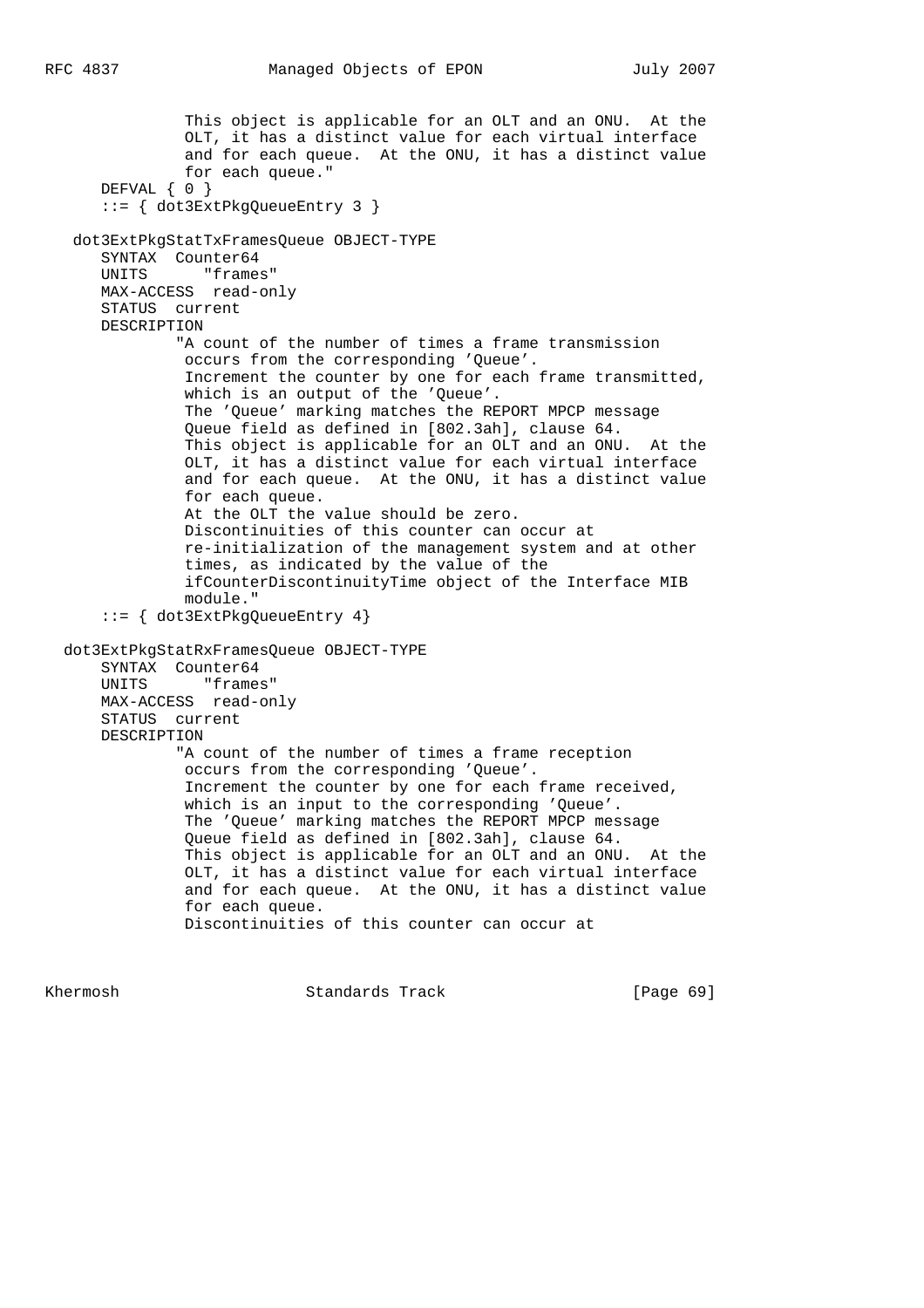re-initialization of the management system and at other times, as indicated by the value of the ifCounterDiscontinuityTime object of the Interface MIB module." ::= { dot3ExtPkgQueueEntry 5} dot3ExtPkgStatDroppedFramesQueue OBJECT-TYPE SYNTAX Counter64 UNITS "frames" MAX-ACCESS read-only STATUS current DESCRIPTION "A count of the number of times a frame drop occurs from the corresponding 'Queue'. Increment the counter by one for each frame dropped from the corresponding 'Queue'. The 'Queue' marking matches the REPORT MPCP message Queue field as defined in [802.3ah], clause 64. This object is applicable for an OLT and an ONU. At the OLT, it has a distinct value for each virtual interface and for each queue. At the ONU, it has a distinct value for each queue. At the OLT, the value should be zero. Discontinuities of this counter can occur at re-initialization of the management system and at other times, as indicated by the value of the ifCounterDiscontinuityTime object of the Interface MIB module." ::= { dot3ExtPkgQueueEntry 6} dot3ExtPkgQueueSetsTable OBJECT-TYPE SYNTAX SEQUENCE OF Dot3ExtPkgQueueSetsEntry MAX-ACCESS not-accessible STATUS current DESCRIPTION "A table of Extended package objects used for the management of the queue\_sets. Entries are control and status indication objects of an EPON interface, which are gathered in an extended package as an addition to the objects based on the [802.3ah] attributes. The objects in this table are specific for the queue\_sets, which are reported in the MPCP REPORT message as defined in [802.3ah], clause 64. The [802.3ah] MPCP defines a report message of the occupancy of the transmit queues for the feedback BW request from the ONUs. These queues serve the uplink transmission of the ONU and data is gathered there until the ONU is granted for transmission.

Khermosh Standards Track [Page 70]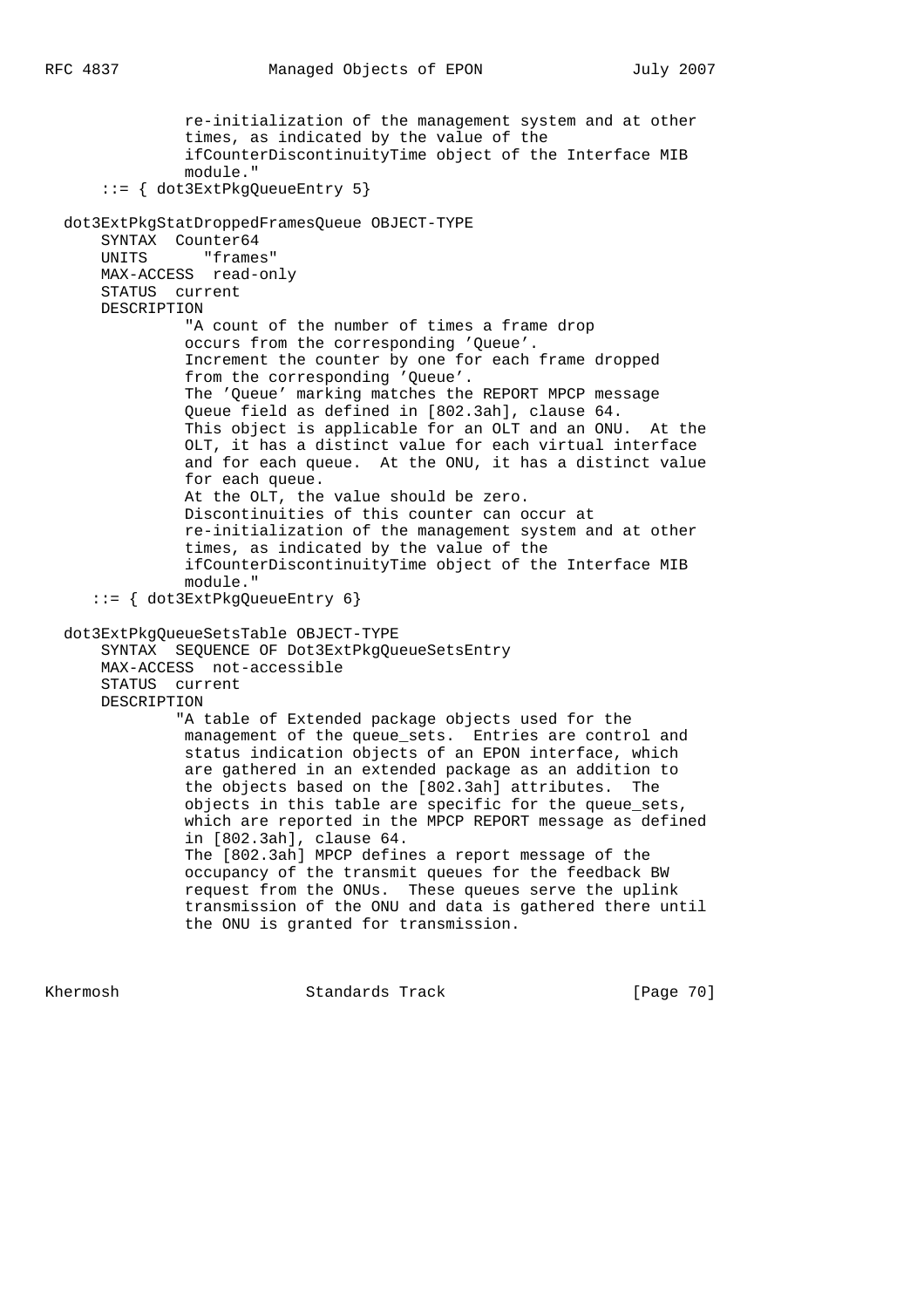The management table of the queues\_sets is added here mainly to control the reporting and to gather some statistics of their operation. This table is not duplicating existing management objects of bridging queues, specified in [802.1d], since the existence of a dedicated transmit queuing mechanism is implied in the [802.3ah], and the ONU may be a device that is not a bridge with embedded bridging queues. The format of the REPORT message, as specified in [802.3], is presented below: +-----------------------------------+ Destination Address | +-----------------------------------+ Source Address +-----------------------------------+ Length/Type +-----------------------------------+ | OpCode | +-----------------------------------+ | TimeStamp | +-----------------------------------+ Number of queue Sets | +-----------------------------------+ /|\ Report bitmap -----------------------Queue 0 report | +-----------------------------------+ | repeated for | Queue 1 report | | every +-----------------------------------+ | queue\_set Queue 2 report | +-----------------------------------+ | Queue 3 report +-----------------------------------+ | Queue 4 report +-----------------------------------+ | Queue 5 report +-----------------------------------+ | Queue 6 report +-----------------------------------+ | Queue 7 report +-----------------------------------+ \|/ Pad/reserved +-----------------------------------+ | FCS | +-----------------------------------+

> As can be seen from the message format, the ONU interface reports of the status of up to 8 queues

Khermosh Standards Track [Page 71]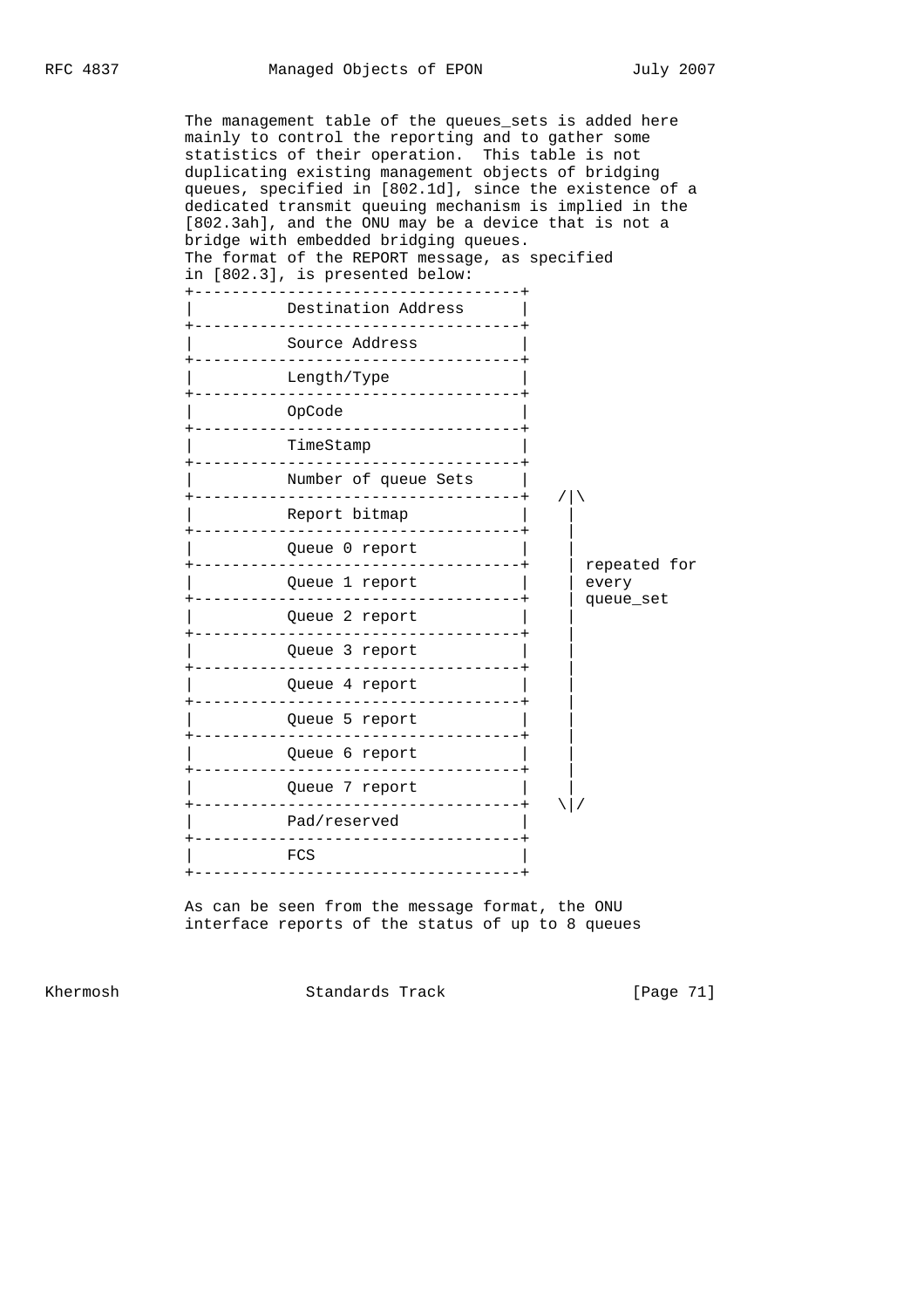and it can report in a single MPCP REPORT message of a few sets of queues. The number of queue sets defines the number of the reported sets, and it can reach a value of up to 8. It means that an ONU can hold a variable number of sets between 0 and 7. The dot3ExtPkgQueueSetsTable table has a variable queue set size that is limited by the dot3ExtPkgObjectReportMaximumNumThreshold object as an ONU can have fewer queue sets to report. The 'Queue report' field reports the occupancy of each uplink transmission queue. The queue\_sets can be used to report the occupancy of the queues in a few levels as to allow granting, in an accurate manner, of only part of the data available in the queues. A Threshold is defined for each queue\_set to define the level of the queue that is counted for the report of the occupancy. The threshold is reflected in the queue\_set table by the dot3ExtPkgObjectReportThreshold object. For each queue set, the report bitmap defines which queues are present in the report, meaning that although the MPCP REPORT message can report of up to 8 queues in a REPORT message, the actual number is flexible. The dot3ExtPkgQueueSetsTable table has a variable queue size that is limited by the dot3ExtPkgObjectReportMaximumNumQueues object as an ONU can have fewer queues to report. Each object has a row for every virtual link, for each queue in the report and for each queue\_set in the queue. The LLID field, as defined in the [802.3ah], is a 2-byte register (15-bit field and a broadcast bit) limiting the number of virtual links to 32768. Typically the number of expected virtual links in a PON is like the number of ONUs, which is 32-64, plus an additional entry for broadcast LLID (with a value of 0xffff). The number of queues is between 0 and 7 and limited by dot3ExtPkgObjectReportMaximumNumQueues. The number of queues\_sets is between 0 and 7 and limited by dot3ExtPkgObjectReportMaximumNumThreshold." ::= { dot3ExtPkgControlObjects 3 } dot3ExtPkgQueueSetsEntry OBJECT-TYPE SYNTAX Dot3ExtPkgQueueSetsEntry MAX-ACCESS not-accessible STATUS current DESCRIPTION

"An entry in the Extended package queue\_set table. At

Khermosh Standards Track [Page 72]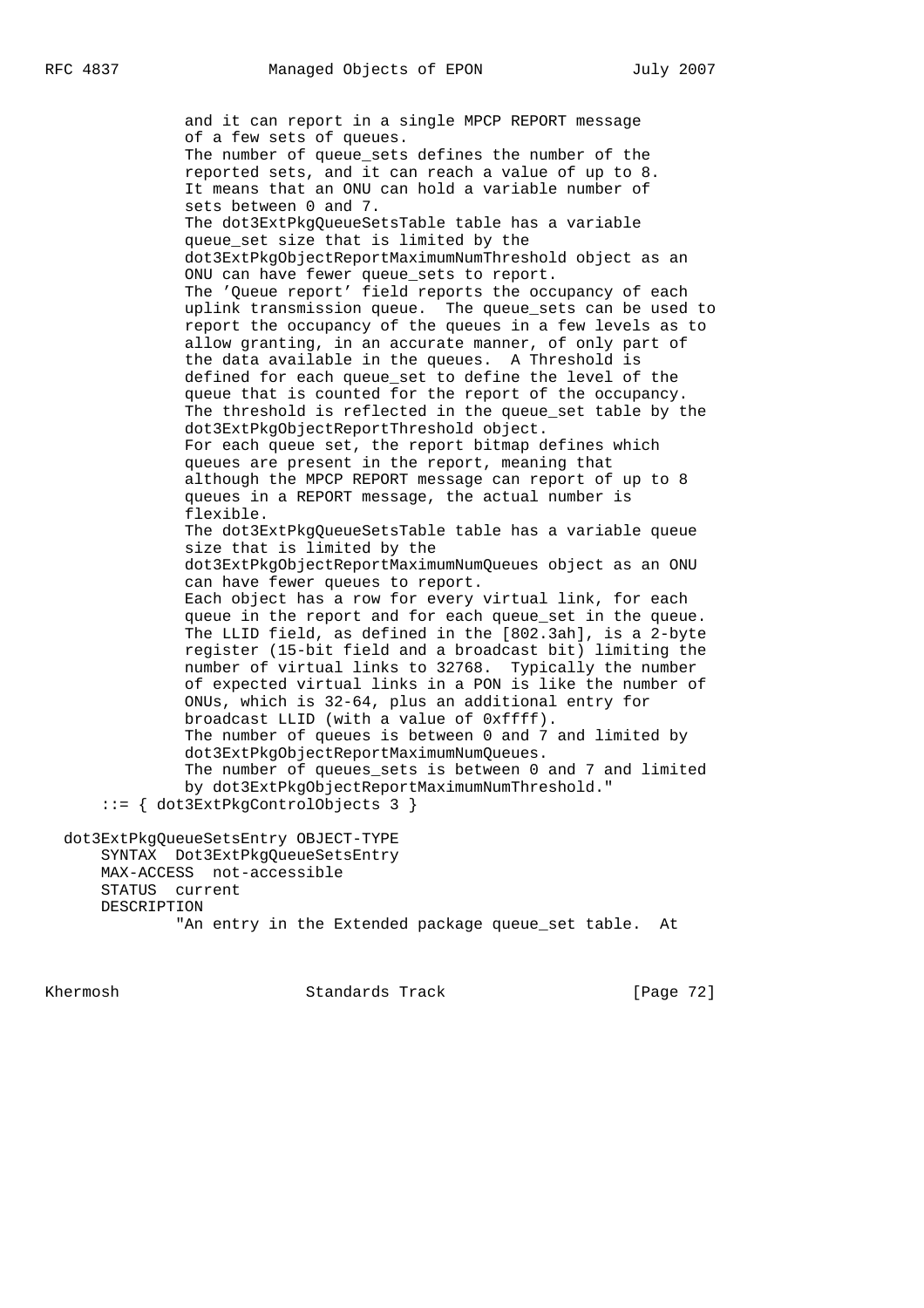```
 the OLT, the rows exist for each ifIndex,
            dot3QueueSetQueueIndex and dot3QueueSetIndex. At the
            ONU, rows exist for the single ifIndex, for each
            dot3QueueSetQueueIndex and dot3QueueSetIndex.
            Rows in the table are created when the ifIndex of the
            link is created. A set of rows per queue and per
            queue_set are added for each ifIndex, denoted by
            dot3QueueSetIndex and dot3QueueSetQueueIndex.
           A set of rows per queue and per queue set in the table,
            for an ONU interface are created at system
             initialization.
           A set of rows per queue and per queue Set in the table,
            corresponding to the OLT ifIndex and a set of rows per
            queue and per queue_set, corresponding to the broadcast
            virtual link, are created at system initialization.
            A set of rows per queue and per queue_set in the table,
            corresponding to the ifIndex of a virtual link are
            created when the virtual link is established (ONU
            registers) and deleted when the virtual link is deleted
            (ONU deregisters)."
            INDEX { ifIndex,
            dot3QueueSetQueueIndex,dot3QueueSetIndex}
    ::= { dot3ExtPkgQueueSetsTable 1 }
Dot3ExtPkgQueueSetsEntry ::=
    SEQUENCE {
   dot3QueueSetQueueIndex Unsigned32,
   dot3QueueSetIndex Unsigned32,
   dot3ExtPkgObjectReportThreshold Unsigned32
    }
dot3QueueSetQueueIndex OBJECT-TYPE
   SYNTAX Unsigned32 (0..7)
   MAX-ACCESS not-accessible
   STATUS current
   DESCRIPTION
            "An object that identifies the queue index for the
            dot3ExtPkgQueueSetsTable table. The queues are reported
            in the MPCP REPORT message as defined in [802.3ah],
            clause 64.
            The number of queues is between 0 and 7, and limited by
            dot3ExtPkgObjectReportMaximumNumQueues.
            Value corresponds to the dot3QueueIndex of the queue
            table."
    ::= { dot3ExtPkgQueueSetsEntry 1 }
dot3QueueSetIndex OBJECT-TYPE
    SYNTAX Unsigned32 (0..7)
```
Khermosh **Standards Track** [Page 73]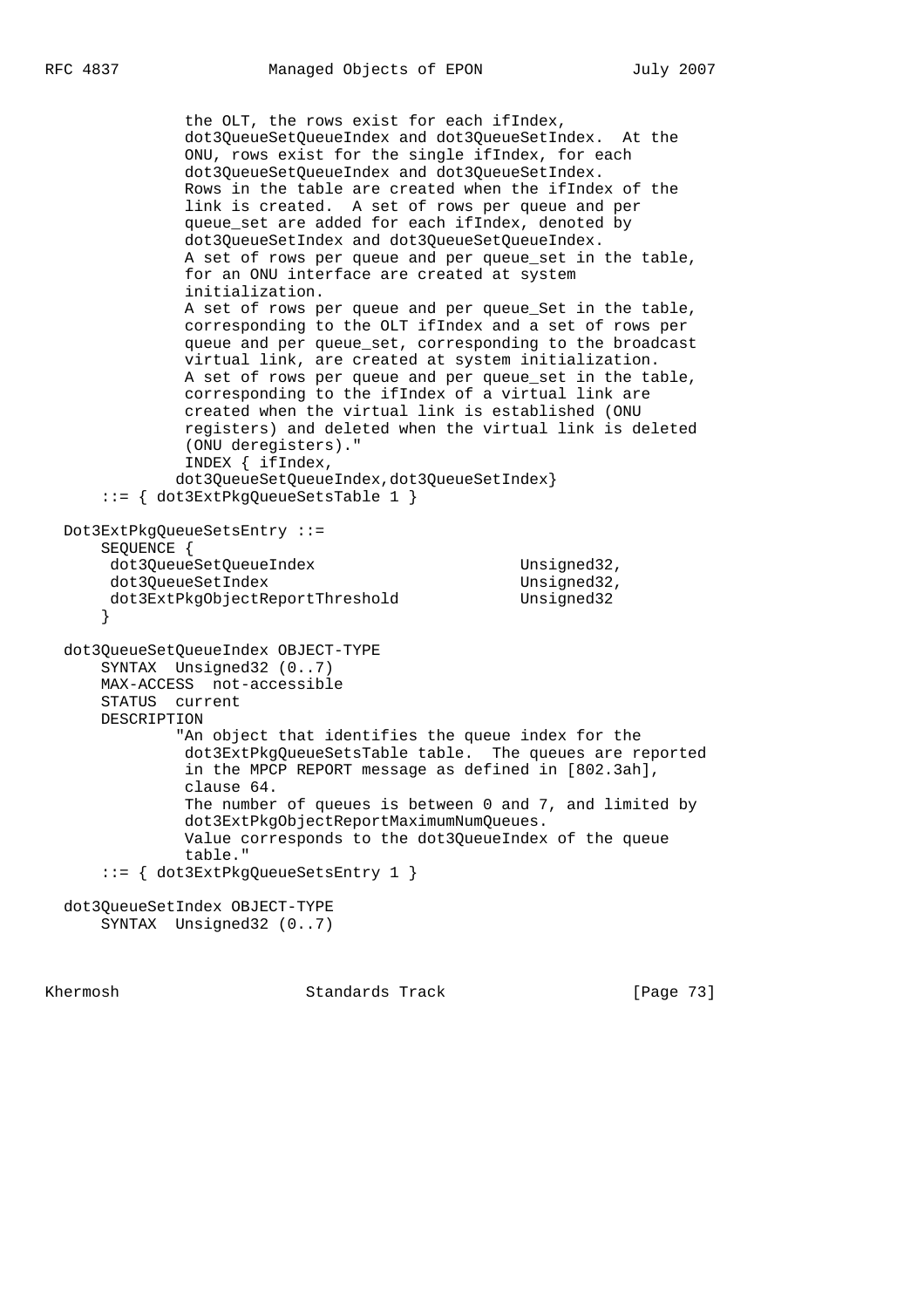MAX-ACCESS not-accessible STATUS current DESCRIPTION "An object that identifies the queue\_set index for the dot3ExtPkgQueueSetsTable table. The queues are reported in the MPCP REPORT message as defined in [802.3ah], clause 64. The number of queues\_sets is between 0 and 7, and limited by dot3ExtPkgObjectReportMaximumNumThreshold." ::= { dot3ExtPkgQueueSetsEntry 2 } dot3ExtPkgObjectReportThreshold OBJECT-TYPE SYNTAX Unsigned32 UNITS "TQ (16nsec)" MAX-ACCESS read-write STATUS current DESCRIPTION "An object that defines the value of a threshold report for each queue\_set in the REPORT message as defined in [802.3ah], clause 64. The number of sets for each queue is dot3ExtPkgObjectReportNumThreshold. In the REPORT message, each queue\_set reporting will provide information on the occupancy of the queues for frames below the matching Threshold. The value returned shall be in Time quanta (TQ), which is 16nsec or 2 octets increments. Read operation provides the threshold value. Write operation sets the value of the threshold. The write operation is not restricted in this document and can be done at any time. Changing dot3ExtPkgObjectReportThreshold can lead to a change in the reporting of the ONU interface and therefore to a change in the bandwidth allocation of the respective interface. This change may lead a degradation or an interruption of service for the users connected to the respective EPON interface. This object is applicable for an OLT and an ONU. At the OLT, it has a distinct value for each virtual interface, for each queue and for each queue\_set. At the ONU, it has a distinct value for each queue and for each queue\_set." DEFVAL { 0 } ::= { dot3ExtPkgQueueSetsEntry 3 } --Optical Interface status tables dot3ExtPkgOptIfTable OBJECT-TYPE SYNTAX SEQUENCE OF Dot3ExtPkgOptIfEntry MAX-ACCESS not-accessible

Khermosh **Standards Track** [Page 74]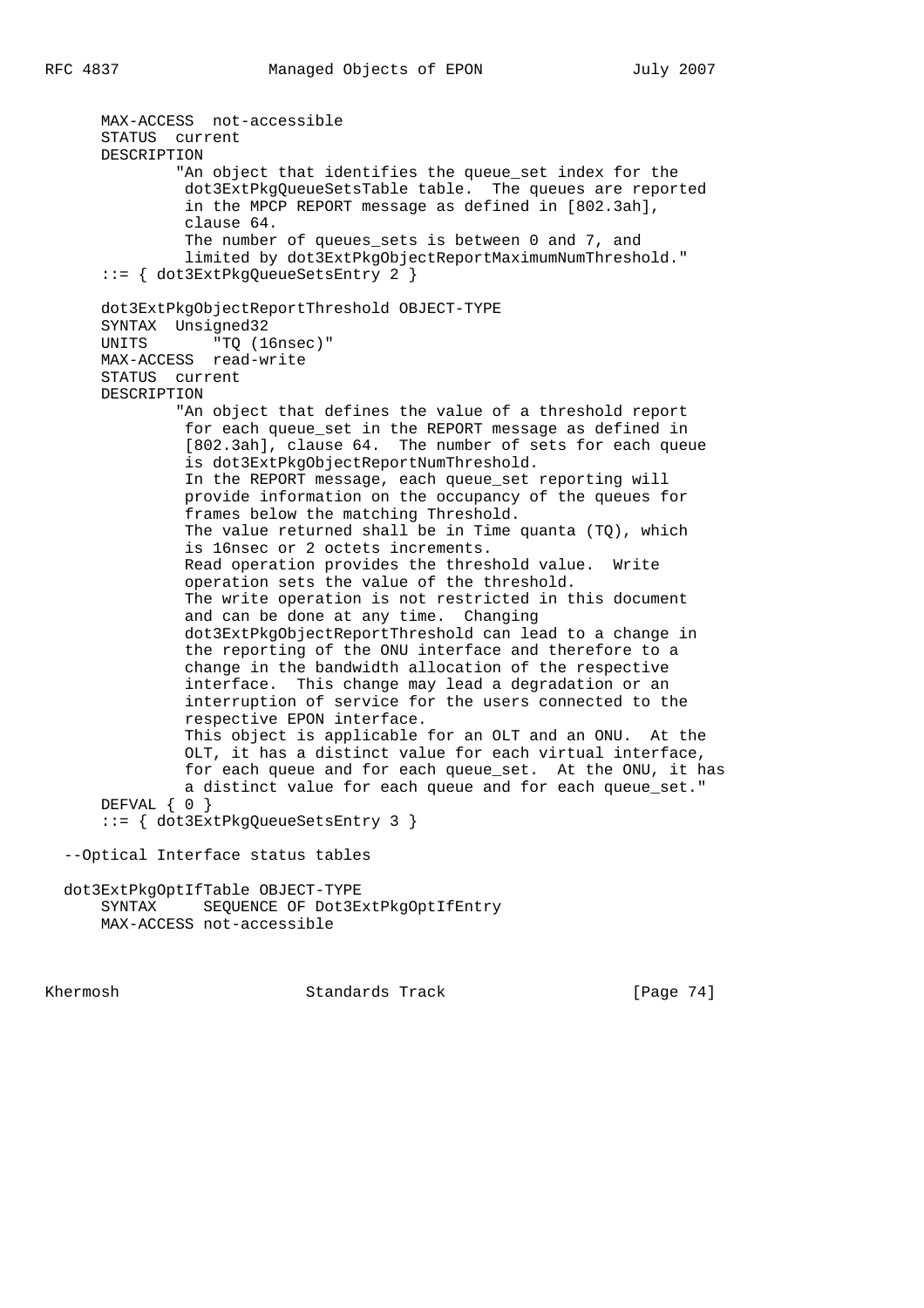```
 STATUS current
    DESCRIPTION
            "This table defines the control and status indication
             objects for the optical interface of the EPON interface.
             Each object has a row for every virtual link denoted by
             the corresponding ifIndex.
             The LLID field, as defined in the [802.3ah], is a 2-byte
             register (15-bit field and a broadcast bit) limiting the
             number of virtual links to 32768. Typically the number
             of expected virtual links in a PON is like the number of
             ONUs, which is 32-64, plus an additional entry for
             broadcast LLID (with a value of 0xffff).
             Although the optical interface is a physical interface,
             there is a row in the table for each virtual interface.
             The reason for having a separate row for each virtual
             link is that the OLT has a separate link for each one of
             the ONUs. For instance, ONUs could be in different
             distances with different link budgets and different
             receive powers, therefore having different power alarms.
             It is quite similar to a case of different physical
             interfaces."
    ::= { dot3ExtPkgControlObjects 5}
dot3ExtPkgOptIfEntry OBJECT-TYPE
    SYNTAX Dot3ExtPkgOptIfEntry
    MAX-ACCESS not-accessible
    STATUS current
    DESCRIPTION
            "An entry in the optical interface table of the EPON
             interface.
            Rows exist for an OLT interface and an ONU interface.
             A row in the table is denoted by the ifIndex of the link
             and it is created when the ifIndex is created.
             The rows in the table for an ONU interface are created
             at system initialization.
             The row in the table corresponding to the OLT ifIndex
             and the row corresponding to the broadcast virtual link
             are created at system initialization.
             A row in the table corresponding to the ifIndex of a
             virtual links is created when a virtual link is
             established (ONU registers) and deleted when the virtual
   link is deleted (ONU deregisters)."<br>INDEX { ifIndex }
           \{ ifIndex \} ::= { dot3ExtPkgOptIfTable 1 }
 Dot3ExtPkgOptIfEntry ::=
   SEQUENCE {
   dot3ExtPkgOptIfSuspectedFlag TruthValue,
```
Khermosh Standards Track [Page 75]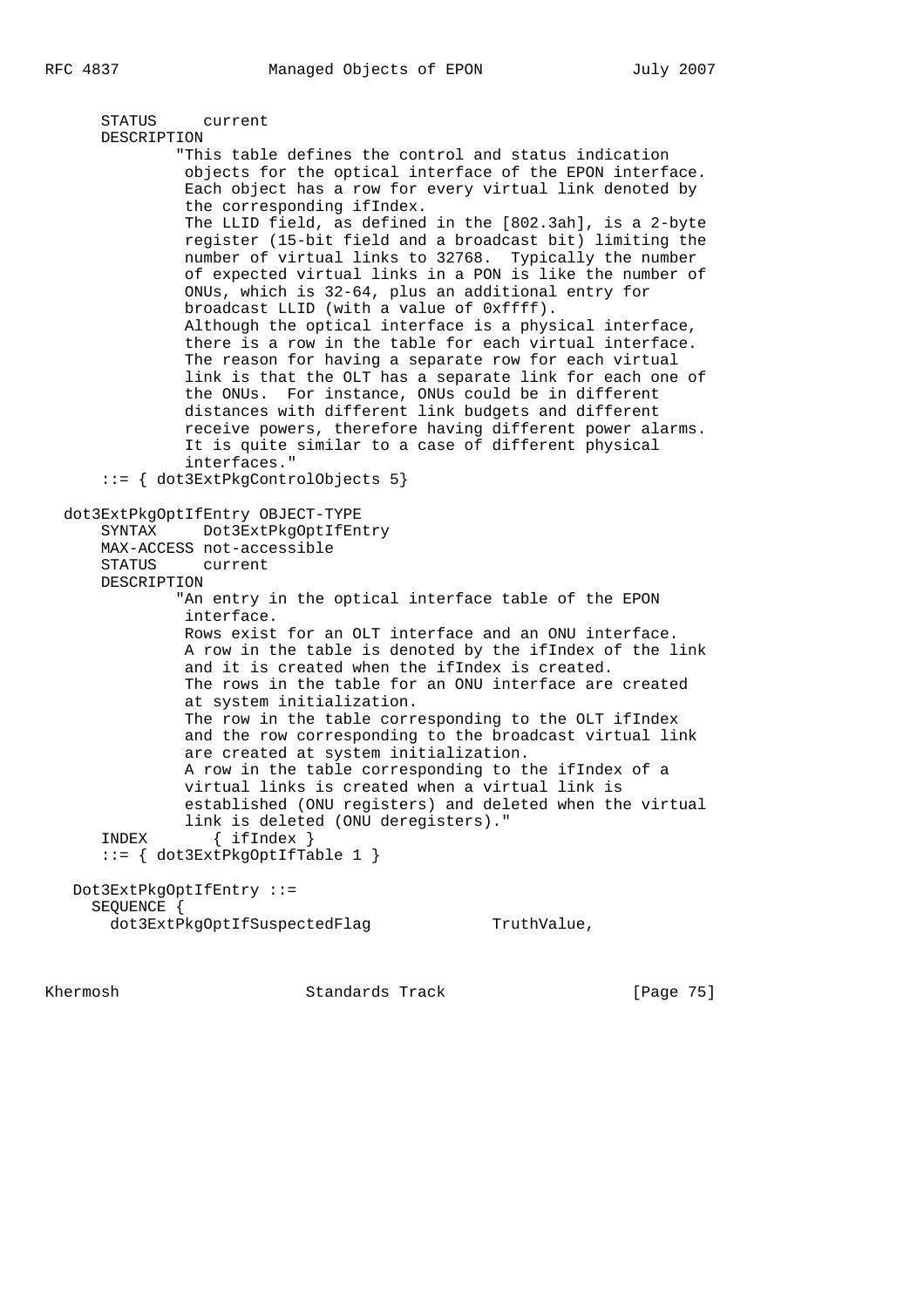dot3ExtPkgOptIfInputPower Integer32, dot3ExtPkgOptIfLowInputPower Integer32, dot3ExtPkgOptIfHighInputPower Integer32, dot3ExtPkgOptIfLowerInputPowerThreshold Integer32, dot3ExtPkgOptIfUpperInputPowerThreshold Integer32, dot3ExtPkgOptIfOutputPower Integer32, dot3ExtPkgOptIfLowOutputPower Integer32, dot3ExtPkgOptIfHighOutputPower Integer32, dot3ExtPkgOptIfLowerOutputPowerThreshold Integer32, dot3ExtPkgOptIfUpperOutputPowerThreshold Integer32, dot3ExtPkqOptIfSiqnalDetect TruthValue, dot3ExtPkgOptIfTransmitAlarm TruthValue, dot3ExtPkgOptIfTransmitEnable TruthValue } dot3ExtPkgOptIfSuspectedFlag OBJECT-TYPE SYNTAX TruthValue MAX-ACCESS read-only STATUS current DESCRIPTION "This object is a reliability indication. If true, the data in this entry may be unreliable. This object is applicable for an OLT and an ONU. At the OLT, it has a distinct value for each virtual interface." ::= { dot3ExtPkgOptIfEntry 1 } dot3ExtPkgOptIfInputPower OBJECT-TYPE SYNTAX Integer32 UNITS "0.1 dbm" MAX-ACCESS read-only STATUS current DESCRIPTION "The optical power monitored at the input. This object is applicable for an OLT and an ONU. At the OLT, it has a distinct value for each virtual interface." ::= { dot3ExtPkgOptIfEntry 2 } dot3ExtPkgOptIfLowInputPower OBJECT-TYPE SYNTAX Integer32 UNITS "0.1 dbm" MAX-ACCESS read-only STATUS current DESCRIPTION "The lowest optical power monitored at the input during the current 15-minute interval. This object is applicable for an OLT and an ONU. At the OLT, it has a distinct value for each virtual interface." ::= { dot3ExtPkgOptIfEntry 3 }

Khermosh Standards Track [Page 76]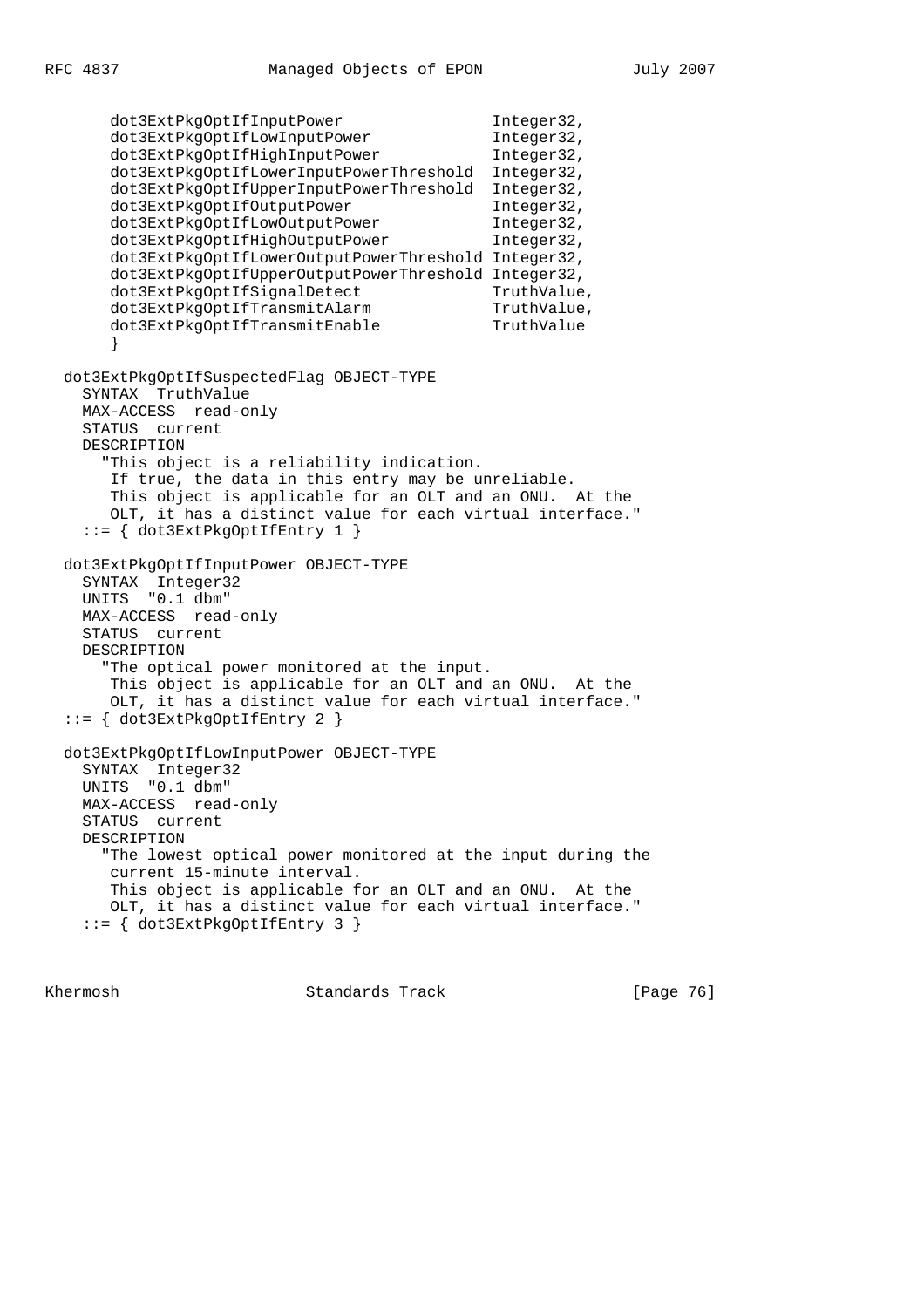dot3ExtPkgOptIfHighInputPower OBJECT-TYPE SYNTAX Integer32 UNITS "0.1 dbm" MAX-ACCESS read-only STATUS current DESCRIPTION "The highest optical power monitored at the input during the current 15-minute interval. This object is applicable for an OLT and an ONU. At the OLT, it has a distinct value for each virtual interface." ::= { dot3ExtPkgOptIfEntry 4 } dot3ExtPkgOptIfLowerInputPowerThreshold OBJECT-TYPE SYNTAX Integer32 UNITS "0.1 dbm" MAX-ACCESS read-write STATUS current DESCRIPTION "The lower limit threshold on input power. If dot3ExtPkgOptIfInputPower drops to this value or below, a Threshold Crossing Alert (TCA) should be sent. Reading will present the threshold value. Writing will set the value of the threshold. The write operation is not restricted in this document and can be done at any time. Changing dot3ExtPkgOptIfLowerInputPowerThreshold can lead to a Threshold Crossing Alert (TCA) being sent for the respective interface. This alert may be leading to an interruption of service for the users connected to the respective EPON interface, depending on the system action on such an alert. This object is applicable for an OLT and an ONU. At the OLT, it has a distinct value for each virtual interface." ::= { dot3ExtPkgOptIfEntry 5 } dot3ExtPkgOptIfUpperInputPowerThreshold OBJECT-TYPE SYNTAX Integer32 UNITS "0.1 dbm" MAX-ACCESS read-write STATUS current DESCRIPTION "The upper limit threshold on input power. If dot3ExtPkgOptIfInputPower reaches or exceeds this value, a Threshold Crossing Alert (TCA) should be sent. Reading will present the threshold value. Writing will set the value of the threshold. The write operation is not restricted in this document and can be done at any time. Changing dot3ExtPkgOptIfUpperInputPowerThreshold can lead to a Threshold

Khermosh **Standards Track** [Page 77]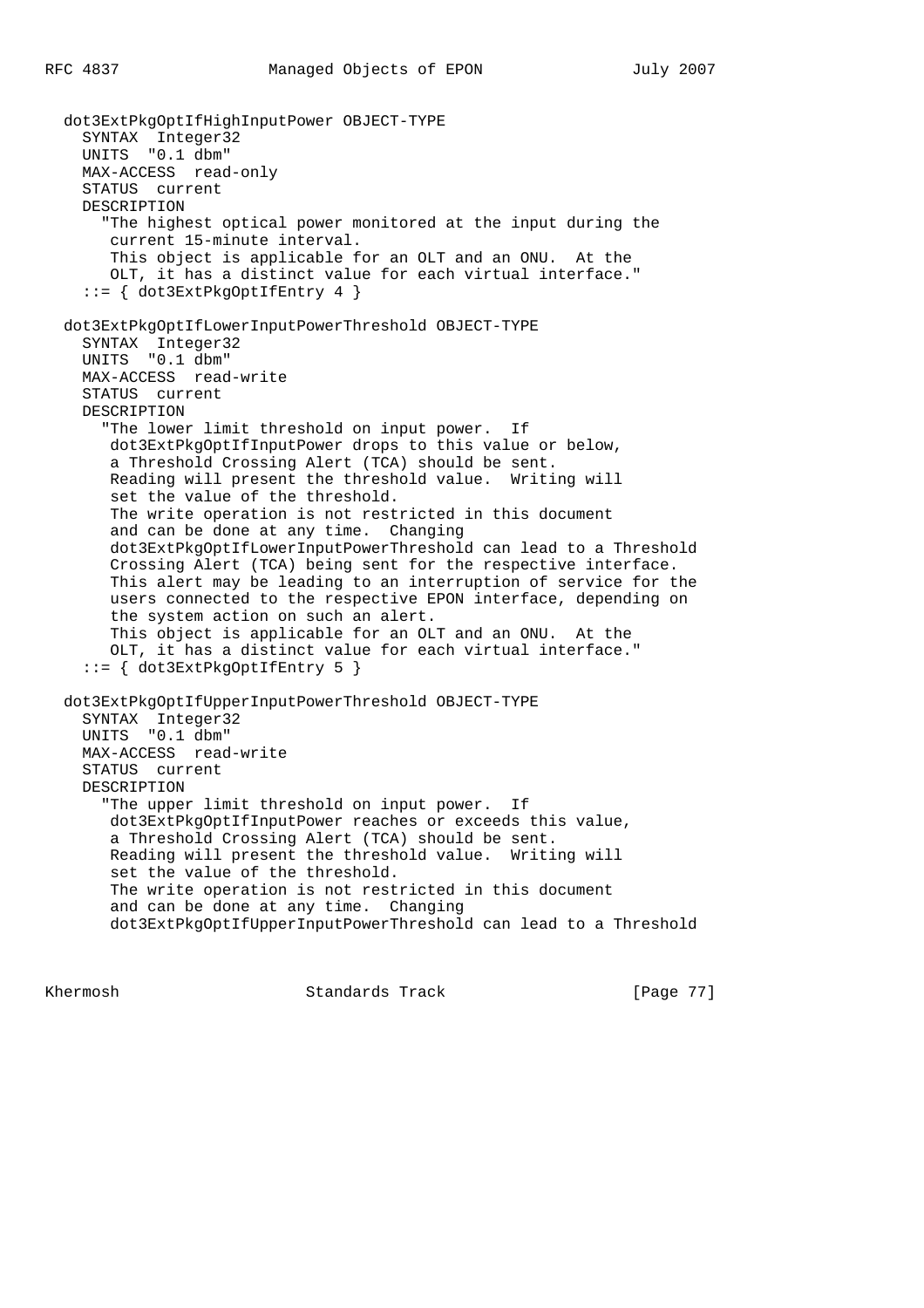Crossing Alert (TCA) being sent for the respective interface. This alert may be leading to an interruption of service for the users connected to the respective EPON interface, depending on the system action on such an alert. This object is applicable for an OLT and an ONU. At the OLT, it has a distinct value for each virtual interface." ::= { dot3ExtPkgOptIfEntry 6 } dot3ExtPkgOptIfOutputPower OBJECT-TYPE SYNTAX Integer32 UNITS "0.1 dbm" MAX-ACCESS read-only STATUS current DESCRIPTION "The optical power monitored at the output. This object is applicable for an OLT and an ONU. At the OLT, it has a distinct value for each virtual interface." ::= { dot3ExtPkgOptIfEntry 7 } dot3ExtPkgOptIfLowOutputPower OBJECT-TYPE SYNTAX Integer32 UNITS "0.1 dbm" MAX-ACCESS read-only STATUS current DESCRIPTION "The lowest optical power monitored at the output during the current 15-minute interval. This object is applicable for an OLT and an ONU. At the OLT, it has a distinct value for each virtual interface." ::= { dot3ExtPkgOptIfEntry 8 } dot3ExtPkgOptIfHighOutputPower OBJECT-TYPE SYNTAX Integer32 UNITS "0.1 dbm" MAX-ACCESS read-only STATUS current DESCRIPTION "The highest optical power monitored at the output during the current 15-minute interval. This object is applicable for an OLT and an ONU. At the OLT, it has a distinct value for each virtual interface." ::= { dot3ExtPkgOptIfEntry 9 } dot3ExtPkgOptIfLowerOutputPowerThreshold OBJECT-TYPE SYNTAX Integer32 UNITS "0.1 dbm" MAX-ACCESS read-write STATUS current

Khermosh Standards Track [Page 78]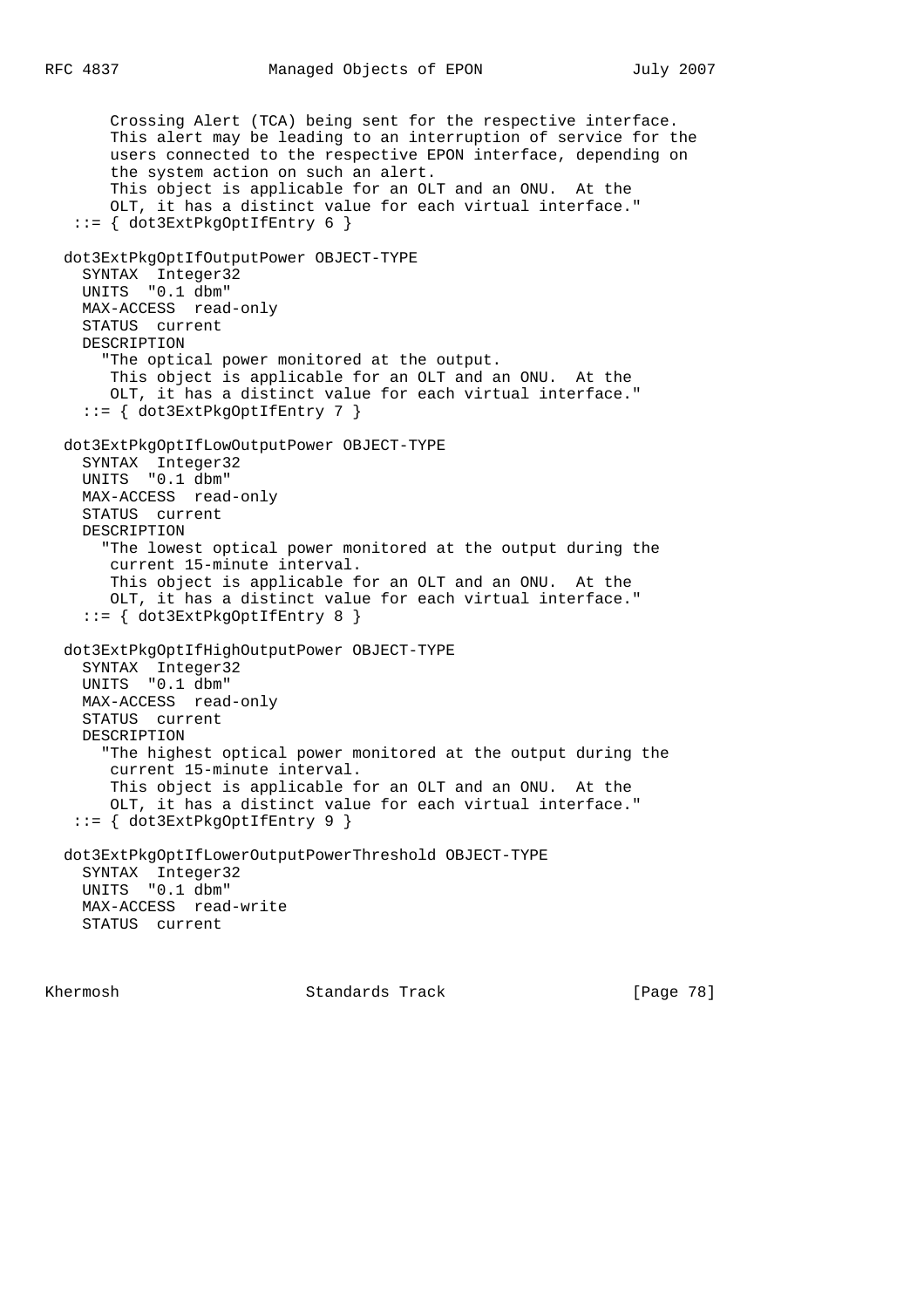DESCRIPTION "The lower limit threshold on output power. If dot3ExtPkgOptIfOutputPower drops to this value or below, a Threshold Crossing Alert (TCA) should be sent. Reading will present the threshold value. Writing will set the value of the threshold. The write operation is not restricted in this document and can be done at any time. Changing dot3ExtPkgOptIfLowerOutputPowerThreshold can lead to a Threshold Crossing Alert (TCA) being sent for the respective interface. This alert may be leading to an interruption of service for the users connected to the respective EPON interface, depending on the system action on such an alert. This object is applicable for an OLT and an ONU. At the OLT, it has a distinct value for each virtual interface." ::= { dot3ExtPkgOptIfEntry 10 } dot3ExtPkgOptIfUpperOutputPowerThreshold OBJECT-TYPE SYNTAX Integer32 UNITS "0.1 dbm" MAX-ACCESS read-write STATUS current DESCRIPTION "The upper limit threshold on output power. If dot3ExtPkgOptIfOutputPower reaches or exceeds this value, a Threshold Crossing Alert (TCA) should be sent. Reading will present the threshold value. Writing will set the value of the threshold. The write operation is not restricted in this document and can be done at any time. Changing dot3ExtPkgOptIfUpperOutputPowerThreshold can lead to a Threshold Crossing Alert (TCA) being sent for the respective interface. This alert may be leading to an interruption of service of the users connected to the respective EPON interface, depending on the system action on such an alert. This object is applicable for an OLT and an ONU. At the OLT, it has a distinct value for each virtual interface." ::= { dot3ExtPkgOptIfEntry 11 } dot3ExtPkgOptIfSignalDetect OBJECT-TYPE SYNTAX TruthValue MAX-ACCESS read-only STATUS current DESCRIPTION "When getting true(1), there is a valid optical signal at the receive that is above the optical power level for signal detection. When getting false(2) the optical signal at the receive is below the optical power level

Khermosh Standards Track [Page 79]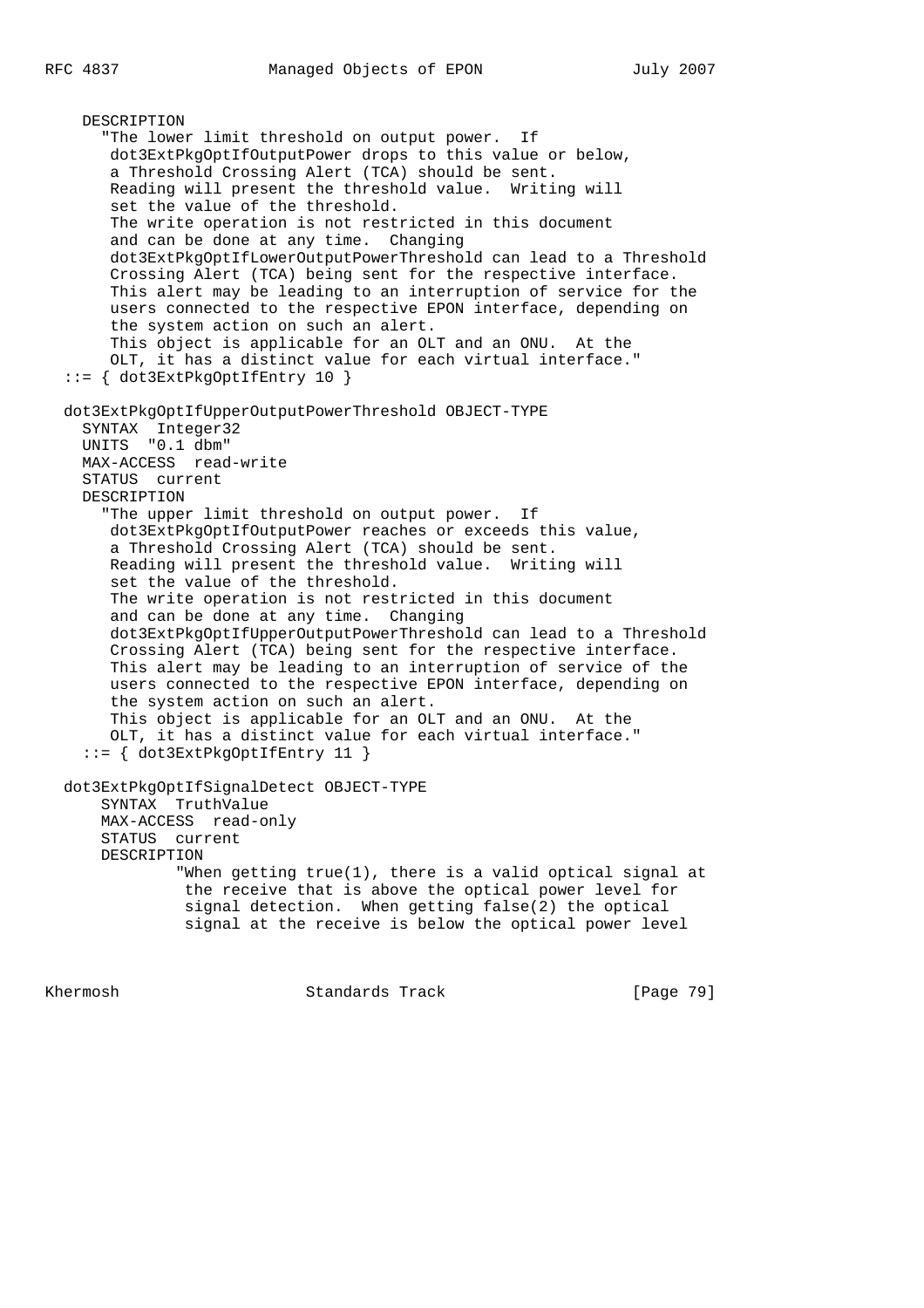for signal detection. This object is applicable for an OLT and an ONU. At the OLT, it has a distinct value for each virtual interface." DEFVAL { false } ::= { dot3ExtPkgOptIfEntry 12 } dot3ExtPkgOptIfTransmitAlarm OBJECT-TYPE SYNTAX TruthValue MAX-ACCESS read-only STATUS current DESCRIPTION "When getting true(1) there is a non-valid optical signal at the transmit of the interface, either a higher level or lower level than expected. When getting false(2) the optical signal at the transmit is valid and in the required range. This object is applicable for an OLT and an ONU. At the OLT, it has a distinct value for each virtual interface." DEFVAL { false } ::= { dot3ExtPkgOptIfEntry 13 } dot3ExtPkgOptIfTransmitEnable OBJECT-TYPE SYNTAX TruthValue MAX-ACCESS read-write STATUS current DESCRIPTION "Setting this object to true(1) will cause the optical interface to start transmission (according to the control protocol specified for the logical interface). Setting this object to false(2) will cause the interface to stop the optical transmission. When getting true(1), the optical interface is in transmitting mode (obeying to the logical control protocol). When getting false(2), the optical interface is not in transmitting mode. The write operation is not restricted in this document and can be done at any time. Changing dot3ExtPkgOptIfTransmitEnable state can lead to a halt in the optical transmission of the respective interface leading to an interruption of service of the users connected to the respective EPON interface. The object is relevant when the admin state of the interface is active as set by the dot3MpcpAdminState. This object is applicable for an OLT and an ONU. At the OLT it, has a distinct value for each virtual interface." DEFVAL { false } ::= { dot3ExtPkgOptIfEntry 14 }

Khermosh Standards Track [Page 80]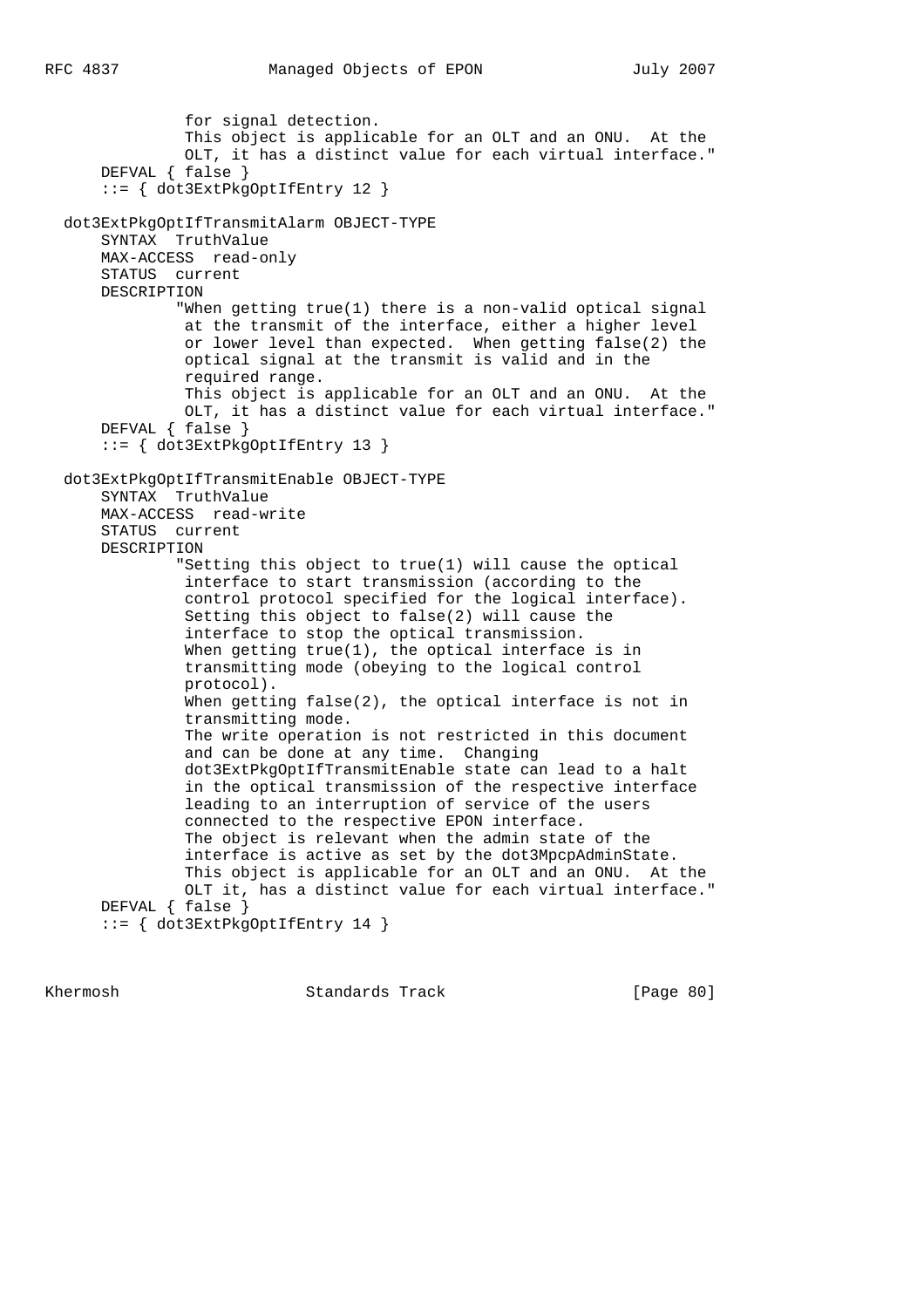```
 -- Conformance Statements
 -- Conformance Groups
dot3EponGroups OBJECT IDENTIFIER ::= \{ dot3EponConformance 1 \} dot3MpcpGroupBase OBJECT-GROUP
     OBJECTS {
              dot3MpcpOperStatus,
              dot3MpcpAdminState,
              dot3MpcpMode,
              dot3MpcpSyncTime,
              dot3MpcpLinkID,
              dot3MpcpRemoteMACAddress,
              dot3MpcpRegistrationState,
              dot3MpcpMaximumPendingGrants,
              dot3MpcpTransmitElapsed,
              dot3MpcpReceiveElapsed,
              dot3MpcpRoundTripTime
}
      STATUS current
     DESCRIPTION
             "A collection of objects of dot3 Mpcp Control entity state
              definition. Objects are per LLID."
     ::= { dot3EponGroups 1 }
 dot3MpcpGroupStat OBJECT-GROUP
      OBJECTS {
              dot3MpcpMACCtrlFramesTransmitted,
              dot3MpcpMACCtrlFramesReceived,
              dot3MpcpDiscoveryWindowsSent,
              dot3MpcpDiscoveryTimeout,
              dot3MpcpTxRegRequest,
              dot3MpcpRxRegRequest,
              dot3MpcpTxRegAck,
              dot3MpcpRxRegAck,
              dot3MpcpTxReport,
              dot3MpcpRxReport,
              dot3MpcpTxGate,
              dot3MpcpRxGate,
              dot3MpcpTxRegister,
              dot3MpcpRxRegister
}
     STATUS current
     DESCRIPTION
              "A collection of objects of dot3 Mpcp Statistics.
               Objects are per LLID."
      ::= { dot3EponGroups 2 }
```
Khermosh Standards Track [Page 81]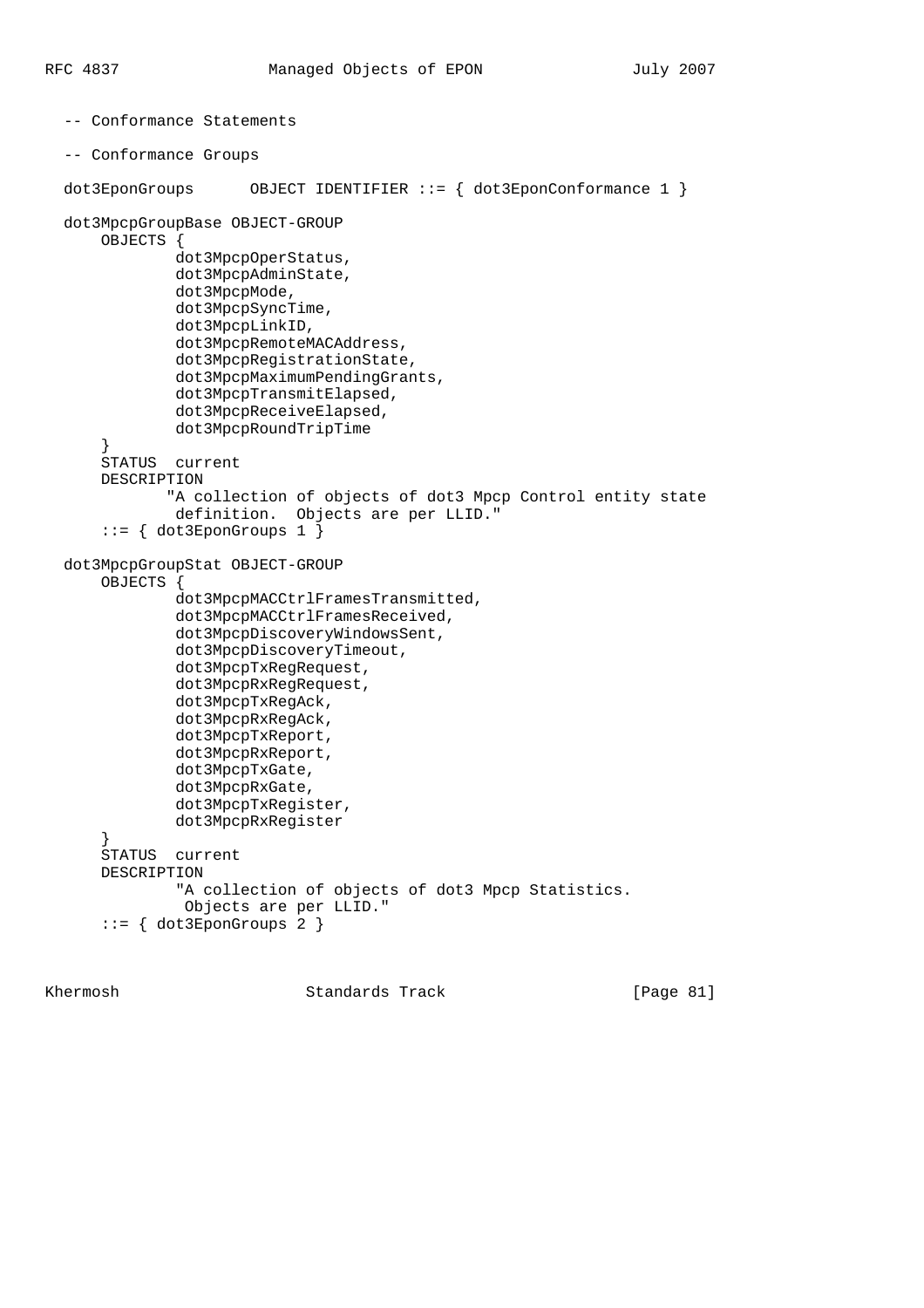```
 dot3OmpeGroupID OBJECT-GROUP
     OBJECTS {
              dot3OmpEmulationType
}
      STATUS current
     DESCRIPTION
              "A collection of objects of dot3 OMP emulation entity
               state definition. Objects are per LLID."
     ::= { dot3EponGroups 3 }
 dot3OmpeGroupStat OBJECT-GROUP
     OBJECTS {
              dot3OmpEmulationSLDErrors,
              dot3OmpEmulationCRC8Errors,
              dot3OmpEmulationBadLLID,
              dot3OmpEmulationGoodLLID,
              dot3OmpEmulationOnuPonCastLLID,
              dot3OmpEmulationOltPonCastLLID,
              dot3OmpEmulationBroadcastBitNotOnuLlid,
              dot3OmpEmulationOnuLLIDNotBroadcast,
              dot3OmpEmulationBroadcastBitPlusOnuLlid,
              dot3OmpEmulationNotBroadcastBitNotOnuLlid
}
      STATUS current
     DESCRIPTION
              "A collection of objects of dot3 OMP emulation
               Statistics. Objects are per LLID."
     ::= { dot3EponGroups 4 }
 dot3EponFecGroupAll OBJECT-GROUP
      OBJECTS {
              dot3EponFecPCSCodingViolation,
              dot3EponFecAbility,
              dot3EponFecMode,
              dot3EponFecCorrectedBlocks,
              dot3EponFecUncorrectableBlocks,
              dot3EponFecBufferHeadCodingViolation
}
     STATUS current
     DESCRIPTION
              "A collection of objects of dot3 FEC group control and
              statistics. Objects are per LLID."
      ::= { dot3EponGroups 5 }
 dot3ExtPkgGroupControl OBJECT-GROUP
     OBJECTS {
              dot3ExtPkgObjectReset,
```
Khermosh Standards Track [Page 82]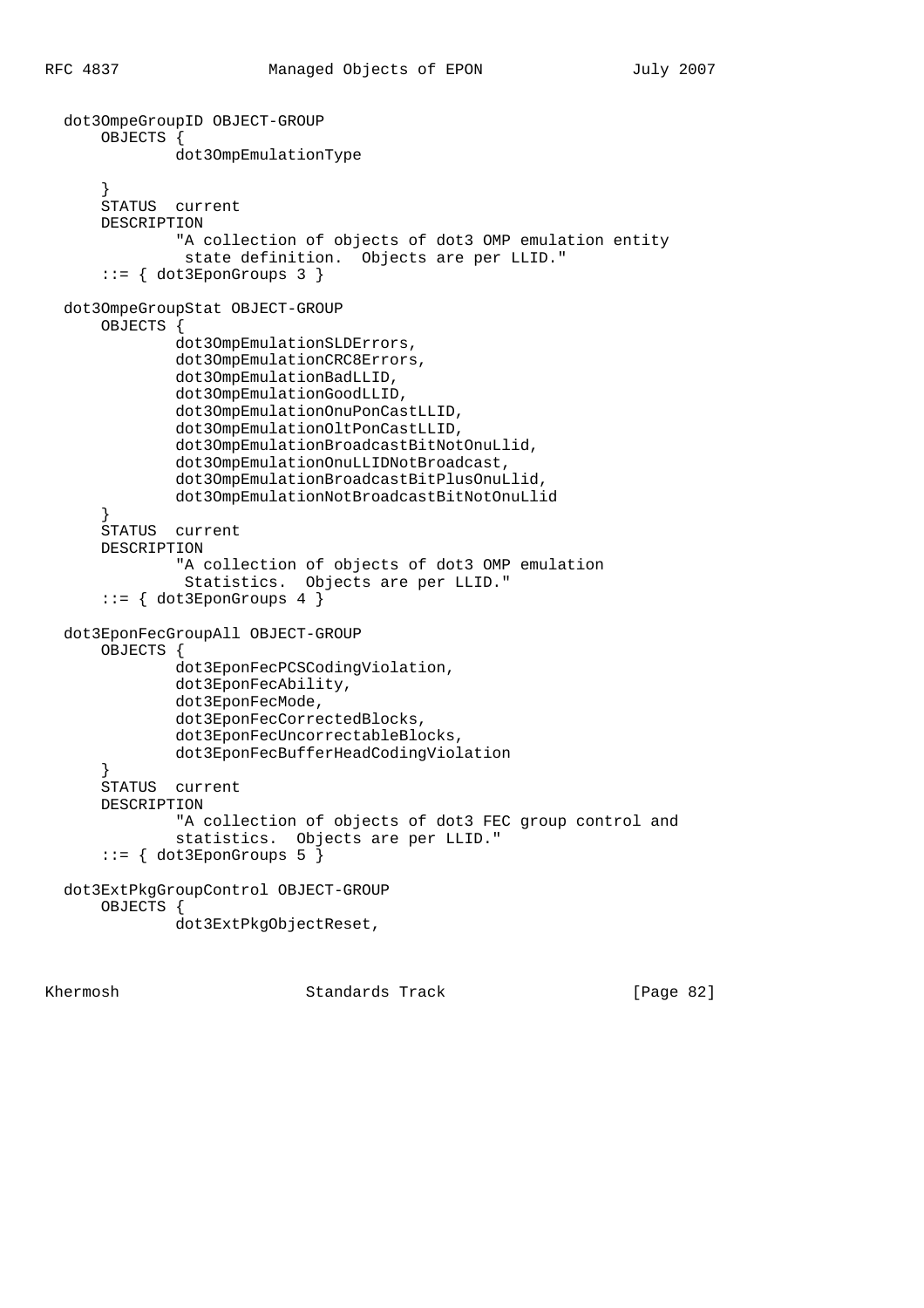```
 dot3ExtPkgObjectPowerDown,
              dot3ExtPkgObjectNumberOfLLIDs,
              dot3ExtPkgObjectFecEnabled,
              dot3ExtPkgObjectReportMaximumNumQueues,
              dot3ExtPkgObjectRegisterAction
}
     STATUS current
     DESCRIPTION
              "A collection of objects of dot3ExtPkg control
              definition. Objects are per LLID."
     ::= { dot3EponGroups 6 }
 dot3ExtPkgGroupQueue OBJECT-GROUP
      OBJECTS {
      dot3ExtPkgObjectReportNumThreshold,
      dot3ExtPkgObjectReportMaximumNumThreshold,
      dot3ExtPkgStatTxFramesQueue,
      dot3ExtPkgStatRxFramesQueue,
      dot3ExtPkgStatDroppedFramesQueue
}
      STATUS current
     DESCRIPTION
              "A collection of objects of dot3ExtPkg Queue
               control. Objects are per LLID, per queue."
      ::= { dot3EponGroups 7 }
 dot3ExtPkgGroupQueueSets OBJECT-GROUP
     OBJECTS {
      dot3ExtPkgObjectReportThreshold
}
     STATUS current
     DESCRIPTION
              "A collection of objects of dot3ExtPkg queue_set
              control. Objects are per LLID, per queue, per
              queue set."
      ::= { dot3EponGroups 8 }
 dot3ExtPkgGroupOptIf OBJECT-GROUP
     OBJECTS {
    dot3ExtPkgOptIfSuspectedFlag,
      dot3ExtPkgOptIfInputPower,
      dot3ExtPkgOptIfLowInputPower,
      dot3ExtPkgOptIfHighInputPower,
      dot3ExtPkgOptIfLowerInputPowerThreshold,
      dot3ExtPkgOptIfUpperInputPowerThreshold,
      dot3ExtPkgOptIfOutputPower,
      dot3ExtPkgOptIfLowOutputPower,
      dot3ExtPkgOptIfHighOutputPower,
```
Khermosh Standards Track [Page 83]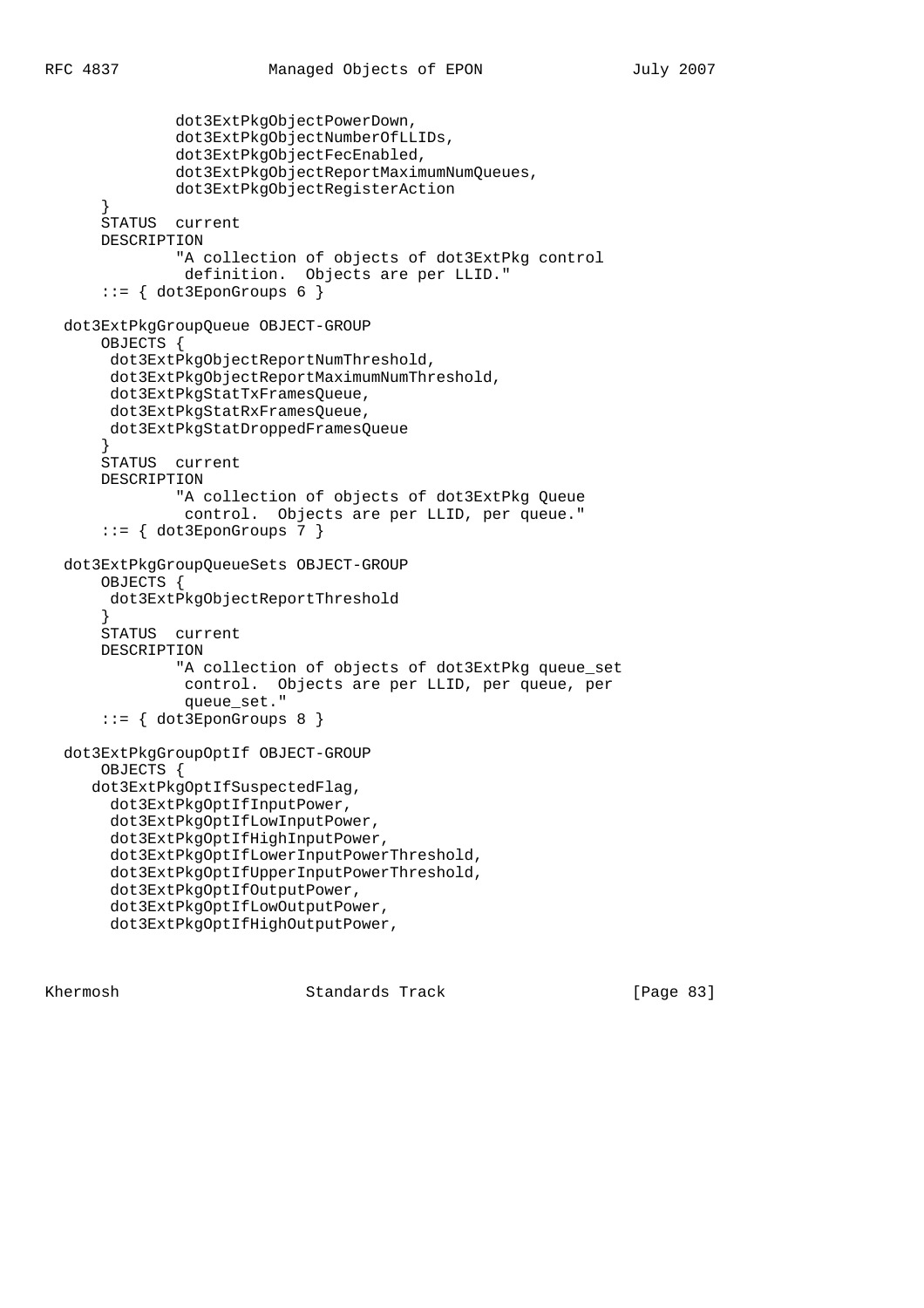```
 dot3ExtPkgOptIfLowerOutputPowerThreshold,
      dot3ExtPkgOptIfUpperOutputPowerThreshold,
      dot3ExtPkgOptIfSignalDetect,
      dot3ExtPkgOptIfTransmitAlarm,
      dot3ExtPkgOptIfTransmitEnable
}
     STATUS current
     DESCRIPTION
              "A collection of objects of control and status indication
              of the optical interface.
              Objects are per LLID."
     ::= { dot3EponGroups 9 }
 -- Compliance
    dot3EponCompliances
        OBJECT IDENTIFIER ::= { dot3EponConformance 2 }
 dot3MPCPCompliance MODULE-COMPLIANCE
     STATUS current
     DESCRIPTION "The compliance statement for Multi-Point
                  Control Protocol interfaces."
     MODULE -- this module
     MANDATORY-GROUPS { dot3MpcpGroupBase}
     GROUP dot3MpcpGroupStat
    DESCRIPTION "This group is mandatory for all MPCP supporting
                  interfaces for statistics collection."
    ::= { dot3EponCompliances 1}
 dot3OmpeCompliance MODULE-COMPLIANCE
     STATUS current
     DESCRIPTION "The compliance statement for OMPEmulation
                  interfaces."
     MODULE -- this module
     MANDATORY-GROUPS { dot3OmpeGroupID}
     GROUP dot3OmpeGroupStat
     DESCRIPTION "This group is mandatory for all OMPemulation
                  supporting interfaces for statistics collection."
      ::= { dot3EponCompliances 2}
 dot3EponFecCompliance MODULE-COMPLIANCE
     STATUS current
     DESCRIPTION "The compliance statement for FEC EPON interfaces.
```
Khermosh **Standards Track** [Page 84]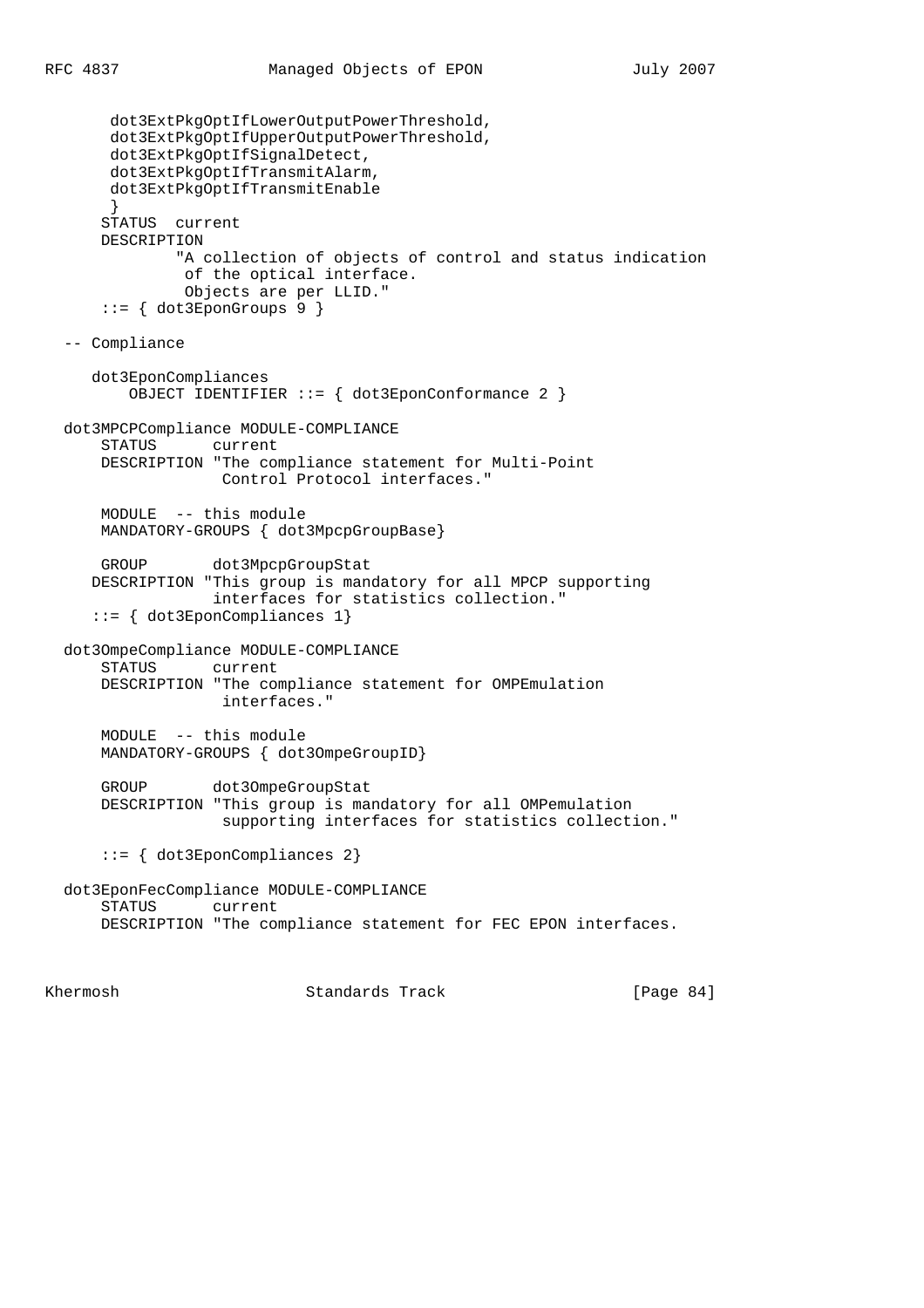This group is mandatory for all FEC supporting interfaces for control and statistics collection." MODULE -- this module MANDATORY-GROUPS { dot3EponFecGroupAll } ::= { dot3EponCompliances 3} dot3ExtPkgCompliance MODULE-COMPLIANCE STATUS current DESCRIPTION "The compliance statement for EPON Interfaces using the extended package." MODULE -- this module MANDATORY-GROUPS { dot3ExtPkgGroupControl } GROUP dot3ExtPkgGroupQueue DESCRIPTION " This group is mandatory for all EPON interfaces supporting REPORT queue management of the extended package." GROUP dot3ExtPkgGroupQueueSets DESCRIPTION " This group is mandatory for all EPON interfaces supporting REPORT queue\_sets management of the extended package." GROUP dot3ExtPkgGroupOptIf DESCRIPTION "This group is mandatory for all EPON interfaces supporting optical interfaces management, of the extended package." ::= { dot3EponCompliances 4}

END

7. IANA Considerations

 IANA has allocated a single object identifier for the MODULE-IDENTITY of the DOT3-EPON-MIB module under the MIB-2 tree.

 The MIB module in this document uses the following IANA-assigned OBJECT IDENTIFIER values recorded in the SMI Numbers registry:

|  | Descriptor | OBJECT IDENTIFIER value |  |
|--|------------|-------------------------|--|
|  |            |                         |  |

dot3EponMIB { mib-2 155 }

Khermosh Standards Track [Page 85]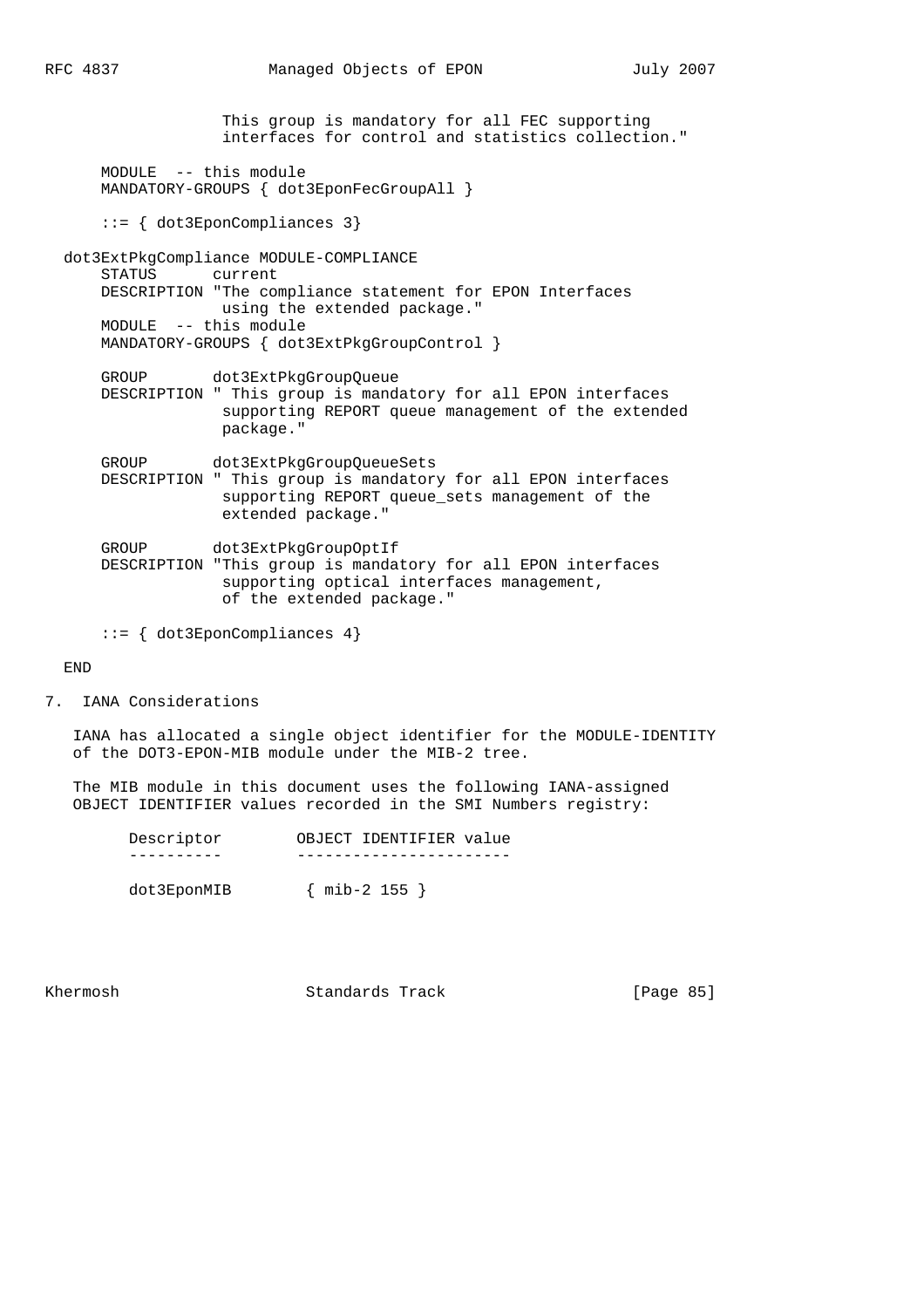### 8. Acknowledgements

 This document is the result of the efforts of the HUBMIB Working Group. Some special thanks to Dan Romascanu, who was WG chair during most of the development of this document, and who carefully reviewed and commented on the initial versions of this document. Also, some special thanks to Bert Wijnen, who is the current WG chair, for his review and comments on the final stages of this document.

 Special thanks are due to David Perkins for his detailed and helpful MIB Doctor review of this document.

 Also, some special thanks to some of the IEEE802.3ah Working Group people for their contribution and additional reviews of the document.

9. Security Considerations

 There are number of managed objects defined in this MIB module that have a MAX-ACCESS clause of read-write or read-create. Writing to these objects can have potentially disruptive effects on network operation, including:

 Changing dot3MpcpAdminState state can lead to disabling the Multi-Point Control Protocol on the respective interface, leading to the interruption of service for the users connected to the respective EPON interface.

 Changing dot3EponFecMode state can lead to disabling the Forward Error Correction on the respective interface, which can lead to a degradation of the optical link, and therefore may lead to an interruption of service for the users connected to the respective EPON interface.

 Changing dot3ExtPkgObjectReset state can lead to a reset of the respective interface leading to an interruption of service for the users connected to the respective EPON interface.

 Changing dot3ExtPkgObjectPowerDown state can lead to a power down of the respective interface, leading to an interruption of service for the users connected to the respective EPON interface.

 Changing dot3ExtPkgObjectFecEnabled state can lead to disabling the Forward Error Correction on the respective interface, which can lead to a degradation of the optical link, and therefore may lead to an interruption of service for the users connected to the respective EPON interface.

Khermosh **Standards Track** [Page 86]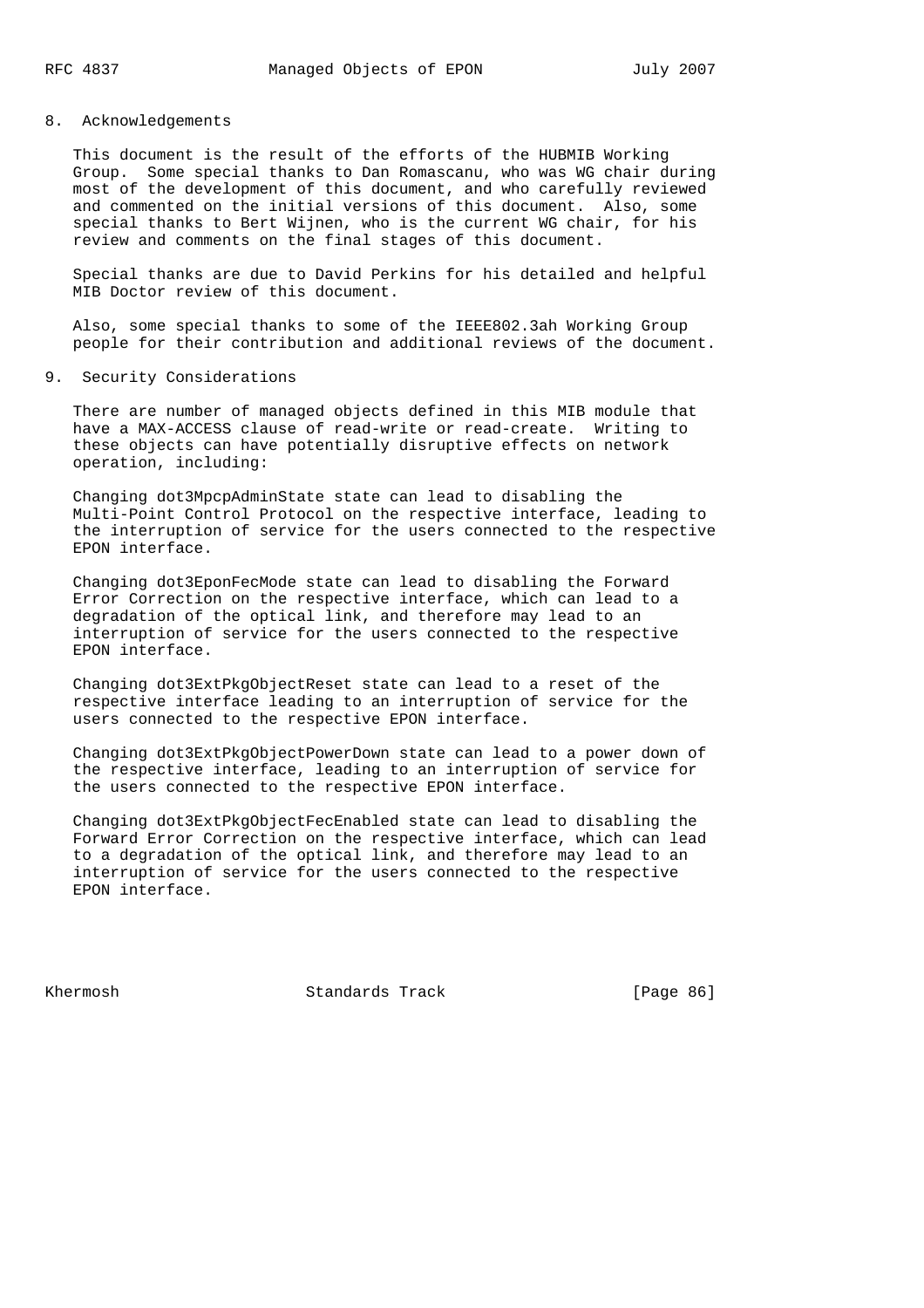Changing dot3ExtPkgObjectRegisterAction state can lead to a change in the registration state of the respective interface, leading to a deregistration and an interruption of service for the users connected to the respective EPON interface.

 Changing dot3ExtPkgObjectReportNumThreshold can lead to a change in the reporting of the ONU interface and therefore to a change in the bandwidth allocation of the respective interface. This change may lead a degradation or an interruption of service for the users connected to the respective EPON interface.

 Changing dot3ExtPkgObjectReportThreshold can lead to a change in the reporting of the ONU interface and therefore to a change in the bandwidth allocation of the respective interface. This change may lead a degradation or an interruption of service for the users connected to the respective EPON interface.

 Changing dot3ExtPkgOptIfLowerInputPowerThreshold can lead to a Threshold Crossing Alert (TCA) being sent for the respective interface. This alert may be leading to an interruption of service for the users connected to the respective EPON interface, depending on the system action on such an alert.

 Changing dot3ExtPkgOptIfUpperInputPowerThreshold can lead to a Threshold Crossing Alert (TCA) being sent for the respective interface. This alert may be leading to an interruption of service for the users connected to the respective EPON interface, depending on the system action on such an alert.

 Changing dot3ExtPkgOptIfLowerOutputPowerThreshold can lead to a Threshold Crossing Alert (TCA) being sent for the respective interface. This alert may be leading to an interruption of service for the users connected to the respective EPON interface, depending on the system action on such an alert.

 Changing dot3ExtPkgOptIfUpperOutputPowerThreshold can lead to a Threshold Crossing Alert (TCA) being sent for the respective interface. This alert may be leading to an interruption of service for the users connected to the respective EPON interface, depending on the system action on such an alert.

 Changing dot3ExtPkgOptIfTransmitEnable state can lead to a halt in the optical transmission of the respective interface, leading to an interruption of service for the users connected to the respective EPON interface.

Khermosh **Standards Track** [Page 87]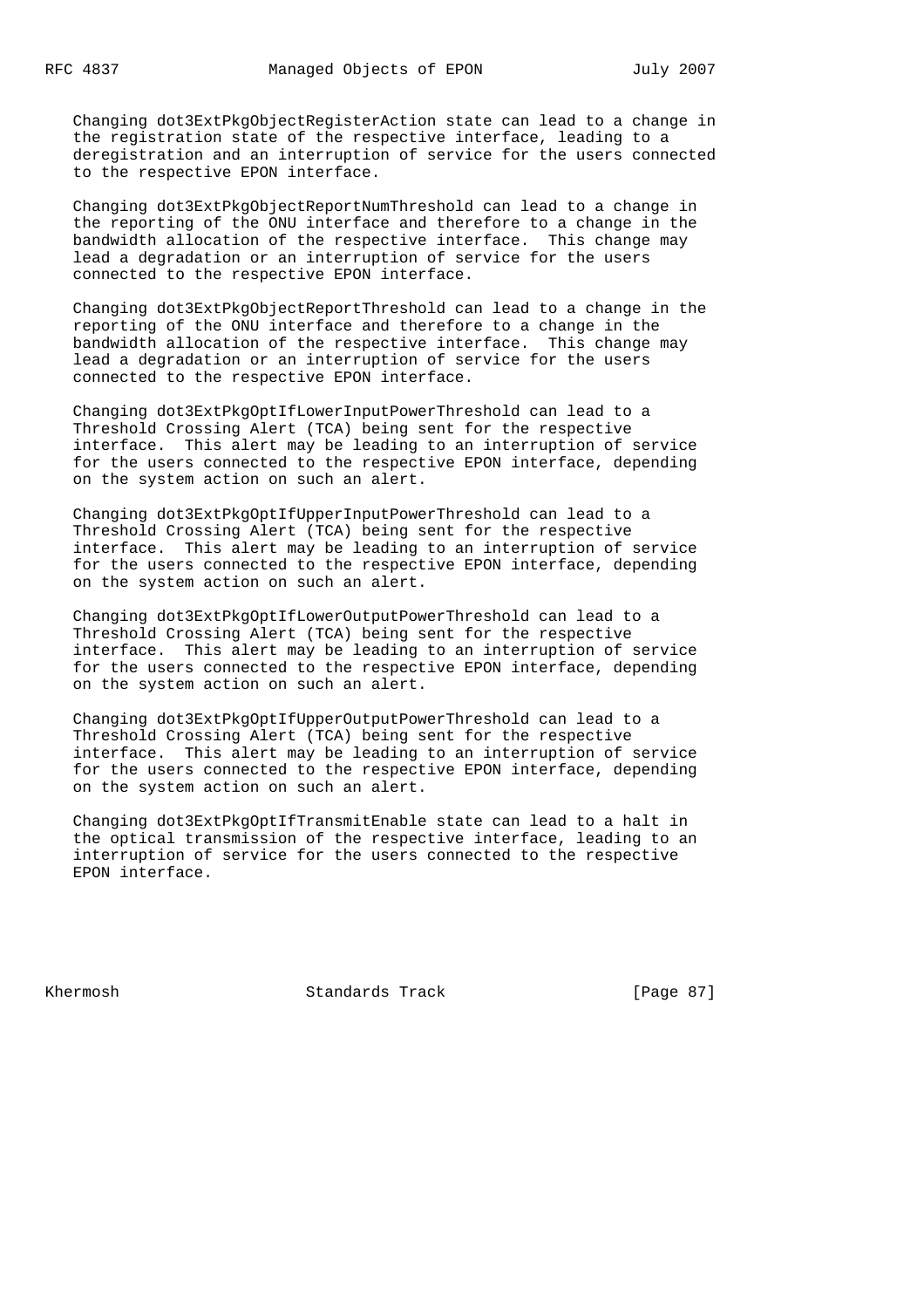The user of this MIB module must therefore be aware that support for SET operations in a non-secure environment without proper protection can have a negative effect on network operations.

 The readable objects in this MIB module (i.e., those with MAX-ACCESS other than not-accessible) may be considered sensitive in some environments since, collectively, they provide information about the performance of network interfaces and can reveal some aspects of their configuration. In such environments it is important to control even GET and NOTIFY access to these objects and possibly even to encrypt their values when sending them over the network via SNMP.

 SNMP versions prior to SNMPv3 did not include adequate security. Even if the network itself is secure (for example by using IPsec), even then, there is no control as to who on the secure network is allowed to access and GET/SET (read/change/create/delete) the objects in this MIB module.

 It is RECOMMENDED that implementers consider the security features as provided by the SNMPv3 framework (see [RFC3410], section 8), including full support for the SNMPv3 cryptographic mechanisms (for authentication and privacy).

 Further, deployment of SNMP versions prior to SNMPv3 is NOT RECOMMENDED. Instead, it is RECOMMENDED to deploy SNMPv3 and to enable cryptographic security. It is then a customer/operator responsibility to ensure that the SNMP entity giving access to an instance of this MIB module is properly configured to give access to the objects only to those principals (users) that have legitimate rights to indeed GET or SET (change/create/delete) them.

### 10. References

10.1. Normative References

- [802.1d] IEEE, "Institute of Electrical and Electronic Engineers, 802.1D-2004, IEEE Standard for Local and metropolitan area networks Media Access Control (MAC) Bridges.", June 2004.
- [802.3] IEEE, "Institute of Electrical and Electronic Engineers, IEEE Std 802.3-2002, "IEEE Standard for Carrier Sense Multiple Access with Collision Detection (CSMA/CD) Access Method and Physical Layer Specifications.", December 2002.

Khermosh **Standards Track** [Page 88]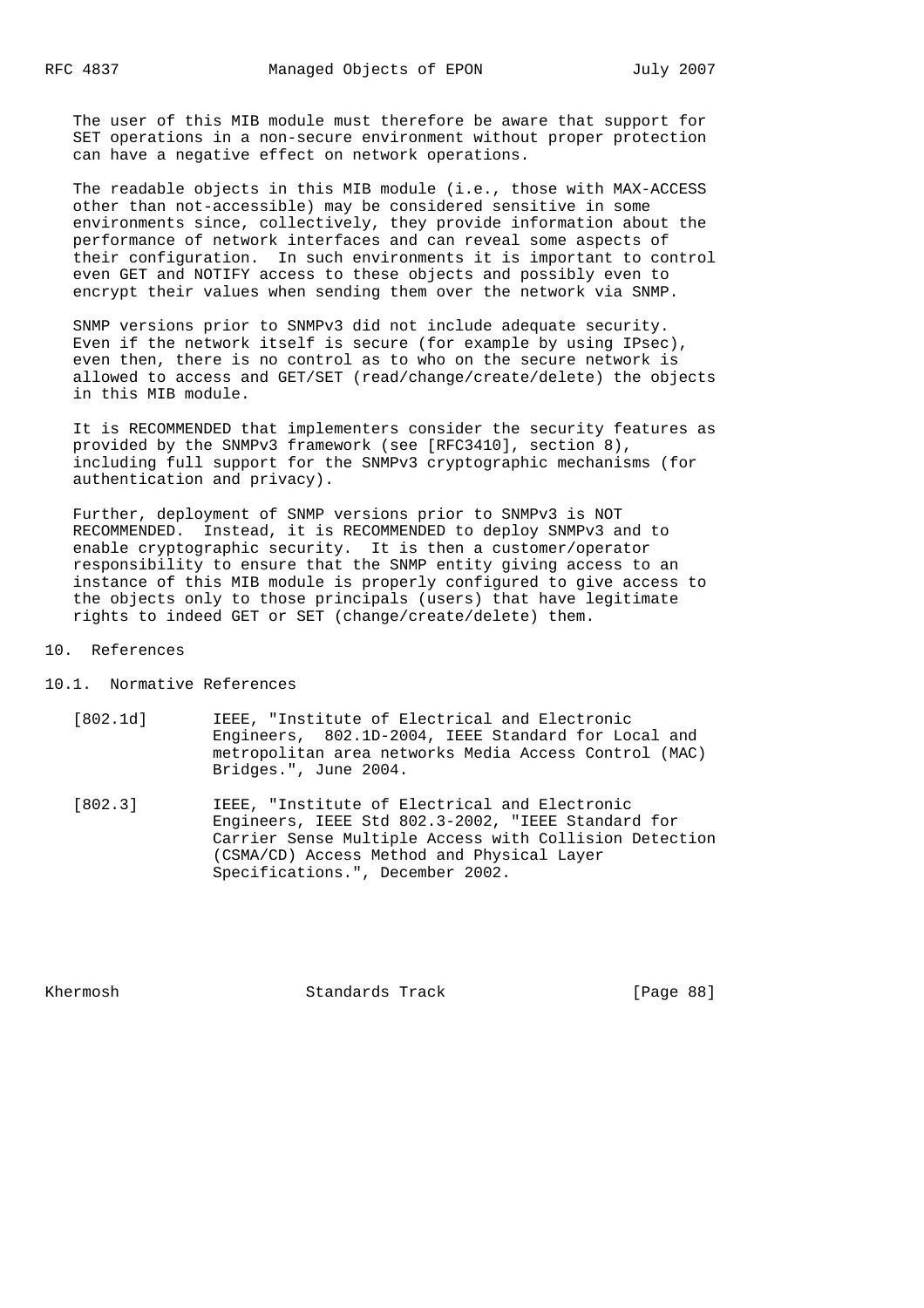[802.3ah] IEEE, "Institute of Electrical and Electronic Engineers, IEEE Std 802.3ah-2004. Information technology - Telecommunications and information exchange between systems - Local and metropolitan area networks - Specific requirements - Part 3: Carrier sense multiple access with collision detection (CSMA/CD) access method and physical layer specifications - Media Access Control Parameters, Physical Layers and Management Parameters for subscriber access networks.", IEEE Std 802.3ah-2004, October 2004.

- [ITU-T.G.975] ITU, "ITU-T, SERIES G: TRANSMISSION SYSTEMS AND MEDIA, DIGITAL SYSTEMS AND NETWORKS Digital sections and digital line system - Optical fibre submarine cable systems Forward error correction for submarine systems, ITU-T Recommendation G.975", October 2000.
- [ITU-T.G.983] ITU, "ITU-T, SERIES G: TRANSMISSION SYSTEMS AND MEDIA, DIGITAL SYSTEMS AND NETWORKS, Digital transmission systems - Digital sections and digital line system - Optical line systems for local and access networks Broadband optical access systems based on Passive Optical Networks (PON), ITU-T Recommendation G.983.1", October 1998.
- [RFC2119] Bradner, S., "Key words for use in RFCs to Indicate Requirement Levels", BCP 14, RFC 2119, March 1997.
- [RFC2578] McCloghrie, K., Ed., Perkins, D., Ed., and J. Schoenwaelder, Ed., "Structure of Management Information Version 2 (SMIv2)", STD 58, RFC 2578, April 1999.
- [RFC2579] McCloghrie, K., Ed., Perkins, D., Ed., and J. Schoenwaelder, Ed., "Textual Conventions for SMIv2", STD 58, RFC 2579, April 1999.
- [RFC2580] McCloghrie, K., Perkins, D., and J. Schoenwaelder, "Conformance Statements for SMIv2", STD 58, RFC 2580, April 1999.
- [RFC2863] McCloghrie, K. and F. Kastenholz, "The Interfaces Group MIB", RFC 2863, June 2000.
- [RFC2864] McCloghrie, K. and G. Hanson, "The Inverted Stack Table Extension to the Interfaces Group MIB", RFC 2864, June 2000.

Khermosh **Standards Track** [Page 89]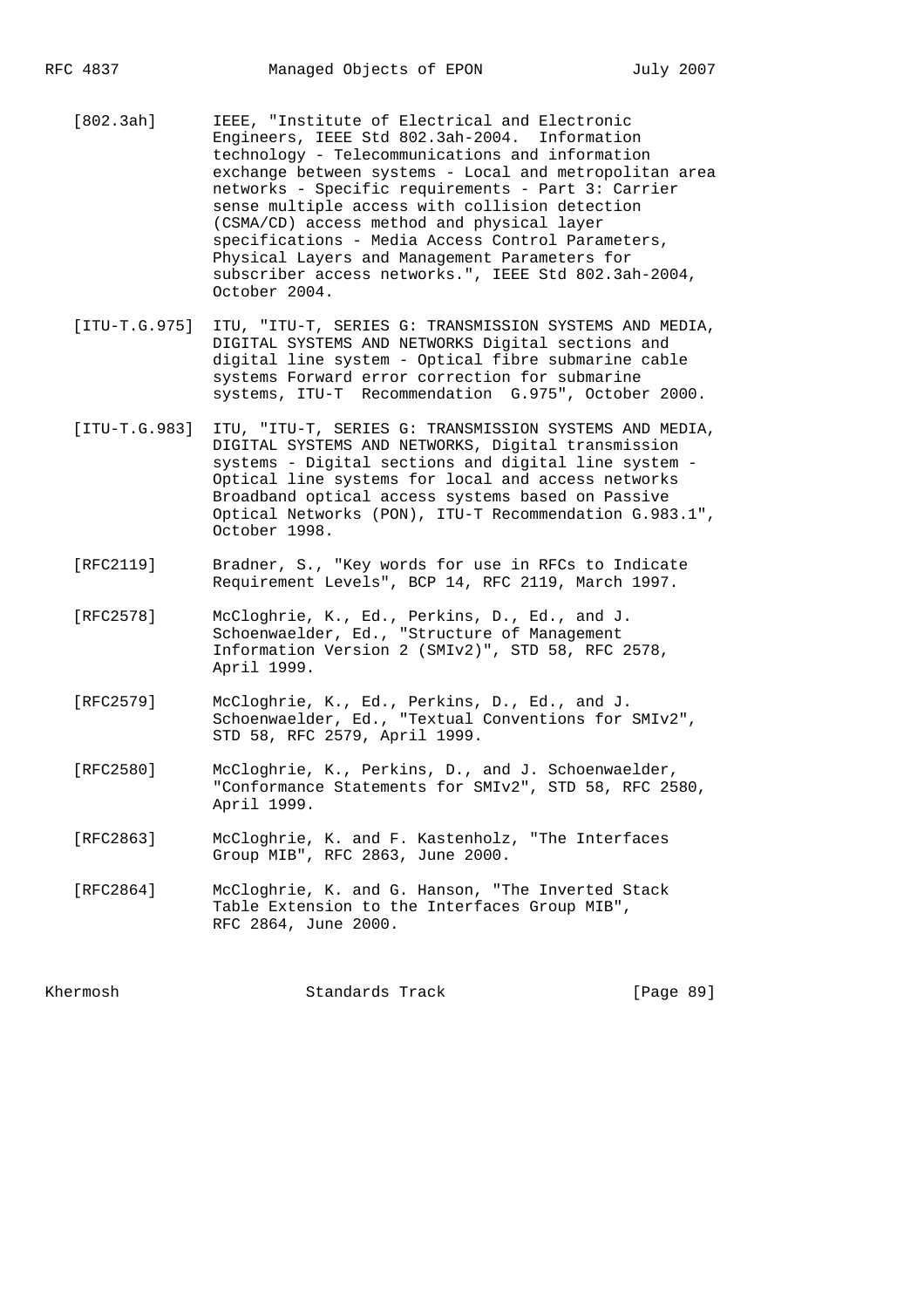- [RFC3635] Flick, J., "Definitions of Managed Objects for the Ethernet-like Interface Types", RFC 3635, September 2003.
- [RFC4836] Beili, E., "Definitions of Managed Objects for IEEE 802.3 Medium Attachment Units (MAUs)", RFC 4836, April 2007.

# 10.2. Informative References

- [RFC1525] Decker, E., McCloghrie, K., Langille, P., and A. Rijsinghani, "Definitions of Managed Objects for Source Routing Bridges", RFC 1525, September 1993.
- [RFC3410] Case, J., Mundy, R., Partain, D., and B. Stewart, "Introduction and Applicability Statements for Internet-Standard Management Framework", RFC 3410, December 2002.
- [RFC4188] Norseth, K. and E. Bell, "Definitions of Managed Objects for Bridges", RFC 4188, September 2005.
- [RFC4878] Squire, M., "Definitions and Managed Objects for Operations, Administration, and Maintenance (OAM) Functions on Ethernet-Like Interfaces", RFC 4878, June 2007.

Author's Address

 Lior Khermosh PMC-SIERRA Kohav Hertzelia bldg, 4 Hasadnaot St., Hertzliya Pituach, 46120 ISRAEL Phone: +972-9-9628000 Ext: 302 Fax: +972-9-9628001 EMail: lior\_khermosh@pmc-sierra.com

Khermosh Standards Track [Page 90]